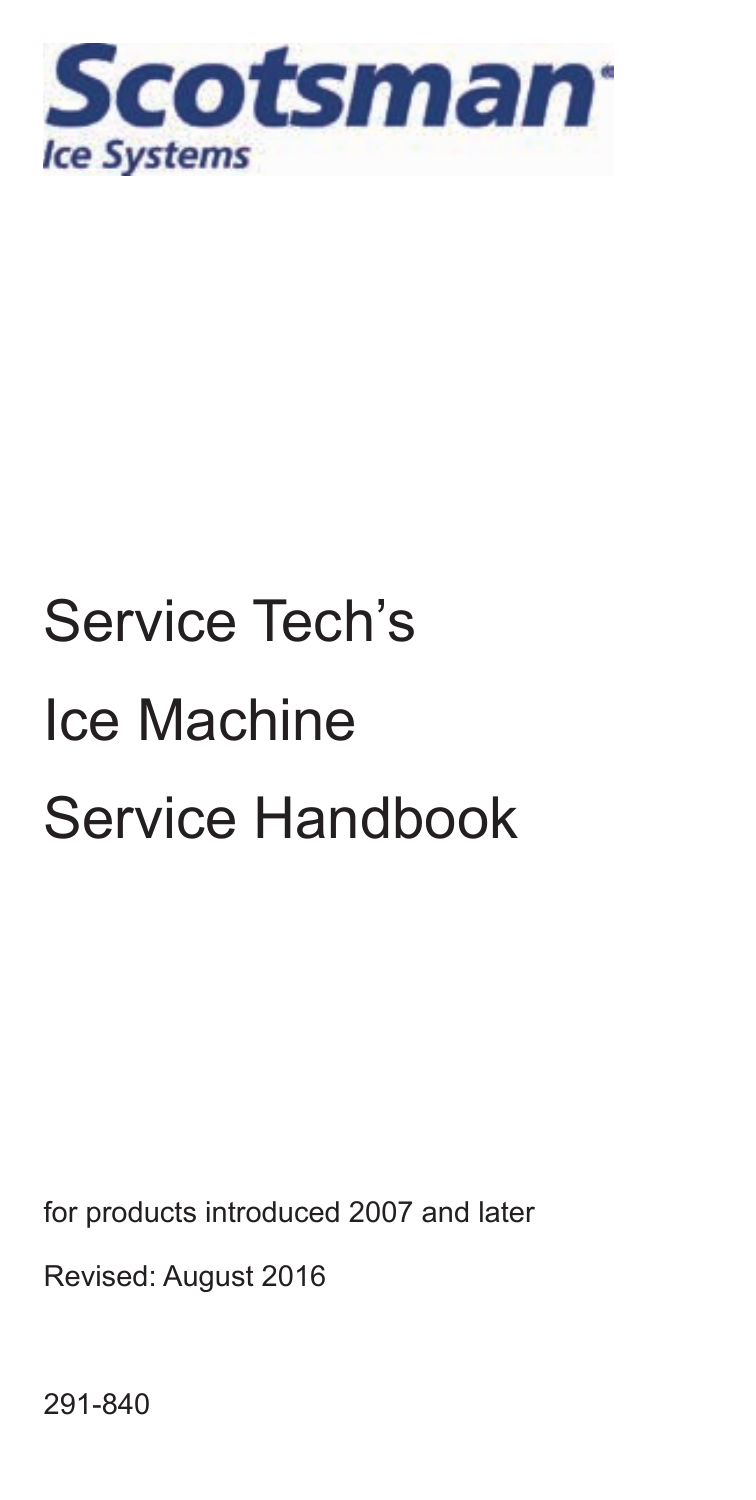#### **Contents**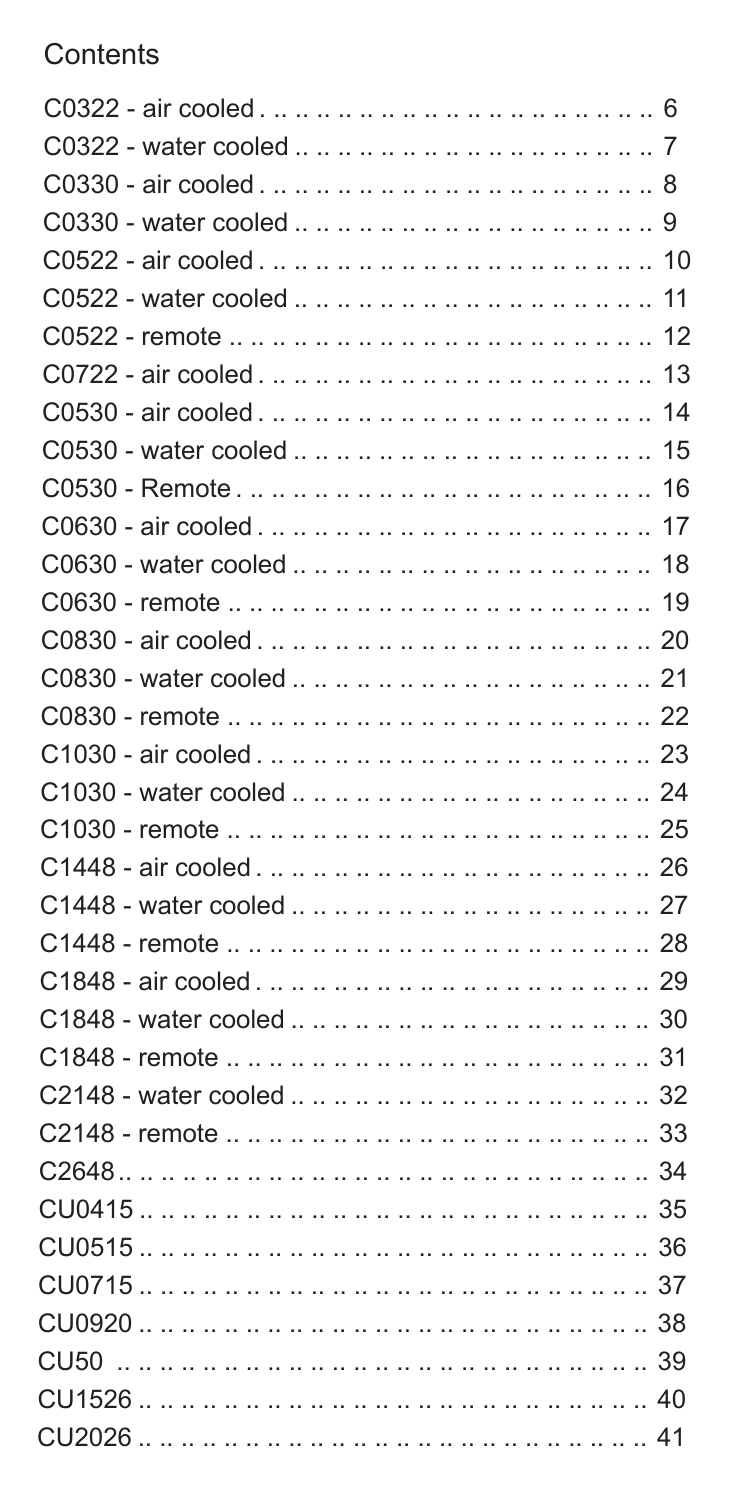| EH222 C - with ECC0800 47                 |
|-------------------------------------------|
| EH222 C - with ECC1410.            . 48   |
|                                           |
|                                           |
|                                           |
|                                           |
| EH430 C - with ECC1410            . 53    |
|                                           |
|                                           |
|                                           |
|                                           |
|                                           |
|                                           |
|                                           |
| F0822L - Remote low side.             61  |
|                                           |
|                                           |
|                                           |
|                                           |
|                                           |
|                                           |
| F1522L - Remote low side.             68  |
|                                           |
|                                           |
|                                           |
|                                           |
|                                           |
|                                           |
|                                           |
|                                           |
|                                           |
| N0622 - Remote air cooled            . 78 |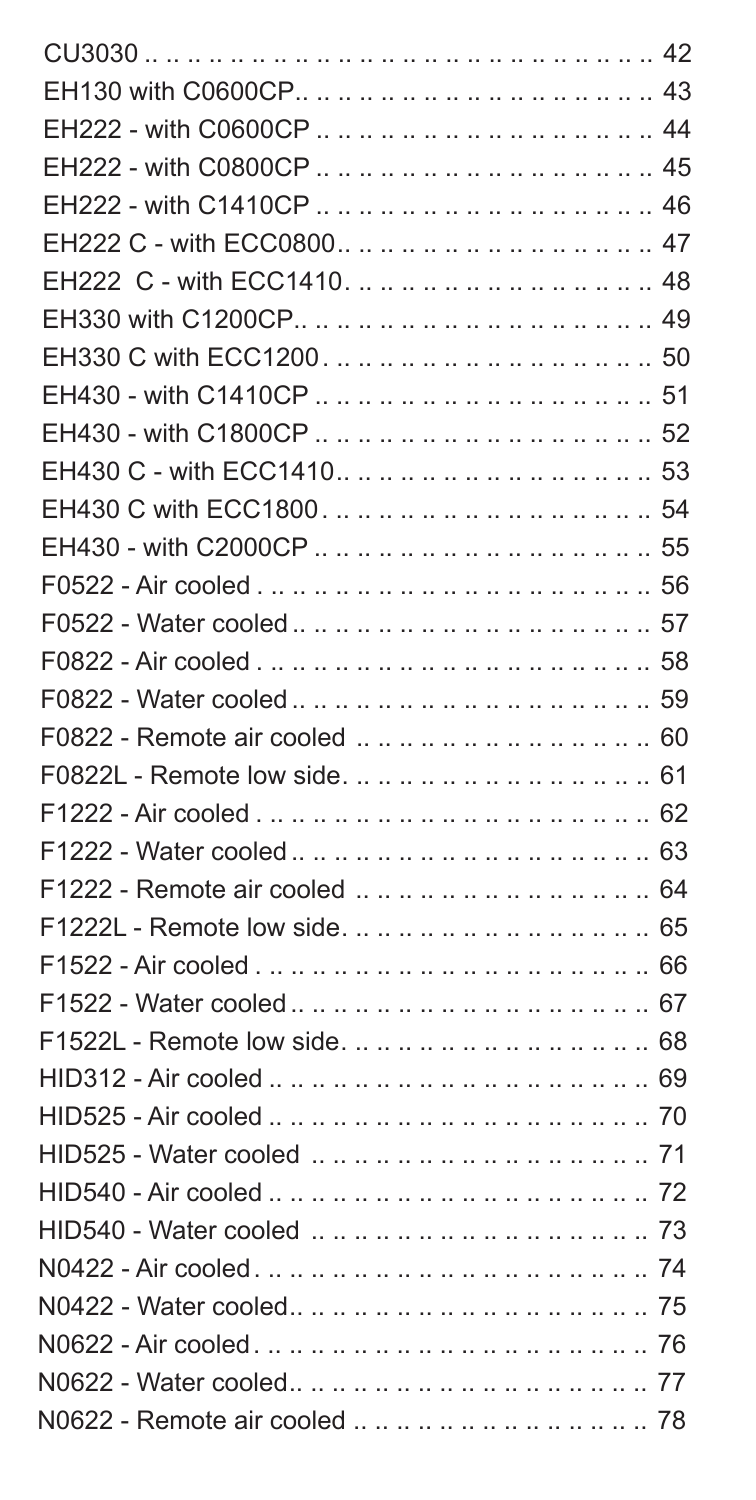| N0922 - Remote air cooled            . 82           |
|-----------------------------------------------------|
|                                                     |
|                                                     |
|                                                     |
| N1322 - Remote air cooled            . 86           |
|                                                     |
|                                                     |
|                                                     |
|                                                     |
|                                                     |
|                                                     |
|                                                     |
|                                                     |
|                                                     |
| Flake or Nugget Field Capacity Check  96            |
| Refrigerant Temperature-Pressure Chart<br>97        |
|                                                     |
|                                                     |
|                                                     |
|                                                     |
|                                                     |
|                                                     |
| Prodigy Pressure Switches            . 104          |
| Critical Maintenance - Spillway           105       |
| Critical Maintenance - Ice Thickness Sensor     106 |
| Critical Maintenance - Water Level Sensor      107  |
| Cuber Controller Button Use  108                    |
|                                                     |
| Prodigy Cuber Test Mode:.           . 110           |
| Prodigy Flake or Nugget Ice Machine 111             |
| Prodigy Flake or Nugget Ice Machine 112             |
| Prodigy Cuber Controller             113            |
| Essential Cuber Controller.             114         |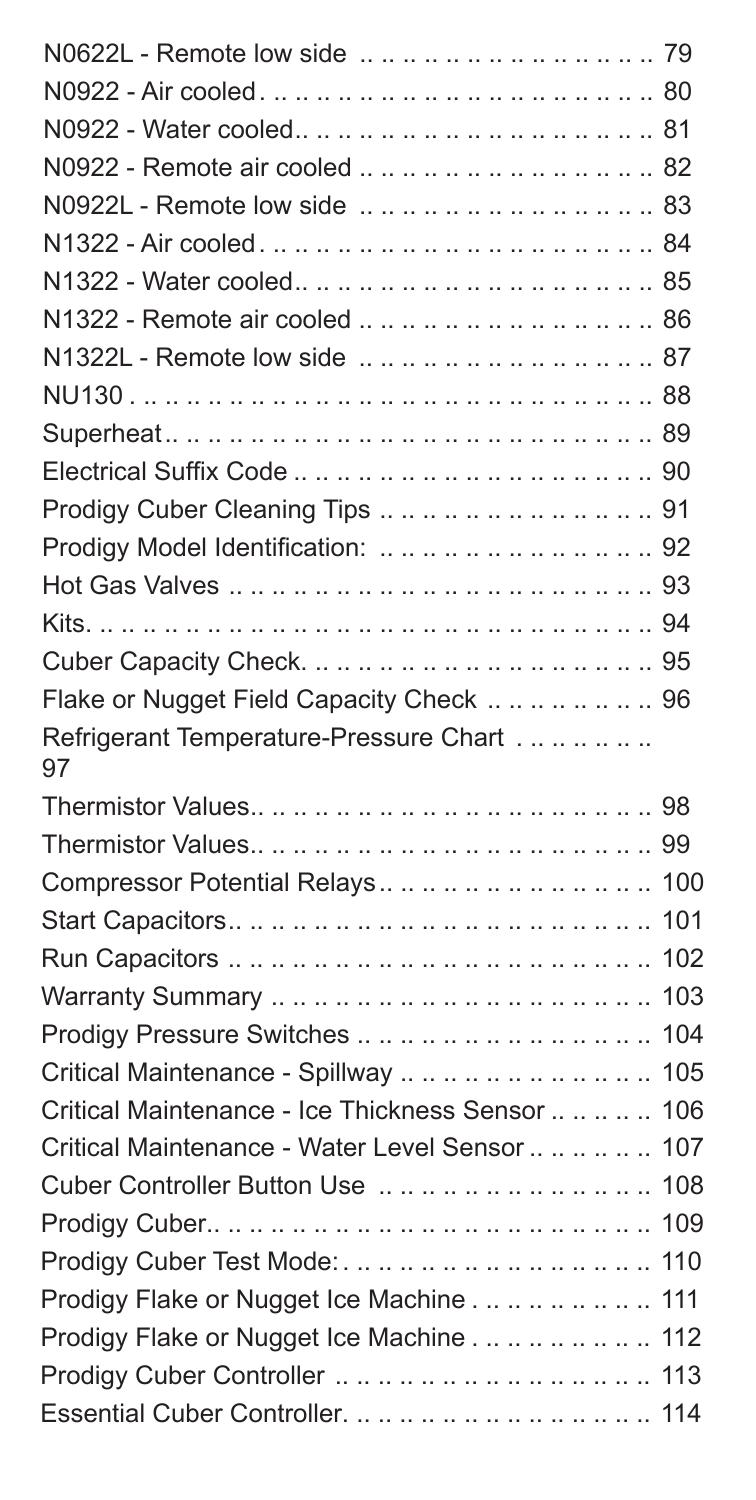| 115                                  |
|--------------------------------------|
| Prodigy Flaked and Nugget Ice<br>116 |
| 117                                  |
| 118                                  |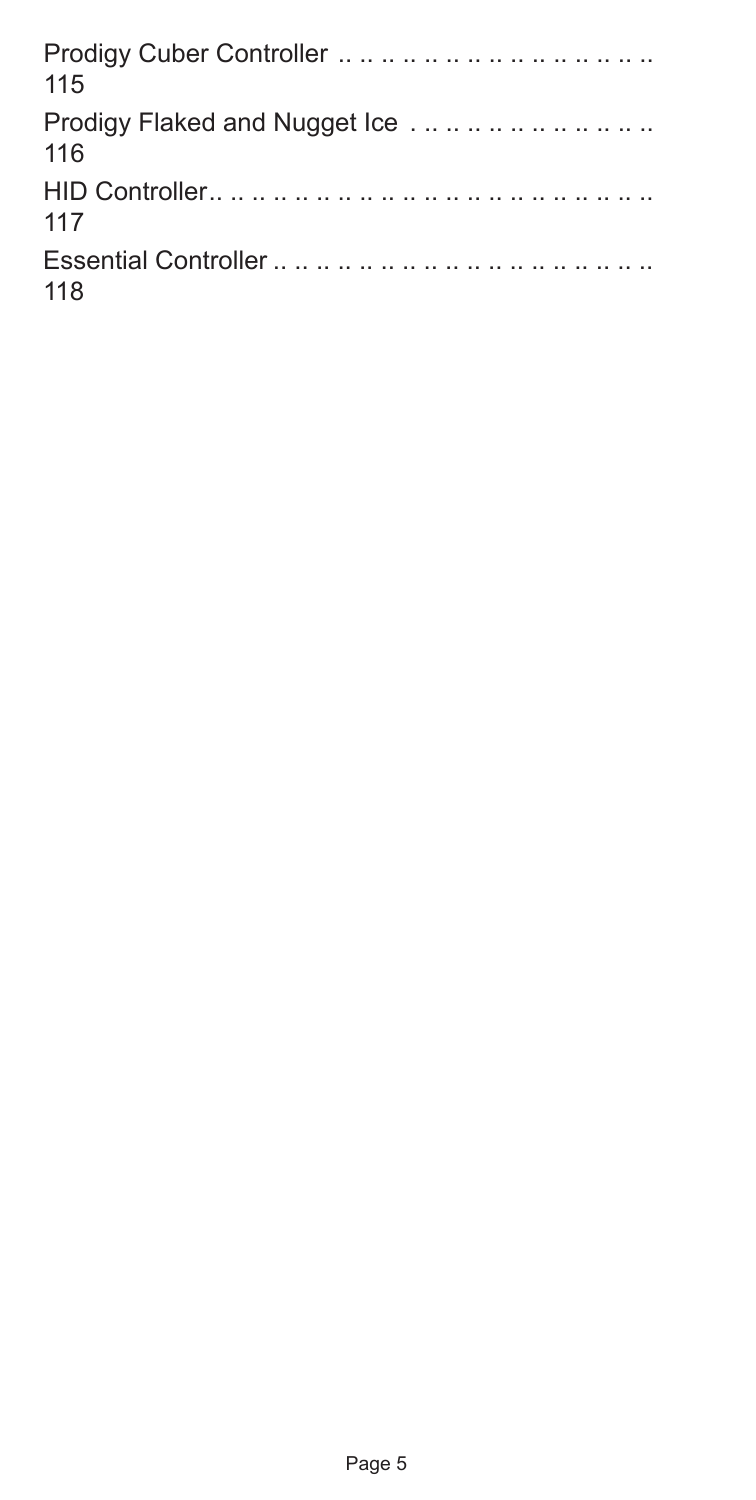### <span id="page-5-0"></span>**C0322 - air cooled**

Modular Cuber. Single six inch high evaporator.

| Ice production (Ib /24 hr @ 90/70)                 | 255         |
|----------------------------------------------------|-------------|
| Ice production (lb /24 hr @ 70/50)                 | 356         |
| Water use, gallons ice only                        | 48          |
| Ice weight / cycle (lb)                            | $2.4 - 2.6$ |
| Refrigerant charge, oz R-404A:                     | 14          |
| Fan pressure sw., cut out / cut in,<br><b>PSIG</b> | 190 / 240   |
| High pressure cut out / cut in, PSIG               | 500 / 390   |
| Compressor Amps, beg. - end, freeze                | $7.3 - 4.8$ |
| Compressor Amps, harvest                           | 6.2         |

Cycle Time (minutes)

| Air Cooled    | Ambient Air Temp (deg. F) |           |           |
|---------------|---------------------------|-----------|-----------|
| Water<br>Temp | 70                        | 80        | 90        |
| 50            | $9 - 10$                  | $10 - 11$ | $11 - 12$ |
| 70            | $10 - 11$                 | $11 - 12$ | $12 - 13$ |
| 80            | $11 - 12$                 | $12 - 13$ | $13 - 14$ |
| 90            | $12 - 13$                 | $13 - 14$ | $14 - 15$ |

|                | 70/50 |     | 90/70 |     |
|----------------|-------|-----|-------|-----|
|                | Beg   | End | Beg   | End |
| Freeze - PSIG  | 50    | 26  | 60    | 32  |
| Harvest - PSIG | 100   | 105 | 130   | 125 |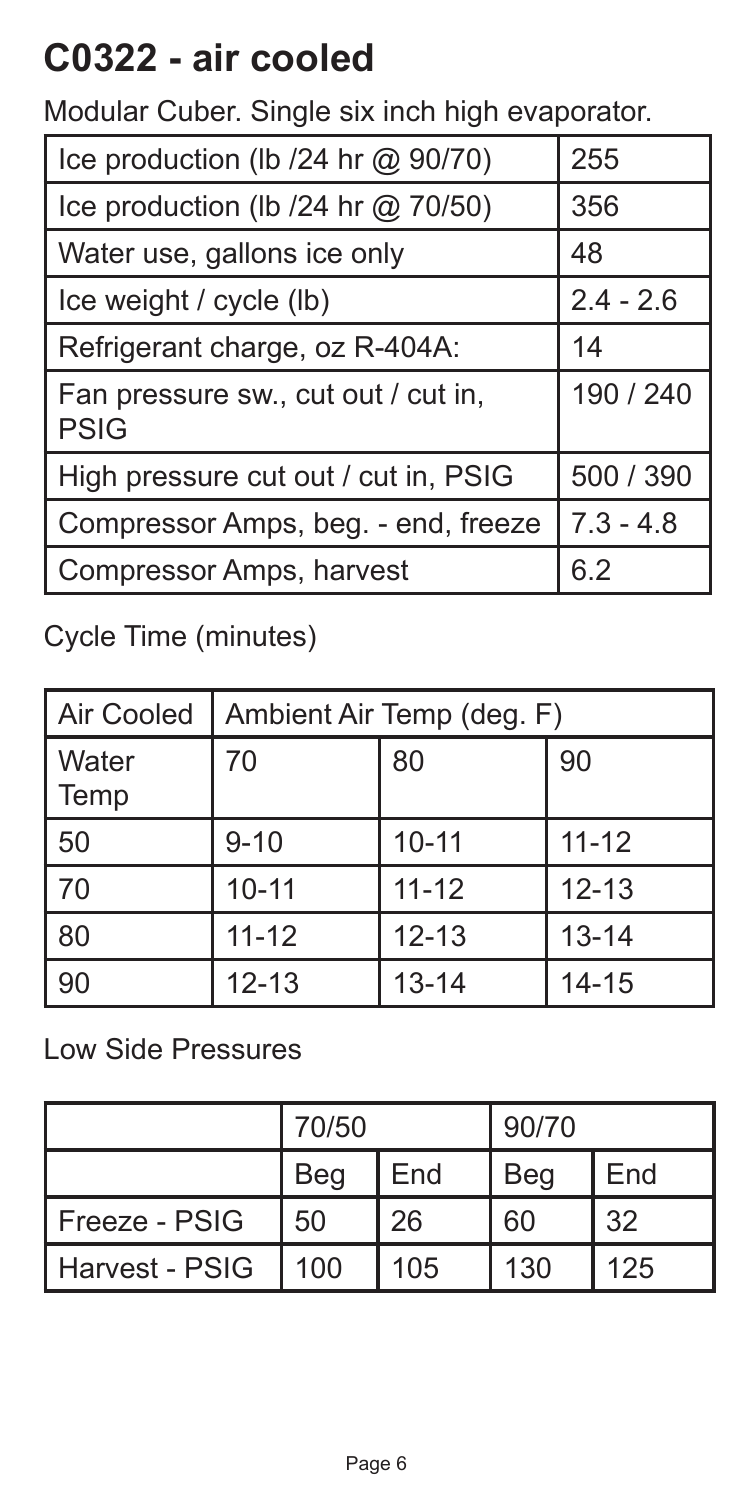### <span id="page-6-0"></span>**C0322 - water cooled**

Modular Cuber. Single six inch high evaporator.

| Ice production (Ib /24 hr @ 90/70)        | 329         |
|-------------------------------------------|-------------|
| Ice production (Ib $/24$ hr $@$ 70/50)    | 366         |
| Water use, gallons ice only               | 61          |
| Water use, water cooled condenser<br>only | 454         |
| Condenser GPM @ 45°F.                     | $\cdot$     |
| Ice weight / cycle (lb)                   | $2.4 - 2.6$ |
| Refrigerant charge, oz R-404A             | 11          |
| High pressure cut out / cut in, PSIG      | 400 / 300   |
| Compressor Amps, beg. - end, freeze       | $7.3 - 4.8$ |
| Compressor Amps, harvest                  | 6.2         |

Cycle Time (minutes)

| Water<br>Cooled | Ambient Air Temp (deg. F) |    |           |
|-----------------|---------------------------|----|-----------|
| Water Temp      | 70                        | 80 | 90        |
| 50              | $8 - 10$                  | 10 | 10        |
| 70              | 10                        | 11 | $10 - 11$ |
| 80              | 11                        | 11 | 11        |
| 90              |                           |    | 12        |

|                     | 70/50 |     | 90/70 |     |
|---------------------|-------|-----|-------|-----|
|                     | Beg   | End | Beg   | End |
| Freeze - PSIG       | 56    | 32  | 57    | 32  |
| Harvest - PSIG   95 |       | 105 | 110   | 130 |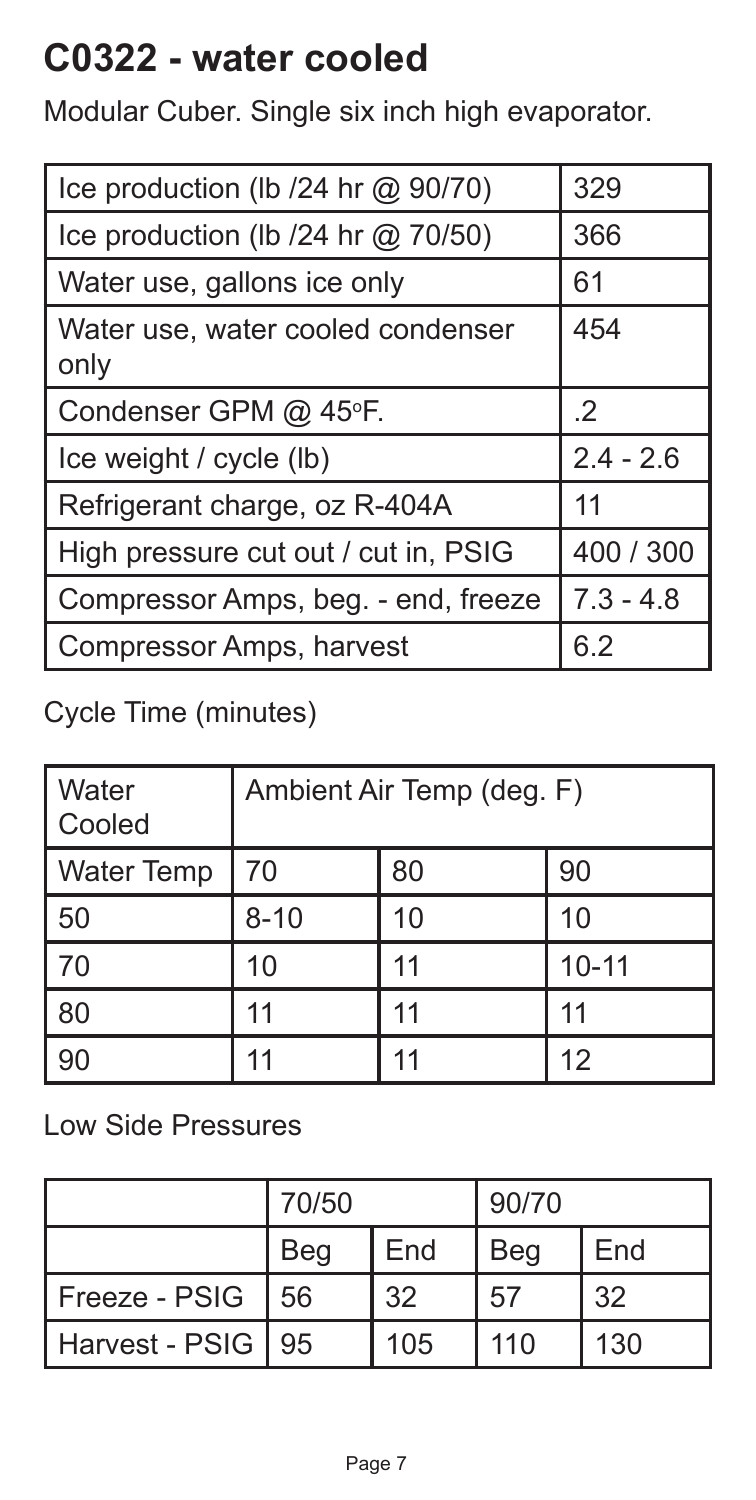# <span id="page-7-0"></span>**C0330 - air cooled**

Single 6 inch high evaporator.

| Ice production (Ib /24 hr @ 90/70)                 | 280         |
|----------------------------------------------------|-------------|
| Ice production (Ib $/24$ hr $@$ 70/50)             | 350         |
| Water use, gallons ice only                        | 63          |
| Ice weight / cycle (lb)                            | $2.4 - 2.6$ |
| Refrigerant charge, oz R-404A:                     | 14          |
| Fan pressure sw., cut out / cut in,<br><b>PSIG</b> | 190 / 240   |
| High pressure cut out / cut in, PSIG               | 500 / 390   |
| Compressor Amps, beg. - end,<br>freeze             | $6.2 - 4.8$ |
| Compressor Amps, harvest                           | 5.7         |

Cycle Time (minutes)

| Air Cooled    | Ambient Air Temp (deg. F) |           |           |
|---------------|---------------------------|-----------|-----------|
| Water<br>Temp | 70                        | 80        | 90        |
| 50            | $9 - 10$                  | $10 - 11$ | $11 - 12$ |
| 70            | $10 - 11$                 | $11 - 12$ | $12 - 13$ |
| 80            | $11 - 12$                 | $12 - 13$ | $13 - 14$ |
| 90            | $12 - 13$                 | $13 - 14$ | $14 - 15$ |

|                      | 70/50      |     | 90/70 |     |
|----------------------|------------|-----|-------|-----|
|                      | <b>Beg</b> | End | Bea   | End |
| l Freeze - PSIG      | 50         | 28  | 53    | 34  |
| Harvest - PSIG   100 |            | 110 | 134   | 115 |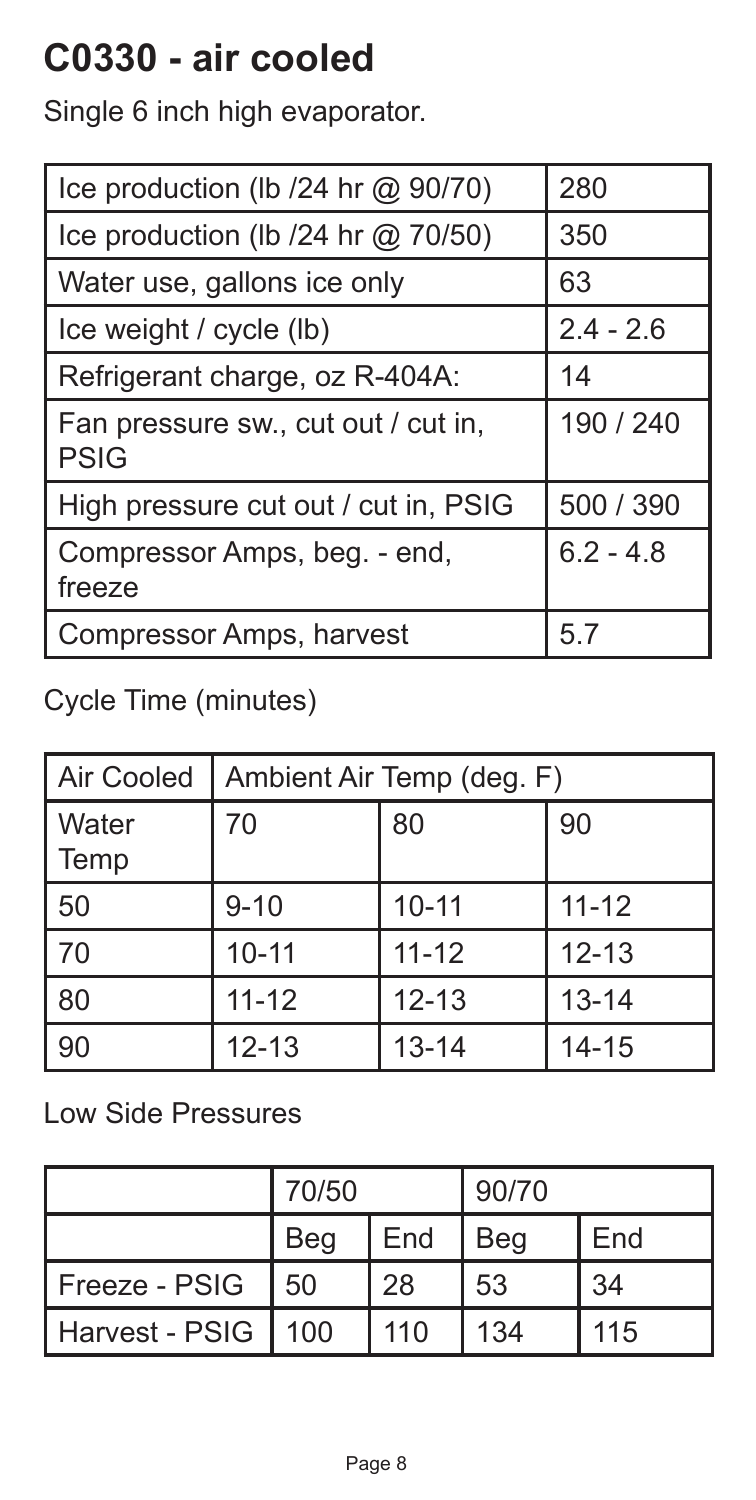# <span id="page-8-0"></span>**C0330 - water cooled**

Single six inch high evaporator

| Ice production (lb /24 hr @ 90/70)        | 280         |
|-------------------------------------------|-------------|
| Ice production (lb /24 hr @ 70/50)        | 400         |
| Water use, gallons ice only               | 52          |
| Water use, water cooled condenser<br>only | 457         |
| Condenser GPM @ 45°F.                     | $\cdot$ 1   |
| Ice weight / cycle (lb)                   | $2.4 - 2.6$ |
| Refrigerant charge, oz R-404A             | 11          |
| High pressure cut out / cut in, PSIG      | 400 / 300   |
| Compressor Amps, beg. - end, freeze       | $6.2 - 4.8$ |
| Compressor Amps, harvest                  | 5.7         |

Cycle Time (minutes)

| Water<br>Cooled | Ambient Air Temp (deg. F) |    |           |
|-----------------|---------------------------|----|-----------|
| Water<br>Temp   | 70                        | 80 | 90        |
| 50              | $8 - 10$                  | 10 | 10        |
| 70              | 10                        | 11 | $10 - 11$ |
| 80              | 11                        | 11 | 11        |
| 90              | 11                        | 11 | 12        |

|                | 70/50 |     | 90/70 |     |
|----------------|-------|-----|-------|-----|
|                | Beg   | End | Beg   | End |
| Freeze - PSIG  | 50    | 32  | 55    | 34  |
| Harvest - PSIG | 100   | 130 | 110   | 105 |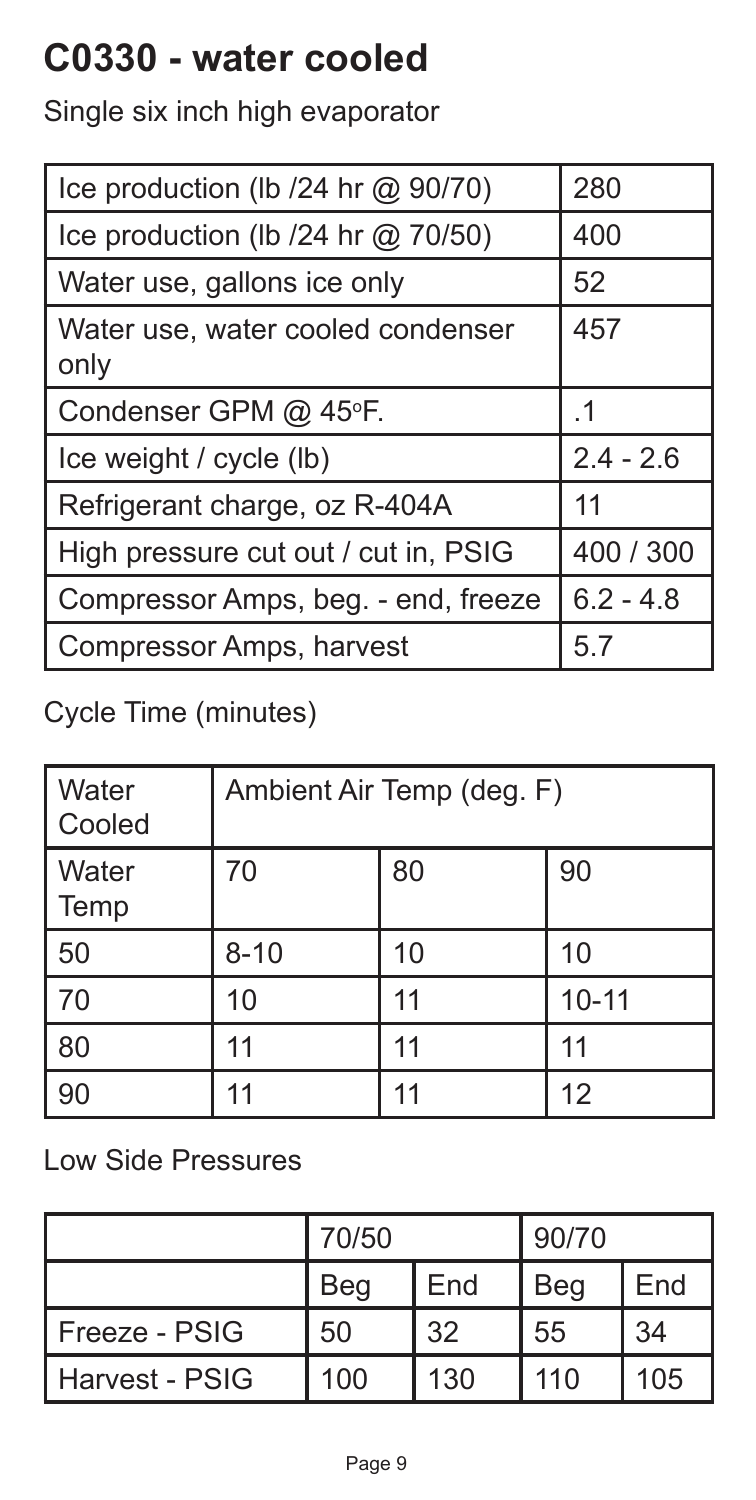# <span id="page-9-0"></span>**C0522 - air cooled**

Single 12 inch high evaporator.

| Ice production (Ib /24 hr @ 90/70)                 | 380         |
|----------------------------------------------------|-------------|
| Ice production (Ib $/24$ hr $@$ 70/50)             | 475         |
| Water use, gallons ice only                        | 69          |
| Ice weight / cycle (lb)                            | $4.8 - 5.2$ |
| Refrigerant charge, oz R-404A                      | 17          |
| Fan pressure sw., cut out / cut in,<br><b>PSIG</b> | 190 / 240   |
| High pressure cut out / cut in, PSIG               | 500 / 390   |
| Compressor Amps, beg. - end, freeze                | $7.9 - 6.5$ |
| Compressor Amps, harvest                           | 7.2         |

Cycle Time (minutes)

|                        | Ambient Air Temp (deg. F) |    |           |
|------------------------|---------------------------|----|-----------|
| <b>Water</b><br>  Temp | 70                        | 80 | 90        |
| 50                     | $11 - 13$                 | 13 | 16        |
| 70                     | 13                        | 15 | $16 - 18$ |
| 80                     | 14                        | 15 | 18        |
| 90                     | 15                        | 16 | 19        |

|                  | 70/50 |     | 90/70 |     |
|------------------|-------|-----|-------|-----|
|                  | Beg   | End | Beg   | End |
| l Freeze - PSIG  | 57    | 32  | 67    | 34  |
| l Harvest - PSIG | 100   | 105 | 110   | 120 |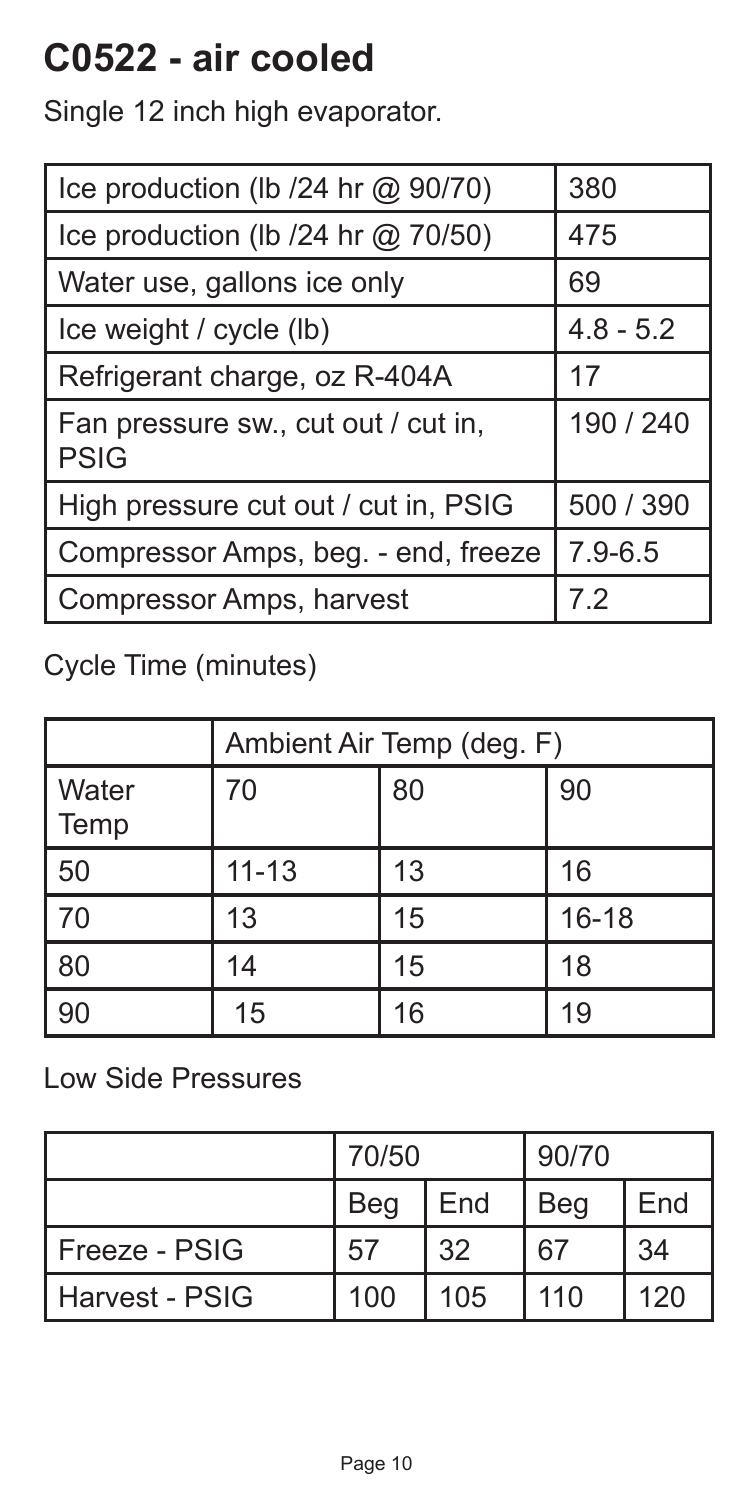# <span id="page-10-0"></span>**C0522 - water cooled**

Single 12 inch high evaporator

| Ice production (Ib /24 hr @ 90/70)        | 494         |
|-------------------------------------------|-------------|
| Ice production (Ib $/24$ hr $@$ 70/50)    | 549         |
| Water use, gallons ice only               | 90          |
| Water use, water cooled condenser<br>only | 701         |
| Condenser GPM @ 45oF.                     | .3          |
| Ice weight / cycle (lb)                   | $4.8 - 5.2$ |
| Refrigerant charge, oz R-404A             | 14          |
| High pressure cut out / cut in, PSIG      | 400 / 300   |
| Compressor Amps, beg. - end,<br>freeze    | $7.9 - 6.2$ |
| Compressor Amps, harvest                  | 7.2         |

Cycle Time (minutes)

| Water<br>cooled | Ambient Air Temp (deg. F) |    |           |
|-----------------|---------------------------|----|-----------|
| Water<br>Temp   | 70                        | 80 | 90        |
| 50              | $13 - 15$                 | 15 | 14        |
| 70              | 15                        | 16 | $14 - 15$ |
| 80              | 16                        | 17 | 15        |
| 90              | $16 - 17$                 | 17 | 16        |

|                | 70/50 |     | 90/70 |     |
|----------------|-------|-----|-------|-----|
|                | Beg   | End | Beg   | End |
| Freeze - PSIG  | 50    | 23  | 55    | 36  |
| Harvest - PSIG | 86    | 85  | 100   | 110 |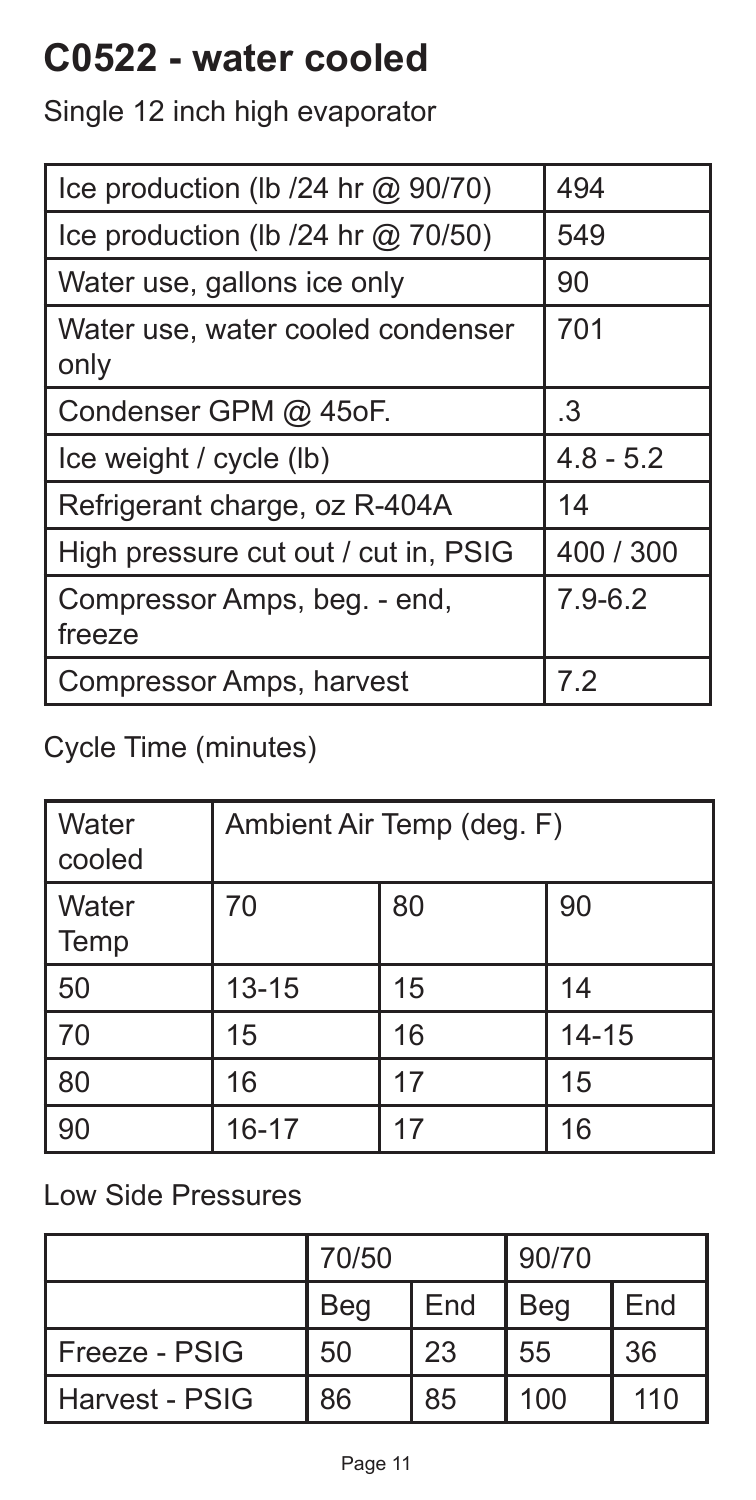# <span id="page-11-0"></span>**C0522 - remote**

Single 12 inch high evaporator

| Ice production (lb /24 hr @ 90/70)   | 465         |
|--------------------------------------|-------------|
| Ice production (lb /24 hr @ 70/50)   | 517         |
| Water use, gallons ice only*         | 85          |
| Ice weight / cycle (lb)              | $4.8 - 5.2$ |
| Refrigerant charge, oz R-404A        | 160         |
| High pressure cut out / cut in, PSIG | 450 / 350   |
| Compressor Amps, beg. - end, freeze  | $7.9 - 6.2$ |
| Compressor Amps, harvest             | 72          |

Cycle Time (minutes)

| Remote        | Ambient Air Temp (deg. F) |           |           |
|---------------|---------------------------|-----------|-----------|
| Water<br>Temp | 70                        | 80        | 90        |
| 50            | $12 - 13$                 | $13 - 14$ | 14        |
| 70            | $13 - 14$                 | $13 - 14$ | $14 - 15$ |
| 80            | $14 - 15$                 | $14 - 15$ | $15 - 16$ |
| 90            | $15 - 16$                 | $17 - 18$ | $18 - 19$ |

|                | 70/50 |     | 90/70 |     |
|----------------|-------|-----|-------|-----|
|                | Beg   | End | Beg   | End |
| Freeze - PSIG  | 55    | 35  | 56    | 35  |
| Harvest - PSIG | 88    | 85  | 92    | 90  |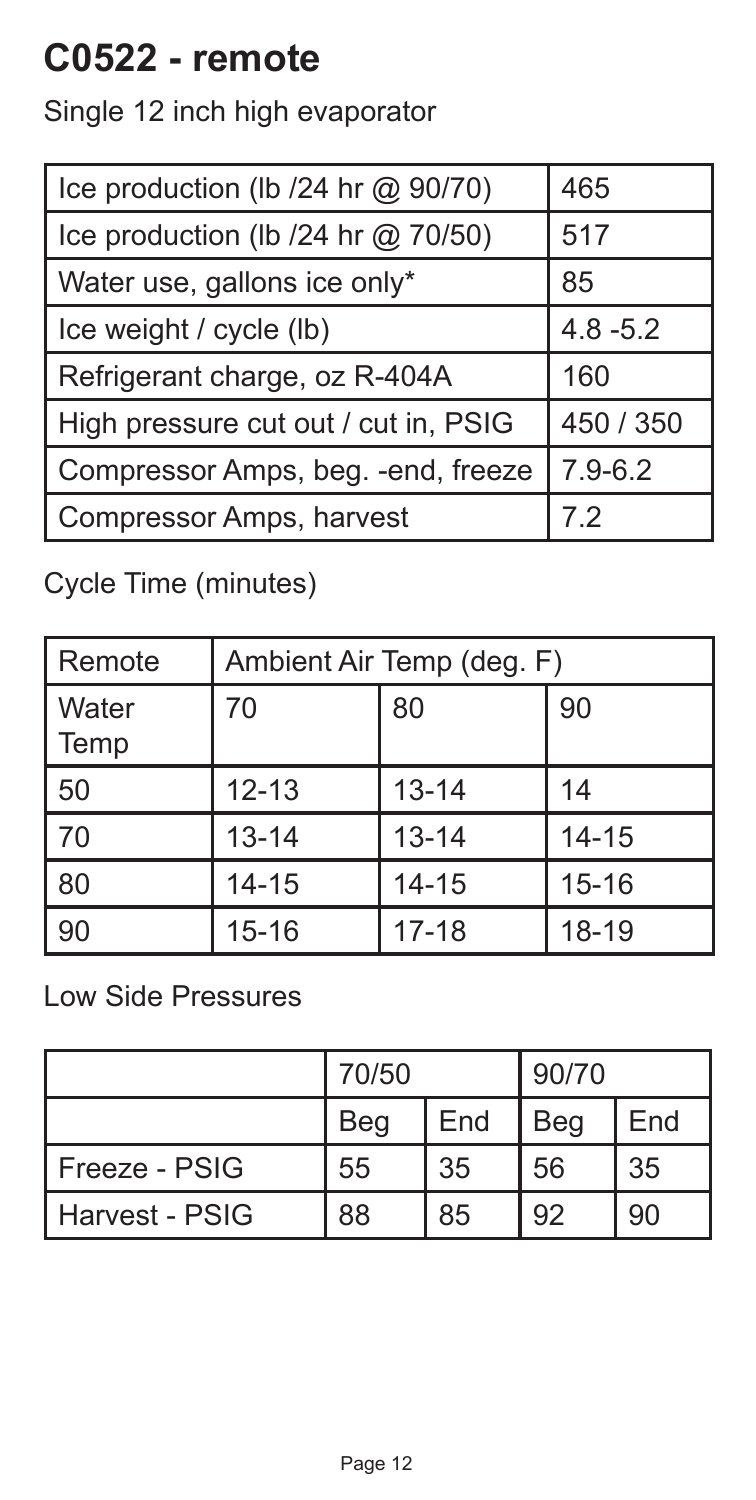# <span id="page-12-0"></span>**C0722 - air cooled**

Single 18 inch high evaporator.

| Ice production (lb /24 hr @ 90/70)                 | 590         |
|----------------------------------------------------|-------------|
| Ice production (lb /24 hr @ 70/50)                 | 790         |
| Water use, gallons ice only                        | 106         |
| Ice weight / cycle (lb)                            | $7.3 - 7.5$ |
| Refrigerant charge, oz R-404A                      | 17          |
| Fan pressure sw., cut out / cut in,<br><b>PSIG</b> | 190 - 240   |
| High pressure cut out / cut in, PSIG               | 500 / 390   |
| Compressor Amps, beg. - end, freeze                | $5.8 - 5.0$ |
| Compressor Amps, harvest                           | 6.8         |

Cycle Time (minutes)

|                   | Ambient Air Temp (deg. F) |           |           |
|-------------------|---------------------------|-----------|-----------|
| <b>Water Temp</b> | 70                        | 80        | 90        |
| 50                | 13                        | $13 - 14$ | 17        |
| 70                | $13 - 14$                 | 14        | $17 - 18$ |
| 80                | $14 - 15$                 | 15        | 19-20     |
| 90                | $15 - 16$                 |           | $21 - 22$ |

|                | 70/50 |     | 90/70 |     |
|----------------|-------|-----|-------|-----|
|                | Beg   | End | Beg   | End |
| Freeze - PSIG  | 60    | 30  | 62    | 33  |
| Harvest - PSIG | 94    | 92  | 150   | 120 |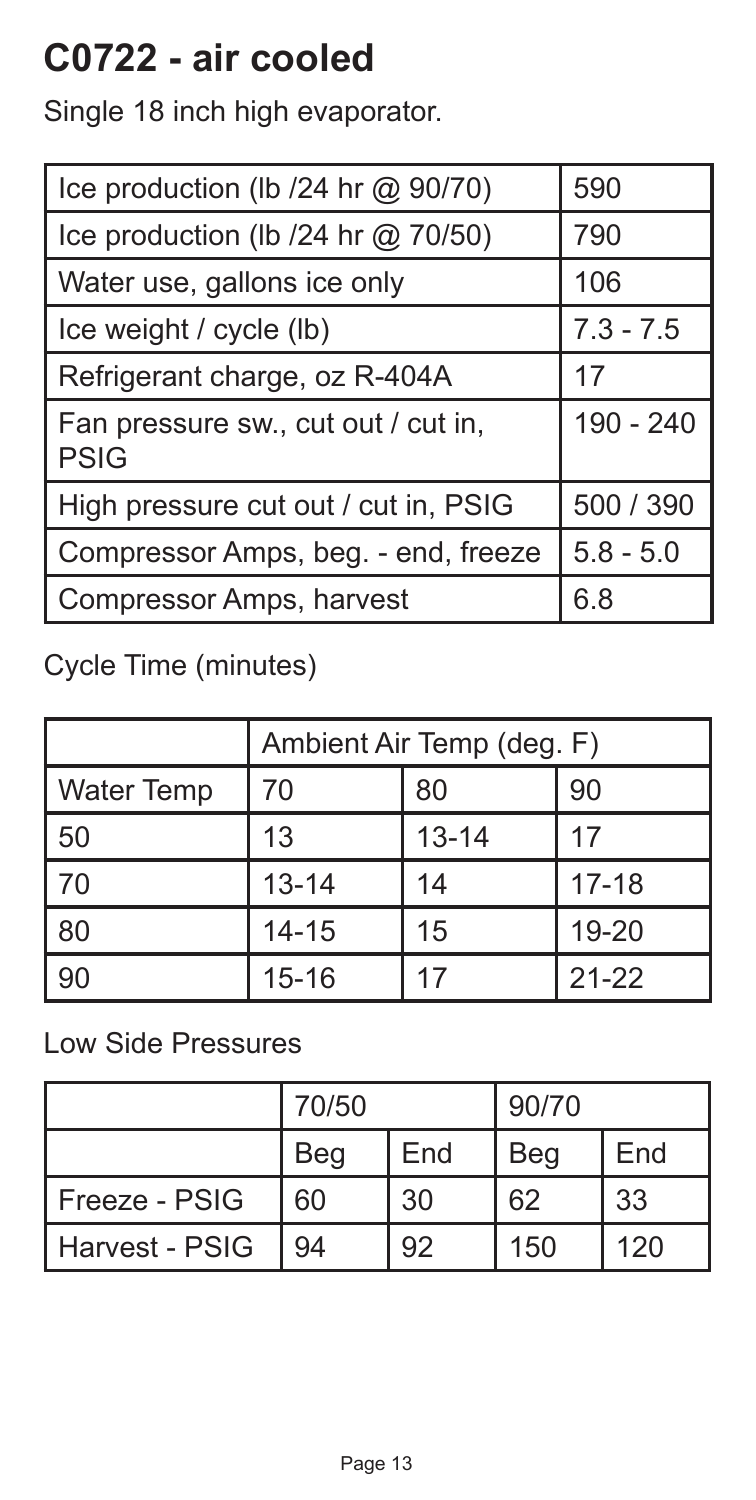# <span id="page-13-0"></span>**C0530 - air cooled**

Single 12 inch high evaporator. C Series (new compressor) mid 2011.

| Ice production (lb /24 hr @ 90/70)                 | 400         |
|----------------------------------------------------|-------------|
| Ice production (lb /24 hr @ 70/50)                 | 562         |
| Water use, gallons ice only*                       | 80          |
| Ice weight / cycle (lb)                            | $4.8 - 5.2$ |
| Refrigerant charge, oz R-404A:                     | 22          |
| Fan pressure sw., cut out / cut in,<br><b>PSIG</b> | 190 / 240   |
| High pressure cut out / cut in, PSIG               | 500 / 390   |
| Compressor Amps, beg. - end, freeze                | $8 - 6.5$   |
| Compressor Amps, harvest                           | 9.3         |

Cycle Time (minutes)

| Air cooled        | Ambient Air Temp (deg. F) |    |    |
|-------------------|---------------------------|----|----|
| <b>Water Temp</b> | 70                        | 80 | 90 |
| 50                | 13                        | 14 | 16 |
| 70                | 14                        | 15 | 17 |
| 80                | 15                        | 16 | 18 |
| 90                | 16                        | 17 | 19 |

|                  | 70/50 |     | 90/70 |     |
|------------------|-------|-----|-------|-----|
|                  | Beg   | End | Beg   | End |
| l Freeze - PSIG  | 52    | 33  | 55    | 32  |
| l Harvest - PSIG | 100   | 95  | 120   | 105 |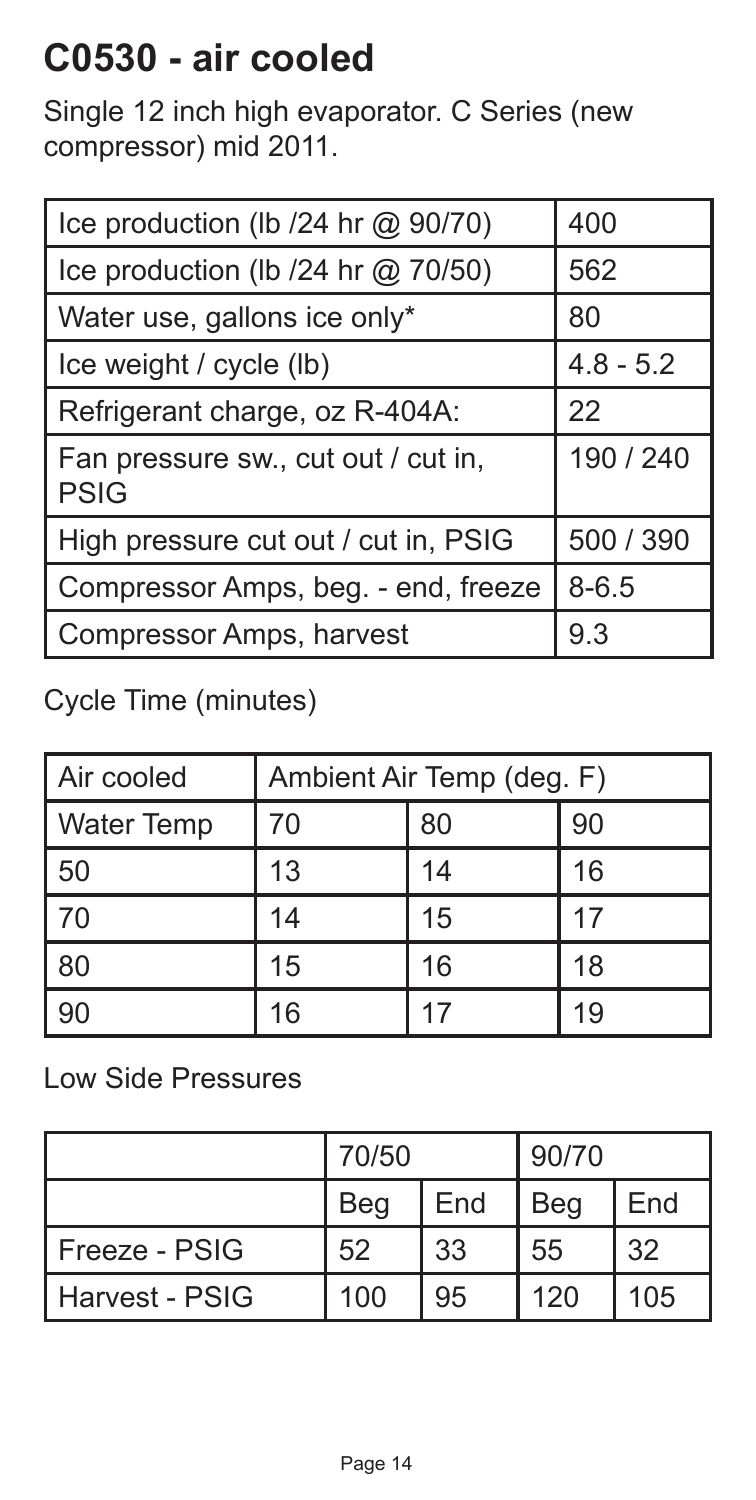### <span id="page-14-0"></span>**C0530 - water cooled**

Single 12 inch high evaporator C series (new compressor) mid 2011.

| Ice production (Ib /24 hr @ 90/70)            | 480         |
|-----------------------------------------------|-------------|
| Ice production (Ib $/24$ hr $@$ 70/50)        | 595         |
| Water use, gallons ice only*                  | 84          |
| Water use, water cooled condenser<br>only*    | 682         |
| Condenser GPM @ 45oF.                         | .3          |
| Ice weight / cycle (lb)                       | $4.8 - 5.2$ |
| Refrigerant charge, oz R-404A                 | 11          |
| High pressure cut out / cut in, PSIG<br>400 / | 300         |
| Compressor Amps, beg. - end, freeze           | $8 - 6.5$   |
| Compressor Amps, harvest                      | 9.3         |

#### Cycle Time (minutes)

| Water cooled      | Ambient Air Temp (deg. F) |    |    |
|-------------------|---------------------------|----|----|
| <b>Water Temp</b> | 70                        | 80 | 90 |
| 50                | 10                        | 12 | 12 |
| 70                | 11                        | 13 | 13 |
| 80                | 12                        | 13 | 13 |
|                   | 13                        | 13 | 14 |

|                | 70/50 |     | 90/70 |     |
|----------------|-------|-----|-------|-----|
|                | Beg   | End | Beg   | End |
| Freeze - PSIG  | 50    | 33  | 55    | 34  |
| Harvest - PSIG | 99    | 100 | 110   | 110 |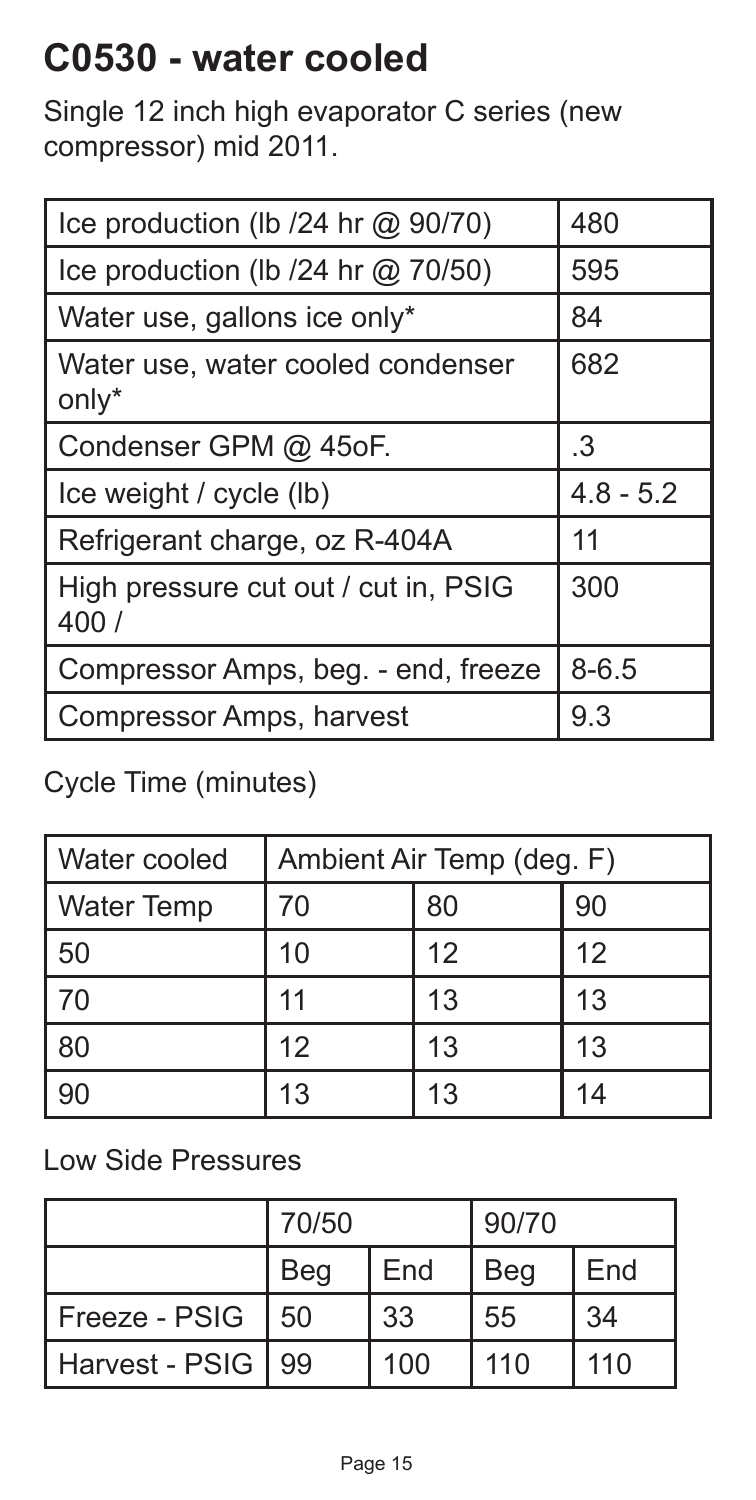# <span id="page-15-0"></span>**C0530 - Remote**

Modular Cuber. Single 12 inch high evaporator. C Series (new compressor) mid 2011.

| Ice production (lb /24 hr @ 90/70)     | 460         |
|----------------------------------------|-------------|
| Ice production (lb /24 hr @ 70/50)     | 511         |
| Water use, gallons ice only*           | 83          |
| Ice weight / cycle (lb)                | $4.8 - 5.2$ |
| Refrigerant charge, oz R-404A          | 160         |
| High pressure cut out / cut in, PSIG   | 450 / 350   |
| Compressor Amps, beg. - end,<br>freeze | $8 - 6.5$   |
| Compressor Amps, harvest               | 9.3         |

Cycle Time (minutes)

|               | Ambient Air Temp (deg. F) |           |           |
|---------------|---------------------------|-----------|-----------|
| Water<br>Temp | 70                        | 80        | 90        |
| 50            | $11 - 13$                 | $13 - 14$ | $13 - 14$ |
| 70            | 14                        | $14 - 15$ | 14        |
| 80            | 15                        | $15 - 16$ | $15 - 16$ |
| 90            | 16                        | $17 - 18$ | $17 - 18$ |

|                | 70/50 |     | 90/70 |     |
|----------------|-------|-----|-------|-----|
|                | Beg   | End | Beg   | End |
| Freeze - PSIG  | 50    | 30  | 55    | 35  |
| Harvest - PSIG | 146   | 145 | 99    | 100 |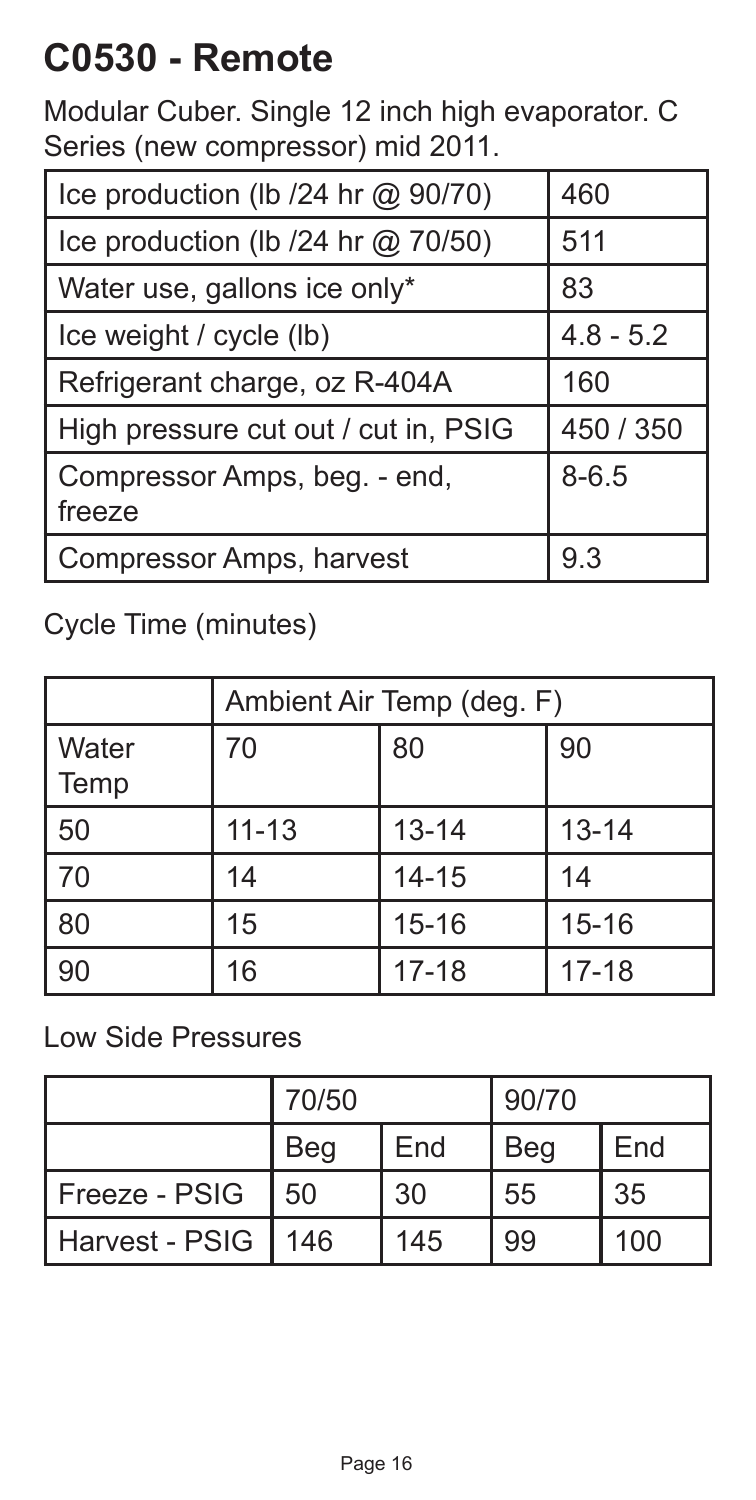# <span id="page-16-0"></span>**C0630 - air cooled**

Single 12 inch high evaporator.

| Ice production (lb /24 hr @ 90/70)                 | 528         |
|----------------------------------------------------|-------------|
| Ice production (Ib $/24$ hr $@$ 70/50)             | 776         |
| Water use, gallons ice only*                       | 100         |
| Ice weight / cycle (lb)                            | $4.8 - 5.2$ |
| Fan pressure sw., cut out / cut in,<br><b>PSIG</b> | 190 / 240   |
| High pressure cut out / cut in, PSIG               | 500 / 390   |
| Refrigerant charge, oz R-404A:                     | 36          |
| Compressor Amps, beg. - end,<br>freeze             | $5.8 - 5.0$ |
| Compressor Amps, harvest                           | 6.8         |

Cycle Time (minutes)

|                 | Ambient Air Temp (deg. F) |           |           |
|-----------------|---------------------------|-----------|-----------|
| l Water<br>Temp | 70                        | 80        | 90        |
| 50              | $9 - 10$                  | $10 - 11$ | $10 - 11$ |
| 70              | $10 - 11$                 | $11 - 12$ | $11 - 12$ |
| 80              | $11 - 12$                 | $12 - 13$ | $12 - 13$ |
| 90              | $12 - 13$                 | $13 - 14$ | $13 - 14$ |

|                  | 70/50      |     | 90/70 |     |  |
|------------------|------------|-----|-------|-----|--|
|                  | <b>Beg</b> | End | Beg   | End |  |
| l Freeze - PSIG  | 40         | 21  | 53    | 27  |  |
| l Harvest - PSIG | 87         | 85  | 108   | 115 |  |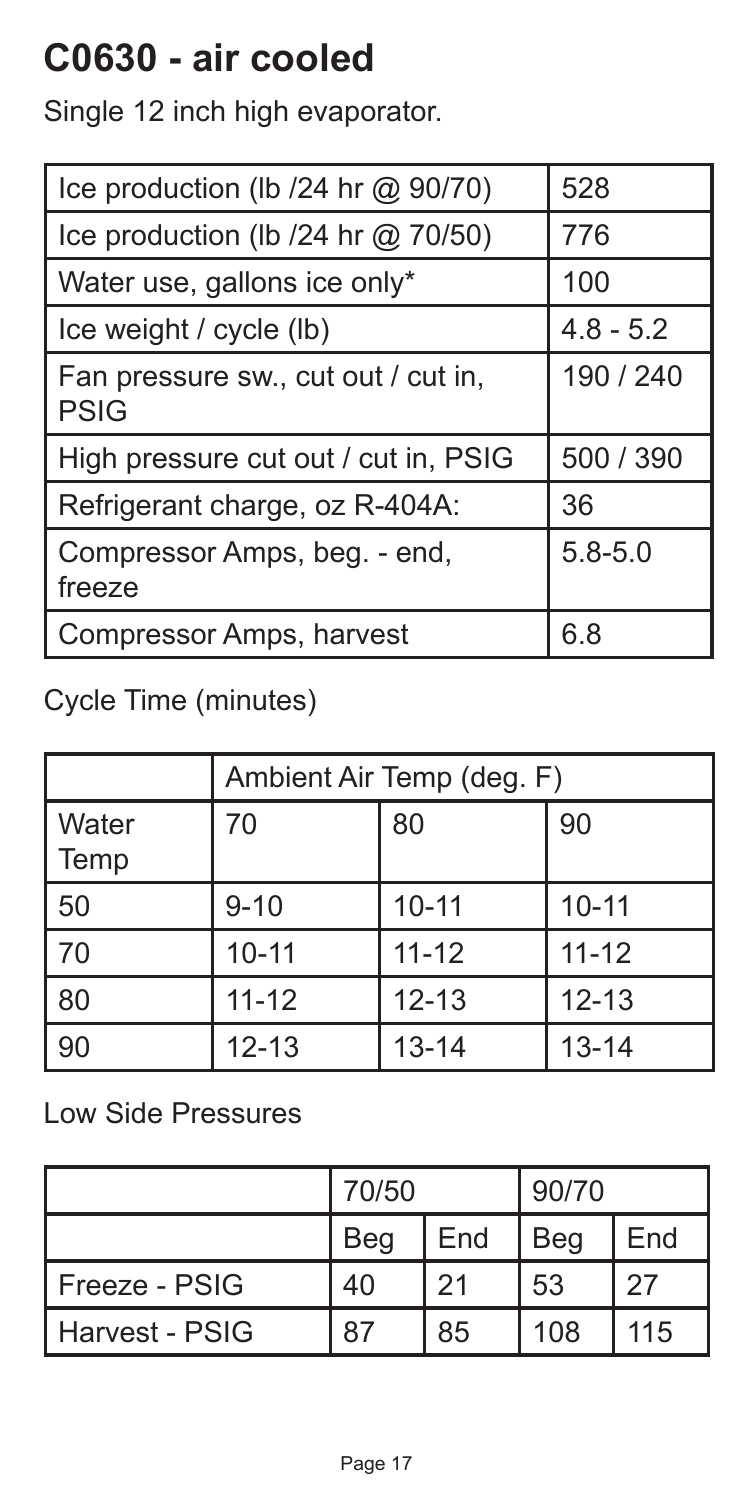# <span id="page-17-0"></span>**C0630 - water cooled**

Single 12 inch high evaporator.

| Ice production (Ib /24 hr @ 90/70)         | 650         |
|--------------------------------------------|-------------|
| Ice production (Ib $/24$ hr $@$ 70/50)     | 722         |
| Water use, gallons ice only*               | 130         |
| Water use, water cooled condenser<br>only* | 1455        |
| Condenser GPM @ 45oF.                      | $\cdot$     |
| Ice weight / cycle (lb)                    | $4.8 - 5.2$ |
| Refrigerant charge, oz R-404A              | 14          |
|                                            |             |
| High pressure cut out / cut in, PSIG       | 400 / 300   |
| Compressor Amps, beg. - end,<br>freeze     | $5.8 - 5.0$ |

#### Cycle Time (minutes)

|                      | Ambient Air Temp (deg. F) |    |    |
|----------------------|---------------------------|----|----|
| <b>Water</b><br>Temp | 70                        | 80 | 90 |
| 50                   | 9                         | 10 | 10 |
| 70                   | 10                        | 11 |    |
| 80                   | 11                        | 11 | 12 |
| 90                   | 11                        |    | 13 |

|                  | 70/50      |     | 90/70 |     |
|------------------|------------|-----|-------|-----|
|                  | <b>Beg</b> | End | Beg   | End |
| l Freeze - PSIG  | 40         | 25  | 44    | 22  |
| l Harvest - PSIG | 74         | 75  | 82    | 80  |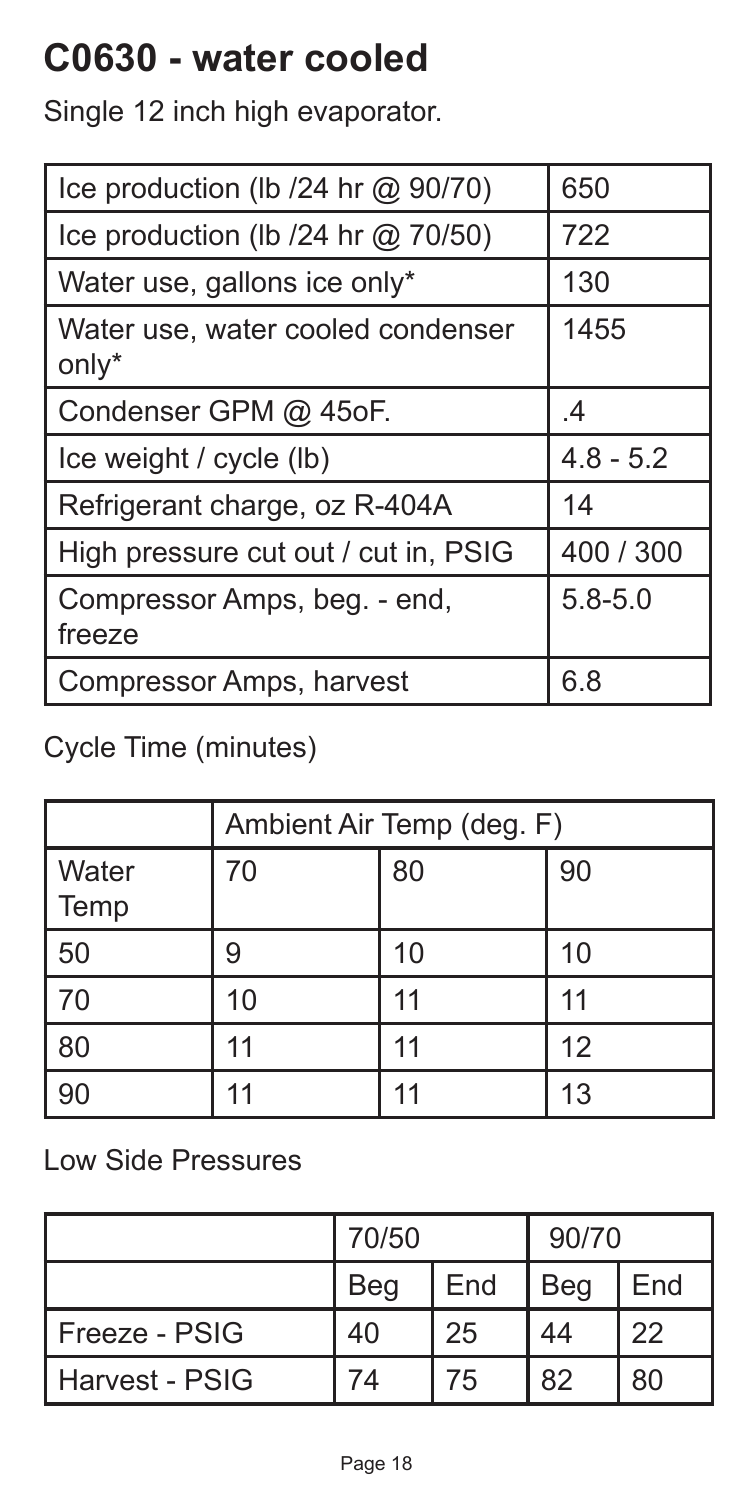## <span id="page-18-0"></span>**C0630 - remote**

Single 12 inch high evaporator.

| Ice production (lb /24 hr @ 90/70)     | 616         |
|----------------------------------------|-------------|
| Ice production (lb /24 hr @ 70/50)     | 684         |
| Water use, gallons ice only*           | 115         |
| Ice weight / cycle (lb)                | $4.8 - 5.2$ |
| Refrigerant charge, oz R-404A          | 160         |
| High pressure cut out / cut in, PSIG   | 450 / 350   |
| Compressor Amps, beg. - end,<br>freeze | $5.8 - 5.0$ |
| Compressor Amps, harvest               | 6.8         |

#### Cycle Time (minutes)

|               | Ambient Air Temp (deg. F) |           |           |
|---------------|---------------------------|-----------|-----------|
| Water<br>Temp | 70                        | 80        | 90        |
| 50            | 9                         | 9         | $9 - 10$  |
| 70            | $9 - 10$                  | $9 - 10$  | 10        |
| 80            | $10 - 11$                 | $11 - 12$ | 11        |
| 90            | 12                        | 14        | $13 - 14$ |

|                | 70/50 |     | 90/70 |     |
|----------------|-------|-----|-------|-----|
|                | Beg   | End | Beg   | End |
| Freeze - PSIG  | 45    | 30  | 50    | 30  |
| Harvest - PSIG | 107   | 110 | 120   | 120 |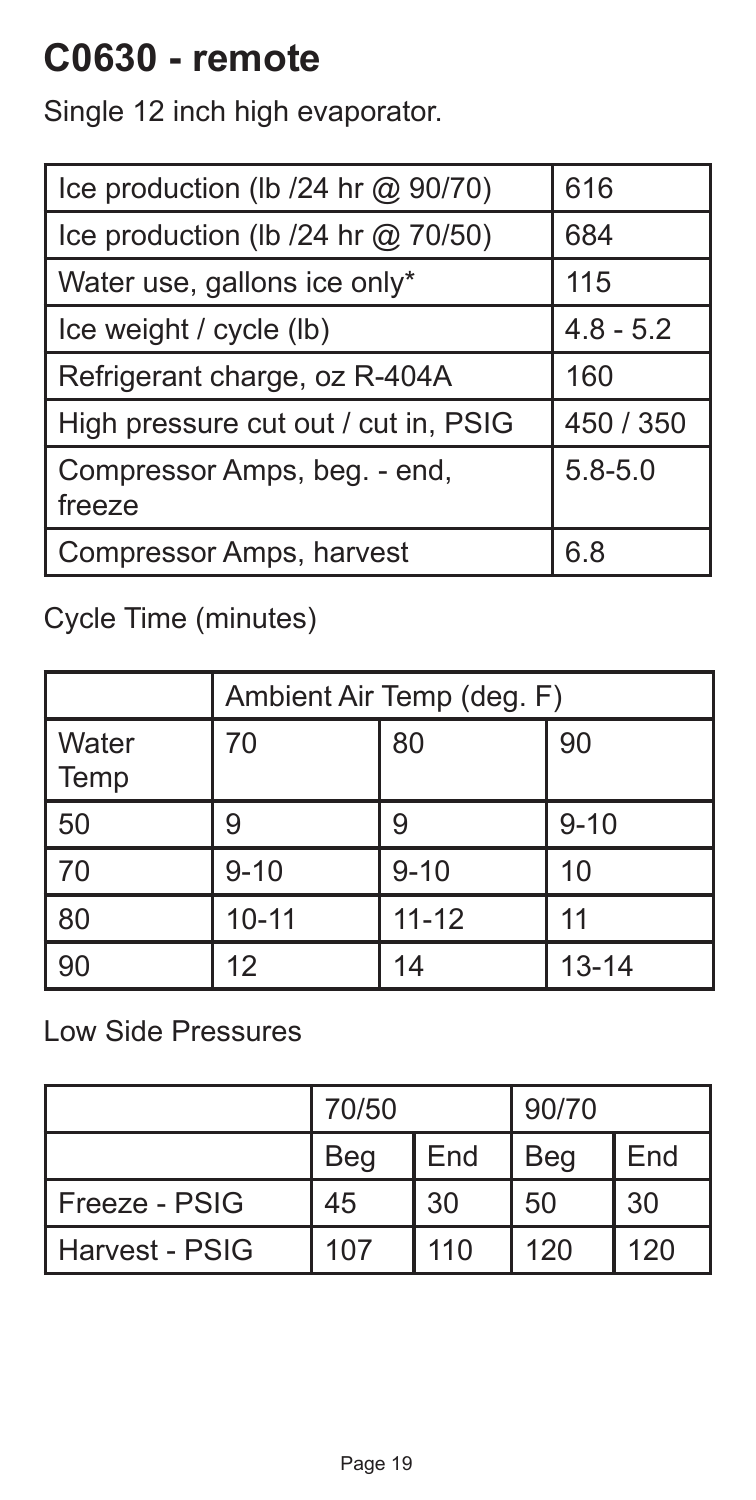### <span id="page-19-0"></span>**C0830 - air cooled**

Single 18" high evaporator.

| Ice production (lb /24 hr @ 90/70)                 | 724         |
|----------------------------------------------------|-------------|
| Ice production (lb /24 hr @ 70/50)                 | 905         |
| Water use, gallons ice only*                       | 139         |
| Ice weight / cycle (lb)                            | 7.2         |
| Refrigerant charge, oz R-404A:                     | 46          |
| Fan pressure sw., cut out / cut in,<br><b>PSIG</b> | 190 / 240   |
| Compressor Amps, beg. - end, freeze                | $6.4 - 5.3$ |
| Compressor Amps, harvest                           | 6.6         |

Cycle Time (minutes)

|                        | Ambient Air Temp (deg. F) |    |    |
|------------------------|---------------------------|----|----|
| <b>Water</b><br>  Temp | 70                        | 80 | 90 |
| 50                     | 11                        | 12 | 13 |
| 70                     | 12                        | 13 | 14 |
| 80                     | 13                        | 14 | 15 |
| 90                     | 14                        | 15 | 16 |

|                | 70/50 |     | 90/70 |     |
|----------------|-------|-----|-------|-----|
|                | Beg   | End | Beg   | End |
| Freeze - PSIG  | 50    | 26  | 60    | 30  |
| Harvest - PSIG | 83    | 80  | 110   | 100 |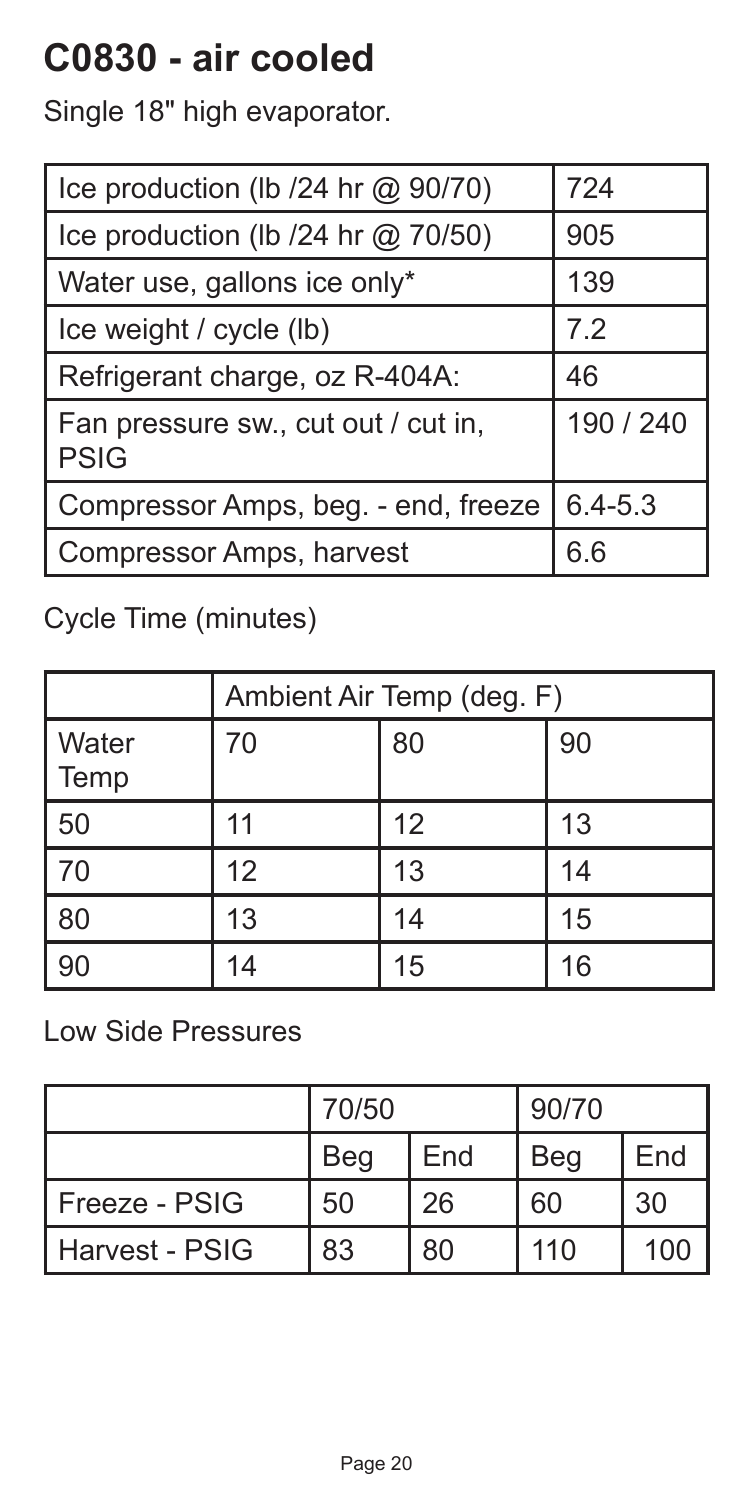# <span id="page-20-0"></span>**C0830 - water cooled**

Single 18 inch high evaporator.

| Ice production (lb /24 hr @ 90/70)        | 832         |
|-------------------------------------------|-------------|
| Ice production (Ib $/24$ hr $@$ 70/50)    | 924         |
| Water use, gallons ice only               | 157         |
| Water use, water cooled condenser<br>only | 1132        |
| Condenser GPM @ 45°F.                     | .4          |
| Ice weight / cycle (lb)                   | 7.2         |
| Refrigerant charge, oz R-404A             | 34          |
|                                           |             |
| High pressure cut out / cut in, PSIG      | 400 / 300   |
| Compressor Amps, beg. - end,<br>freeze    | $6.4 - 5.3$ |

#### Cycle Time (minutes)

|                   | Ambient Air Temp (deg. F) |           |    |  |
|-------------------|---------------------------|-----------|----|--|
| l Water<br>  Temp | 70                        | 80        | 90 |  |
| 50                | 11                        | $12 - 13$ | 13 |  |
| 70                | 12                        | $13 - 14$ | 13 |  |
| 80                | 13                        | $13 - 14$ | 14 |  |
| 90                | 14                        | 14        | 15 |  |

|                  | 70/50 |     | 90/70 |     |
|------------------|-------|-----|-------|-----|
|                  | Beg   | End | Beg   | End |
| l Freeze - PSIG  | 50    | 30  | 55    | .31 |
| l Harvest - PSIG | 88    | 85  | 88    | 90  |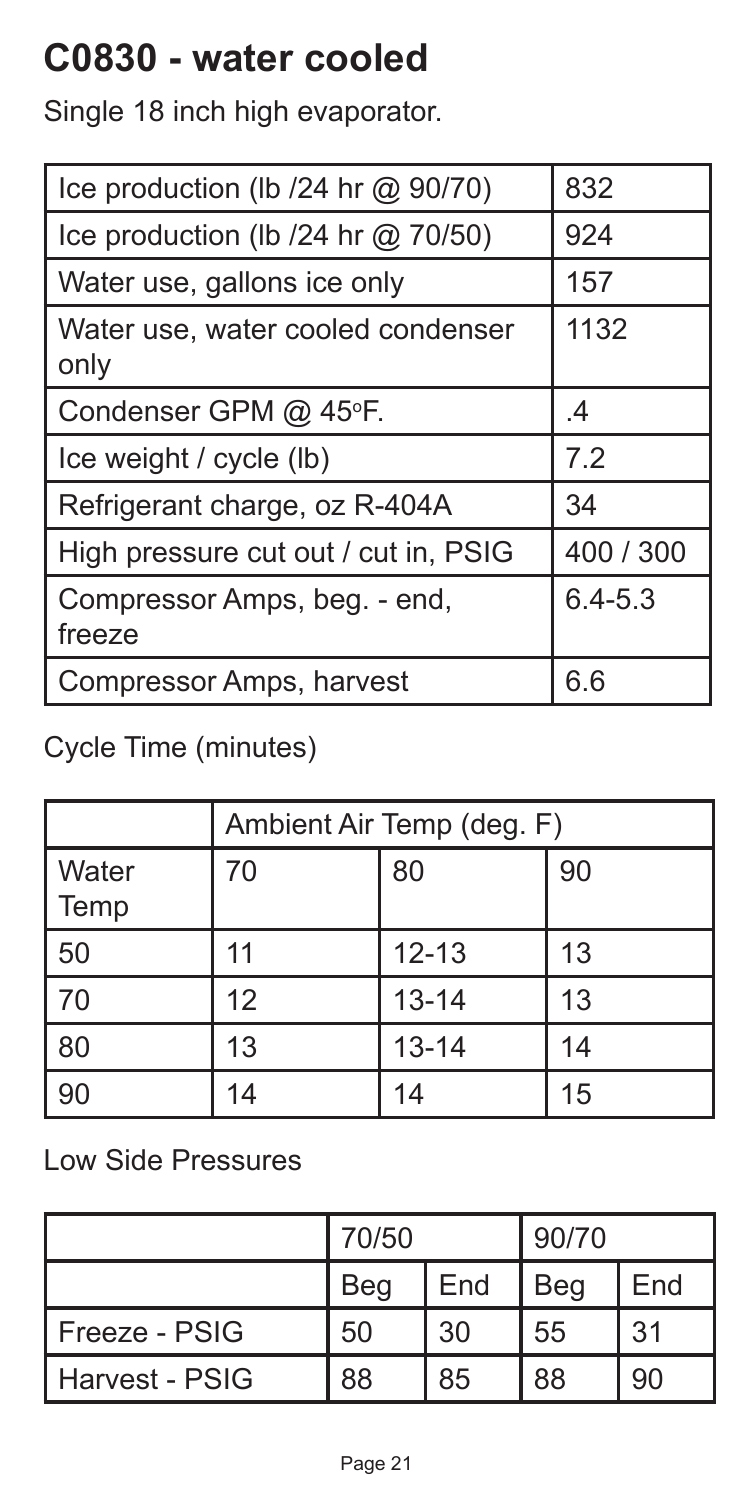### <span id="page-21-0"></span>**C0830 - remote**

Single 18 inch high evaporator.

| Ice production (lb /24 hr @ 90/70)     | 780         |
|----------------------------------------|-------------|
| Ice production (lb /24 hr @ 70/50)     | 870         |
| Water use, gallons ice only*           | 115         |
| Ice weight / cycle (lb)                | 7.2         |
| Refrigerant charge, oz R-404A          | 208         |
| High pressure cut out / cut in, PSIG   | 450 / 350   |
| Compressor Amps, beg. - end,<br>freeze | $6.4 - 5.3$ |
| Compressor Amps, harvest               | 6.6         |

Cycle Time (minutes)

|               | Ambient Air Temp (deg. F) |           |           |  |
|---------------|---------------------------|-----------|-----------|--|
| Water<br>Temp | 70                        | 80        | 90        |  |
| 50            | $9 - 11$                  | $10 - 11$ | 12        |  |
| 70            | 11                        | $11 - 12$ | 13        |  |
| 80            | $12 - 13$                 | $12 - 13$ | $13 - 14$ |  |
| 90            | $13 - 14$                 | 15        | $16 - 17$ |  |

|                | 70/50 |     | 90/70 |     |
|----------------|-------|-----|-------|-----|
|                | Beg   | End | Beg   | End |
| Freeze - PSIG  | 52    | 32  | 55    | 32  |
| Harvest - PSIG | 100   | 100 | 110   | 110 |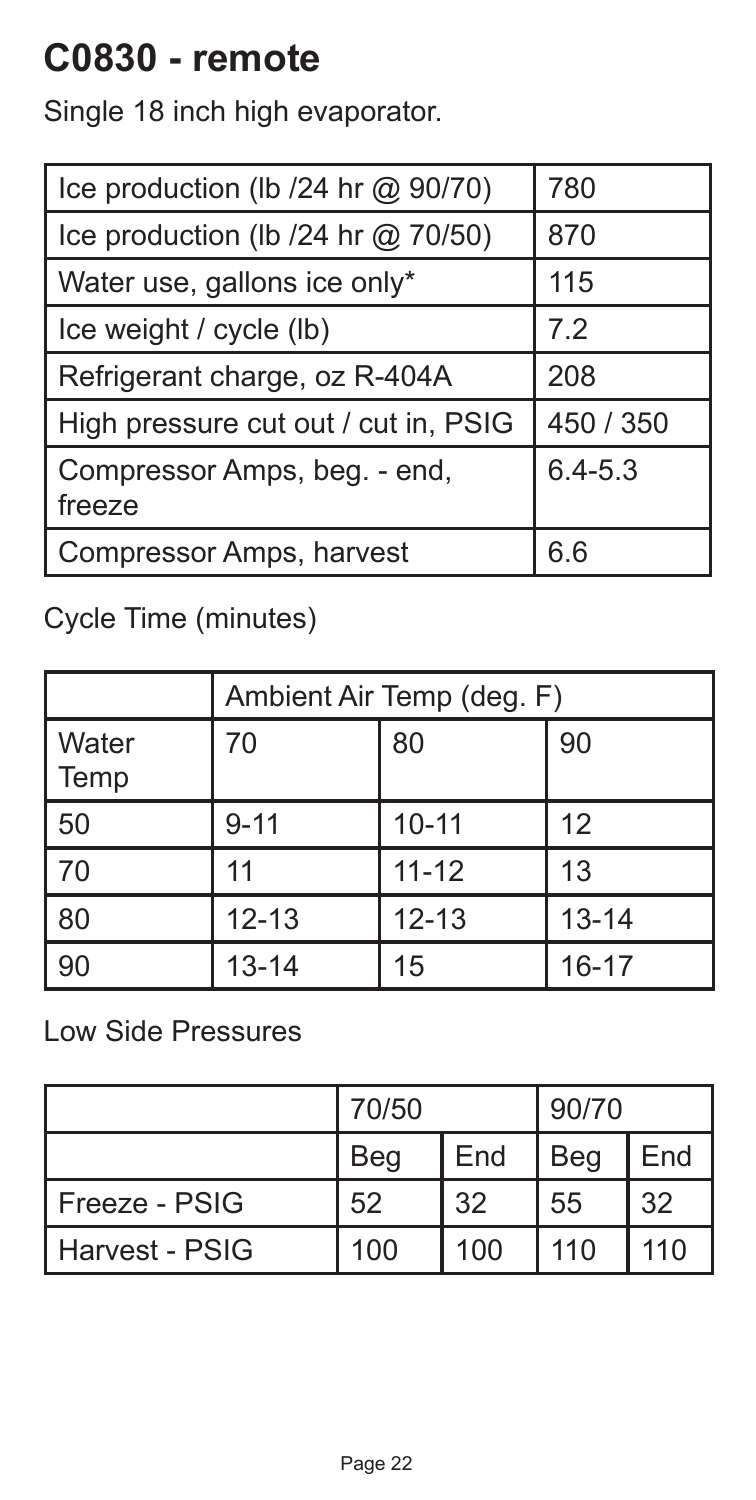# <span id="page-22-0"></span>**C1030 - air cooled**

Single 18" evaporator.

| Ice production (Ib /24 hr @ 90/70)                 | 844         |
|----------------------------------------------------|-------------|
| Ice production (Ib $/24$ hr $@$ 70/50)             | 1077        |
| Water use, gallons ice only*                       | 153         |
| Ice weight / cycle (lb)                            | 7.2         |
| Refrigerant charge, oz R-404A:                     | 48          |
| Fan pressure sw., cut out / cut in,<br><b>PSIG</b> | 190 / 240   |
| Compressor Amps, beg. - end,<br>freeze             | $7.3 - 4.8$ |
| Compressor Amps, harvest                           | 6.2         |

Cycle Time (minutes)

|               | Ambient Air Temp (deg. F) |            |           |  |
|---------------|---------------------------|------------|-----------|--|
| Water<br>Temp | 70                        | 80         | 90        |  |
| 50            | $9 - 10$                  | $10 - 11$  | $11 - 12$ |  |
| 70            | $10 - 11$                 | $11 - 12$  | $12 - 13$ |  |
| 80            | $11 - 12$                 | $12 - 13$  | 13        |  |
| 90            | $10 - 13$                 | $13 - 141$ | $4 - 15$  |  |

|                  | 70/50      |     | 90/70 |     |
|------------------|------------|-----|-------|-----|
|                  | <b>Beg</b> | End | Beg   | End |
| l Freeze - PSIG  | 45         | 26  | 52    | 30  |
| l Harvest - PSIG | 80         | 80  | 90    | 85  |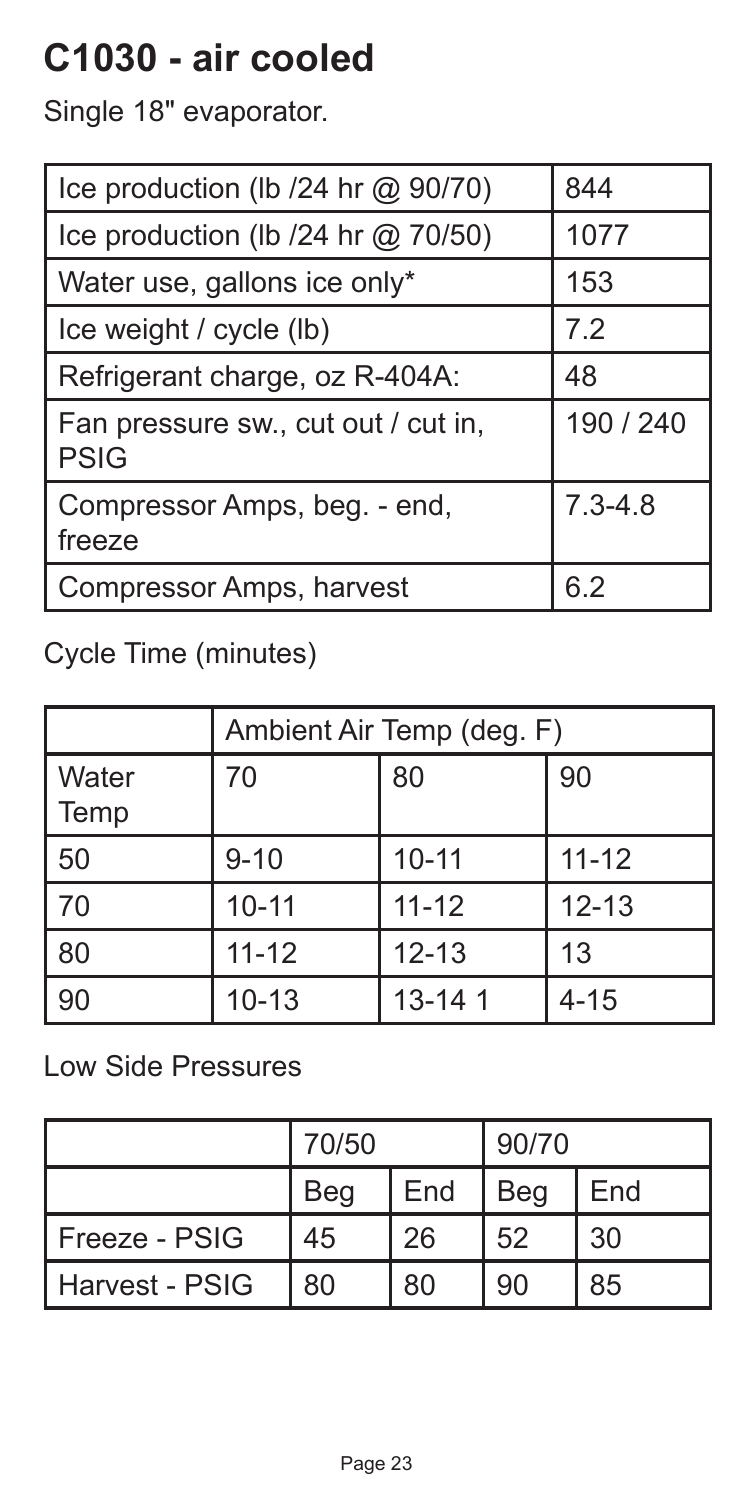# <span id="page-23-0"></span>**C1030 - water cooled**

Single 18 inch high evaporator.

| Ice production (Ib /24 hr @ 90/70)         | 908         |
|--------------------------------------------|-------------|
| Ice production (lb /24 hr @ 70/50)         | 1009        |
| Water use, gallons ice only*               | 179         |
| Water use, water cooled condenser<br>only* | 1389        |
| Condenser GPM @ 45oF.                      | $\cdot$     |
| Ice weight / cycle (lb)                    | 7.2         |
| Refrigerant charge, oz R-404A              | 38          |
| High pressure cut out / cut in, PSIG       | 400 / 300   |
| Compressor Amps, beg. - end,<br>freeze     | $7.3 - 4.8$ |
| Compressor Amps, harvest                   | 6.2         |

#### Cycle Time (minutes)

|                      | Ambient Air Temp (deg. F) |           |    |
|----------------------|---------------------------|-----------|----|
| <b>Water</b><br>Temp | 70                        | 80        | 90 |
| 50                   | 10                        | 11        |    |
| l 70                 | 11                        | $11 - 12$ | 11 |
| 80                   | $11 - 12$                 | $12 - 12$ | 12 |
| 90                   | 12                        | $12 - 13$ | 13 |

|                  | 70/50 |     | 90/70 |     |
|------------------|-------|-----|-------|-----|
|                  | Beg   | End | Beg   | End |
| l Freeze - PSIG  | 44    | 26  | 45    | 30  |
| l Harvest - PSIG | 72    | 70  | 75    | 75  |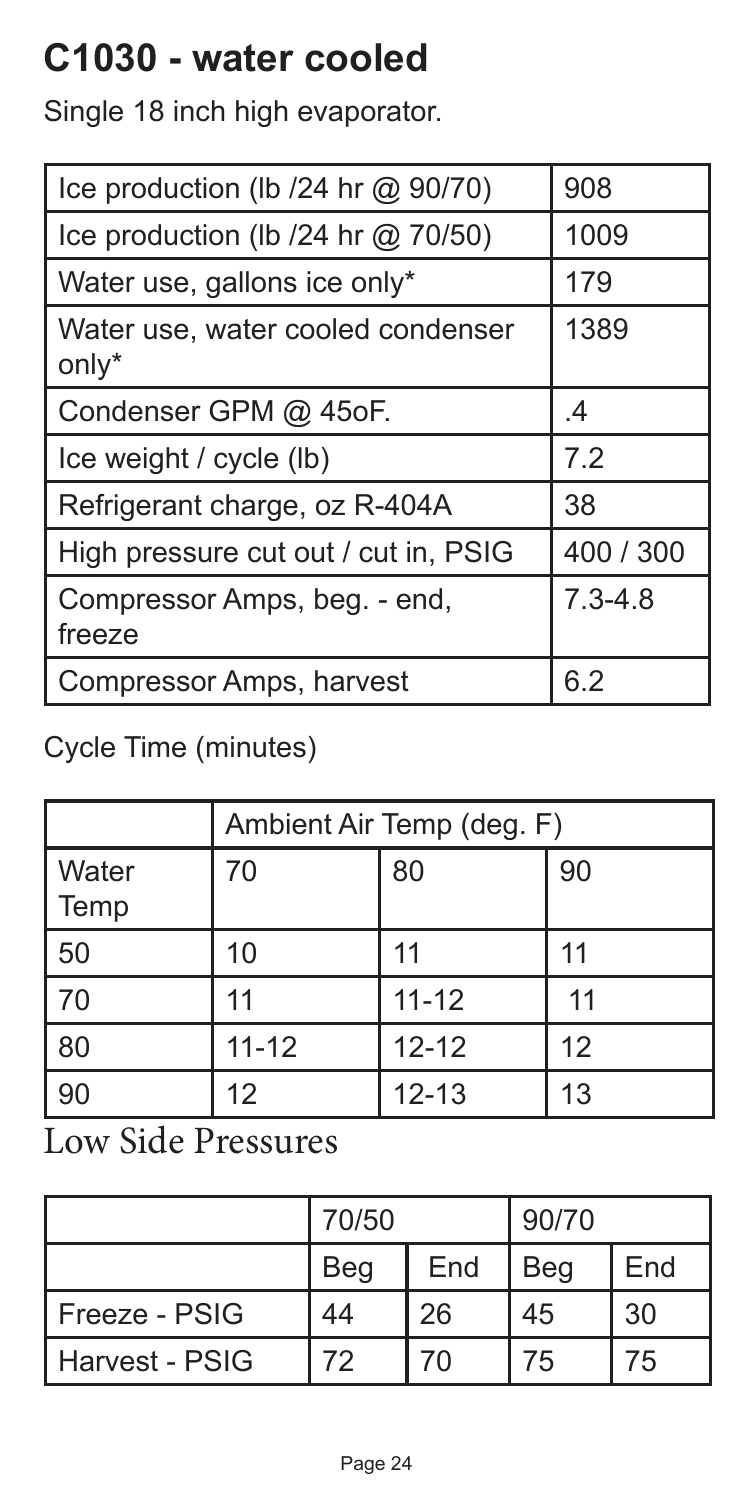# <span id="page-24-0"></span>**C1030 - remote**

Single 18 inch high evaporator.

| Ice production (lb /24 hr)           | 851         |
|--------------------------------------|-------------|
| Ice production (lb /24 hr @ 70/50)   | 996         |
| Water use, gallons ice only*         | 155         |
| Ice weight / cycle (lb)              | 7.2         |
| Refrigerant charge, oz R-404A        | 208         |
| High pressure cut out / cut in, PSIG | 450 / 350   |
| Compressor Amps, beg. - end, freeze  | $7.3 - 4.8$ |
| Compressor Amps, harvest             | 6.2         |

Cycle Time (minutes)

|                      | Ambient Air Temp (deg. F) |           |           |
|----------------------|---------------------------|-----------|-----------|
| <b>Water</b><br>Temp | 70                        | 80        | 90        |
| 50                   | $10 - 11$                 | 11        | $12 - 13$ |
| 70                   | 11                        | $11 - 12$ | $12 - 13$ |
| 80                   | $12 - 13$                 | $12 - 13$ | 14        |
| 90                   | $13 - 14$                 | $15 - 16$ | 16-17     |

|                | 70/50 |     | 90/70 |     |
|----------------|-------|-----|-------|-----|
|                | Beg   | End | Beg   | End |
| Freeze - PSIG  | 45    | 28  | 46    | 27  |
| Harvest - PSIG | 95    | 95  | 105   | 100 |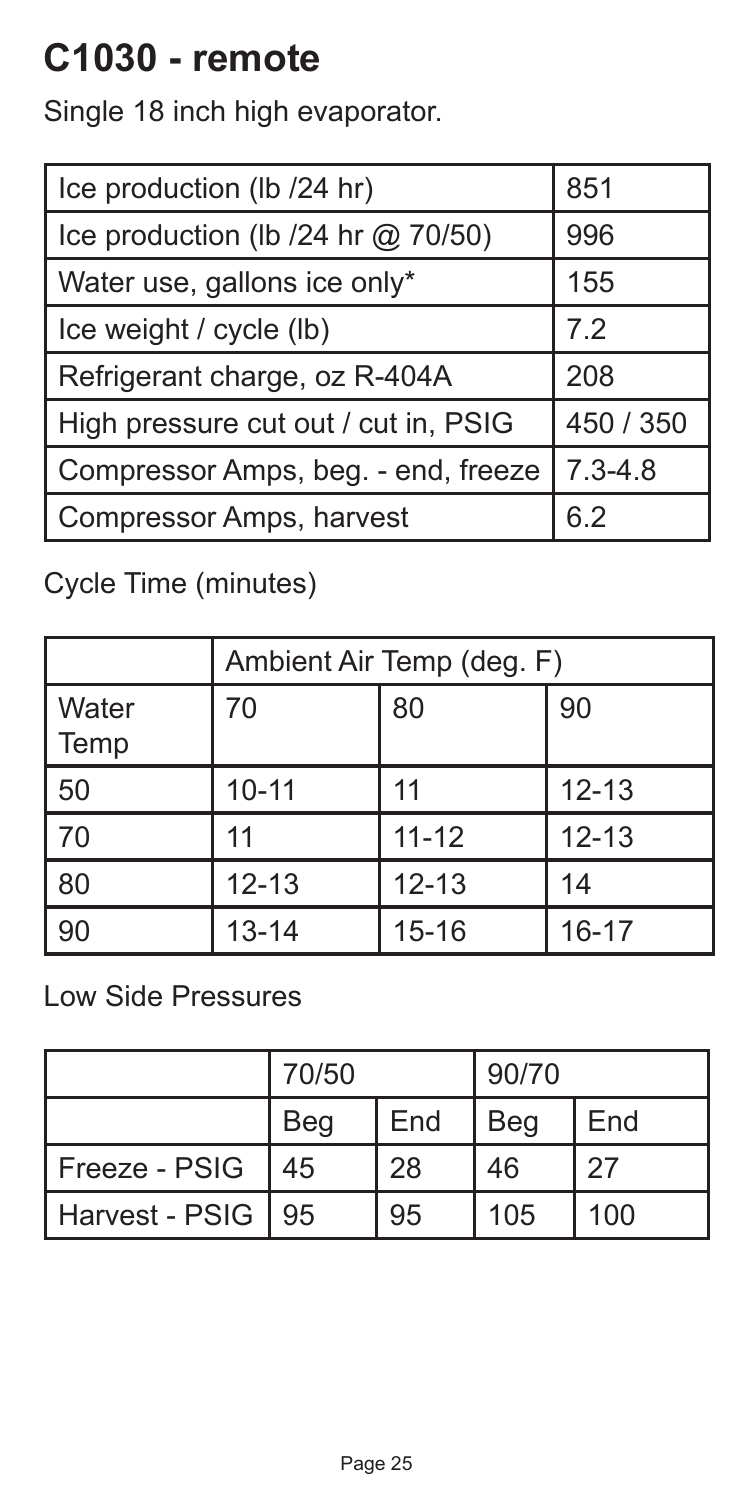# <span id="page-25-0"></span>**C1448 - air cooled**

Two 18" evaporators.

| Ice production (lb /24 hr @ 90/70)                 | 1242      |
|----------------------------------------------------|-----------|
| Ice production (lb /24 hr @ 70/50)                 | 1553      |
| Water use, gallons ice only                        | 207       |
| Ice weight / cycle (lb)                            | 14        |
| Refrigerant charge, oz R-404A:                     | 62        |
| Fan pressure sw., cut out / cut in,<br><b>PSIG</b> | 220 / 280 |
| Compressor Amps, beg. - end, freeze                | 12.5-7.6  |
| Compressor Amps, harvest                           | 9.2       |

Cycle Time (minutes)

|               | Ambient Air Temp (deg. F) |           |           |
|---------------|---------------------------|-----------|-----------|
| Water<br>Temp | 70                        | 80        | 90        |
| 50            | $12 - 13$                 | $13 - 14$ | $14 - 15$ |
| 70            | $13 - 14$                 | $14 - 15$ | $15 - 16$ |
| 80            | $14 - 15$                 | $15 - 16$ | $16 - 17$ |
| 90            | $15 - 16$                 | $16 - 17$ | $17 - 18$ |

|                | 70/50 |     | 90/70 |     |
|----------------|-------|-----|-------|-----|
|                | Beg   | End | Beg   | End |
| Freeze - PSIG  | 55    | 35  | 60    | 38  |
| Harvest - PSIG | 100   | 95  | 105   | 100 |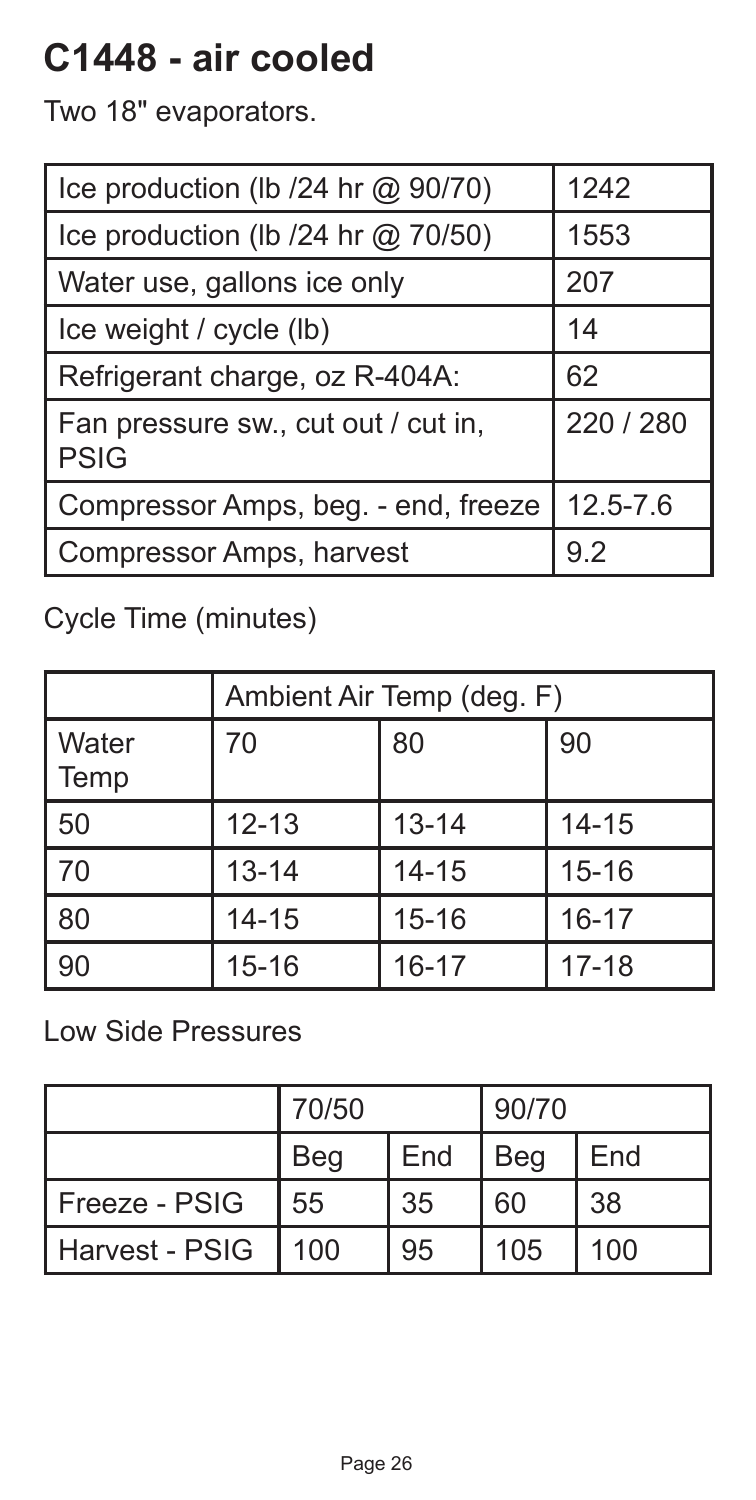# <span id="page-26-0"></span>**C1448 - water cooled**

Modular Cuber. Two 18 inch high evaporators.

| Ice production (Ib /24 hr @ 90/70)        | 1300         |
|-------------------------------------------|--------------|
| Ice production (Ib $/24$ hr $@$ 70/50)    | 1444         |
| Water use, gallons ice only               | 250          |
| Water use, water cooled condenser<br>only | 1693         |
| Condenser GPM @ 45°F.                     | .6           |
| Ice weight / cycle 14                     |              |
| Refrigerant charge, oz R-404A             | 56           |
| High pressure cut out / cut in, PSIG      | 400 / 300    |
| Compressor Amps, beg. - end, freeze       | $12.5 - 7.6$ |
| Compressor Amps, harvest                  | 9.2          |

Cycle Time (minutes)

|               | Ambient Air Temp (deg. F) |           |           |
|---------------|---------------------------|-----------|-----------|
| Water<br>Temp | 70                        | 80        | 90        |
| 50            | $13 - 14$                 | $14 - 15$ | $15 - 19$ |
| 70            | $14 - 15$                 | $15 - 16$ | $15 - 16$ |
| 80            | $15 - 16$                 | $15 - 16$ | $16 - 17$ |
| 90            | $15 - 16$                 | $15 - 16$ | $17 - 18$ |

|                  | 70/50 |     | 90/70 |     |
|------------------|-------|-----|-------|-----|
|                  | Beg   | End | Beg   | End |
| l Freeze - PSIG  | 55    | 36  | 55    | 35  |
| l Harvest - PSIG | 105   | 105 | 105   | 100 |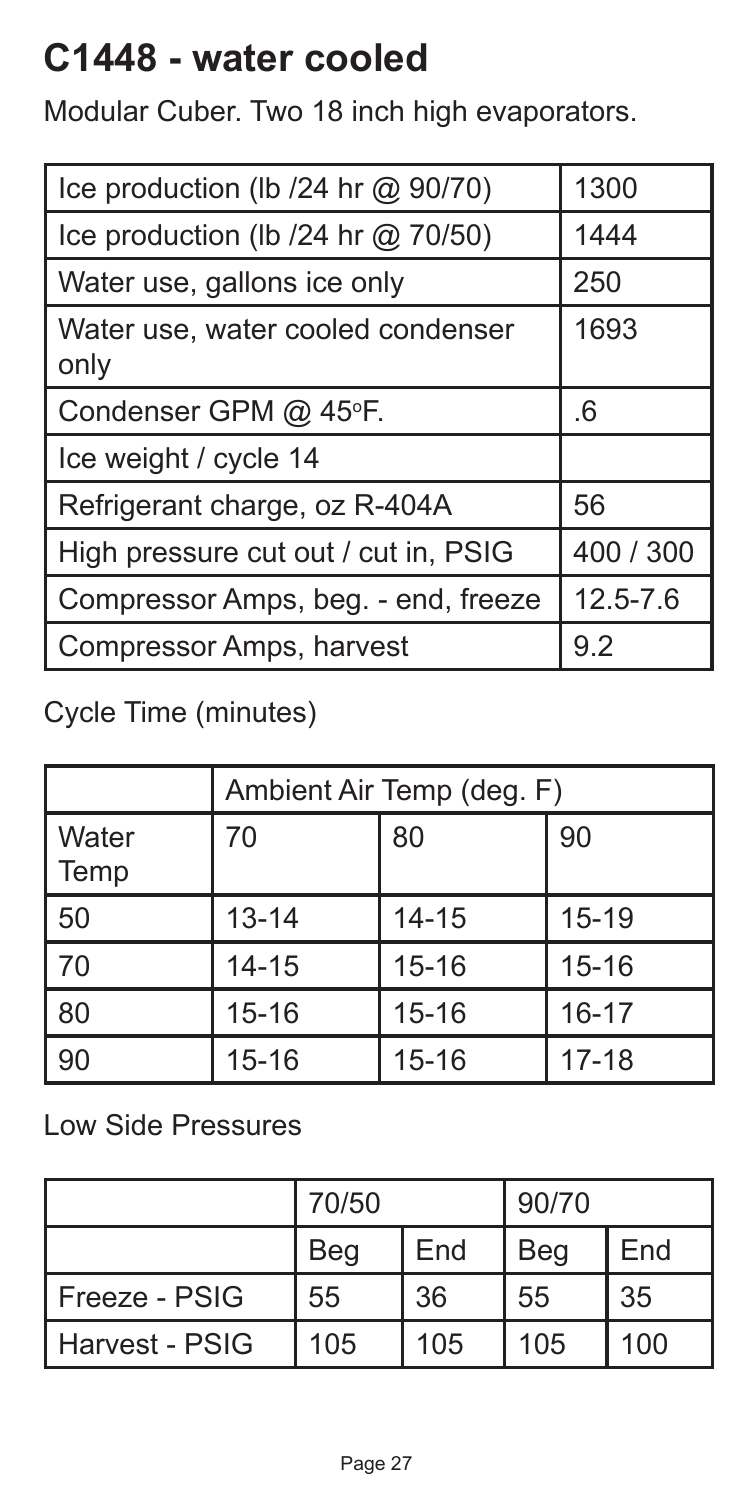# <span id="page-27-0"></span>**C1448 - remote**

Modular Cuber. Two 18 inch high evaporators.

| Ice production (lb /24 hr)           | 1221      |
|--------------------------------------|-----------|
| Ice production (lb /24 hr @ 70/50)   | 1357      |
| Water use, gallons ice only*         | 223       |
| Ice weight / cycle                   | 13        |
| Refrigerant charge, oz R-404A        | 256       |
| High pressure cut out / cut in, PSIG | 450 / 350 |
| Compressor Amps, beg. - end, freeze  | 12.5-7.6  |
| Compressor Amps, harvest             | 9.2       |

Cycle Time (minutes)

|                      | Ambient Air Temp (deg. F) |           |           |
|----------------------|---------------------------|-----------|-----------|
| <b>Water</b><br>Temp | 70                        | 80        | 90        |
| 50                   | 11                        | $11 - 12$ | $14 - 15$ |
| 70                   | $11 - 12$                 | $11 - 12$ | $14 - 15$ |
| 80                   | 13                        | 13        | 16        |
| 90                   | 14                        | $15 - 16$ | 18-19     |

|                | 70/50 |     | 90/70 |     |
|----------------|-------|-----|-------|-----|
|                | Beg   | End | Beg   | End |
| Freeze - PSIG  | 55    | 40  | 60    | 40  |
| Harvest - PSIG | 105   | 100 | 125   | 125 |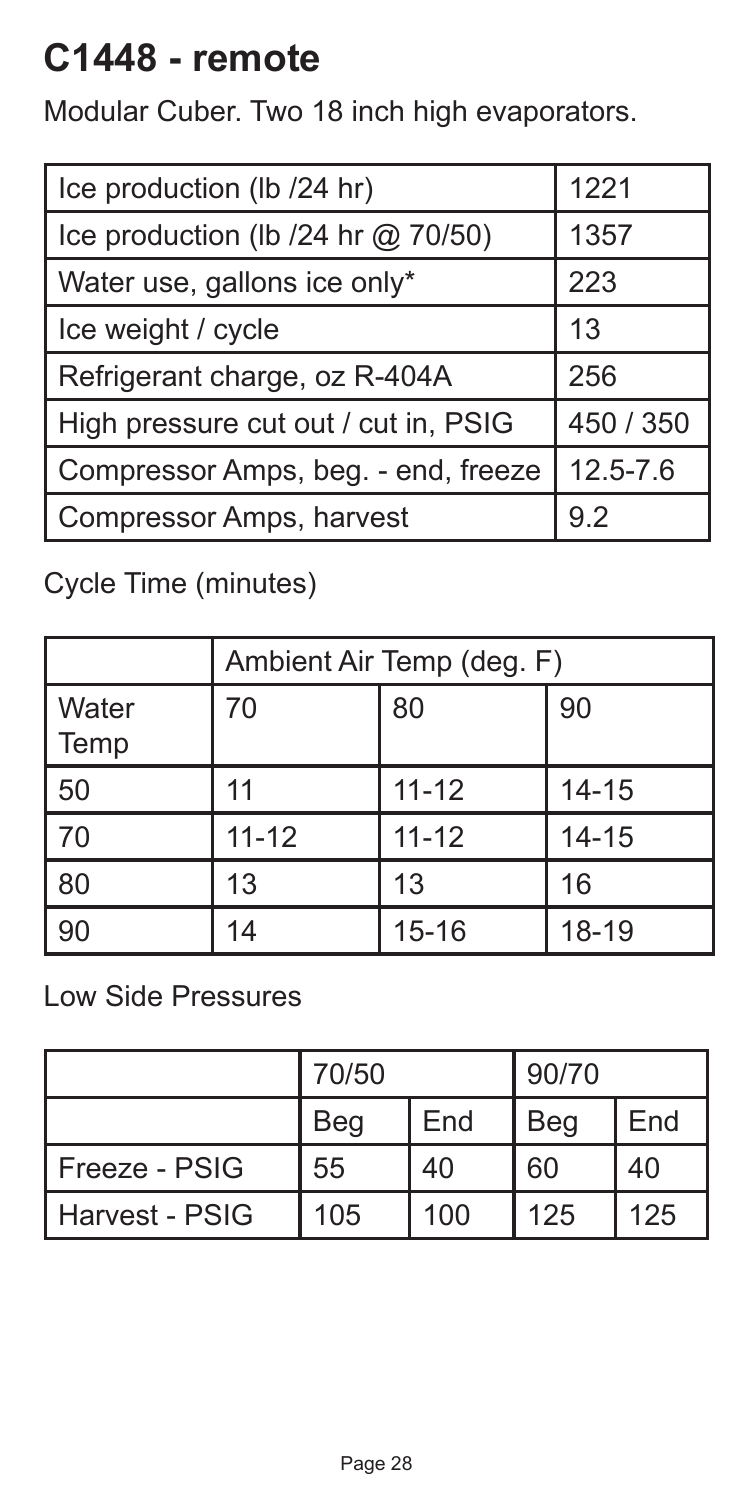### <span id="page-28-0"></span>**C1848 - air cooled**

Modular Cuber. Two 18" evaporators.

| Ice production (lb /24 hr @ 90/70)                 | 1527      |
|----------------------------------------------------|-----------|
| Ice production (lb /24 hr @ 70/50)                 | 1909      |
| Water use, gallons ice only*                       | 321       |
| Ice weight / cycle                                 | 14        |
| Fan pressure sw., cut out / cut in,<br><b>PSIG</b> | 220 / 280 |
| Refrigerant charge, oz R-404A:                     | 62        |
| Compressor Amps, beg. - end, freeze                | $16 - 10$ |
| Compressor Amps, harvest                           | 15        |

Cycle Time (minutes)

|               | Ambient Air Temp (deg. F) |           |           |
|---------------|---------------------------|-----------|-----------|
| Water<br>Temp | 70                        | 80        | 90        |
| 50            | $10 - 11$                 | $11 - 12$ | $12 - 13$ |
| 70            | $11 - 12$                 | $12 - 13$ | $13 - 14$ |
| 80            | $12 - 13$                 | $13 - 14$ | $14 - 15$ |
| 90            | $13 - 14$                 | $14 - 15$ | $15 - 16$ |

|                | 70/50 |     | 90/70 |     |
|----------------|-------|-----|-------|-----|
|                | Beg   | End | Beg   | End |
| Freeze - PSIG  | 50    | 30  | 55    | 32  |
| Harvest - PSIG | 90    | 90  | 100   | 100 |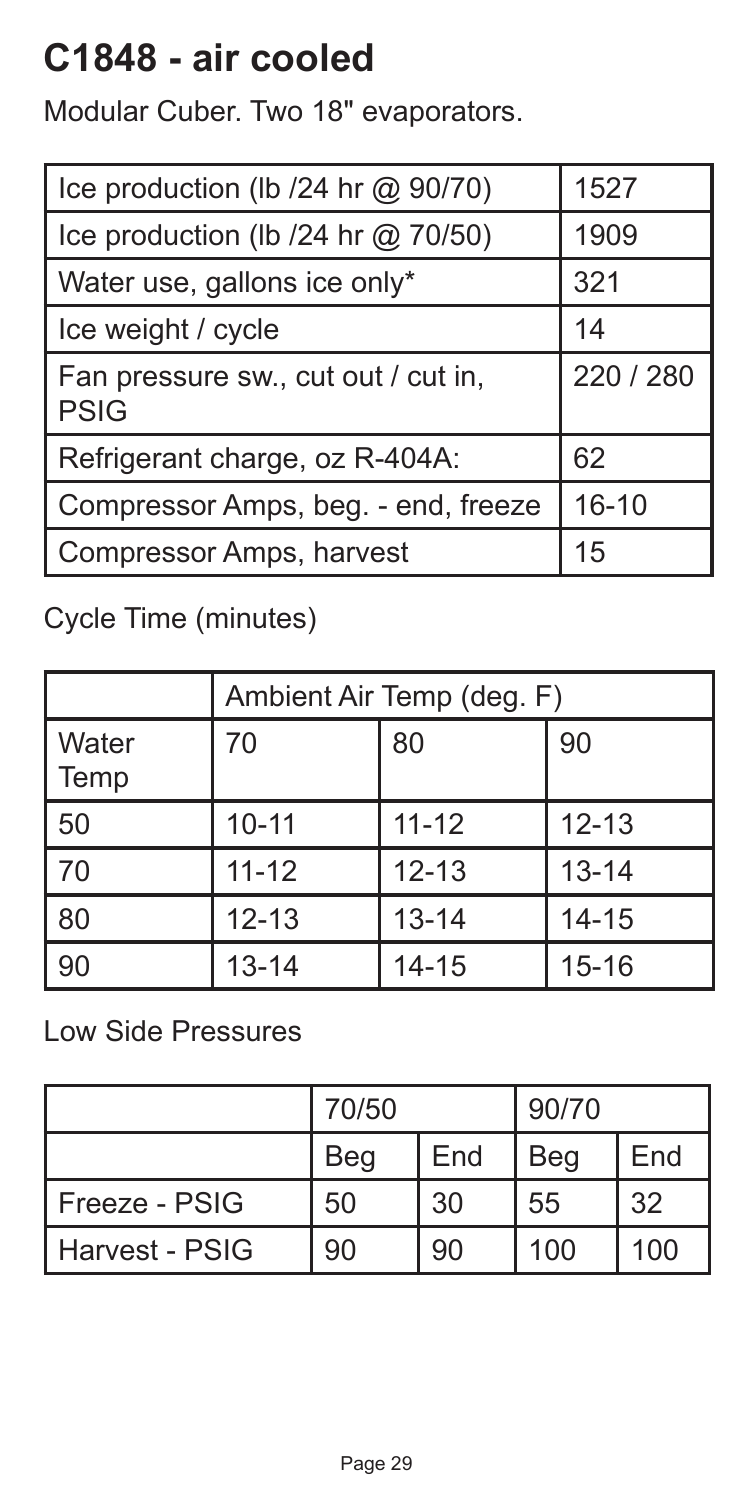### <span id="page-29-0"></span>**C1848 - water cooled**

Modular Cuber. Two 18 inch high evaporators.

| Ice production (lb /24 hr @ 90/70)         | 1710      |
|--------------------------------------------|-----------|
| Ice production (lb /24 hr @ 70/50)         | 1900      |
| Water use, gallons ice only*               | 315       |
| Water use, water cooled condenser<br>only* | 2643      |
| Condenser GPM @ 45°F                       | . 1       |
| Ice weight / cycle                         | 14        |
| Refrigerant charge, oz R-404A              | 63        |
| High pressure cut out / cut in, PSIG       | 400 / 300 |
| Compressor Amps, beg. - end, freeze        | $16 - 10$ |
| Compressor Amps, harvest                   | 15        |

Cycle Time (minutes)

|               | Ambient Air Temp (deg. F) |           |           |
|---------------|---------------------------|-----------|-----------|
| Water<br>Temp | 70                        | 80        | 90        |
| 50            | $10 - 11$                 | $11 - 12$ | $11 - 12$ |
| 70            | $11 - 12$                 | $12 - 13$ | $11 - 12$ |
| 80            | $12 - 13$                 | $12 - 13$ | $12 - 13$ |
| 90            | $12 - 13$                 | $12 - 13$ | $13 - 14$ |

|                  | 70/50 |     | 90/70 |     |
|------------------|-------|-----|-------|-----|
|                  | Beg   | End | Beg   | End |
| l Freeze - PSIG  | 45    | 30  | 50    | 30  |
| l Harvest - PSIG | 75    | 80  | 85    | 85  |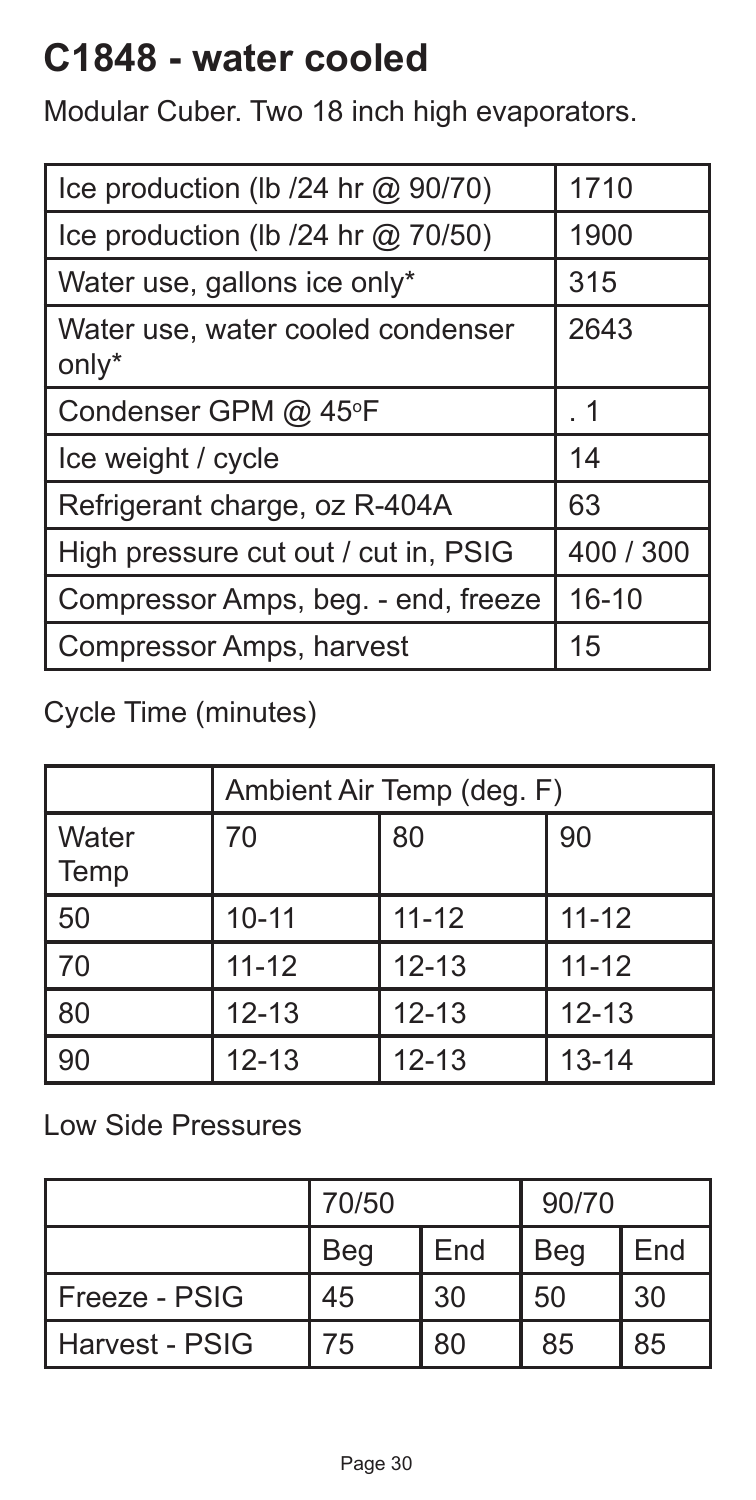### <span id="page-30-0"></span>**C1848 - remote**

Modular Cuber. Two 18 inch high evaporators.

| Ice production (lb /24 hr @ 90/70)   | 1645      |
|--------------------------------------|-----------|
| Ice production (lb /24 hr @ 70/50)   | 1828      |
| Water use, gallons ice only*         | 289       |
| Ice weight / cycle                   | 14        |
| Refrigerant charge, oz R-404A        | 320       |
| High pressure cut out / cut in, PSIG | 450 / 350 |
| Compressor Amps, beg. - end, freeze  | $16 - 10$ |
| Compressor Amps, harvest             | 15        |

Cycle Time (minutes)

|                      | Ambient Air Temp (deg. F) |           |           |
|----------------------|---------------------------|-----------|-----------|
| <b>Water</b><br>Temp | 70                        | 80        | 90        |
| 50                   | $10 - 11$                 | $11 - 12$ | 13        |
| l 70                 | $11 - 12$                 | 12        | 13        |
| 80                   | 13                        | $13 - 14$ | $14 - 15$ |
| 90                   | 14                        | 16        | 17        |

|                  | 70/50      |     | 90/70 |     |
|------------------|------------|-----|-------|-----|
|                  | <b>Beg</b> | End | Beg   | End |
| l Freeze - PSIG  | 45         | -32 | 55    | 33  |
| l Harvest - PSIG | 85         | 85  | 100   | 105 |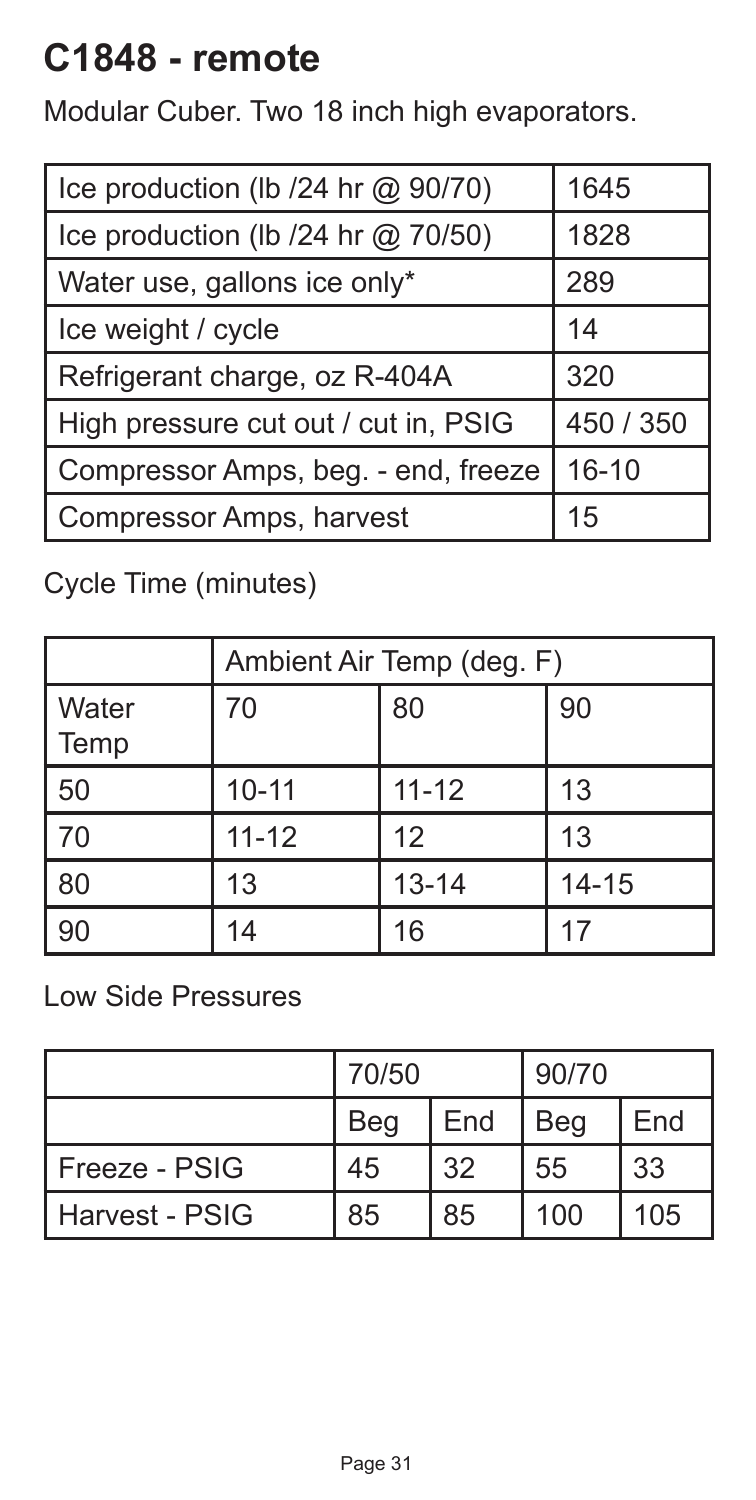# <span id="page-31-0"></span>**C2148 - water cooled**

Modular Cuber. Two 18 inch high evaporators. Discontinued 2012.

| Ice production (Ib /24 hr @ 90/70)        | 1804      |
|-------------------------------------------|-----------|
| Ice production (Ib $/24$ hr $@$ 70/50)    | 2091      |
| Water use, gallons ice only 3             | 19        |
| Water use, water cooled condenser<br>only | 2778      |
| Condenser GPM @ 45°F                      | .1        |
| Ice weight / cycle                        | 14        |
| Refrigerant charge, oz R-404A             | 69        |
| High pressure cut out / cut in, PSIG      | 400 / 300 |
| Compressor Amps, beg. - end, freeze       | 15.4-12.6 |
| Compressor Amps, harvest                  | 16.2      |

#### Cycle Time (minutes)

|                 | Ambient Air Temp (deg. F) |           |    |
|-----------------|---------------------------|-----------|----|
| l Water<br>Temp | 70                        | 80        | 90 |
| 50              | $9 - 10$                  | $10 - 11$ | 11 |
| 70              | $10 - 11$                 | $11 - 12$ | 11 |
| 80              | $11 - 12$                 | $11 - 12$ | 12 |
| 90              | $11 - 12$                 | $11 - 12$ | 13 |

|                  | 70/50 |     | 90/70 |     |
|------------------|-------|-----|-------|-----|
|                  | Beg   | End | Beg   | End |
| l Freeze - PSIG  | 42    | 27  | 45    | 27  |
| l Harvest - PSIG | 75    | 75  | 75    | 75  |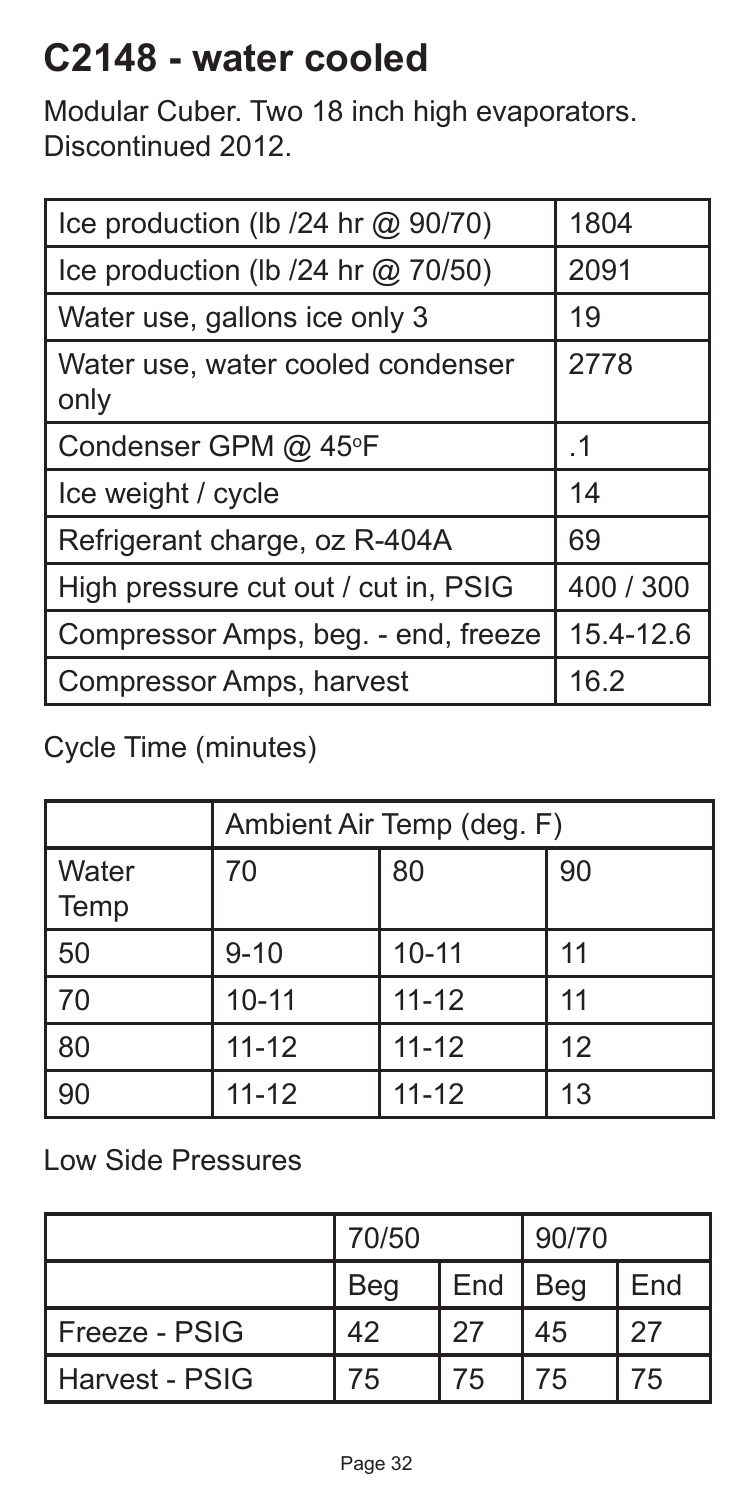## <span id="page-32-0"></span>**C2148 - remote**

Modular Cuber. Two 18 inch high evaporators.

| Ice production (lb /24 hr @ 90/70)     | 1849      |
|----------------------------------------|-----------|
| Ice production (lb /24 hr @ 70/50)     | 2248      |
| Water use, gallons ice only            | 337       |
| Ice weight / cycle                     | 14        |
| Refrigerant charge, oz R-404A          | 320       |
| High pressure cut out / cut in, PSIG   | 450 / 350 |
| Compressor Amps, beg. - end,<br>freeze | 15.4-12.6 |
| Compressor Amps, harvest               | 16.2      |

#### Cycle Time (minutes)

|                      | Ambient Air Temp (deg. F) |    |           |
|----------------------|---------------------------|----|-----------|
| <b>Water</b><br>Temp | 70                        | 80 | 90        |
| 50                   | 10                        | 10 |           |
| 70                   | $9 - 10$                  | 10 | 12        |
| 80                   | $11 - 12$                 | 11 | 13        |
| 90                   | $12 - 13$                 | 14 | $15 - 16$ |

|                | 70/50 |     | 90/70 |     |
|----------------|-------|-----|-------|-----|
|                | Beg   | End | Beg   | End |
| Freeze - PSIG  | 40    | 24  | 45    | 24  |
| Harvest - PSIG | 80    | 80  | 95    | 95  |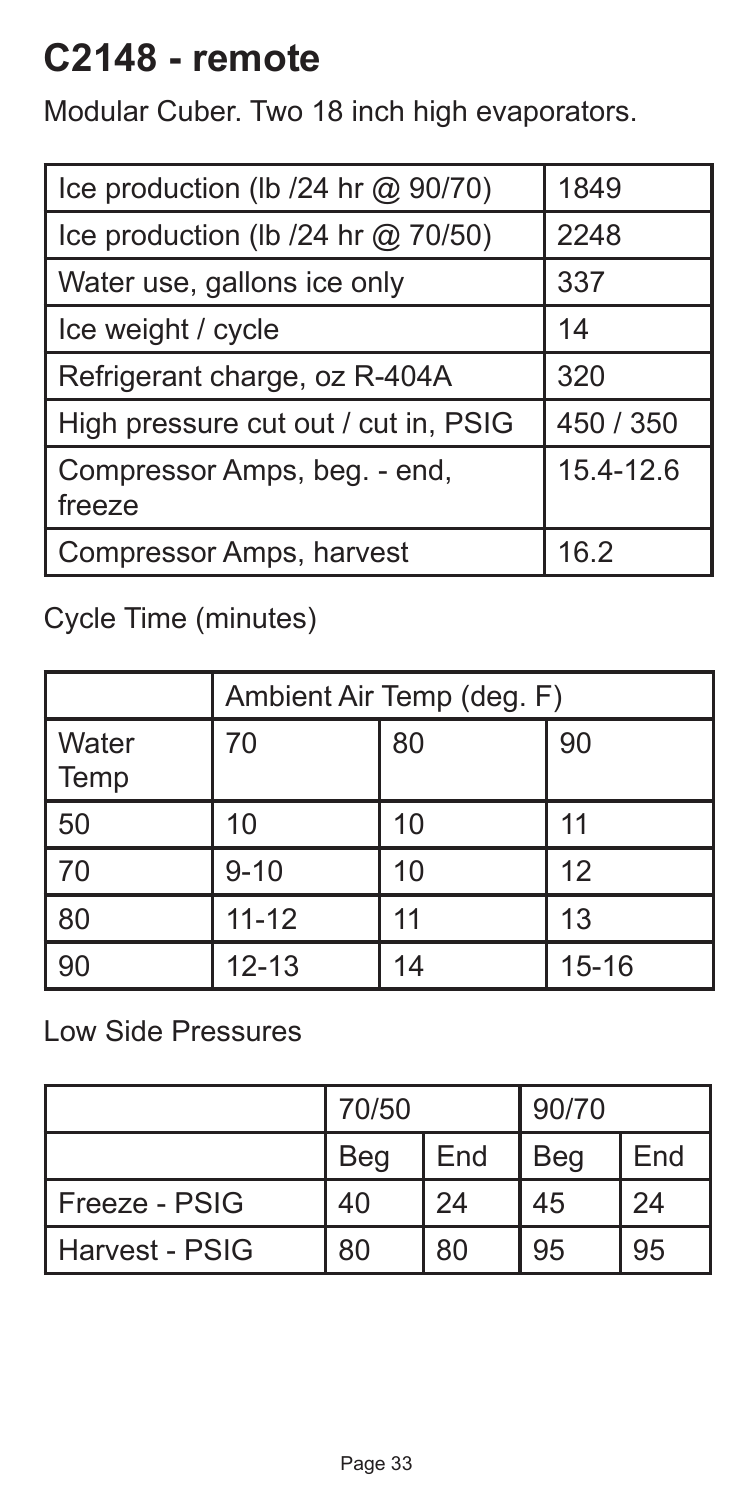# <span id="page-33-0"></span>**C2648**

3 evaporators, 2 pumps, remote 3 phase only.

| Ice production (lb /24 hr @ 90/70)     | 2253          |
|----------------------------------------|---------------|
| Ice production (lb /24 hr @ 70/50)     | 2570          |
| Water use, gallons ice only            | 388           |
| Ice weight / cycle (lb)                | 21            |
| Refrigerant charge, oz R-404A          | 240           |
| High pressure cut out / cut in, PSIG   | 450 / 350     |
| Compressor Amps, beg. - end,<br>freeze | $13.2 - 12.9$ |
| Compressor Amps, harvest               | $12.7 - 11.8$ |

Cycle Time (minutes) at select temperatures (F $^{\circ}$ )

|               | Condenser Air Temp (degrees F.) |           |           |           |
|---------------|---------------------------------|-----------|-----------|-----------|
| Water<br>Temp | $-20$                           | 70        | 80        | 120       |
| 50            | $9 - 11$                        | $10 - 12$ | $11 - 13$ | $16 - 18$ |
| 70            | $10 - 12$                       | $11 - 13$ | $12 - 14$ | $17 - 19$ |
| 80            | $11 - 13$                       | $12 - 14$ | $13 - 15$ | 18-20     |
| 90            | $12 - 14$                       | $13 - 15$ | $15 - 16$ | 19-21     |

Suction pressure, end of freeze:

| $\cdot$ Minus -20 to 90: | 26-30 PSIG |
|--------------------------|------------|
| $\cdot$ 120:             | 34-36 PSIG |

Suction pressure, harvest:

| $\cdot$ Minus -20 to 90: | 73-80 PSIG |
|--------------------------|------------|
| $\cdot$ 120:             | 86-89 PSIG |

OPR valve set to 80 PSIG at compressor dome.

Discharge pressure freeze: 205 minimum, 370 at 120°F.

Headmaster (217 set point) in PRC241 condenser.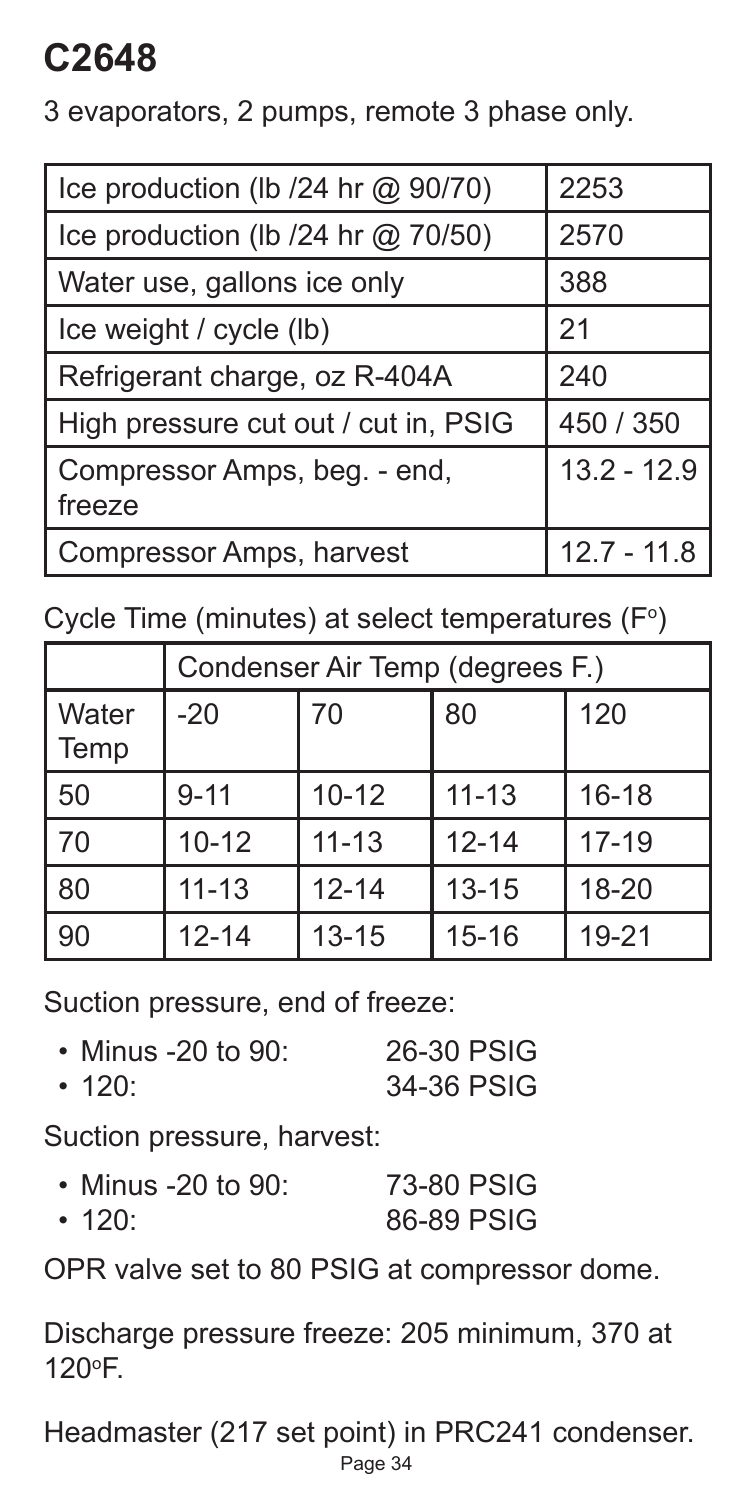### <span id="page-34-0"></span>**CU0415**

New in 2013. Electronically controlled undercounter cuber, Inverted grid evaporator. 3 voltages.

| Ice production, pounds / 24<br>hours 70/50 - 90/70        | 58 - 38                                                                                         |
|-----------------------------------------------------------|-------------------------------------------------------------------------------------------------|
| Water use, gallons @90/70                                 | 16                                                                                              |
| BTUs per hour                                             | 1500                                                                                            |
| Bin control                                               | Thermostat.<br>Controller has<br>no power unless<br>thermostat is<br>closed calling for<br>ice. |
| Refrigerant type                                          | R-134a                                                                                          |
| Refrigerant charge, oz                                    | 8                                                                                               |
| Refrigeration suction<br>pressure, freeze cycle, PSIG     | 25 dropping to 7                                                                                |
| Refrigeration suction<br>pressure, harvest cycle, PSIG    | 40-55                                                                                           |
| Metering device                                           | Cap tube                                                                                        |
| Fan pressure control                                      | Cut out 100, cut<br>in 150                                                                      |
| Compressor amps, 115 volt<br>model, 5 minutes into freeze | 1.8                                                                                             |
| Cube size                                                 | Medium / Full<br><b>Dice</b>                                                                    |
| Cubes per cycle                                           | 45                                                                                              |
| Batch weight, pounds                                      | 1                                                                                               |
| Water solenoid valve flow<br>rate, gallons per minute     | .275                                                                                            |
| Cycle time, minutes @ 70/50                               | 25                                                                                              |
| Cycle time, minutes @ 90/70                               | 38                                                                                              |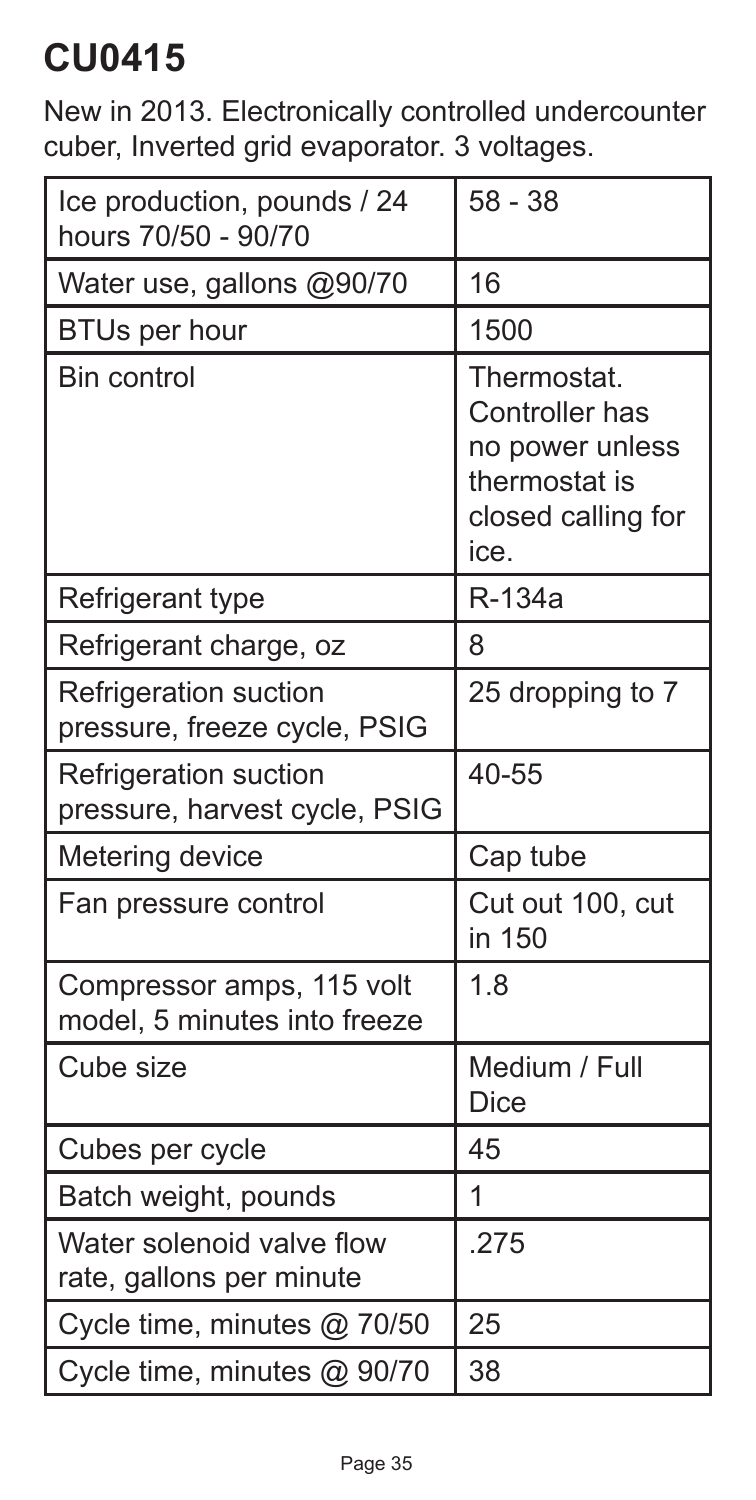# <span id="page-35-0"></span>**CU0515**

Electro mechanical cuber, medium gourmet cubes.

| Ice production                      | 72 to 44 lb. per<br>24 hours                                          |
|-------------------------------------|-----------------------------------------------------------------------|
| Water use                           | 24 gallons per<br>24 hours                                            |
| BTUs per hour                       | 2400                                                                  |
| Refrigerant type                    | R-134a                                                                |
| Refrigerant charge                  | 9.5 oz                                                                |
| Refrigerant pressures, freeze       | End of freeze:<br>125 to 130<br>PSIG discharge<br>1-3 PSIG<br>suction |
| Refrigeration pressures,<br>harvest | 83 - 125 PSIG<br>discharge 120<br>PSIG max<br>suction                 |
| Metering device                     | Cap tube                                                              |
| Compressor amps, freeze             | 4.3 to 3.6                                                            |
| Cubes per cycle                     | 24                                                                    |
| Batch weight                        | 1 lb 1 oz                                                             |
| Water solenoid valve flow rate      | .21 g.p.m.                                                            |
| Cycle time, 90/70                   | 20 - 25 minutes                                                       |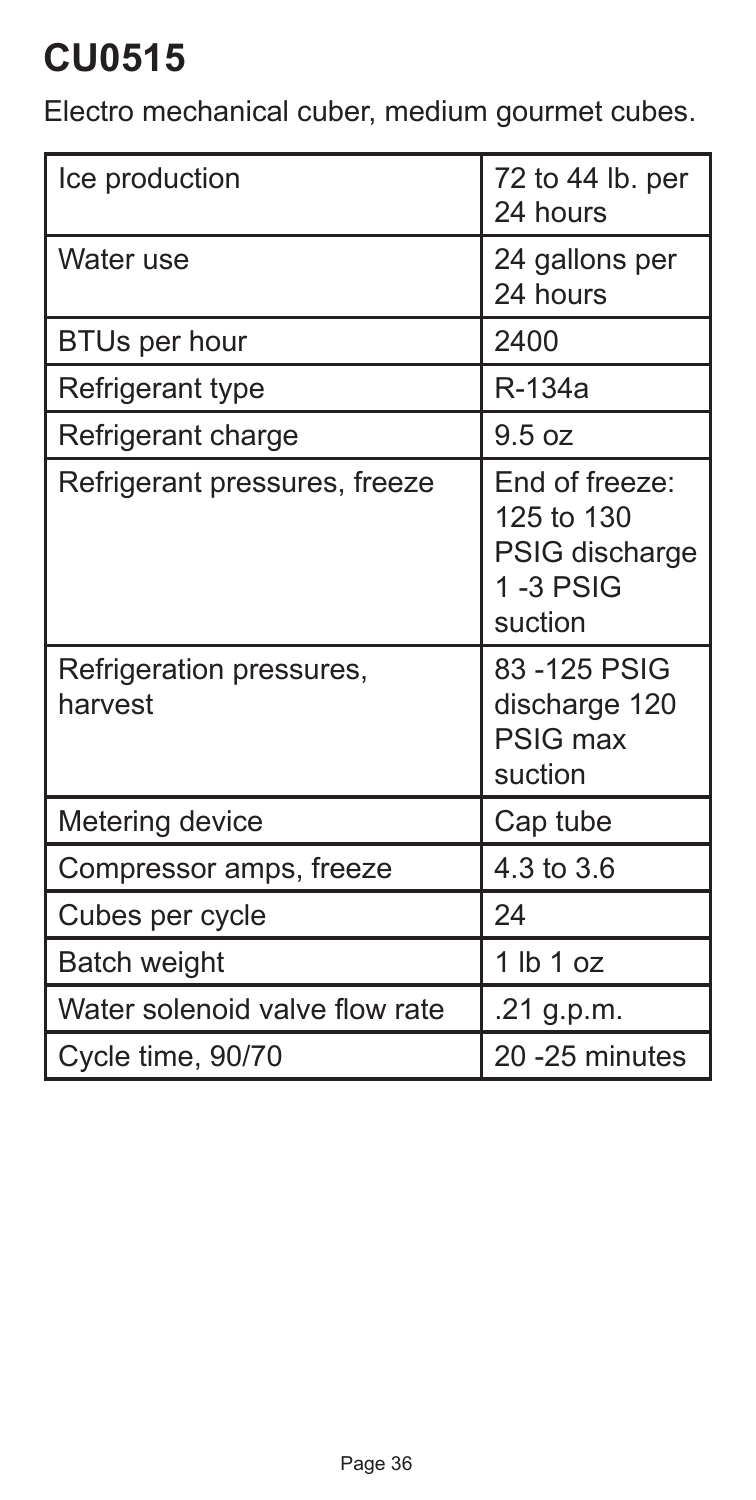New in 2013. Electronically controlled undercounter cuber, Inverted grid evaporator. 3 voltages.

| Ice production, pounds / 24<br>hours 70/50 - 90/70       | $80 - 58$                                                                                       |
|----------------------------------------------------------|-------------------------------------------------------------------------------------------------|
| Water use, gallons @90/70                                | 18                                                                                              |
| <b>BTUs per hour</b>                                     | 2300                                                                                            |
| Bin control                                              | Thermostat.<br>Controller has<br>no power unless<br>thermostat is<br>closed calling<br>for ice. |
| Refrigerant type                                         | R-134a                                                                                          |
| Refrigerant charge, oz                                   | 8                                                                                               |
| Refrigeration suction pressure,<br>freeze cycle, PSIG    | 22 dropping to 6                                                                                |
| Refrigeration suction pressure,<br>harvest cycle, PSIG   | 40-55                                                                                           |
| Metering device                                          | Cap tube                                                                                        |
| Fan pressure control                                     | Cut out 100, cut<br>in 150                                                                      |
| Compressor amps, 115 volt<br>unit, 5 minutes into freeze | 2.6                                                                                             |
| Compressor amps, harvest                                 | $2.9 - 3.2$                                                                                     |
| Cube size                                                | Medium / Full<br>Dice                                                                           |
| Cubes per cycle                                          | 45                                                                                              |
| Batch weight, pounds                                     | 1                                                                                               |
| Water solenoid valve flow rate                           | .275 g.p.m.                                                                                     |
| Cycle time, minutes @ 70/50                              | 17                                                                                              |
| Cycle time, minutes @ 90/70                              | 25                                                                                              |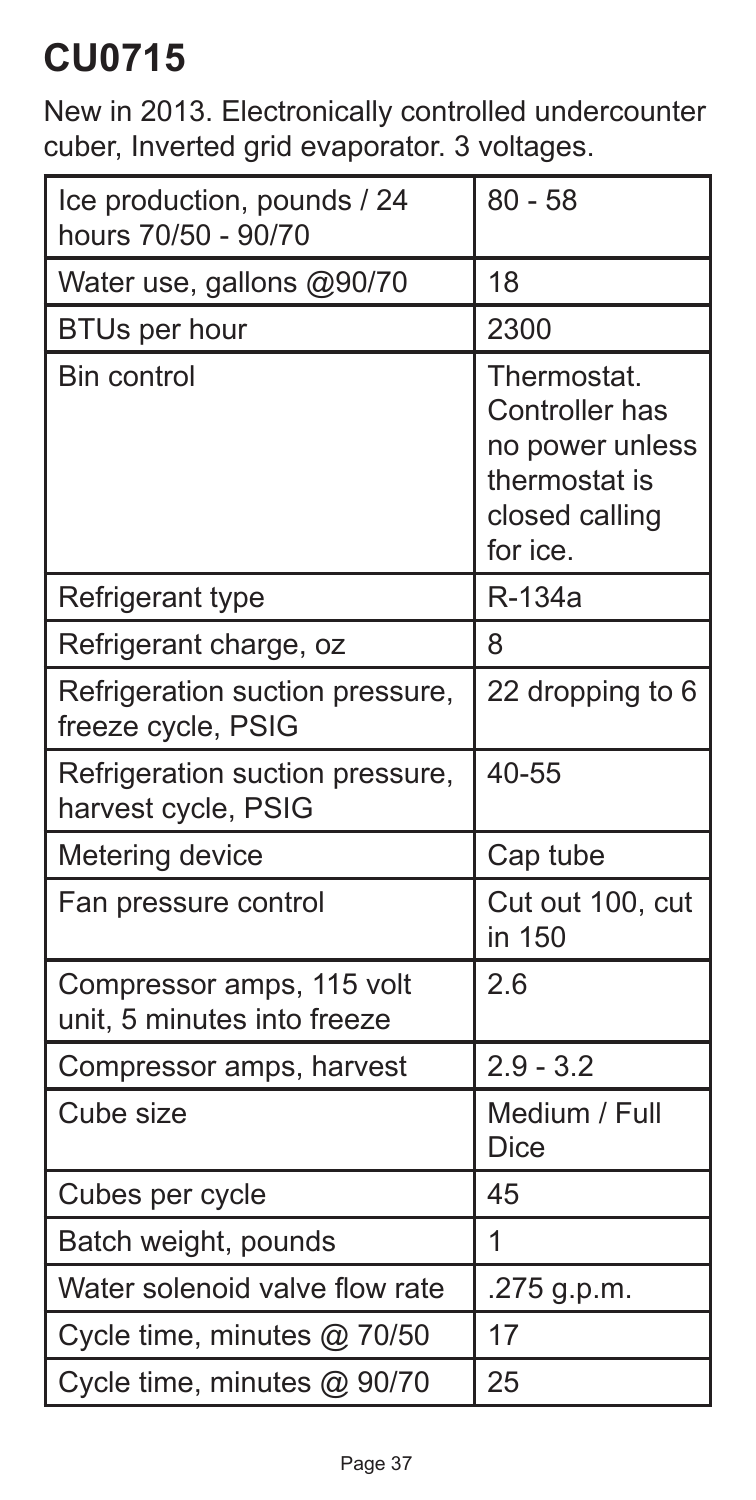New in 2013. Electronically controlled undercounter cuber, Inverted grid evaporator. 3 voltages.

| Ice production, pounds / 24<br>hours 70/50 - 90/70     | $100 - 80$                                                                                      |
|--------------------------------------------------------|-------------------------------------------------------------------------------------------------|
| Water use, gallons @ 90/70                             | 28                                                                                              |
| <b>BTUs per hour</b>                                   | 4100                                                                                            |
| Bin control                                            | Thermostat.<br>Controller has<br>no power unless<br>thermostat is<br>closed calling<br>for ice. |
| Refrigerant type                                       | R-134a                                                                                          |
| Refrigerant charge, oz                                 | 8                                                                                               |
| Refrigeration suction pressure,<br>freeze cycle, PSIG  | 24 dropping to 3                                                                                |
| Refrigeration suction pressure,<br>harvest cycle, PSIG | 55-60                                                                                           |
| Metering device                                        | Cap tube                                                                                        |
| Fan pressure control                                   | Cut out 100, cut<br>in 150                                                                      |
| Compressor amps, 115 volt<br>unit, freeze              | 3.1                                                                                             |
| Cube size                                              | Medium / Full<br><b>Dice</b>                                                                    |
| Cubes per cycle                                        | 45                                                                                              |
| Batch weight, pounds                                   | 1                                                                                               |
| Water solenoid valve flow rate.<br>gallons per minute  | .275                                                                                            |
| Cycle time, minutes @ 70/50                            | 15                                                                                              |
| Cycle time, minutes @ 90/70                            | 18                                                                                              |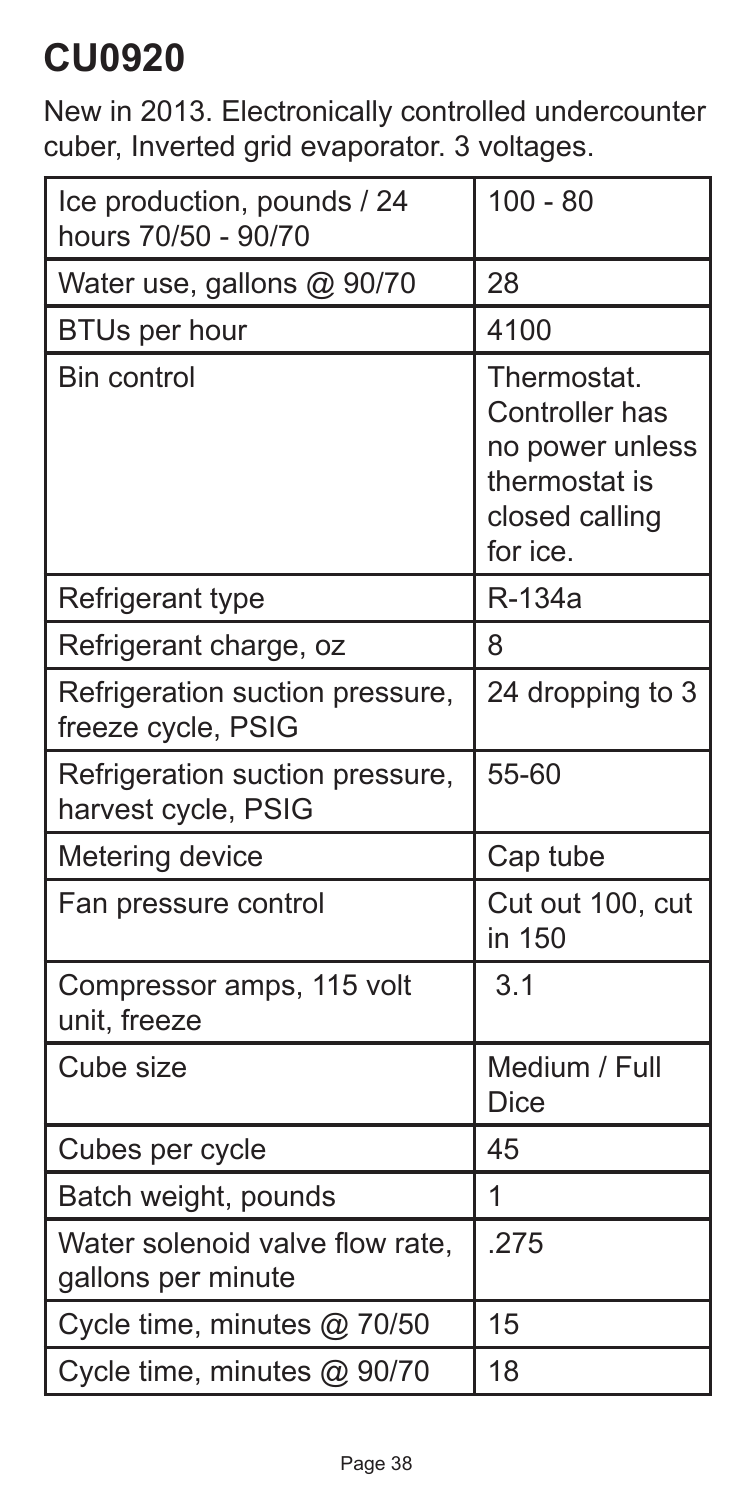15 inch gourmet cuber. Cap tube, R-134a.

| Ice production (lb /24 hr @ 90/70)     | 50          |
|----------------------------------------|-------------|
| Ice production (Ib $/24$ hr $@$ 70/50) | 65          |
| Water use, gallons ice only            | 17          |
| Ice weight / cycle (lb)                |             |
| Refrigerant charge, oz R-134a          | 8           |
| High pressure cut out / cut in, PSIG   | none        |
| <b>Compressor Amps</b>                 | $2.6 - 3.2$ |

Cycle Time (minutes)

|               | Ambient Air Temp (deg. F) |           |           |
|---------------|---------------------------|-----------|-----------|
| Water<br>Temp | 70                        | 80        | 90        |
| 50            | 19-20                     | 19-20     | $20 - 21$ |
| 70            | $26 - 27$                 | 28-29     | 29-31     |
| 80            | 30-31                     | $31 - 32$ | 33-34     |
| 90            | 33-34                     | 35-36     | 36-37     |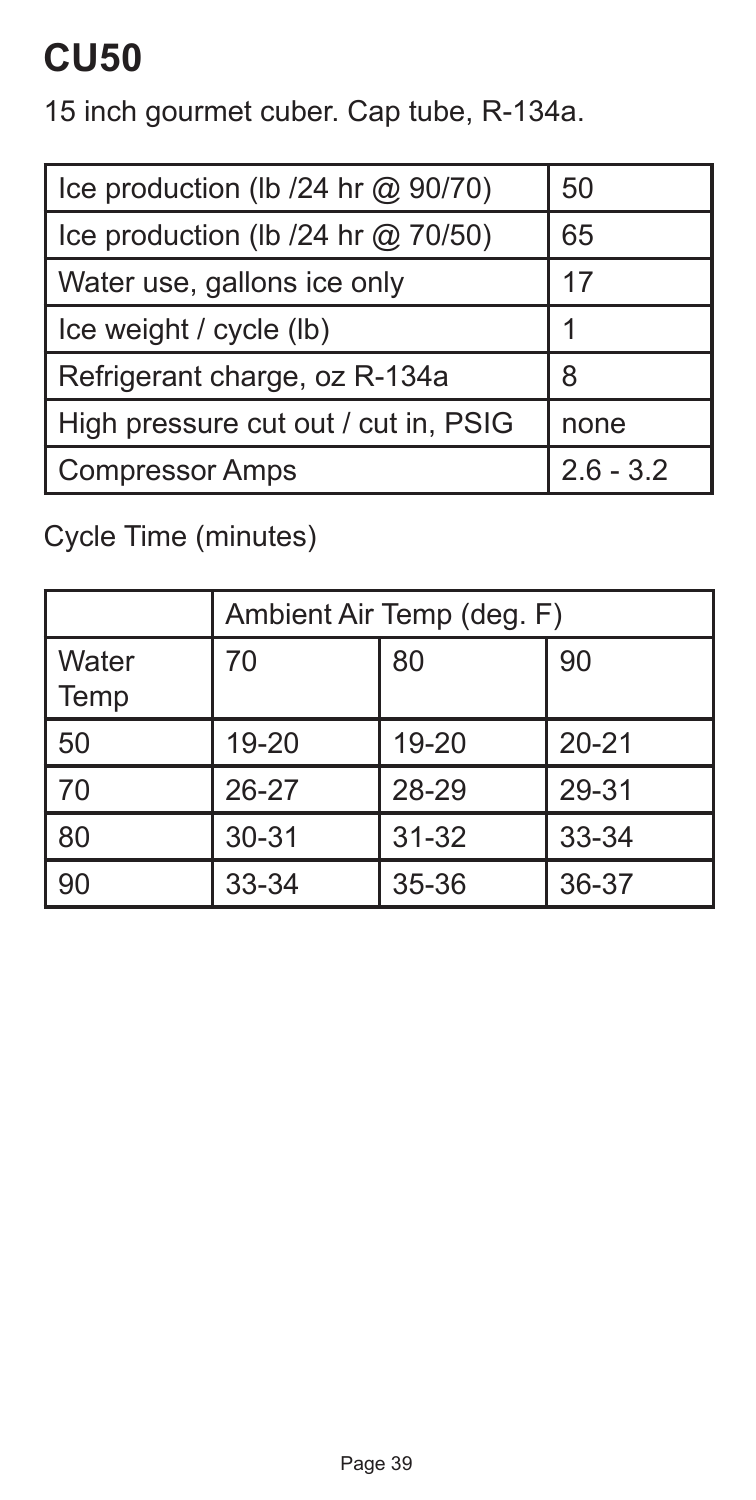Undercounter cuber. Single 6 inch high plate.

| Ice production (AC Ib /24 hr @ 90/70)  | 115             |
|----------------------------------------|-----------------|
| Ice production (AC Ib /24 hr @ 70/50)  | 150             |
| Water use, gallons ice only            | 19-20           |
| Ice weight / cycle                     | 3 <sub>lb</sub> |
| Refrigerant charge, oz R-404A          | 12 AC<br>9 WC   |
| High press cut out / cut in, PSIG - AC | 500 / 390       |
| High press cut out / cut in, PSIG - WC | 400 / 300       |
| Fan press control cut out / cut in     | 190 / 240       |
| Compressor Amps, freeze                | $5 - 5.5$       |
| Compressor Amps, harvest               | $5.6 - 5.9$     |

#### Cycle Time (minutes)

|                   | Ambient Air Temp (deg. F) |    |    |  |
|-------------------|---------------------------|----|----|--|
| <b>Water Temp</b> | 70<br>90<br>80            |    |    |  |
| 50                | $22 - 23$                 | 24 | 36 |  |
| 70                | 24                        | 25 | 37 |  |
| 80                | 25                        | 26 | 38 |  |
| 90                | 26                        | 27 | 39 |  |

### Low Side Pressures

|                | 70/50          |                | 90/70          |                |
|----------------|----------------|----------------|----------------|----------------|
|                | Beg            | End            | Beg            | End            |
| Freeze - PSIG  | 53-56          | 36-39          | 66-62          | 36-38          |
| Harvest - PSIG | $103 -$<br>105 | $105 -$<br>110 | $115 -$<br>116 | $115 -$<br>120 |

Superheat: 20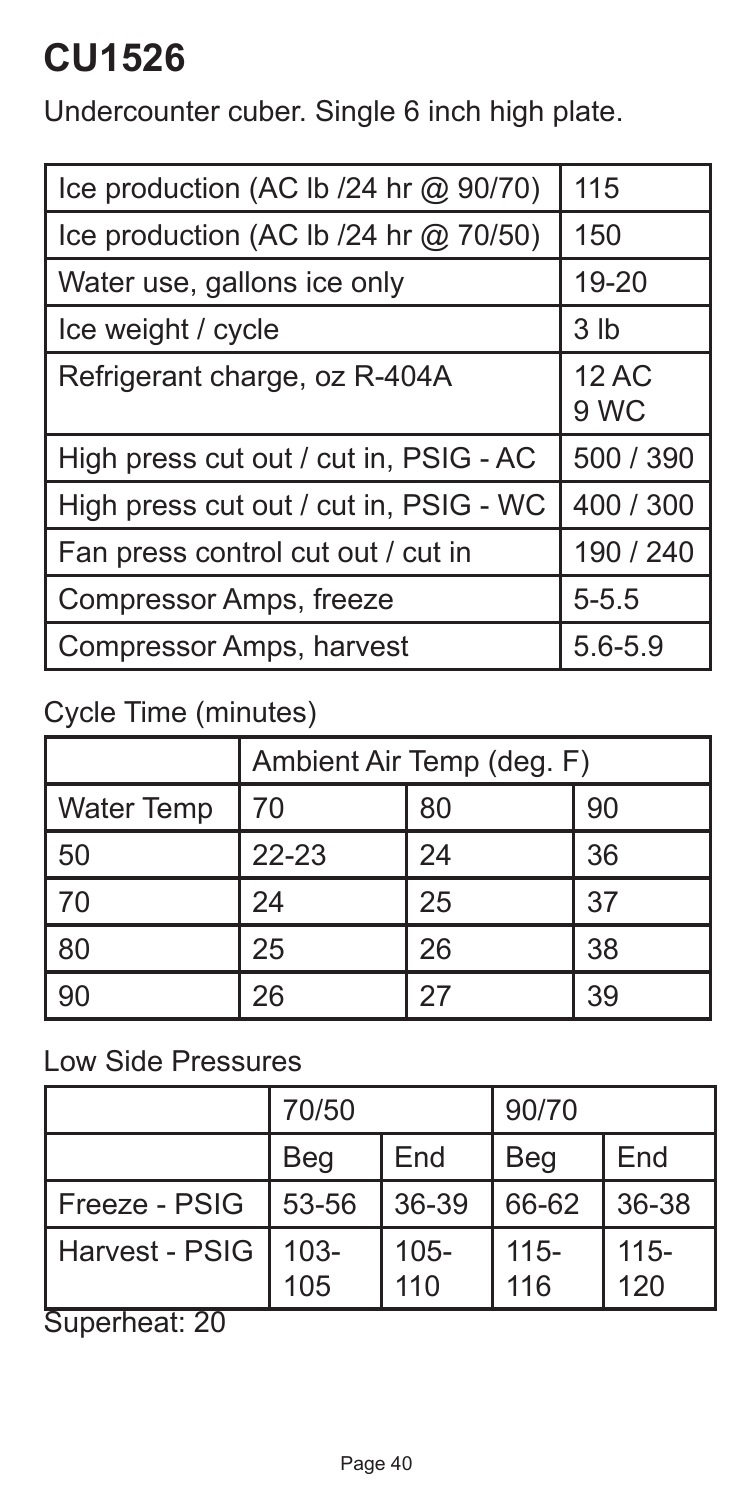Undercounter cuber. Single 6 inch high plate.

| Ice production (AC Ib /24 hr @ 90/70)  | 155             |
|----------------------------------------|-----------------|
|                                        |                 |
| Ice production (AC Ib /24 hr @ 70/50)  | 200             |
| Water use, gallons ice only            | 28              |
| Ice weight / cycle                     | 3 <sub>lb</sub> |
| Refrigerant charge, oz R-404A          | 15 AC           |
|                                        | 9 WC            |
| High press cut out / cut in, PSIG - AC | 500 / 390       |
| High press cut out / cut in, PSIG - WC | 400 / 300       |
| Fan pressure control cut out / cut in  | 190 / 240       |
| Compressor Amps, freeze*               | $5.4 - 5.9$     |
| Compressor Amps, harvest*              | $6.1 - 6.3$     |

### Cycle Time (minutes)

|                        | Ambient Air Temp (deg. F) |    |    |
|------------------------|---------------------------|----|----|
| <b>Water</b><br>  Temp | 70                        | 80 | 90 |
| 50                     | $16 - 17$                 | 18 | 25 |
| l 70                   | 17                        | 19 | 26 |
| 80                     | 18                        | 20 | 27 |
| 90                     | 19                        | 21 | 28 |

#### Low Side Pressures

|                                   | 70/50                    |                             | 90/70 |                |
|-----------------------------------|--------------------------|-----------------------------|-------|----------------|
|                                   | Beg                      | End                         | Beg   | End            |
| Freeze<br>- PSIG                  | 61-57                    | 33-34                       | 66-70 | 35-36          |
| Harvest<br>- PSIG<br><del>.</del> | $\overline{\phantom{a}}$ | 100-101   100-105   124-125 |       | $125 -$<br>130 |

\* 115 volt model's data shown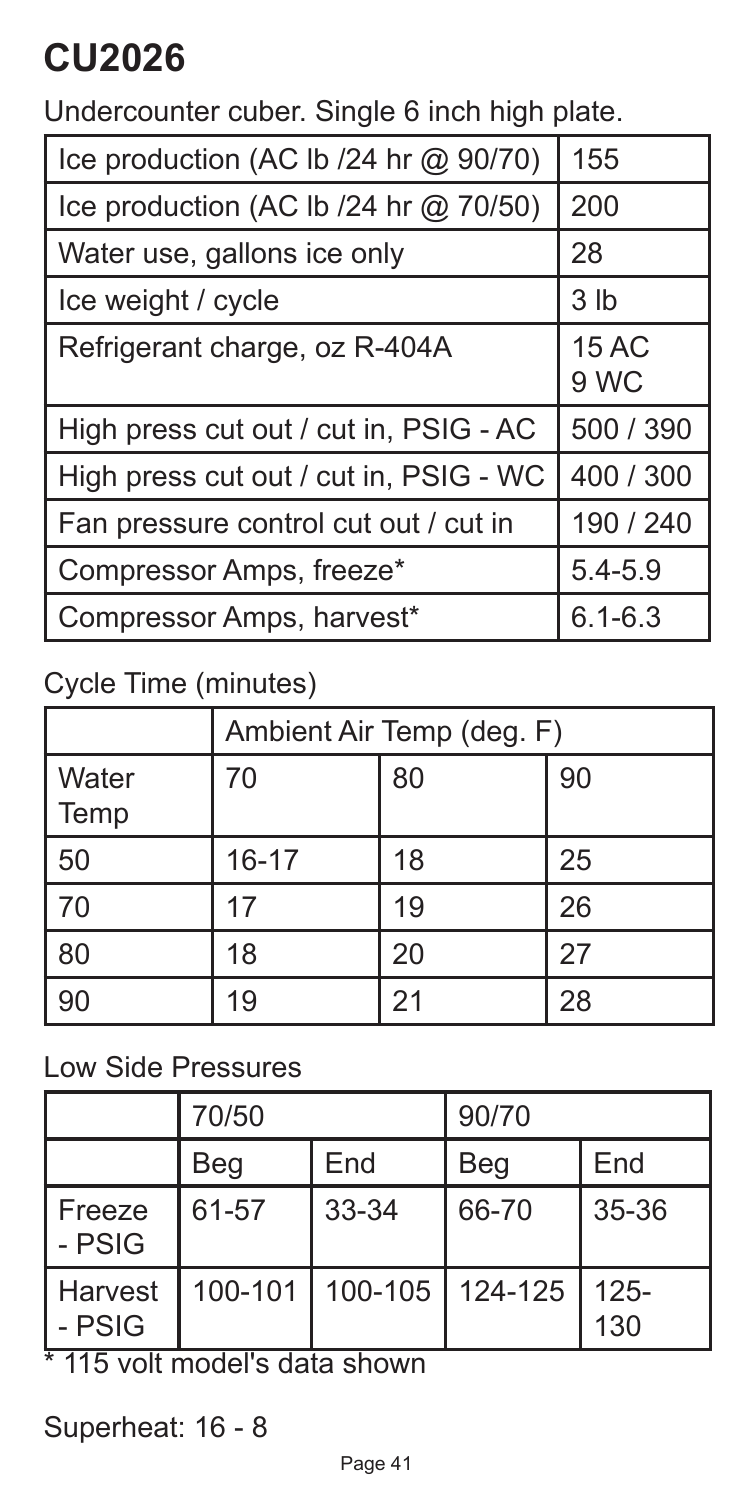Undercounter cuber. Single 6 inch high plate.

| Ice production (AC Ib /24 hr @ 90/70)  | 210                          |
|----------------------------------------|------------------------------|
| Ice production (AC Ib /24 hr @ 70/50)  | 250                          |
| Water use, gallons ice only            | 39-40                        |
| Ice weight / cycle                     | 3 <sub>lb</sub>              |
| Refrigerant charge, oz R-404A          | <b>12 AC</b><br><b>12 WC</b> |
| High press cut out / cut in, PSIG - AC | 500 / 390                    |
| High press cut out / cut in, PSIG - WC | 400 / 300                    |
| Fan press control cut out / cut in     | 190 / 240                    |
| Compressor Amps, freeze*               | $6 - 7.3$                    |
| Compressor Amps, harvest*              | $7.2 - 7.9$                  |

### Cycle Time (minutes)

|               | Ambient Air Temp (deg. F) |    |    |
|---------------|---------------------------|----|----|
| Water<br>Temp | 70                        | 80 | 90 |
| 50            | 13                        | 14 | 19 |
| 70            | 14                        | 15 | 20 |
| 80            | 16                        | 16 | 22 |
| 90            | 16                        |    | 25 |

#### Low Side Pressures

|                               | 70/50 |           | 90/70       |         |
|-------------------------------|-------|-----------|-------------|---------|
|                               | Beg   | End       | Beg         | End     |
| Freeze<br>- PSIG              | 52-48 | $25 - 26$ | $51 - 52$   | 29-30   |
| Harvest<br>- PSIG<br>$\cdots$ | 81-82 | 84-85     | $106 - 107$ | 100-105 |

\* 115 volt model's data shown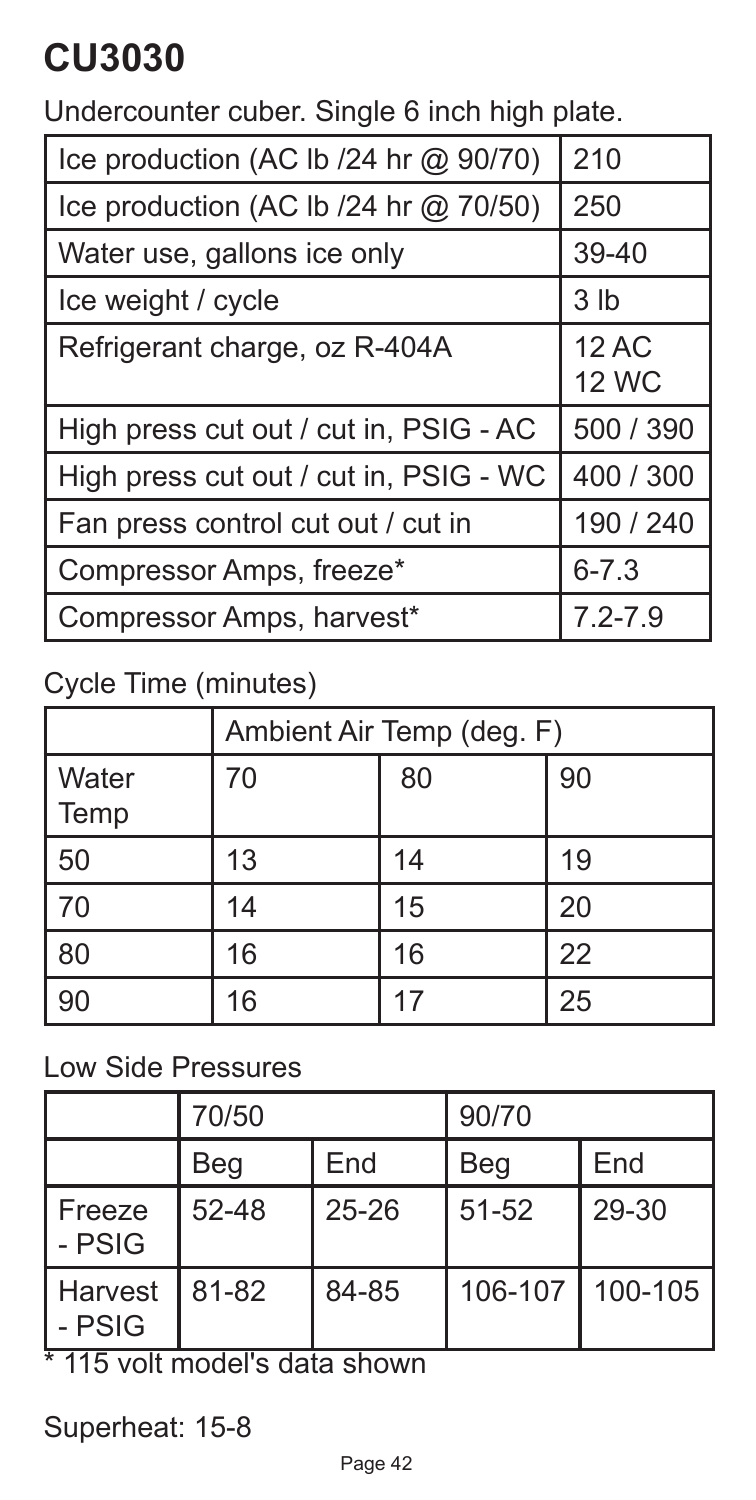# **EH130 with C0600CP**

Single Evaporator 600 lb low profile Eclipse. 30 inch wide cabinet. Discontinued 2012.

| Ice production (lb /24 hr @ 90/70)               | 530       |
|--------------------------------------------------|-----------|
| Ice production (lb /24 hr @ 70/50)               | 638       |
| Water use*                                       | 98        |
| BTUs per hour*                                   | 8000      |
| High pressure cut out, opens /<br>closes in PSIG | 450 / 350 |
| Headmaster setting, PSIG                         | 217       |
| Refrigerant charge, oz, R-404A                   | 232       |
| Compressor amps, freeze                          | $4 - 3.5$ |
| Compressor amps, harvest                         | $4 - 5$   |

| <b>Remote Cooled</b>       |               | Ambient Air Temp (deg. F) |           |           |
|----------------------------|---------------|---------------------------|-----------|-----------|
|                            | Water<br>Temp | 70                        | 90        | 100       |
| Cycle<br>Time<br>(minutes) | 50            | $10 - 12$                 | $12 - 13$ | $13 - 14$ |
|                            | 70            | $11 - 12$                 | $12 - 14$ | 15        |
|                            | 80            | 13                        | $13 - 14$ | 16        |
|                            | 90            | 14                        | $15 - 16$ | $17 - 18$ |

|                  | 70/50 |     | 90/70 |     |
|------------------|-------|-----|-------|-----|
|                  | Beg   | End | Beg   | End |
| l Freeze - PSIG  | 55    | 32  | 55    | 33  |
| l Harvest - PSIG | 95    | 100 | 110   | 115 |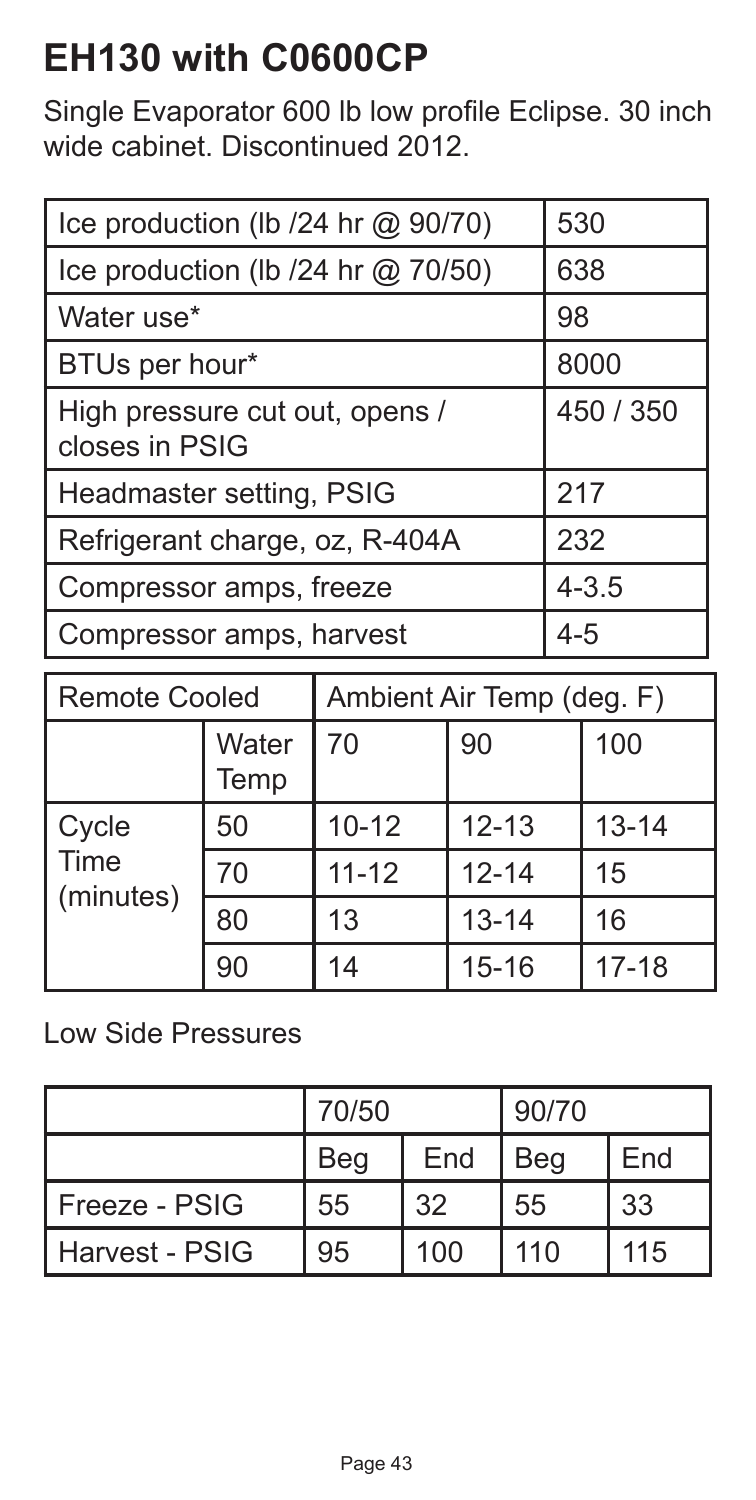# **EH222 - with C0600CP**

Single evaporator Eclipse model. 22 inch wide cabinet. New curtain Oct 2010. C0600CP discontinued 2013. EH222 to C series 2013.

| Ice production (lb /24 hr @ 90/70)               | 595       |
|--------------------------------------------------|-----------|
| Ice production (Ib $/24$ hr $@$ 70/50)           | 700       |
| Water use*                                       | 104       |
| BTUs per hour*                                   | 9000      |
| High pressure cut out, opens / closes<br>in PSIG | 450 / 350 |
| Headmaster setting, PSIG                         | 217       |
| Refrigerant charge, oz, R-404A                   | 232       |
| Compressor amps, freeze                          | $4 - 3.5$ |
| Compressor amps, harvest                         | 4-5       |

| Remote Cooled              |               | Ambient Air Temp (deg. F) |           |           |
|----------------------------|---------------|---------------------------|-----------|-----------|
|                            | Water<br>Temp | 70                        | 90        | 100       |
| Cycle<br>Time<br>(minutes) | 50            | $15 - 16$                 | 18        | $18 - 19$ |
|                            | 70            | 16                        | 18-19     | 20        |
|                            | 80            | $17 - 18$                 | 18        | 21        |
|                            | 90            | $18 - 19$                 | $22 - 23$ | 23        |

|                | 70/50 |     | 90/70 |     |
|----------------|-------|-----|-------|-----|
|                | Beg   | End | Beg   | End |
| Freeze - PSIG  | 55    | 32  | 55    | 32  |
| Harvest - PSIG | 95    | 100 | 100   | 105 |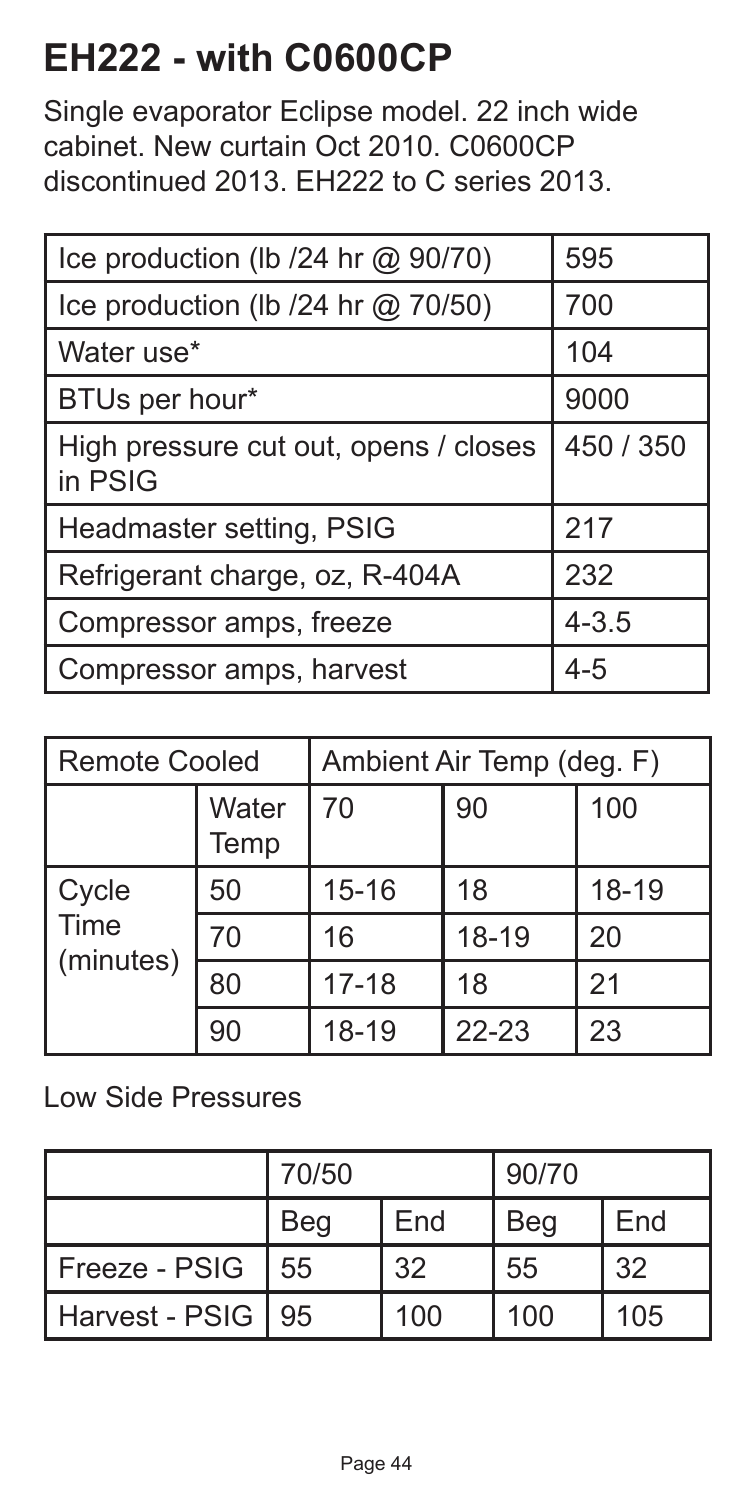### **EH222 - with C0800CP**

Single evaporator Eclipse model. New curtain Oct 2010. EH222 to C series in 2013, C0800CP discontinued in 2013/

| Ice production (Ib /24 hr @ 90/70)               | 728          |
|--------------------------------------------------|--------------|
| Ice production (Ib $/24$ hr $@$ 70/50)           | 855          |
| Water use*                                       | 128          |
| BTUs per hour*                                   | 11000        |
| High pressure cut out, opens / closes<br>in PSIG | 450 /<br>350 |
| Headmaster setting, PSIG                         | 217          |
| Refrigerant charge, oz, R-404A                   | 232          |
| Compressor amps, freeze                          | $7 - 5.6$    |
| Compressor amps, harvest                         | 6            |

| Remote Cooled              |               | Ambient Air Temp (deg. F) |           |     |
|----------------------------|---------------|---------------------------|-----------|-----|
|                            | Water<br>Temp | 70                        | 90        | 100 |
| Cycle<br>Time<br>(minutes) | 50            | $12 - 13$                 | $14 - 15$ | 15  |
|                            | 70            | 13                        | 15        | 17  |
|                            | 80            | $14 - 15$                 | $14 - 15$ | 18  |
|                            | 90            | $15 - 16$                 | 17        | 19  |

|                | 70/50 |     | 90/70 |     |
|----------------|-------|-----|-------|-----|
|                | Beg   | End | Beg   | End |
| Freeze - PSIG  | 55    | 30  | 58    | 30  |
| Harvest - PSIG | 100   | 105 | 105   | 110 |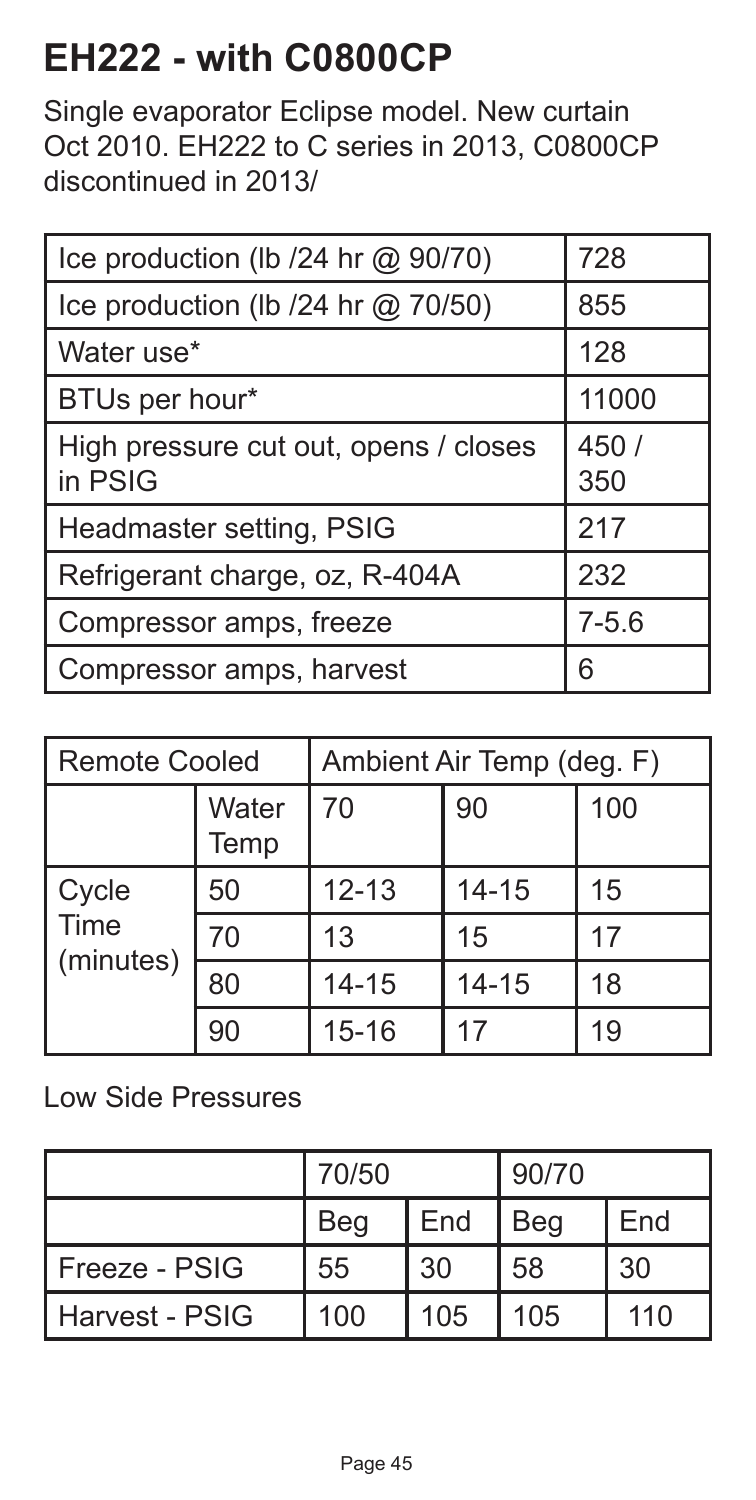### **EH222 - with C1410CP**

Single evaporator Eclipse model. New curtain Oct 2010. EH222 to C series in 2013, C1410CP discontinued in 2013.

| Ice production (Ib /24 hr @ 90/70)               | 874       |
|--------------------------------------------------|-----------|
| Ice production (Ib $/24$ hr $@$ 70/50)           | 1035      |
| Water use*                                       | 164       |
| BTUs per hour*                                   | 13500     |
| High pressure cut out, opens /<br>closes in PSIG | 450 / 350 |
| Headmaster setting, PSIG                         | 217       |
| Refrigerant charge, oz, R-404A                   | 272       |
| Compressor amps, freeze                          | $9-6$     |
| Compressor amps, harvest                         | $7.5 - 8$ |

| Remote Cooled              |               | Ambient Air Temp (deg. F) |           |           |
|----------------------------|---------------|---------------------------|-----------|-----------|
|                            | Water<br>Temp | 70                        | 90        | 100       |
| Cycle<br>Time<br>(minutes) | 50            | 9                         | 11        | $11 - 12$ |
|                            | 70            | $9 - 10$                  | 10        | 13        |
|                            | 80            | 11                        | $11 - 12$ | 14        |
|                            | 90            | 12                        | 14        | 15        |

|                | 70/50 |     | 90/70 |     |
|----------------|-------|-----|-------|-----|
|                | Beg   | End | Beg   | End |
| Freeze - PSIG  | 50    | 28  | 55    | 28  |
| Harvest - PSIG | 100   | 105 | 105   | 110 |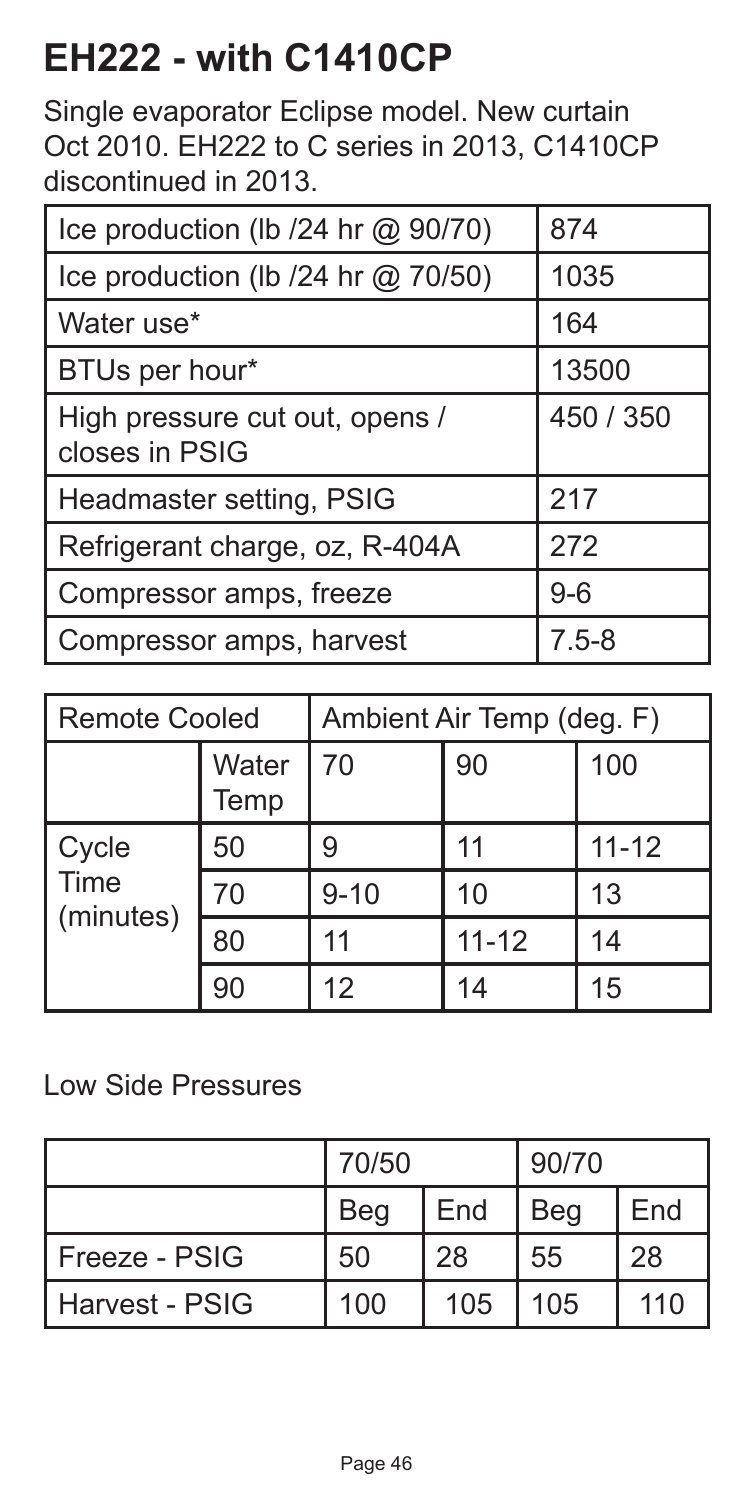### **EH222 C - with ECC0800**

New in 2013, tubing connections are brazed.

| Ice production (Ib /24 hr @ 90/70)               | 728          |
|--------------------------------------------------|--------------|
| Ice production (Ib $/24$ hr $@$ 70/50)           | 855          |
| Water use*                                       | 128          |
| BTUs per hour*                                   | 11000        |
| High pressure cut out, opens / closes<br>in PSIG | 450 /<br>350 |
| Headmaster setting, PSIG                         | 217          |
| Refrigerant charge, oz, R-404A                   | 192          |
| Compressor amps, freeze                          | $7 - 5.6$    |
| Compressor amps, harvest                         | $6 - 8$      |

| <b>Remote Cooled</b>       |               | Ambient Air Temp (deg. F) |           |     |
|----------------------------|---------------|---------------------------|-----------|-----|
|                            | Water<br>Temp | 70                        | 90        | 100 |
| Cycle<br>Time<br>(minutes) | 50            | $11 - 13$                 | $14 - 15$ | 15  |
|                            | 70            | 13                        | 15        | 17  |
|                            | 80            | $14 - 15$                 | $14 - 15$ | 18  |
|                            | 90            | $15 - 16$                 | 17        | 19  |

|                  | 70/50 |     | 90/70 |     |
|------------------|-------|-----|-------|-----|
|                  | Beg   | End | Beg   | End |
| l Freeze - PSIG  | 55    | 30  | 58    | 30  |
| l Harvest - PSIG | 100   | 105 | 105   | 110 |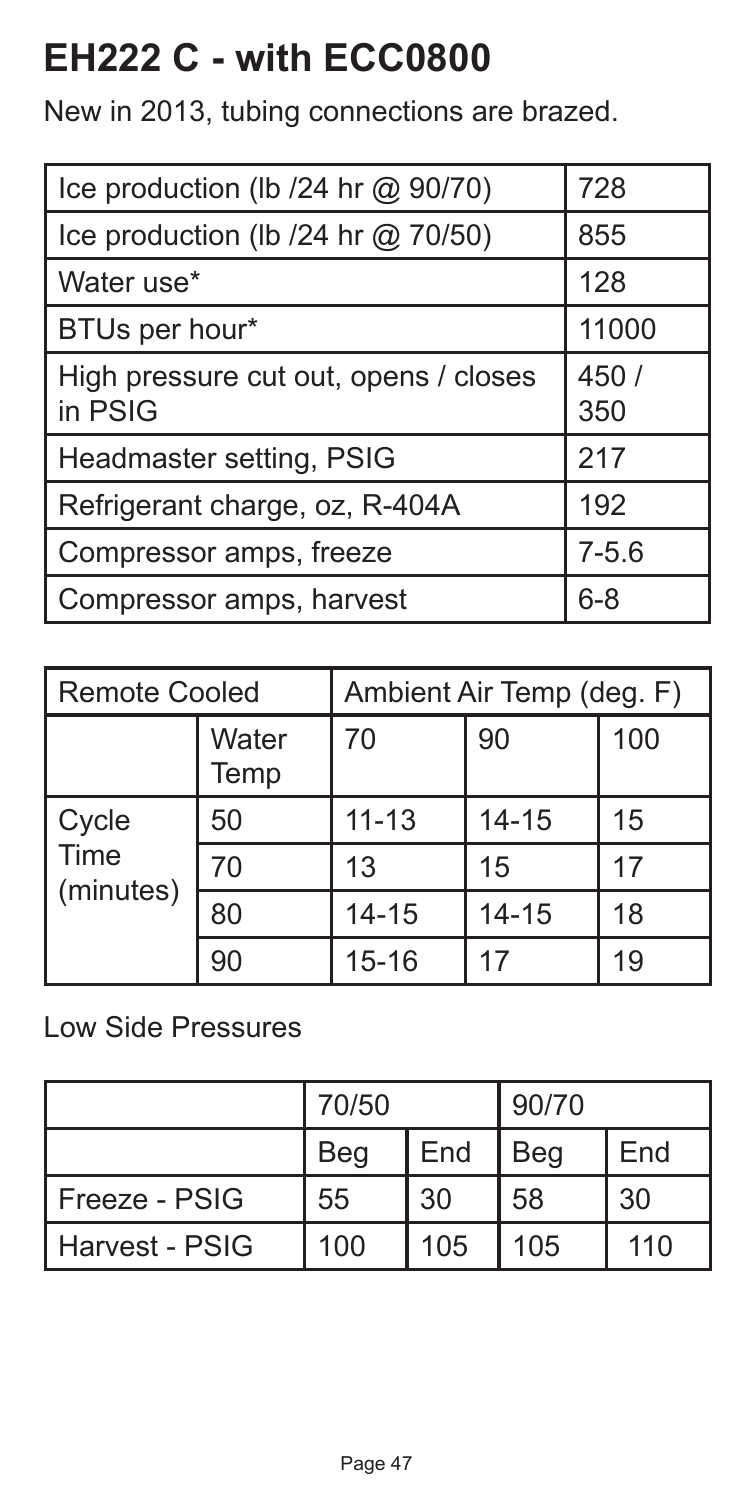### **EH222 C - with ECC1410**

New in 2013, tubing connections are brazed.

| Ice production (Ib /24 hr @ 90/70)               | 874         |
|--------------------------------------------------|-------------|
| Ice production (lb /24 hr @ 70/50)               | 1035        |
| Water use*                                       | 164         |
| BTUs per hour*                                   | 13500       |
| High pressure cut out, opens /<br>closes in PSIG | 450 / 350   |
| Headmaster setting, PSIG                         | 217         |
| Refrigerant charge, oz, R-404A                   | 224         |
| Compressor amps, freeze                          | $8 - 9$     |
| Compressor amps, freeze - 3 phase                | $6.3 - 5.2$ |
| Compressor amps, harvest                         | $7.5 - 8$   |

| <b>Remote Cooled</b>       |               | Ambient Air Temp (deg. F) |           |           |
|----------------------------|---------------|---------------------------|-----------|-----------|
|                            | Water<br>Temp | 70                        | 90        | 100       |
| Cycle<br>Time<br>(minutes) | 50            | g                         | 11        | $11 - 12$ |
|                            | 70            | $9 - 10$                  | 10        | 13        |
|                            | 80            | 11                        | $11 - 12$ | 14        |
|                            | 90            | 12                        | 14        | 15        |

|                | 70/50 |     | 90/70 |     |
|----------------|-------|-----|-------|-----|
|                | Beg   | End | Beg   | End |
| Freeze - PSIG  | 50    | 28  | 55    | 28  |
| Harvest - PSIG | 100   | 105 | 105   | 110 |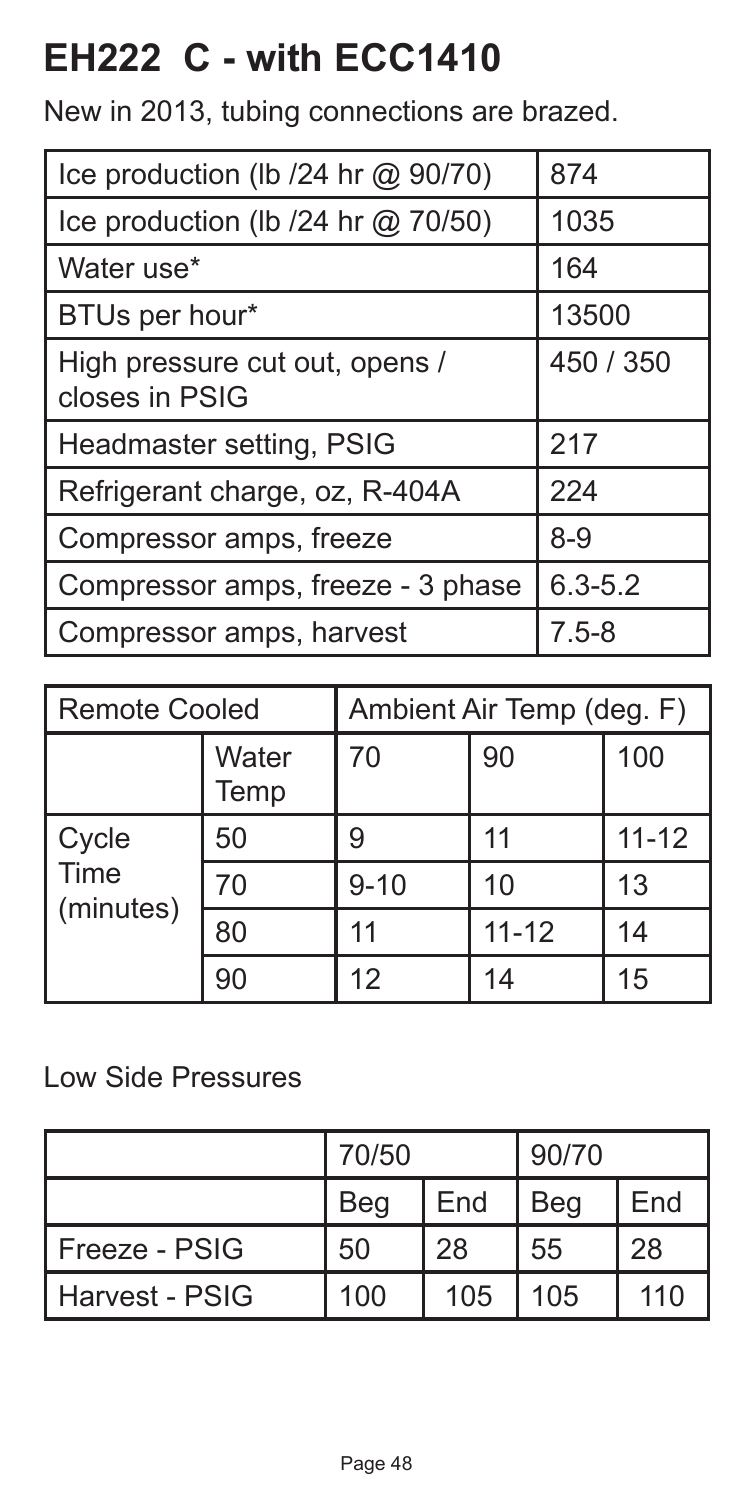## **EH330 with C1200CP**

Low Profile 1200 lb Eclipse. 30 inch wide cabinet. EH333 to C series in 2013. C1200CP discontinued in 2013.

| Ice production (lb /24 hr @ 90/70)               | 1230      |
|--------------------------------------------------|-----------|
| Ice production (Ib $/24$ hr $@$ 70/50)           | 1411      |
| Water use*                                       | 214       |
| BTUs per hour*                                   | 19,000    |
| High pressure cut out, opens / closes<br>in PSIG | 450 / 350 |
| Headmaster setting, PSIG                         | 217       |
| Refrigerant charge, oz, R-404A                   | 272       |
| Compressor amps, freeze*                         | 10 to 14  |
| Compressor amps, harvest*                        |           |

#### \* single phase

| Remote Cooled              |               | Ambient Air Temp (deg. F) |           |           |
|----------------------------|---------------|---------------------------|-----------|-----------|
|                            | Water<br>Temp | 70                        | 100       |           |
| Cycle<br>Time<br>(minutes) | 50            | $11 - 12$                 | $12 - 13$ | $14 - 15$ |
|                            | 70            | $12 - 13$                 | 13        | 15        |
|                            | 80            | 14                        | $14 - 15$ | $16 - 17$ |
|                            | 90            | 15                        | $16 - 17$ | 19-20     |

|                 | 70/50 |     | 90/70 |     |
|-----------------|-------|-----|-------|-----|
|                 | Beg   | End | Bea   | End |
| l Freeze - PSIG | 55    | 30  | 55    | 35  |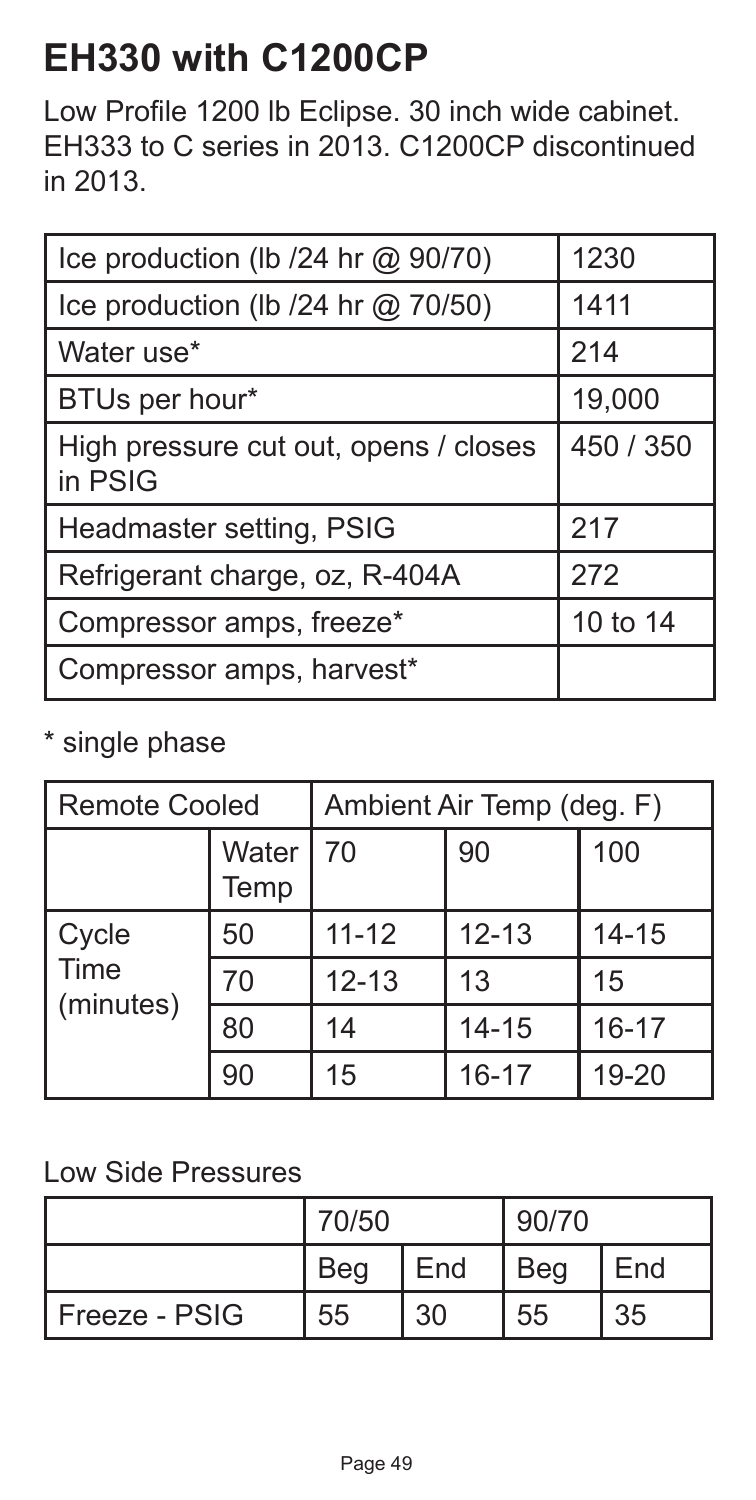### **EH330 C with ECC1200**

New is 2013, tubing connections are brazed.

| Ice production (Ib $/24$ hr $@$ 90/70)           | 1230      |
|--------------------------------------------------|-----------|
| Ice production (Ib $/24$ hr $@$ 70/50)           | 1411      |
| Water use*                                       | 214       |
| BTUs per hour*                                   | 19,000    |
| High pressure cut out, opens / closes<br>in PSIG | 450 / 350 |
| Headmaster setting, PSIG                         | 217       |
| Refrigerant charge, oz, R-404A                   | 224       |
| Compressor amps, freeze*                         | 10 to 14  |
| Compressor amps, harvest*                        |           |

#### \* single phase

| Remote Cooled              |               | Ambient Air Temp (deg. F) |           |           |
|----------------------------|---------------|---------------------------|-----------|-----------|
|                            | Water<br>Temp | 70<br>90                  |           | 100       |
| Cycle<br>Time<br>(minutes) | 50            | $11 - 12$                 | $12 - 13$ | $14 - 15$ |
|                            | 70            | $12 - 13$                 | 13        | 15        |
|                            | 80            | 14                        | $14 - 15$ | $16 - 17$ |
|                            | 90            | 15                        | $16 - 17$ | 19-20     |

|               | 70/50 |     | 90/70 |     |
|---------------|-------|-----|-------|-----|
|               | Beg   | End | Beg   | End |
| Freeze - PSIG | 55    | 30  | 55    | 35  |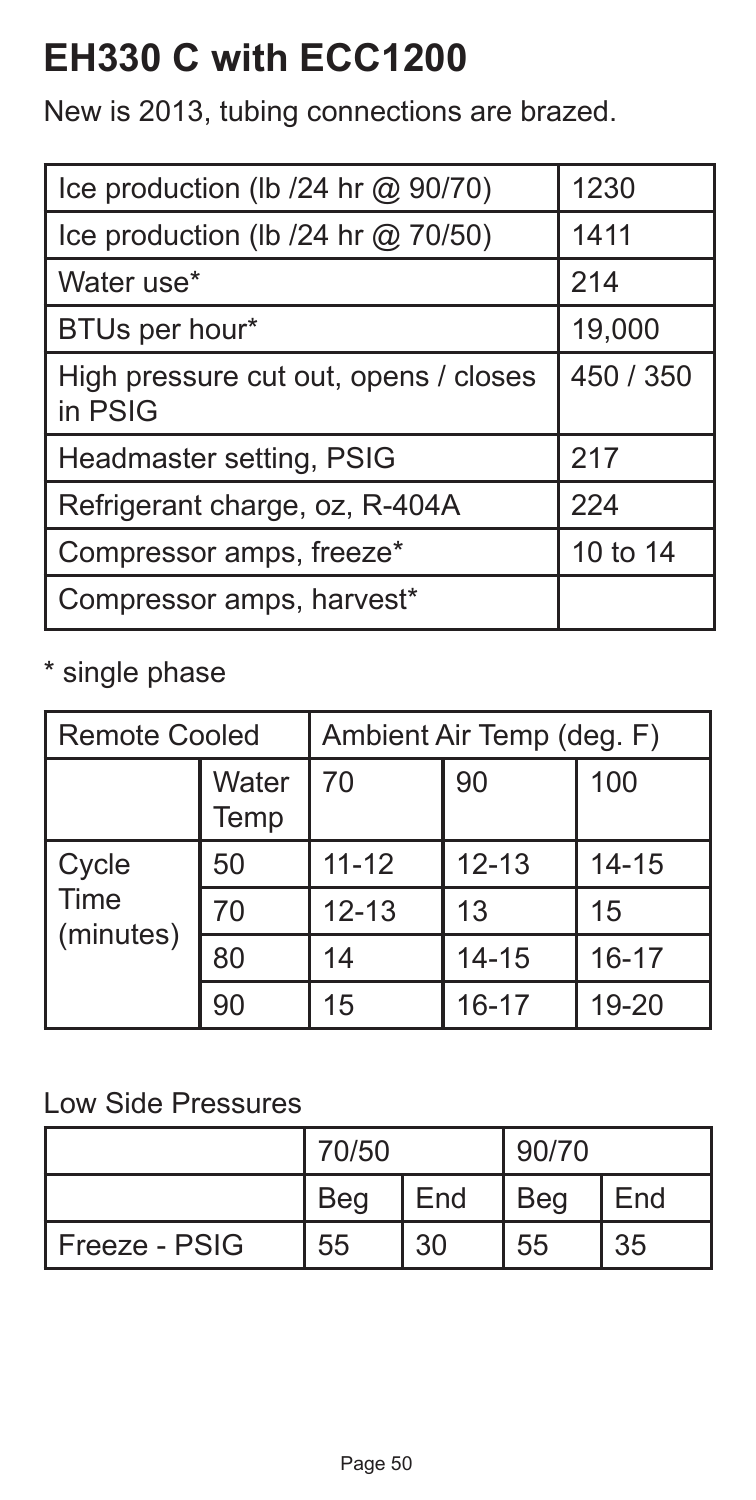### **EH430 - with C1410CP**

Two evaporator Eclipse model. 30 inch wide cabinet. EH430 to C series in 2013, C1410CP discontinued in 2013.

| Ice production (lb /24 hr @ 90/70)               | 1180      |
|--------------------------------------------------|-----------|
| Ice production (Ib $/24$ hr $@$ 70/50)           | 1520      |
| Water use*                                       | 218       |
| BTUs per hour*                                   | 17000     |
| High pressure cut out, opens / closes<br>in PSIG | 450 / 350 |
| Headmaster setting, PSIG                         | 217       |
| Refrigerant charge, oz, R-404A                   | 272       |
| Compressor amps, freeze*                         | $9 - 8$   |
| Compressor amps, harvest*                        | 8         |

#### \* single phase

| Remote Cooled              |               | Ambient Air Temp (deg. F) |           |           |  |
|----------------------------|---------------|---------------------------|-----------|-----------|--|
|                            | Water<br>Temp | 70                        | 100       |           |  |
| Cycle<br>Time<br>(minutes) | 50            | 12                        | $12 - 13$ | 15        |  |
|                            | 70            | $12 - 13$                 | 13        | $15 - 16$ |  |
|                            | 80            | 14                        | $14 - 15$ | 17        |  |
|                            | 90            | 15                        | $16 - 17$ | 19-20     |  |

|                | 70/50 |     | 90/70 |     |
|----------------|-------|-----|-------|-----|
|                | Beg   | End | Beg   | End |
| Freeze - PSIG  | 55    | 37  | 55    | 38  |
| Harvest - PSIG | 105   | 110 | 120   | 120 |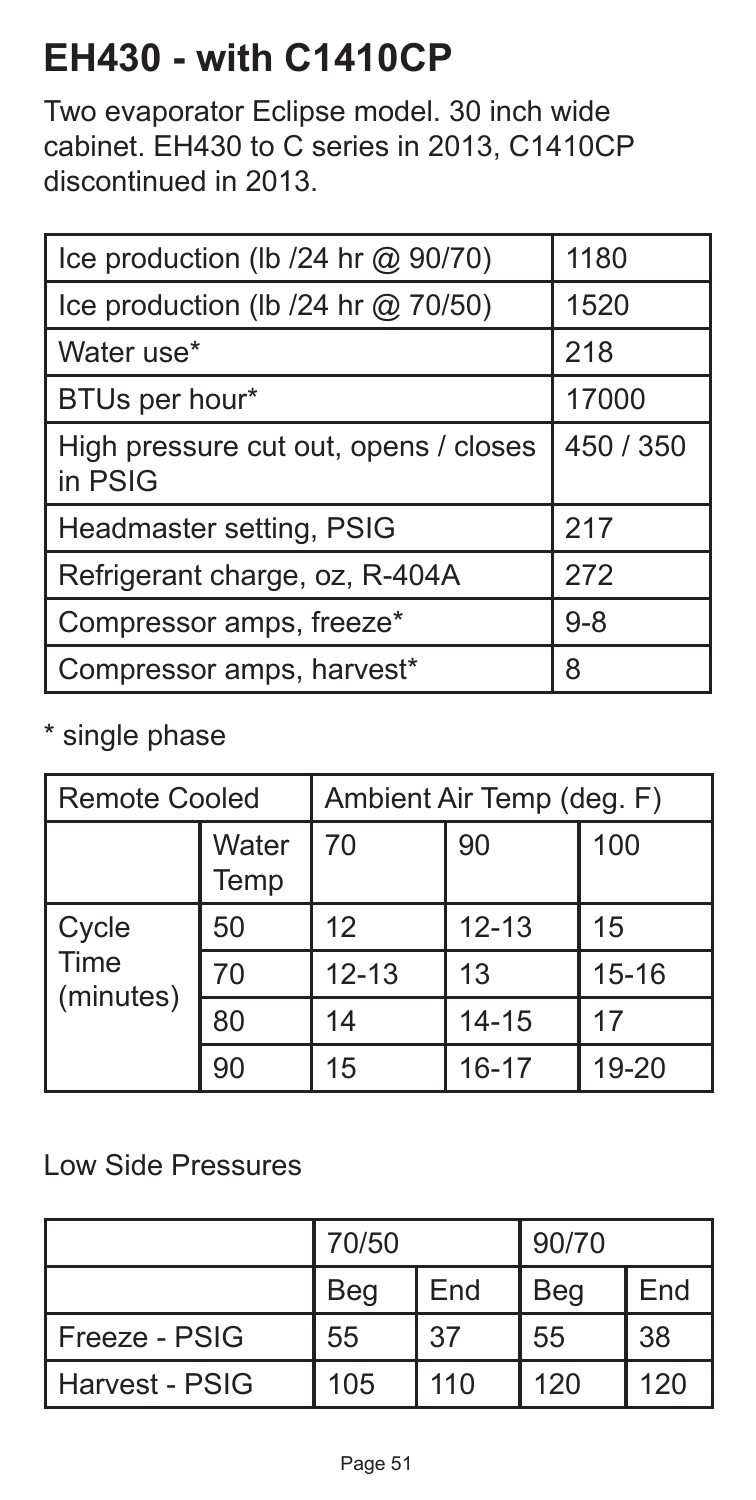### **EH430 - with C1800CP**

Two evaporator Eclipse model. EH430 to C series in 2013, C1800CP discontinued in 2013.

| Ice production (Ib /24 hr @ 90/70)               | 1670      |
|--------------------------------------------------|-----------|
| Ice production (Ib $/24$ hr $@$ 70/50)           | 1755      |
| Water use*                                       | 294       |
| BTUs per hour*                                   | 23500     |
| High pressure cut out, opens / closes<br>in PSIG | 450 / 350 |
| Headmaster setting, PSIG                         | 217       |
| Refrigerant charge, oz, R-404A                   | 232       |
| Compressor amps, freeze*                         | $12 - 15$ |
| Compressor amps, harvest*                        | 15        |

#### \* single phase

| Remote Cooled              |               | Ambient Air Temp (deg. F) |           |           |
|----------------------------|---------------|---------------------------|-----------|-----------|
|                            | Water<br>Temp | 70                        | 90        | 100       |
| Cycle<br>Time<br>(minutes) | 50            | 12                        | $13 - 14$ | $13 - 14$ |
|                            | 70            | $12 - 13$                 | $13 - 14$ | $15 - 16$ |
|                            | 80            | $13 - 14$                 | 15        | $16 - 17$ |
|                            | 90            | $14 - 16$                 | $17 - 18$ | $18 - 19$ |

|                  | 70/50 |     | 90/70 |     |
|------------------|-------|-----|-------|-----|
|                  | Beg   | End | Beg   | End |
| l Freeze - PSIG  | 50    | 30  | 50    | 30  |
| l Harvest - PSIG | 105   | 110 | 120   | 120 |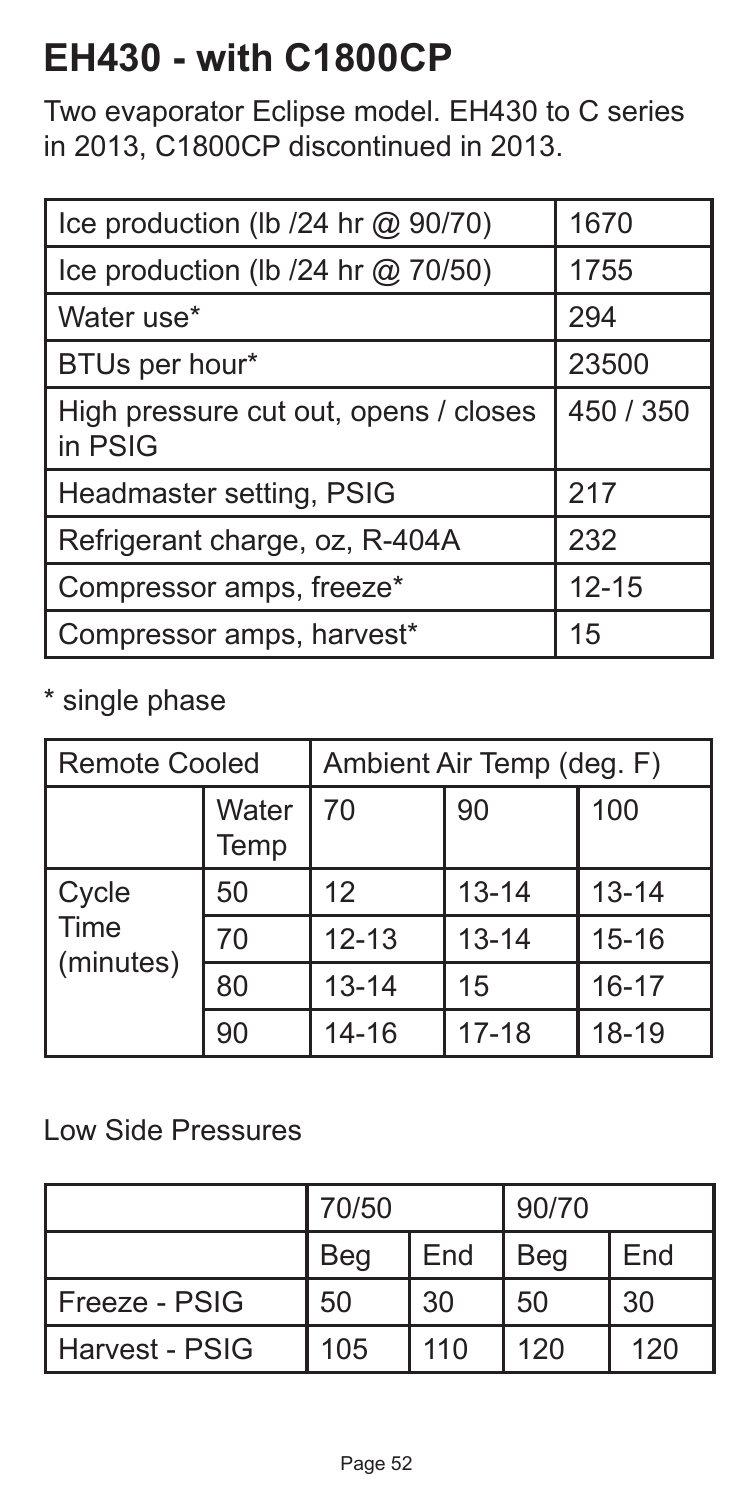### **EH430 C - with ECC1410**

New in 2013, tubing connections are brazed.

| Ice production (Ib /24 hr @ 90/70)               | 1180      |
|--------------------------------------------------|-----------|
| Ice production (lb /24 hr @ 70/50)               | 1520      |
| Water use*                                       | 218       |
| BTUs per hour*                                   | 17000     |
| High pressure cut out, opens / closes<br>in PSIG | 450 / 350 |
| Headmaster setting, PSIG                         | 217       |
| Refrigerant charge, oz, R-404A                   | 272       |
| Compressor amps, freeze*                         | $9 - 8$   |
| Compressor amps, harvest*                        | 8         |

#### \* single phase

| Remote Cooled              |               | Ambient Air Temp (deg. F) |           |           |  |
|----------------------------|---------------|---------------------------|-----------|-----------|--|
|                            | Water<br>Temp | 70                        | 100       |           |  |
| Cycle<br>Time<br>(minutes) | 50            | 12                        | $12 - 13$ | 15        |  |
|                            | 70            | $12 - 13$                 | 13        | $15 - 16$ |  |
|                            | 80            | 14                        | $14 - 15$ | 17        |  |
|                            | 90            | 15                        | $16 - 17$ | 19-20     |  |

|                | 70/50 |     | 90/70 |     |
|----------------|-------|-----|-------|-----|
|                | Beg   | End | Beg   | End |
| Freeze - PSIG  | 55    | 37  | 55    | 38  |
| Harvest - PSIG | 105   | 110 | 120   | 120 |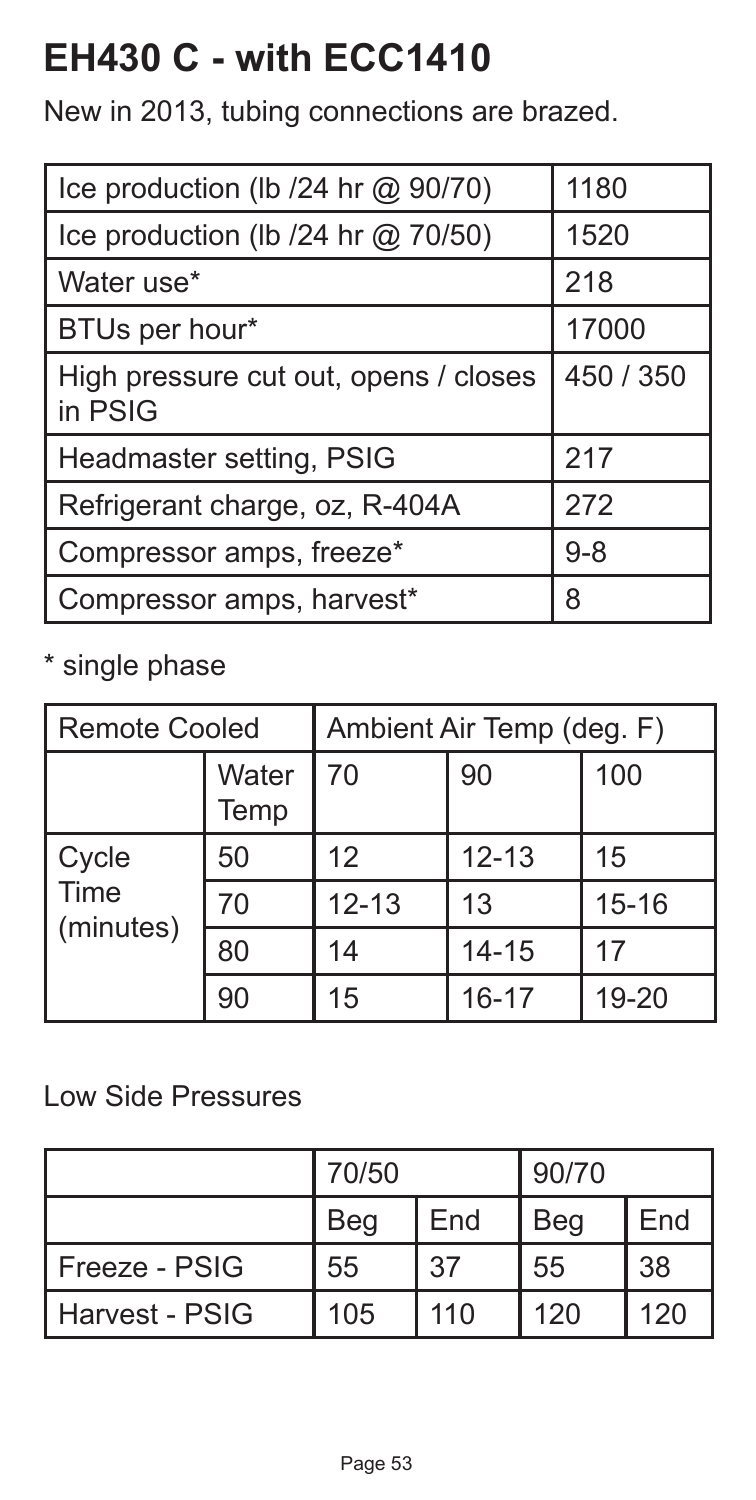### **EH430 C with ECC1800**

New in 2013, tubing connections are brazed.

| Ice production (Ib /24 hr @ 90/70)               | 1670      |
|--------------------------------------------------|-----------|
| Ice production (Ib $/24$ hr $@$ 70/50)           | 1755      |
| Water use*                                       | 294       |
| BTUs per hour*                                   | 23500     |
| High pressure cut out, opens / closes<br>in PSIG | 450 / 350 |
| Headmaster setting, PSIG                         | 217       |
| Refrigerant charge, oz, R-404A                   | 288       |
| Compressor amps, freeze*                         | $12 - 15$ |
| Compressor amps, harvest*                        | 15        |

#### \* single phase

| Remote Cooled              |               | Ambient Air Temp (deg. F) |           |           |
|----------------------------|---------------|---------------------------|-----------|-----------|
|                            | Water<br>Temp | 70                        | 90        | 100       |
| Cycle<br>Time<br>(minutes) | 50            | 12                        | $13 - 14$ | $13 - 14$ |
|                            | 70            | $12 - 13$                 | $13 - 14$ | $15 - 16$ |
|                            | 80            | $13 - 14$                 | 15        | $16 - 17$ |
|                            | 90            | $14 - 16$                 | $17 - 18$ | 18-19     |

|                | 70/50 |     | 90/70 |     |
|----------------|-------|-----|-------|-----|
|                | Beg   | End | Beg   | End |
| Freeze - PSIG  | 50    | 30  | 50    | 30  |
| Harvest - PSIG | 105   | 110 | 120   | 120 |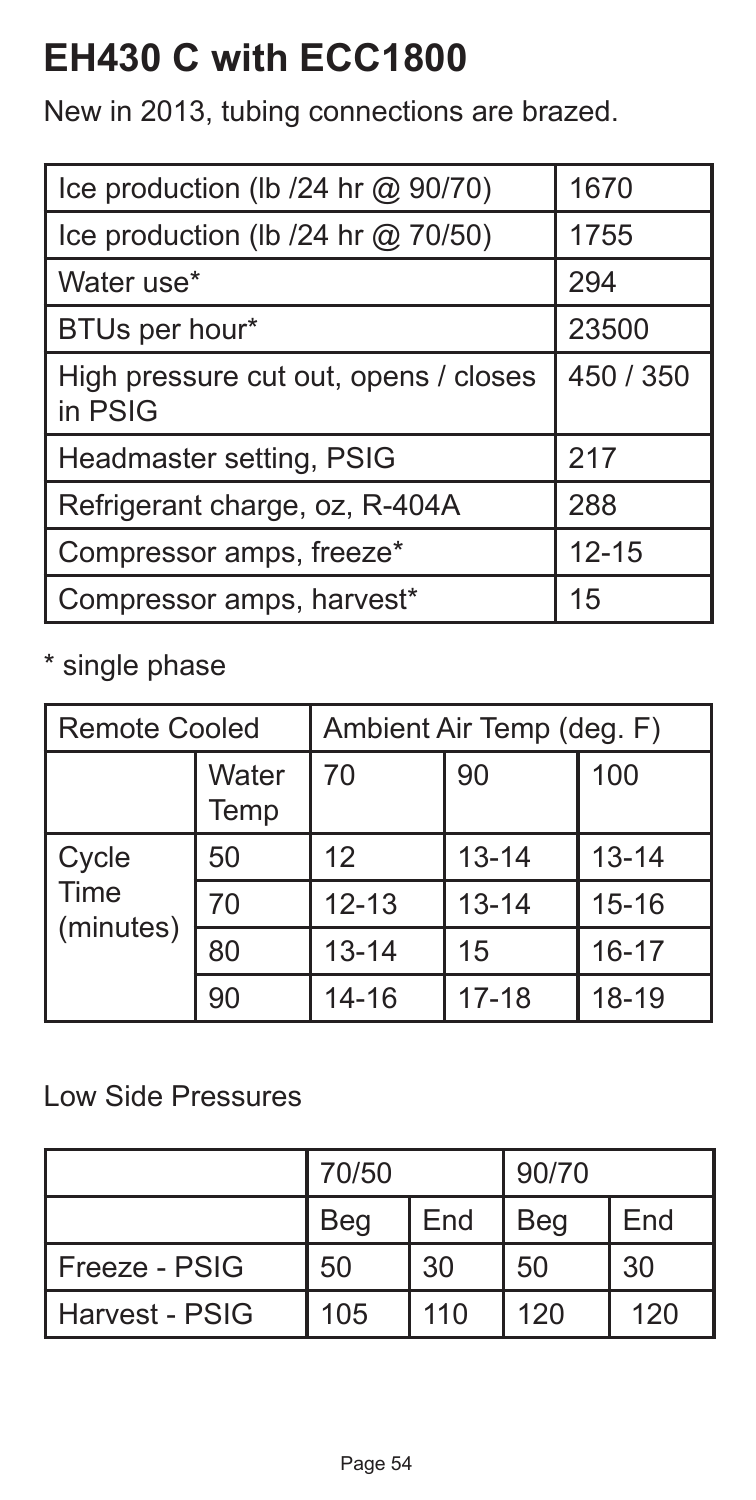### **EH430 - with C2000CP**

Two evaporator Eclipse model. EH430 to C series in 2013, C2000CP discontinued.

| Ice production (Ib 24/hr @ 90/70)                | 1765      |
|--------------------------------------------------|-----------|
| Ice production (lb /24 hr @ 70/50)               | 1884      |
| Water use*                                       | 307       |
| BTUs per hour*                                   | 27000     |
| High pressure cut out, opens / closes<br>in PSIG | 450 / 350 |
| Headmaster setting, PSIG                         | 217       |
| Refrigerant charge, oz, R-404A                   | 288       |
| Compressor amps, freeze*                         | $14 - 15$ |
| Compressor amps, harvest*                        | 18-20     |

#### \* single phase

| <b>Remote Cooled</b> |               | Ambient Air Temp (deg. F) |           |           |
|----------------------|---------------|---------------------------|-----------|-----------|
|                      | Water<br>Temp | 70                        | 90        | 100       |
| Cycle                | 50            | 11                        | 12        | $12 - 13$ |
| Time<br>(minutes)    | 70            | 12                        | $12 - 13$ | $14 - 15$ |
|                      | 80            | 13                        | $14 - 15$ | $15 - 16$ |
|                      | 90            | 14                        | 16        | 18-19     |

|                  | 70/50 |       | 90/70 |       |
|------------------|-------|-------|-------|-------|
|                  | Beg   | End   | Beg   | End   |
| l Freeze - PSIG  | 50    | 22-30 | 50    | 25-35 |
| l Harvest - PSIG | 105   | 110   | 120   | 120   |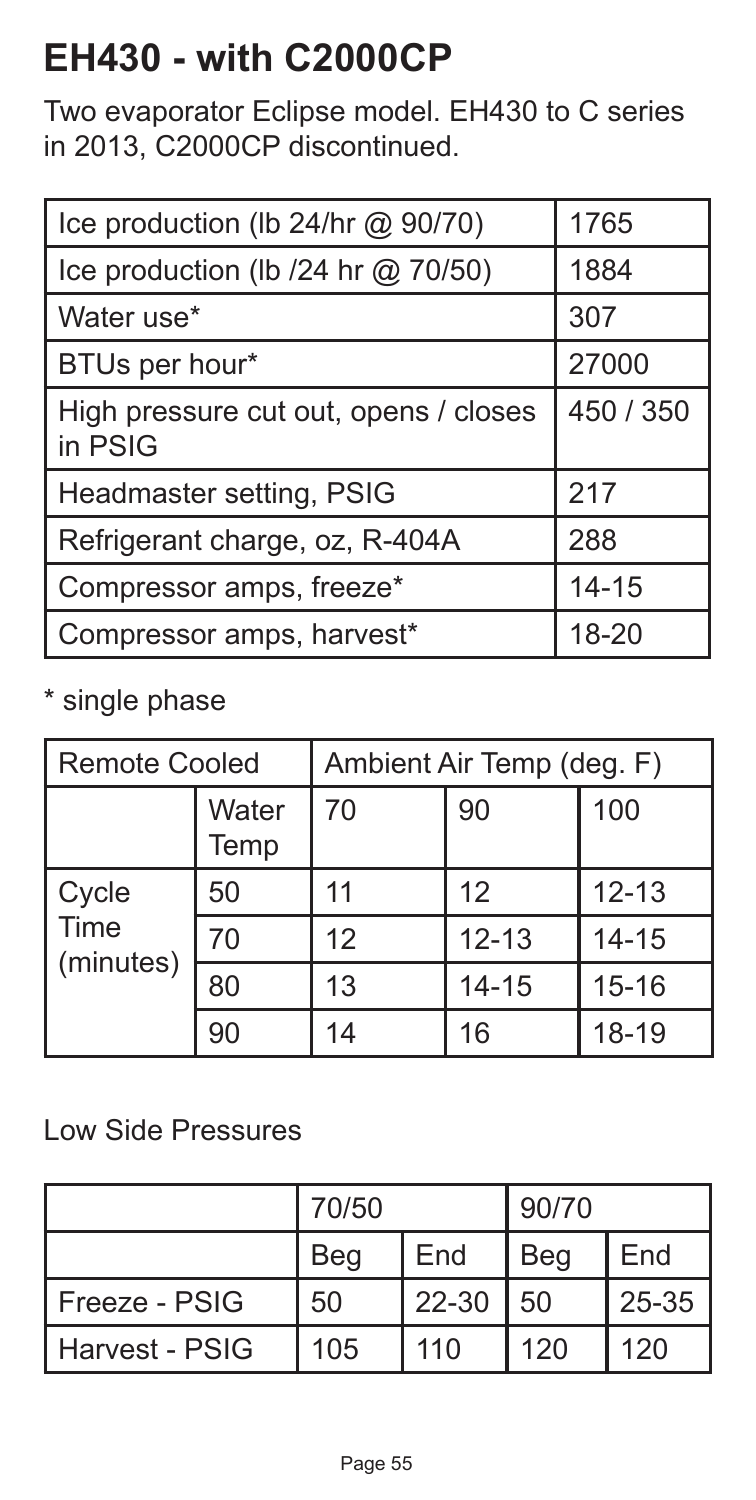# **F0522 - Air cooled**

| Ice production 70/50 (lb)               | 450               |
|-----------------------------------------|-------------------|
| Ice production 90/70 (lb)               | 320               |
| 24 hour water use (gallons)             | 38-39             |
| BTUH (AC load)                          | 5000              |
| Refrigerant Type                        | <b>R-404A</b>     |
| Refrigerant Charge (oz)                 | 14                |
| Suction Pressure (PSIG)                 | 37 - 39 @ 70/50   |
|                                         | 45 - 46 @ 90/70   |
| Discharge Pressure (PSIG)               | 235 - 245 @ 70/50 |
|                                         | 255 - 265 @ 90/70 |
| Superheat (Degrees F.)                  | 11 - 15           |
| Metering device Internally<br>equalized | <b>TXV</b>        |
| Compressor amps                         | $5.9 - 6.1$       |
| Auger drive motor amps                  | $3.4 - 4$         |
| Low pressure cut out (PSIG)             | 15                |
| Low pressure cut in (PSIG)              | 30                |
| High pressure cut out<br>(PSIG)         | 450               |
| High pressure cut in (PSIG)             | 350               |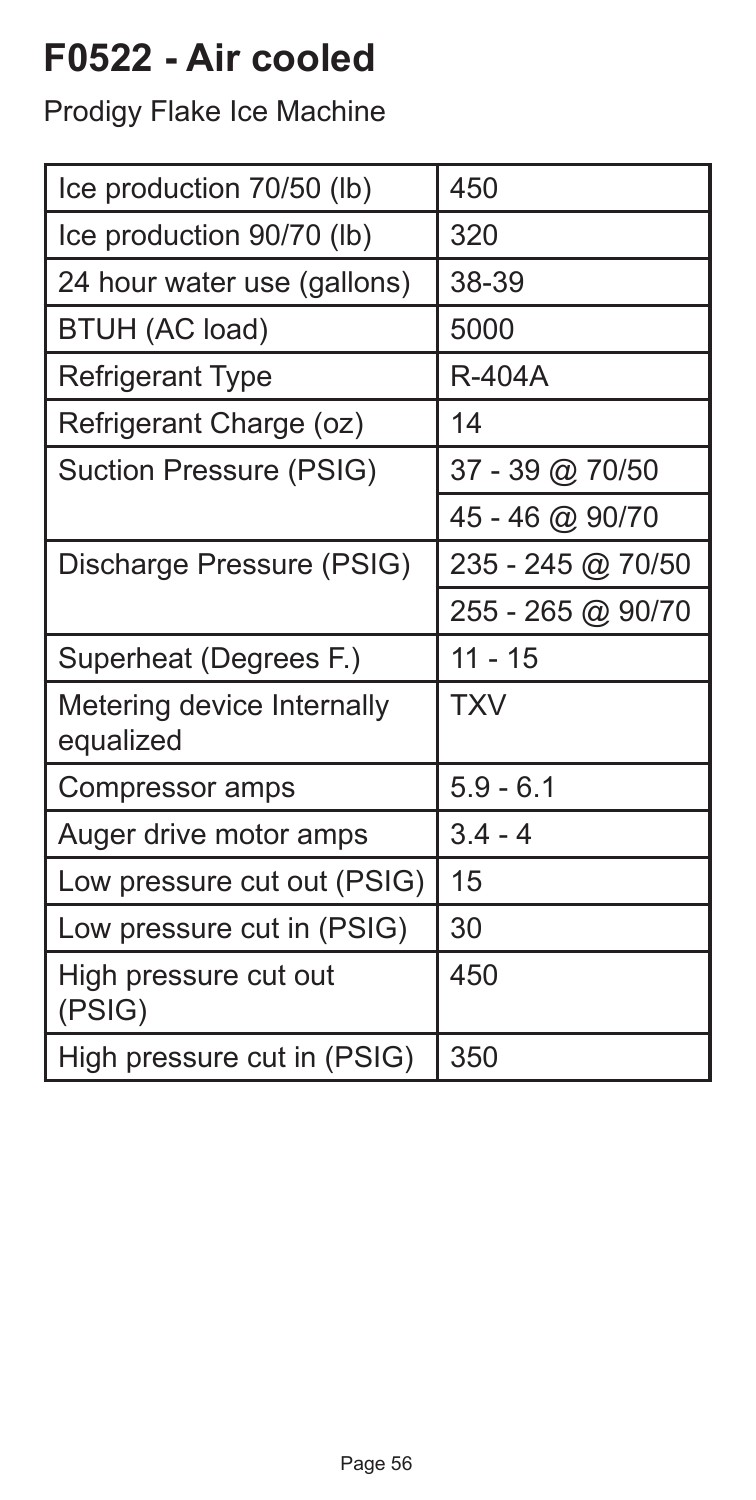# **F0522 - Water cooled**

| Ice production 70/50 (lb)                | 530             |
|------------------------------------------|-----------------|
| Ice production 90/70 (lb)                | 420             |
| 24 hour water use, ice only<br>(gallons) | 50-51           |
| Condenser water use (gallons)            | 344             |
| Condenser GPM                            | .24             |
| Condenser GPM @ 50°F. water              | .14             |
| BTUH (AC load)                           | Not significant |
| <b>Refrigerant Type</b>                  | R-404A          |
| Refrigerant Charge (oz)                  | 11              |
| Suction Pressure (PSIG)                  | 38 - 40         |
| Discharge Pressure (PSIG)                | 240 - 250       |
| Superheat (Degrees F.)                   | $10 - 14$       |
| Metering device Internally<br>equalized  | <b>TXV</b>      |
| Compressor amps                          | $5.9 - 6.1$     |
| Auger drive motor amps                   | $3.4 - 4$       |
| Low pressure cut out (PSIG)              | 15              |
| Low pressure cut in (PSIG)               | 30              |
| High pressure cut out (PSIG)             | 450             |
| High pressure cut in (PSIG)              | 350             |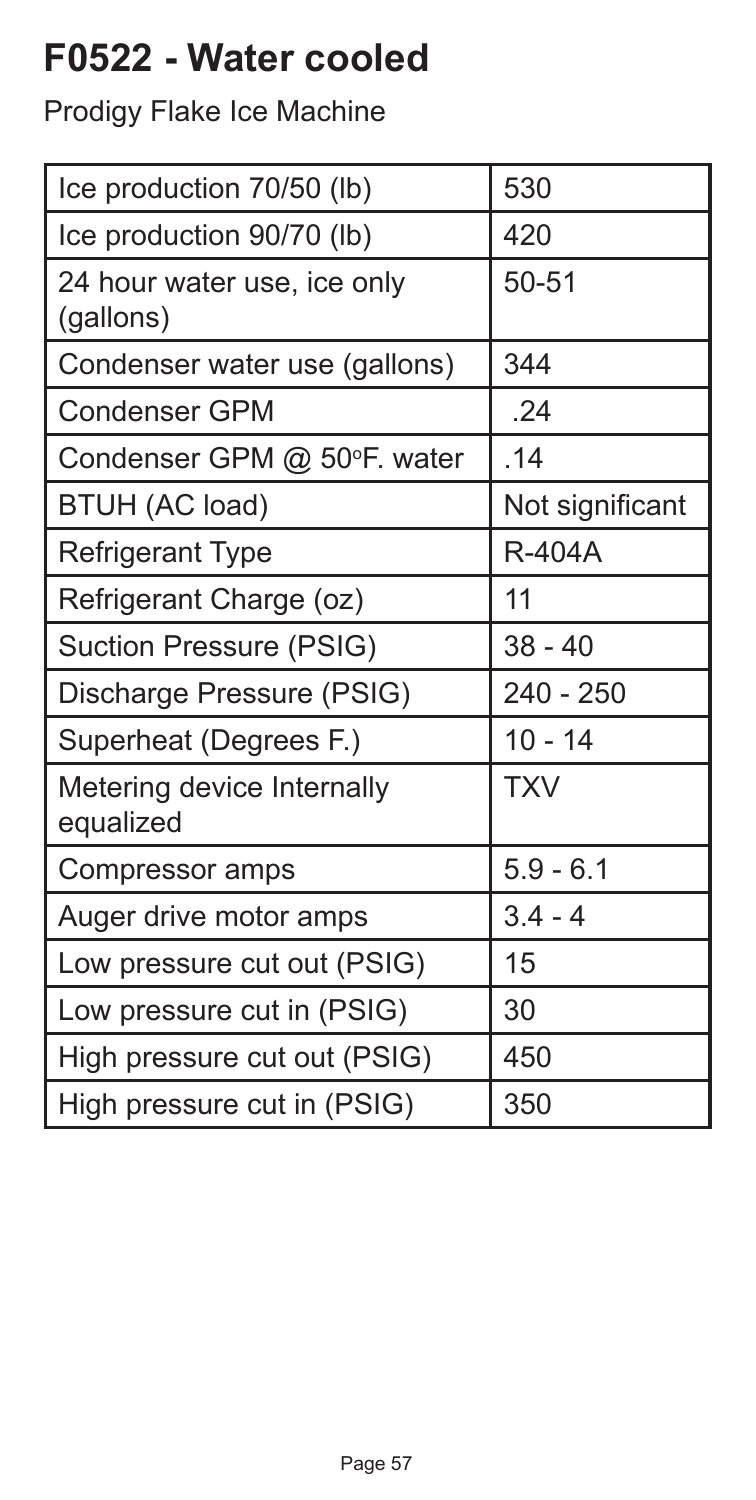## **F0822 - Air cooled**

Prodigy Flake Ice Machine. B series (new compressor) mid 2011.

| Ice production 70/50 (lb)               | 800             |
|-----------------------------------------|-----------------|
| Ice production 90/70 (lb)               | 580             |
| 24 hour water use (gallons)             | 70              |
| BTUH (AC load)                          | 7100            |
| <b>Refrigerant Type</b>                 | <b>R-404A</b>   |
| Refrigerant Charge (oz)                 | 14              |
| Suction Pressure (PSIG)                 | 37 - 39 @ 70/50 |
|                                         | 34 - 39 @ 90/70 |
| Discharge Pressure (PSIG)               | 235-245 @ 70/50 |
|                                         | 285-295 @ 90/70 |
| Superheat (Degrees F.)                  | $7 - 12$        |
| Metering device Internally<br>equalized | <b>TXV</b>      |
| Compressor amps $(Q\ 115 v)$            | $5.9 - 6.1$     |
| Auger drive motor amps @<br>115 volts   | $3.4 - 4$       |
| Low pressure cut out (PSIG)             | 15              |
| Low pressure cut in (PSIG)              | 30              |
| High pressure cut out (PSIG)            | 450             |
| High pressure cut in (PSIG)             | 350             |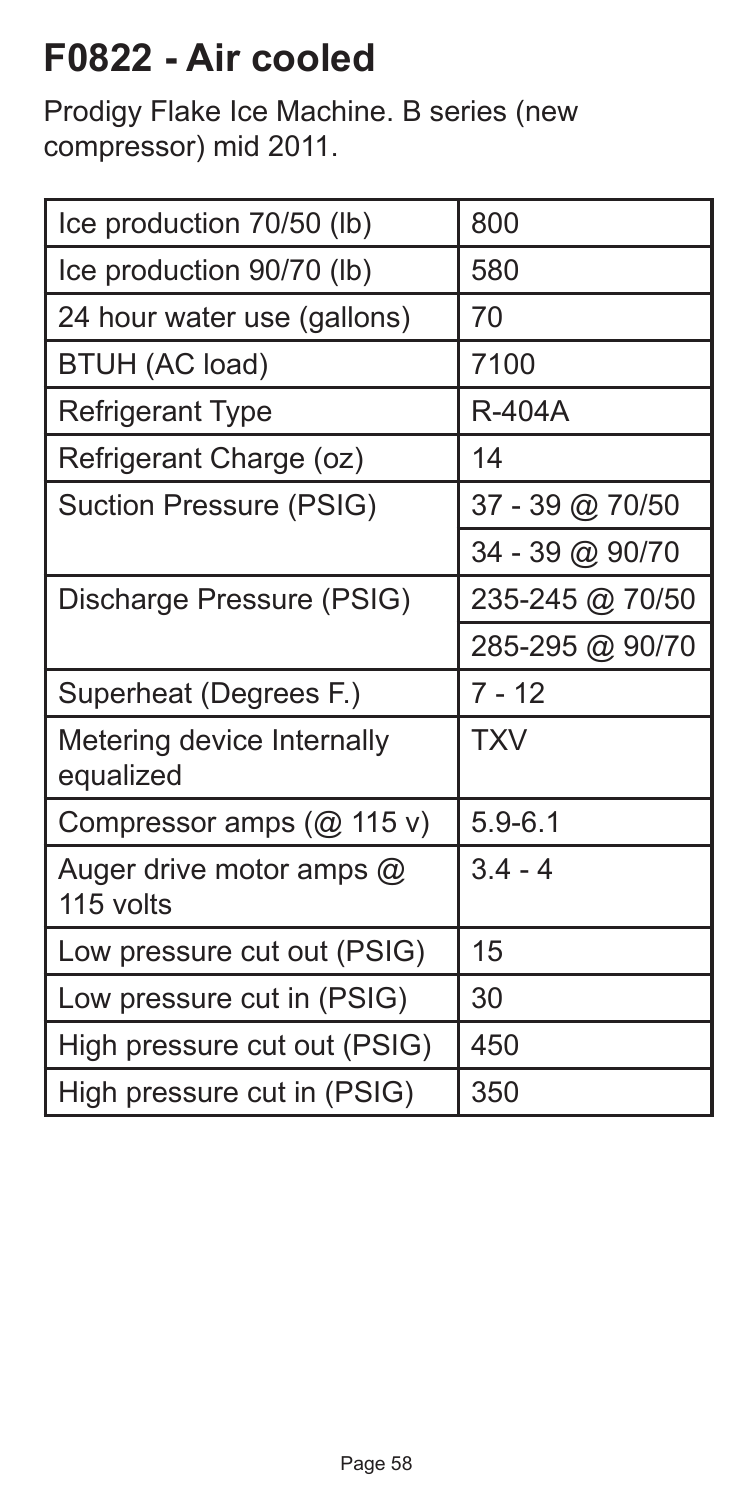# **F0822 - Water cooled**

Prodigy Flake Ice Machine. B series (new compressor) mid 2011.

| Ice production 70/50 (lb)                | 775                         |
|------------------------------------------|-----------------------------|
| Ice production 90/70 (lb)                | 620                         |
| 24 hour water use, ice only<br>(gallons) | 75                          |
| Condenser water use (gallons)            | 508                         |
| Condenser GPM                            | .35                         |
| Condenser GPM @ 50oF. water              | .21                         |
| BTUH (AC load)                           | not significant             |
| <b>Refrigerant Type</b>                  | <b>R-404A</b>               |
| Refrigerant Charge (oz)                  | 11                          |
| Suction Pressure (PSIG)                  | $29 - 34$                   |
| Discharge Pressure (PSIG)                | $240 - 250$                 |
| Superheat (Degrees F.)                   | $9 - 12$                    |
| Metering device                          | Internally<br>equalized TXV |
| Compressor amps @ 115 v                  | $5.9 - 6.1$                 |
| Auger drive motor amps @ 115<br>volts    | $3.4 - 4$                   |
| Low pressure cut out (PSIG)              | 15                          |
| Low pressure cut in (PSIG)               | 30                          |
| High pressure cut out (PSIG)             | 450                         |
| High pressure cut in (PSIG)              | 350                         |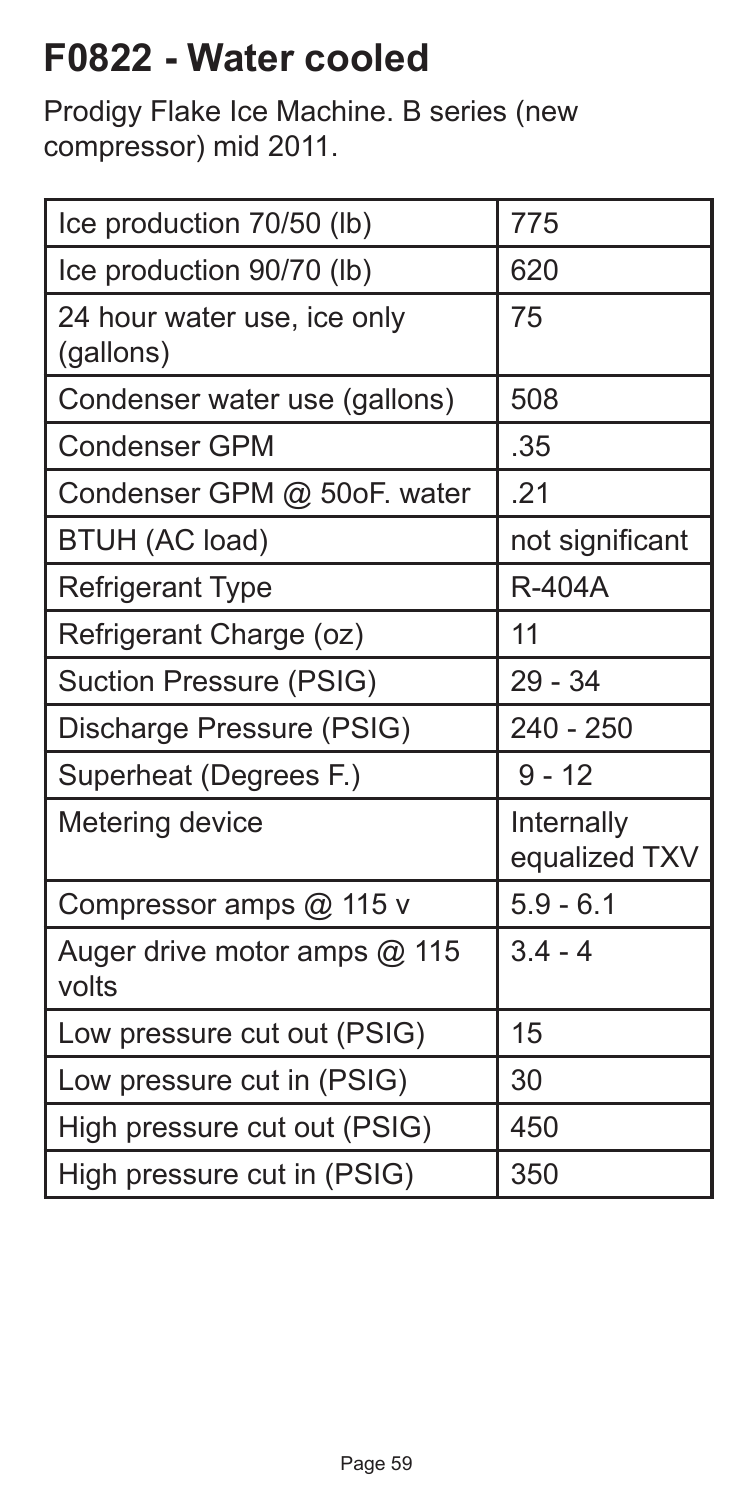# **F0822 - Remote air cooled**

Prodigy Flake Ice Machine. B series (new compressor) mid 2011.

| Ice production 70/50 (lb)             | 760                         |
|---------------------------------------|-----------------------------|
| Ice production 90/70 (lb)             | 610                         |
| 24 hour water use (gallons)           | 73-74                       |
| BTUH (AC load)                        | Not significant             |
| <b>Refrigerant Type</b>               | R-404A                      |
| Refrigerant Charge (oz)               | 192                         |
| Suction Pressure (PSIG)               | 35 - 37 @ 70/50             |
|                                       | $36 - 38$                   |
| Discharge Pressure (PSIG)             | 240 - 250 @ 70/50           |
|                                       | 250 - 260                   |
| Superheat (Degrees F.)                | 8 - 12                      |
| Metering device                       | Internally<br>equalized TXV |
| Compressor amps @ 115 v               | $5.9 - 6.1$                 |
| Auger drive motor amps @<br>115 volts | $3.4 - 4$                   |
| Low pressure cut out (PSIG)           | 15                          |
| Low pressure cut in (PSIG)            | 30                          |
|                                       |                             |
| High pressure cut out<br>(PSIG)       | 450                         |

Uses ERC111 condenser with 217 PSIG headmaster.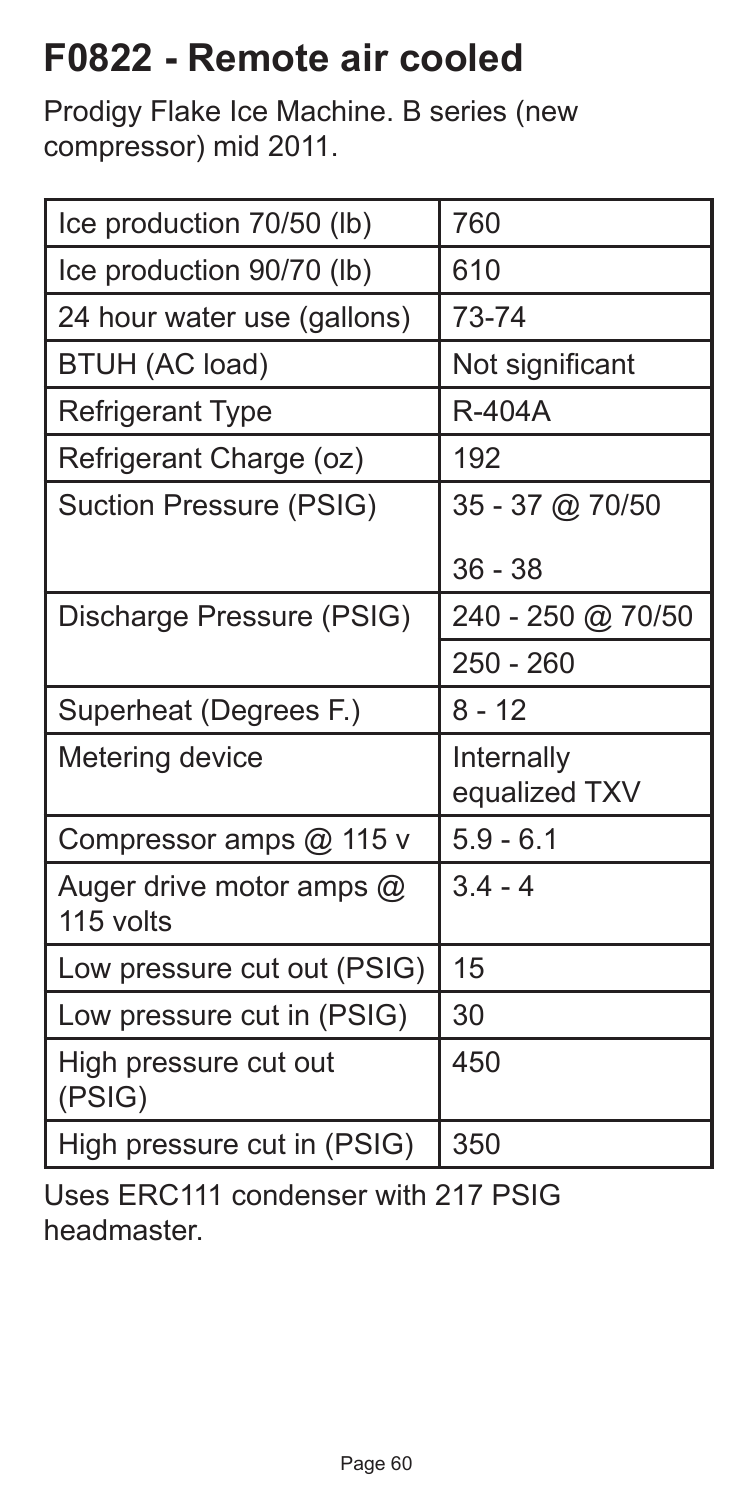# **F0822L - Remote low side**

| Ice production 70/50 (lb)        | 865                                                                                 |
|----------------------------------|-------------------------------------------------------------------------------------|
| Ice production 90/70 (lb)        | 640                                                                                 |
| 24 hour water use (gallons)      | 77                                                                                  |
| <b>BTUH Capacity Requirement</b> | 4000                                                                                |
| Refrigerant Type                 | R-404A                                                                              |
| Refrigerant Charge (oz)          | Field charged or<br>rack connected.<br>See condensing<br>unit for charge<br>amount. |
| EPR setting (PSIG)               | 30                                                                                  |
| Suction Pressure (PSIG)          | 30                                                                                  |
| Superheat (Degrees F.)           | $10 - 12$                                                                           |
| Metering device                  | Internally<br>equalized TXV                                                         |
| Auger drive motor amps           | $3.4 - 4$                                                                           |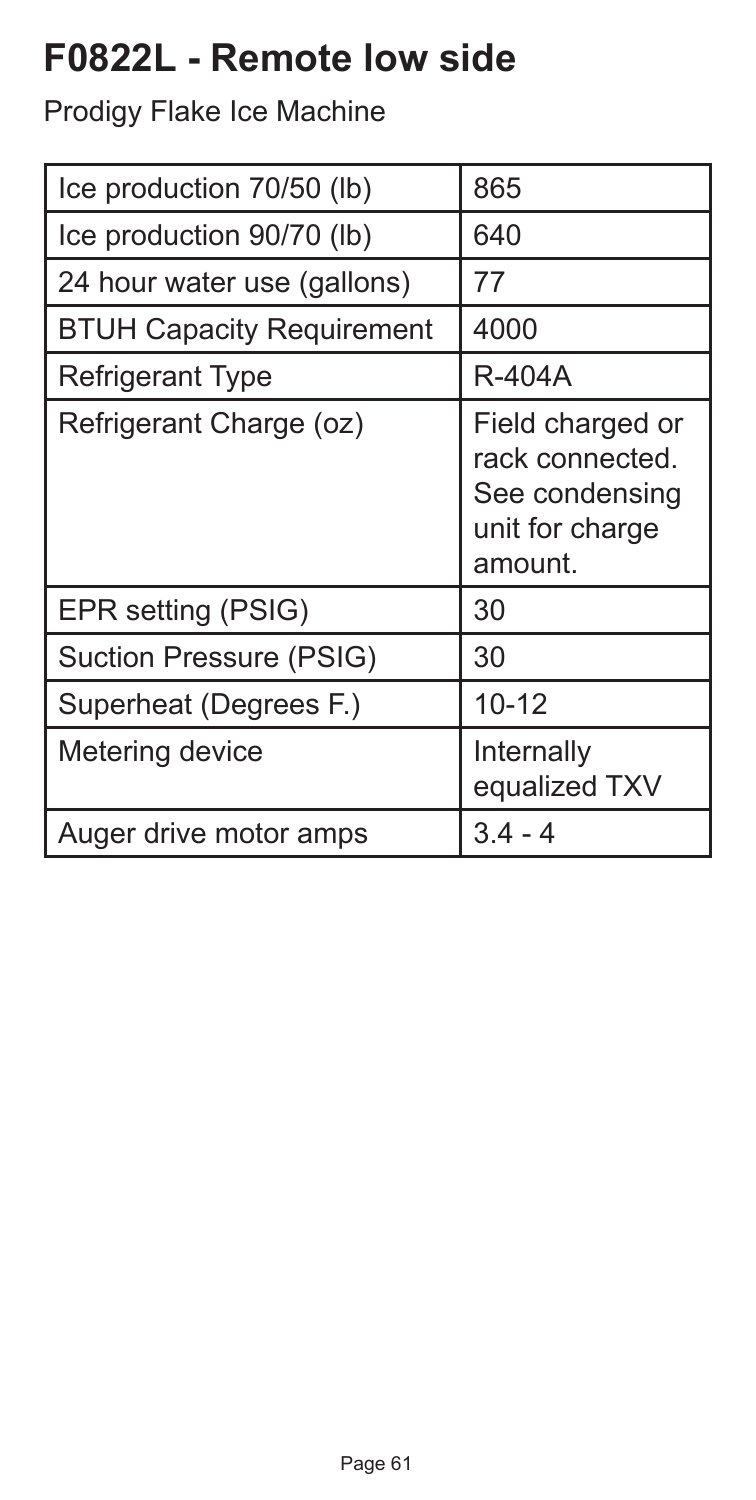## **F1222 - Air cooled**

| Ice production 70/50 (lb)         | 1100                               |
|-----------------------------------|------------------------------------|
| Ice production 90/70 (lb)         | 825                                |
| 24 hour water use (gallons)       | 99                                 |
| BTUH (AC load)                    | 10500                              |
| <b>Refrigerant Type</b>           | <b>R-404A</b>                      |
| Refrigerant Charge (oz)           | 18 (single phase)                  |
|                                   | 20 (three phase)                   |
| Suction Pressure (PSIG)           | 22 - 25 @ 70/50                    |
|                                   | 32 - 34 @ 90/70                    |
| Discharge Pressure (PSIG)         | 205 - 215 @ 70/50                  |
|                                   | 285 - 295 @ 90/70                  |
| Superheat (Degrees F.)            | $11 - 13$                          |
| Metering device                   | Internally equalized<br><b>TXV</b> |
| Compressor amps - single<br>phase | $4.7 - 5.1$                        |
| Compressor amps - three<br>phase  | $3.9 - 4.1$                        |
| Auger drive motor amps            | $1.1 - 2$                          |
| Low pressure cut out<br>(PSIG)    | 15                                 |
| Low pressure cut in (PSIG)        | 30                                 |
| High pressure cut out<br>(PSIG)   | 450                                |
| High pressure cut in (PSIG)       | 350                                |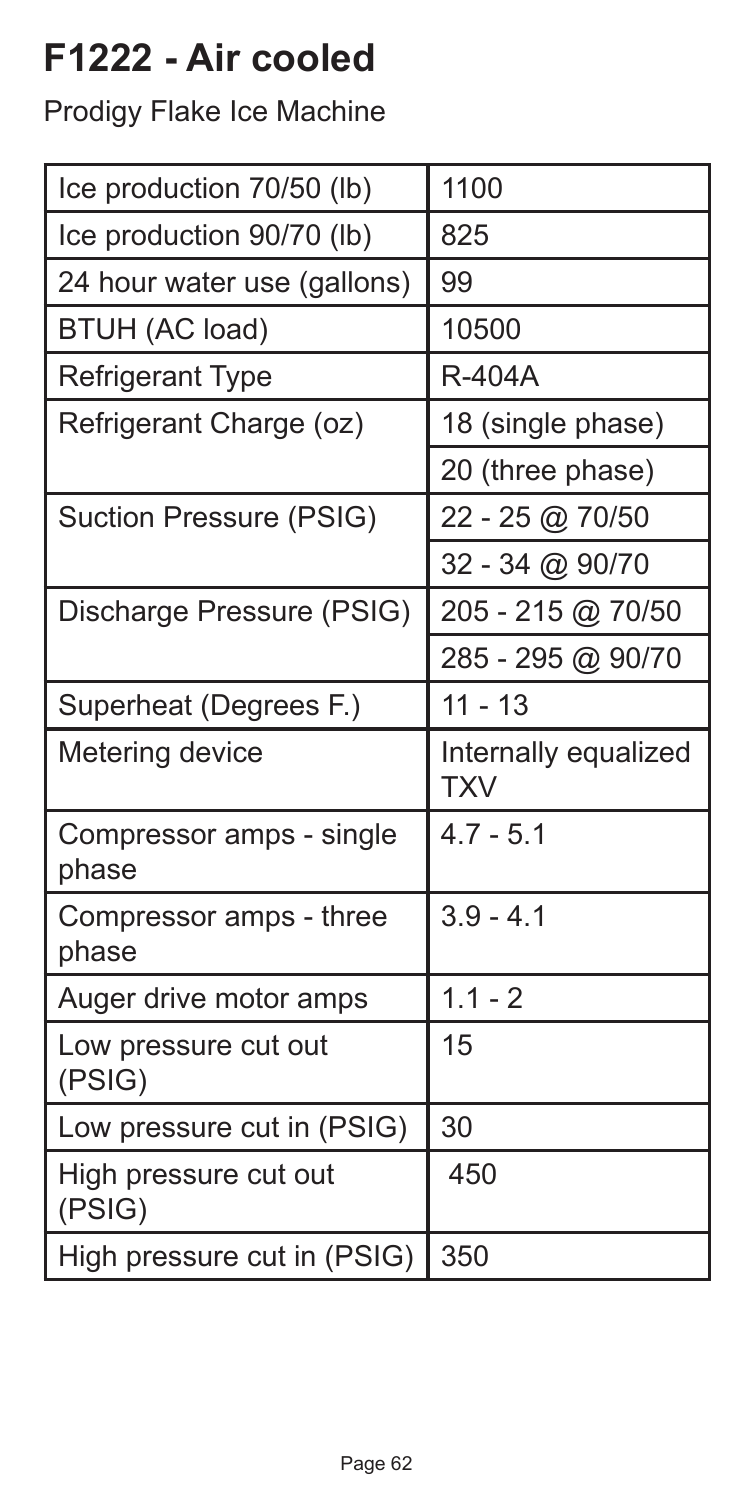# **F1222 - Water cooled**

| Ice production 70/50 (lb)                | 1240                        |
|------------------------------------------|-----------------------------|
| Ice production 90/70 (lb)                | 1040                        |
| 24 hour water use, ice only<br>(gallons) | 125                         |
| Condenser water use<br>(gallons)         | 1103                        |
| <b>Condenser GPM</b>                     | .76                         |
| Condenser GPM @ 50oF.<br>water           | .68                         |
| BTUH (AC load)                           | Not significant             |
| Refrigerant Type                         | <b>R-404A</b>               |
| Refrigerant Charge (oz)                  | 20 (single phase)           |
|                                          | 22 (three phase)            |
| Suction Pressure (PSIG)                  | $22 - 33$                   |
| Discharge Pressure (PSIG)                | 240 - 250                   |
| Superheat (Degrees F.)                   | $9 - 11$                    |
| Metering device                          | Internally<br>equalized TXV |
| Compressor amps, single<br>phase         | $4.7 - 5.1$                 |
| Compressor amps, three<br>phase          | $3.9 - 4.1$                 |
| Auger drive motor amps                   | $1.1 - 2$                   |
| Low pressure cut out (PSIG)              | 15                          |
| Low pressure cut in (PSIG)               | 30                          |
| High pressure cut out (PSIG)             | 450                         |
| High pressure cut in (PSIG)              | 350                         |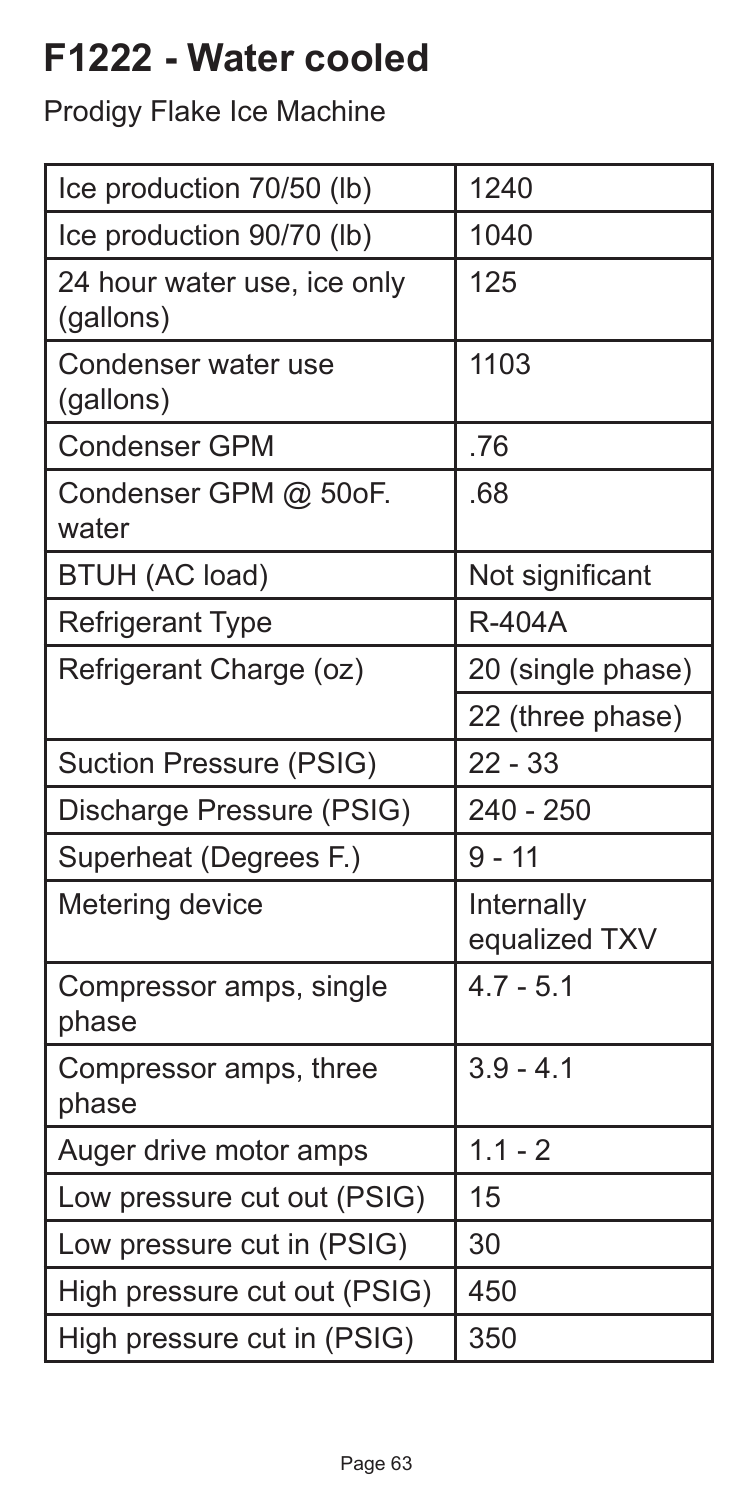# **F1222 - Remote air cooled**

### Prodigy Flake Ice Machine

| Ice production 70/50 (lb)         | 1250                        |
|-----------------------------------|-----------------------------|
| Ice production 90/70 (lb)         | 1000                        |
| 24 hour water use (gallons)       | 120                         |
| BTUH (AC load)                    | Not significant             |
| Refrigerant Type                  | R-404A                      |
| Refrigerant Charge (oz)           | 192                         |
| Suction Pressure (PSIG)           | 28 - 30 @ 70/50             |
|                                   | 31 - 32 @ 90/70             |
| Discharge Pressure (PSIG)         | 240 - 250 @ 70/50           |
|                                   | 245 - 255 @ 90/70           |
| Superheat (Degrees F.)            | $10 - 12$                   |
|                                   |                             |
| Metering device                   | Internally<br>equalized TXV |
| Compressor amps - single<br>phase | $4.7 - 5.1$                 |
| Compressor amps - three<br>phase  | $3.9 - 4.1$                 |
| Auger drive motor amps            | $1.1 - 2$                   |
| Low pressure cut out (PSIG)       | 15                          |
| Low pressure cut in (PSIG)        | 30                          |
| High pressure cut out<br>(PSIG)   | 450                         |

Uses ERC311 condenser with 217 PSIG headmaster.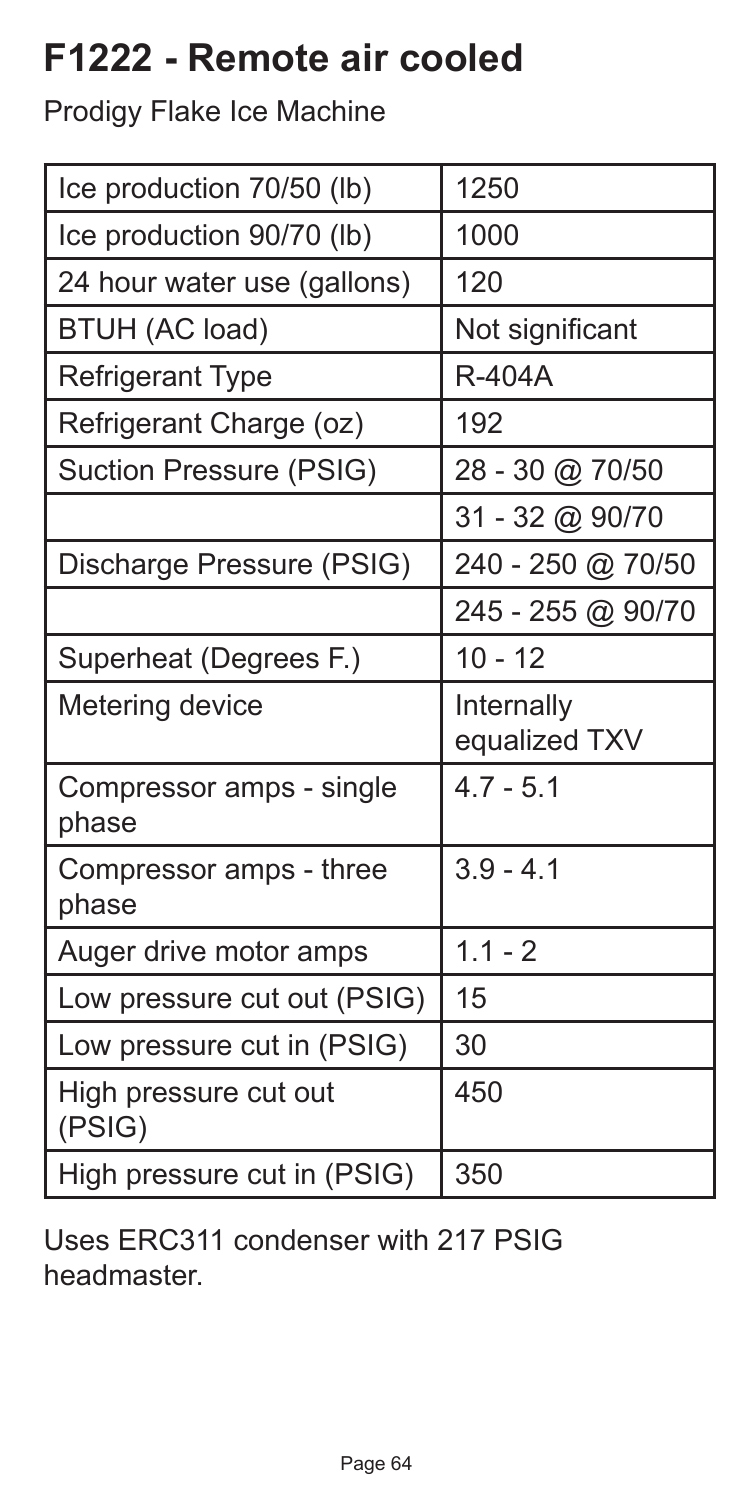# **F1222L - Remote low side**

| Ice production 70/50 (lb)           | 1180                                                                             |
|-------------------------------------|----------------------------------------------------------------------------------|
| Ice production 90/70 (lb)           | 1000                                                                             |
| 24 hour water use<br>(gallons)      | 120                                                                              |
| <b>BTUH Capacity</b><br>Requirement | 5000                                                                             |
| Refrigerant Type                    | R-404A                                                                           |
| Refrigerant Charge (oz)             | Field charged or<br>rack connected. See<br>condensing unit for<br>charge amount. |
| <b>EPR Setting</b>                  | 30                                                                               |
| Suction Pressure (PSIG)             | 30                                                                               |
| Superheat (Degrees F.)              | $10 - 12$                                                                        |
| Metering device                     | Internally equalized<br>TXV                                                      |
| Auger drive motor amps              | 3.4 - 4                                                                          |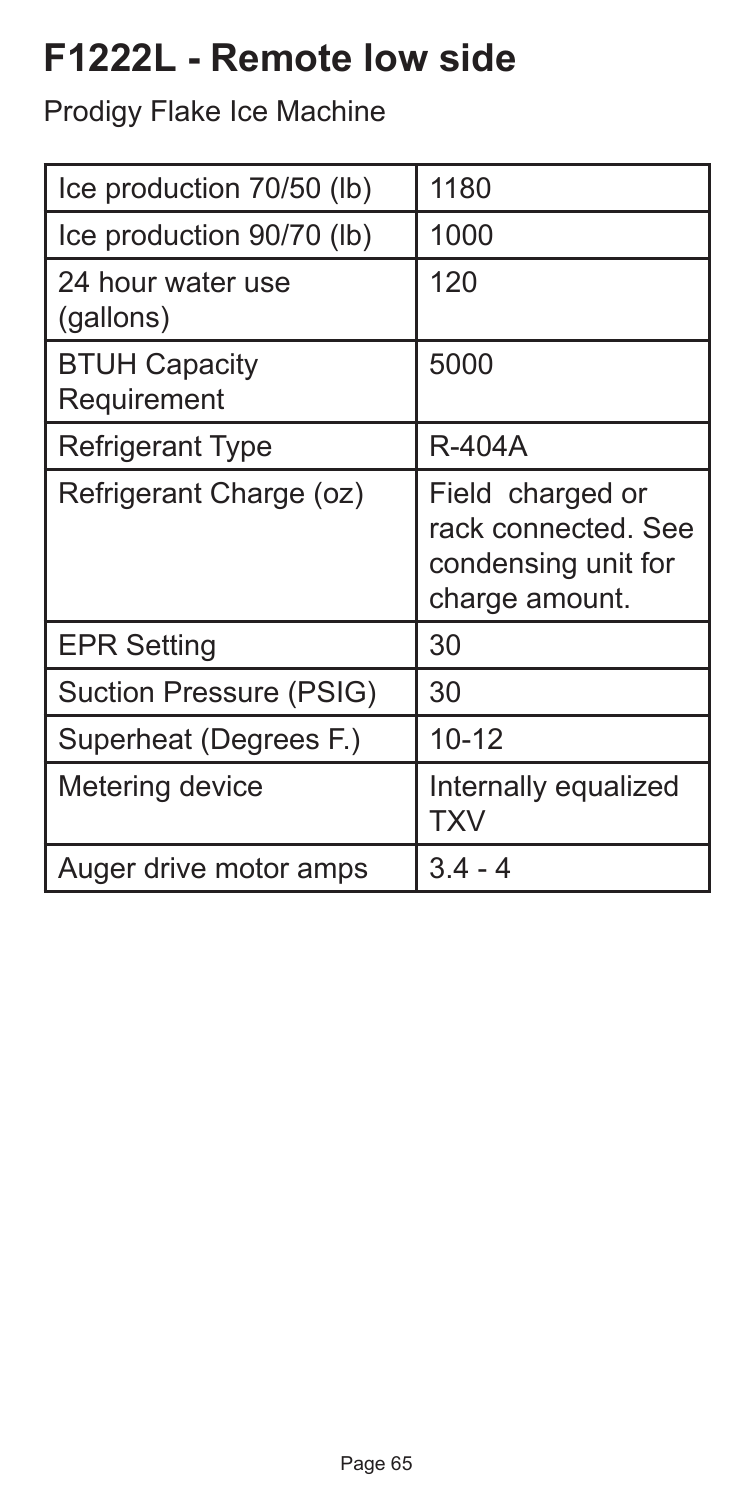## **F1522 - Air cooled**

| Ice production 70/50 (lb)       | 1570                               |
|---------------------------------|------------------------------------|
| Ice production 90/70 (lb)       | 1100                               |
| 24 hour water use (gallons)     | 132                                |
| BTUH (AC load)                  | 16000                              |
| Refrigerant Type                | R-404A                             |
| Refrigerant Charge (oz)         | 34                                 |
| Suction Pressure (PSIG)         | 22 - 25 @ 70/50                    |
|                                 | $28 - 32$                          |
| Discharge Pressure (PSIG)       | 205 - 215 @ 70/50                  |
|                                 | 295 - 305                          |
|                                 |                                    |
| Superheat (Degrees F.)          | $9 - 13$                           |
| Metering device                 | Internally equalized<br><b>TXV</b> |
| Compressor amps                 | $6.9 - 7.2$                        |
| Auger drive motor amps          | $1.1 - 2$                          |
| Low pressure cut out<br>(PSIG)  | 15                                 |
| Low pressure cut in (PSIG)      | 30                                 |
| High pressure cut out<br>(PSIG) | 450                                |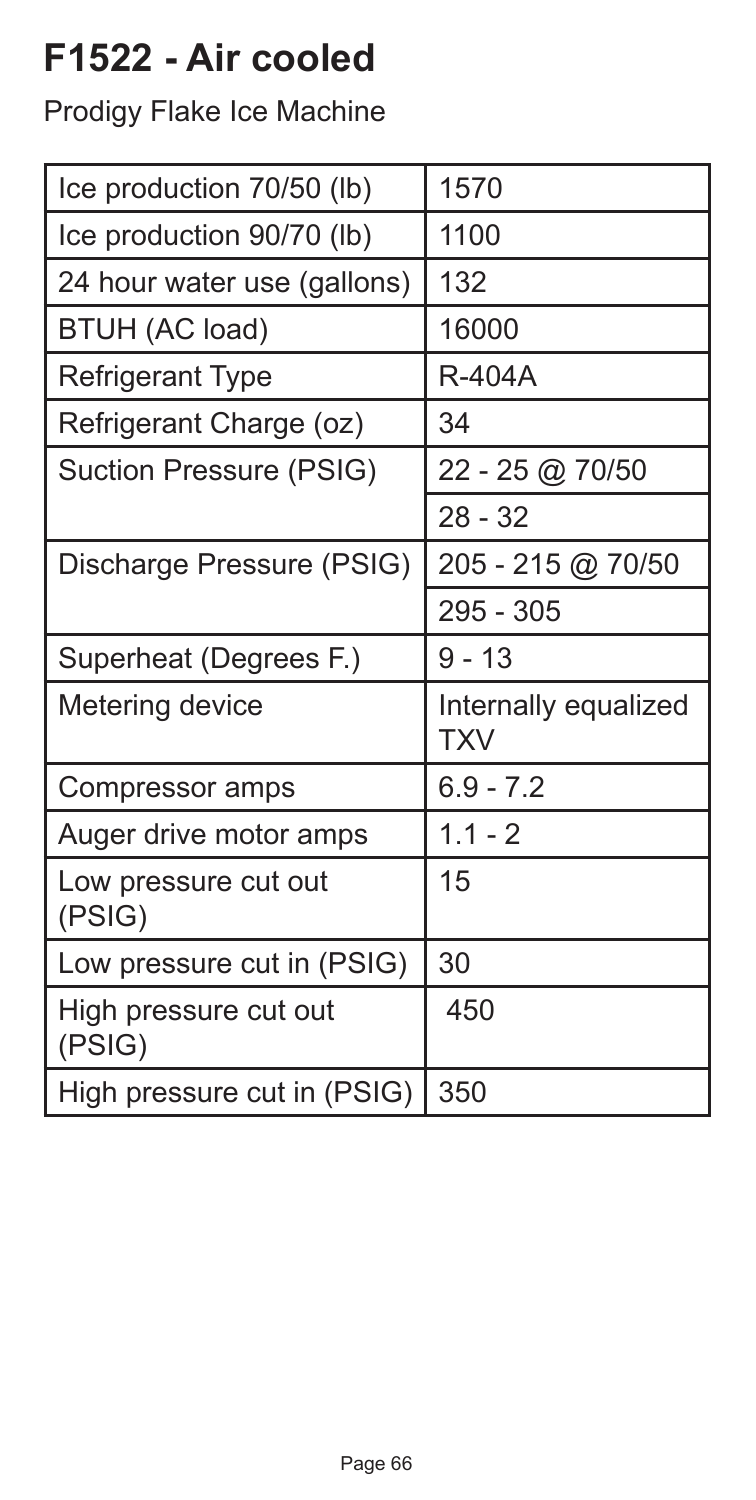# **F1522 - Water cooled**

| Ice production 70/50 (lb)                | 1525                        |
|------------------------------------------|-----------------------------|
| Ice production 90/70 (lb)                | 1220                        |
| 24 hour water use, ice only<br>(gallons) | 146-147                     |
| Condenser water use (gallons)            | 854                         |
| <b>Condenser GPM</b>                     | .59                         |
| Condenser GPM @ 50oF.<br>water           | .32                         |
| BTUH (AC load)                           | not significant             |
| Refrigerant Type                         | R-404A                      |
| Refrigerant Charge (oz)                  | 18                          |
| Suction Pressure (PSIG)                  | $25 - 28$                   |
| Discharge Pressure (PSIG)                | 240 - 250                   |
| Superheat (Degrees F.)                   | $9 - 13$                    |
| Metering device                          | Internally<br>equalized TXV |
| Compressor amps                          | $6.9 - 7.2$                 |
| Auger drive motor amps                   | $1.1 - 2$                   |
| Low pressure cut out (PSIG)              | 15                          |
| Low pressure cut in (PSIG)               | 30                          |
| High pressure cut out (PSIG)             | 450                         |
| High pressure cut in (PSIG)              | 350                         |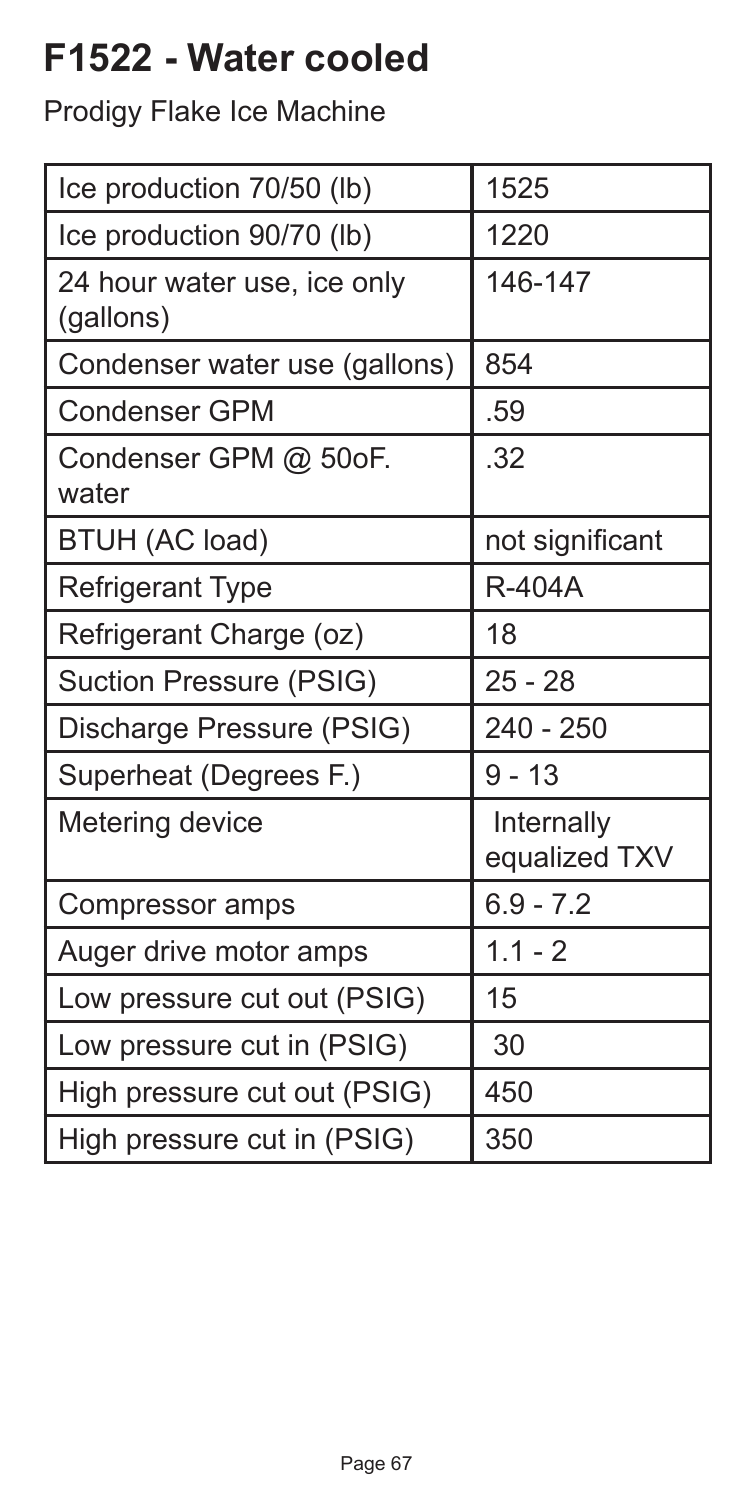# **F1522L - Remote low side**

| Ice production 70/50 (lb)           | 1455                                                                                |
|-------------------------------------|-------------------------------------------------------------------------------------|
| Ice production 90/70 (lb)           | 1205                                                                                |
| 24 hour water use (gallons)         | 144-145                                                                             |
| <b>BTUH Capacity</b><br>Requirement | 7200                                                                                |
| Refrigerant Type                    | R-404A                                                                              |
| Refrigerant Charge (oz)             | Field charged or<br>rack connected.<br>See condensing<br>unit for charge<br>amount. |
| EPR Setting (PSIG)                  | 26                                                                                  |
| Suction Pressure (PSIG)             | 26                                                                                  |
| Superheat (Degrees F.)              | $8 - 12$                                                                            |
| Metering device                     | Internally<br>equalized TXV                                                         |
| Auger drive motor amps              | $3.4 - 4$                                                                           |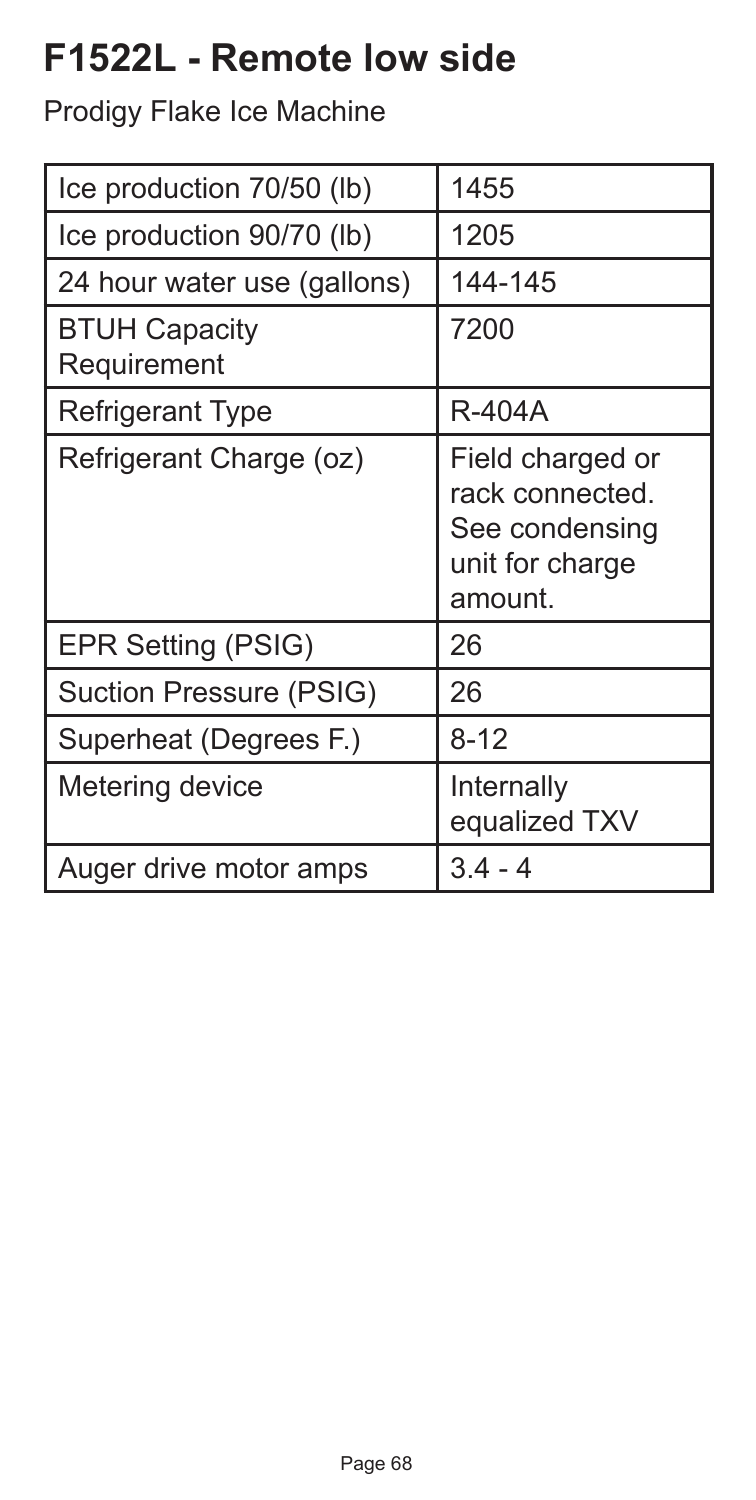# **HID312 - Air cooled**

| Ice production 70/50 (lb)   | 260                         |
|-----------------------------|-----------------------------|
| Ice production 90/70 (lb)   | 225                         |
| Storage Capacity (lb)       | 12                          |
| 24 hour water use (gallons) | 29                          |
| BTUs (per hour)             | 3,200                       |
| <b>Refrigerant Type</b>     | <b>R-134A</b>               |
| Refrigerant Charge (oz)     | 11                          |
| Suction Pressure (PSIG)     | $6 - 8$                     |
| Superheat (Degrees F.)      | $7 - 10$                    |
| Metering device             | Internally<br>equalized TXV |
| Auger drive motor amps      | $1.1 - 1.3$                 |
| Compressor amps             | 4.1 - 4.3                   |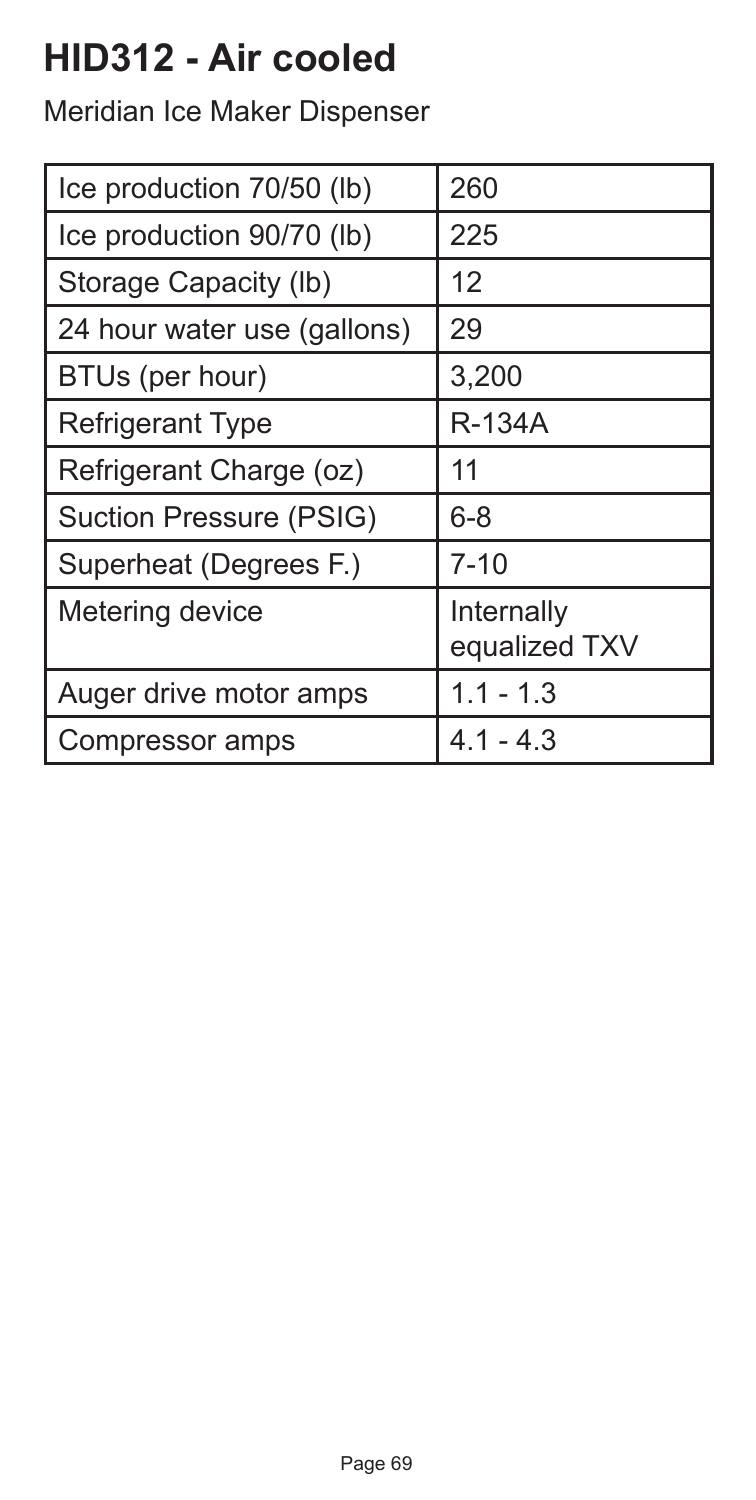# **HID525 - Air cooled**

| Ice production 70/50 (lb)   | 500                         |
|-----------------------------|-----------------------------|
| Ice production 90/70 (lb)   | 365                         |
| Storage Capacity (lb)       | 25                          |
| 24 hour water use (gallons) | 52                          |
| BTUs (per hour)             | 6,800                       |
| <b>Refrigerant Type</b>     | <b>R404A</b>                |
| Refrigerant Charge (oz)     | 12                          |
| Suction Pressure (PSIG)     | $30 - 34$                   |
| Superheat (Degrees F.)      | $11 - 15$                   |
| Metering device             | Internally<br>equalized TXV |
| Auger drive motor amps      | $1.1 - 1.5$                 |
| Compressor amps             | $5.7 - 5.9$                 |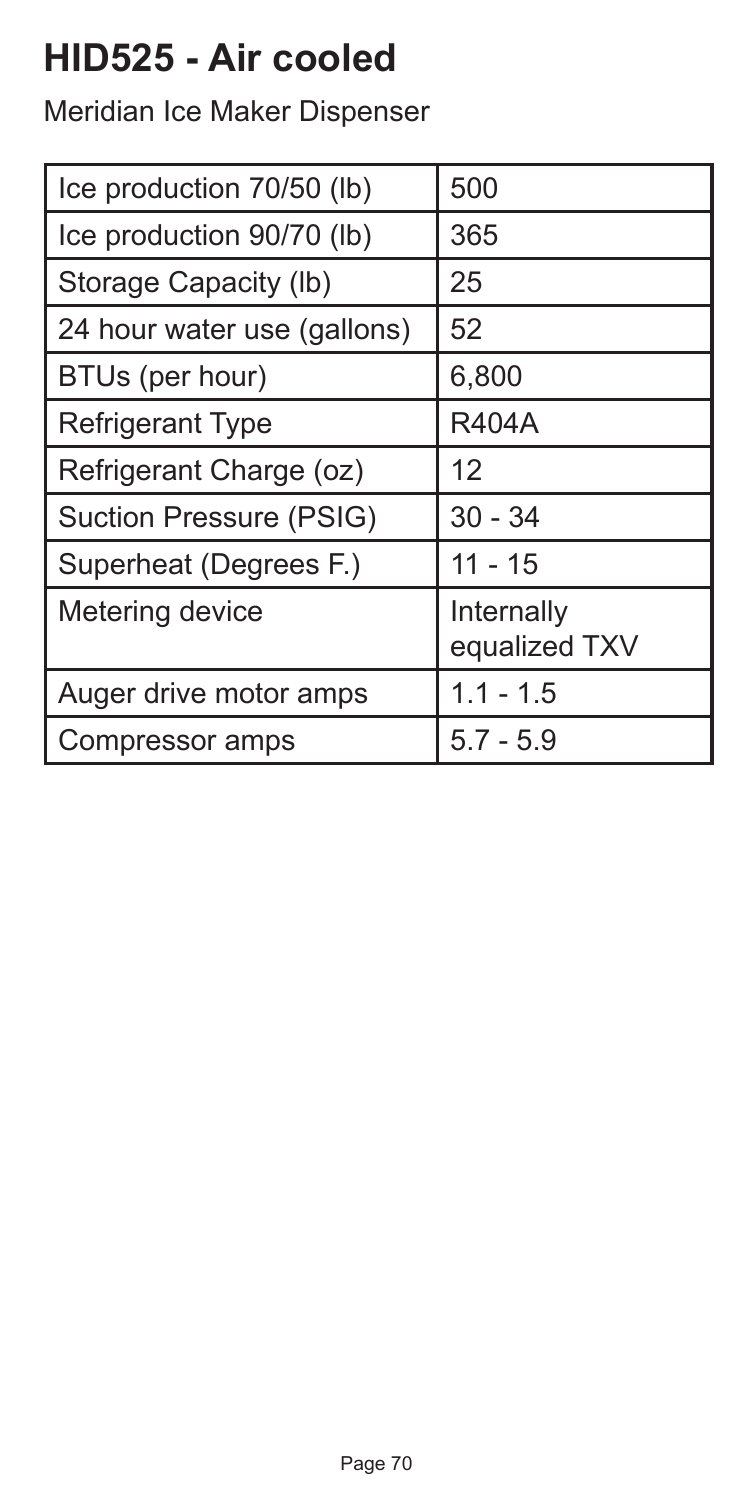### **HID525 - Water cooled**

| Ice production 70/50 (lb)   | 500                         |
|-----------------------------|-----------------------------|
| Ice production 90/70 (lb)   | 365                         |
| Storage Capacity (lb)       | 25                          |
| 24 hour water use (gallons) | 52                          |
| BTUs (per hour)             | 6,800                       |
| <b>Refrigerant Type</b>     | <b>R404A</b>                |
| Refrigerant Charge (oz)     | 11                          |
| Suction Pressure (PSIG)     | $30 - 34$                   |
| Superheat (Degrees F.)      | $11 - 15$                   |
| Metering device             | Internally<br>equalized TXV |
| Auger drive motor amps      | $1.1 - 1.5$                 |
| Compressor amps             | $5.7 - 5.9$                 |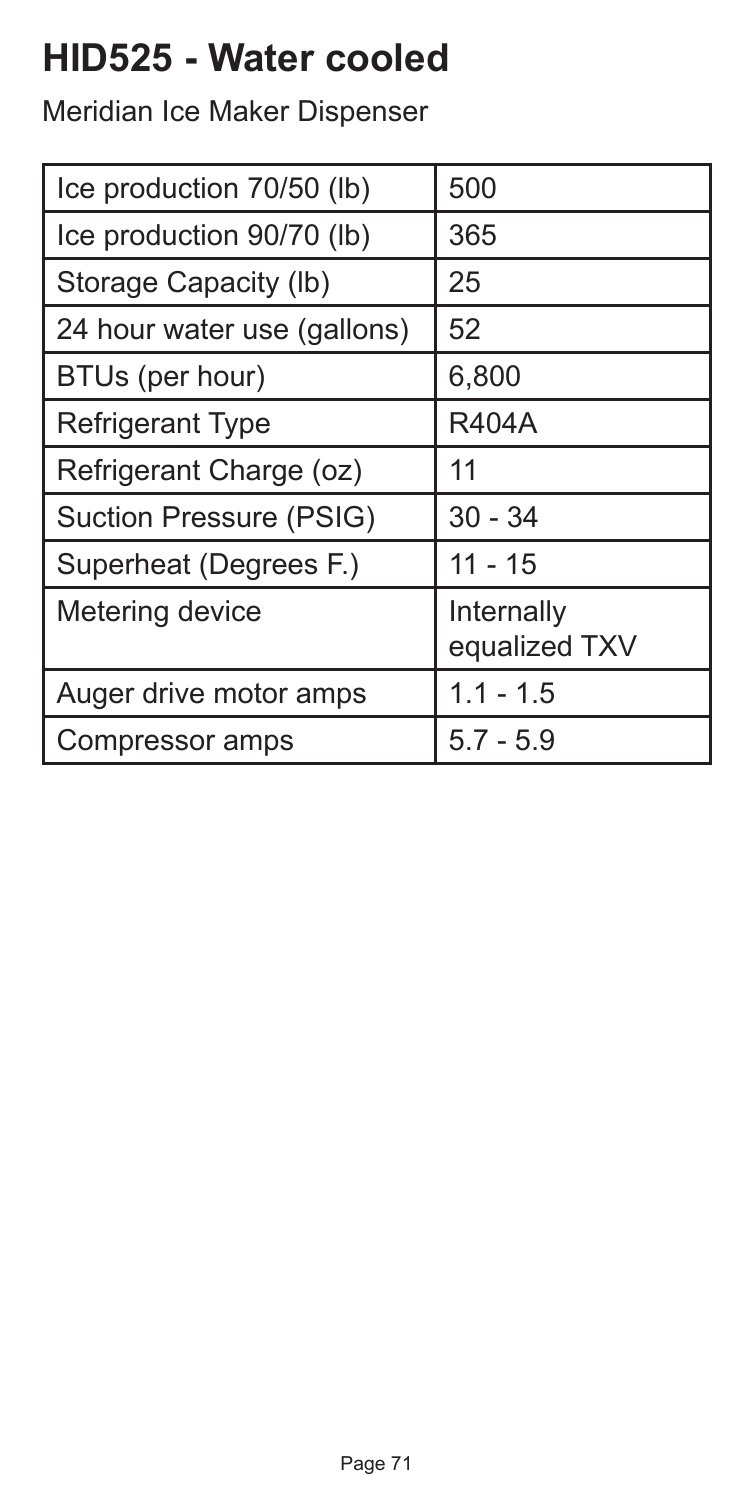# **HID540 - Air cooled**

| Ice production 70/50 (lb)   | 500                         |
|-----------------------------|-----------------------------|
| Ice production 90/70 (lb)   | 365                         |
| Storage Capacity (lb)       | 40                          |
| 24 hour water use (gallons) | 52                          |
| BTUs (per hour)             | 6,800                       |
| <b>Refrigerant Type</b>     | <b>R404A</b>                |
| Refrigerant Charge (oz)     | 12                          |
| Suction Pressure (PSIG)     |                             |
| Superheat (Degrees F.)      |                             |
| Metering device             | Internally<br>equalized TXV |
| Auger drive motor amps      |                             |
| Compressor amps             |                             |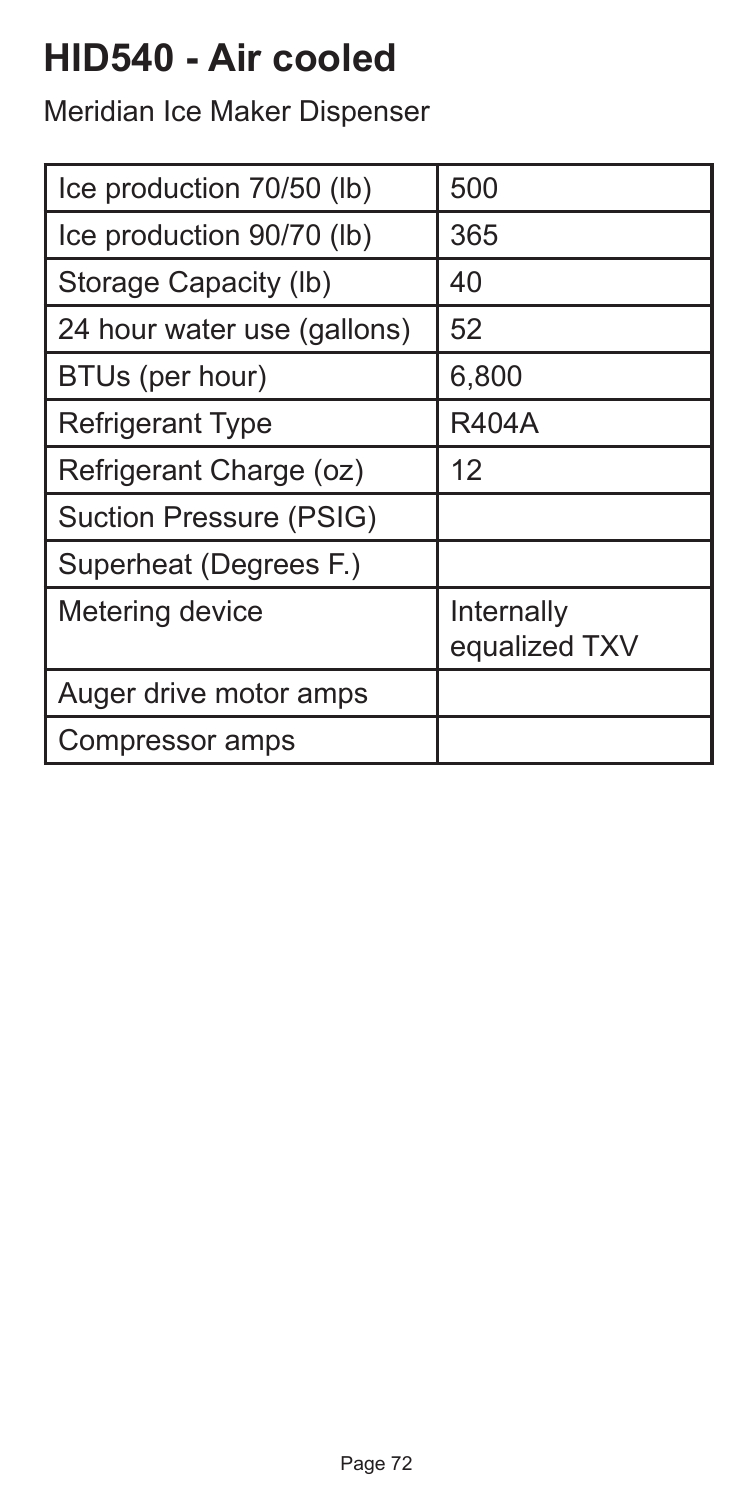### **HID540 - Water cooled**

Meridian Ice Maker Dispenser

| Ice production 70/50 (lb)   | 500                         |
|-----------------------------|-----------------------------|
| Ice production 90/70 (lb)   | 365                         |
| Storage Capacity (lb)       | 40                          |
| 24 hour water use (gallons) | 52                          |
| BTUs (per hour)             | 6,800                       |
| <b>Refrigerant Type</b>     | <b>R404A</b>                |
| Refrigerant Charge (oz)     | 11                          |
| Suction Pressure (PSIG)     |                             |
| Superheat (Degrees F.)      |                             |
| Metering device             | Internally<br>equalized TXV |
| Auger drive motor amps      |                             |
| Compressor amps             |                             |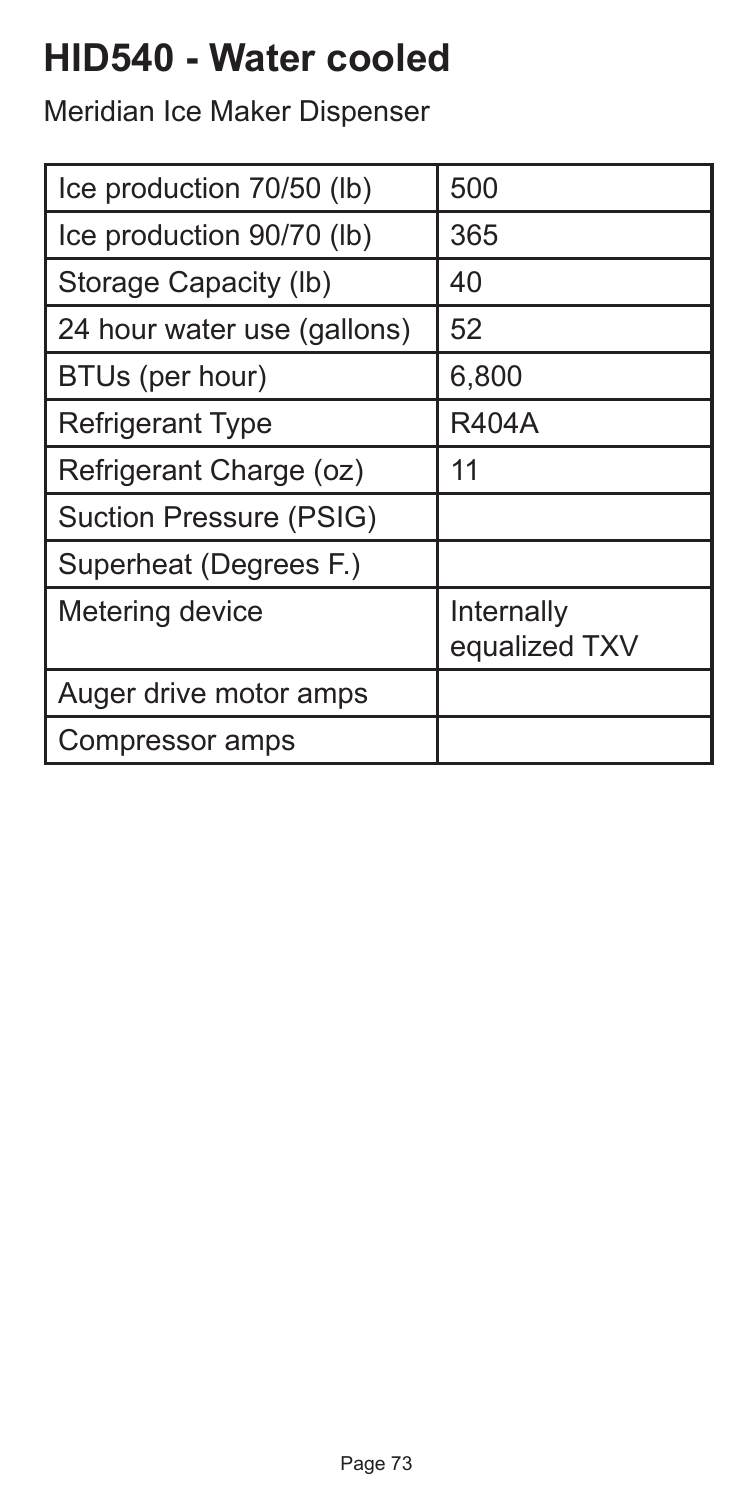# **N0422 - Air cooled**

| Ice production 70/50 (lb)       | 420                         |
|---------------------------------|-----------------------------|
| Ice production 90/70 (lb)       | 310                         |
| 24 hour water use (gallons)     | 37-38                       |
| BTUH (AC load)                  | 5000                        |
| Refrigerant Type                | R-404A                      |
| Refrigerant Charge (oz)         | 14                          |
| Suction Pressure (PSIG)         | 37 - 39 @ 70/50             |
|                                 | 45 - 46 @ 90/70             |
| Discharge Pressure (PSIG)       | 235 - 245 @ 70/50           |
|                                 | 255 - 265                   |
|                                 |                             |
| Superheat (Degrees F.)          | $11 - 15$                   |
| Metering device                 | Internally<br>equalized TXV |
| Compressor amps                 | $5.9 - 6.1$                 |
| Auger drive motor amps          | $3.4 - 4$                   |
| Low pressure cut out<br>(PSIG)  | 15                          |
| Low pressure cut in (PSIG)      | 30                          |
| High pressure cut out<br>(PSIG) | 450                         |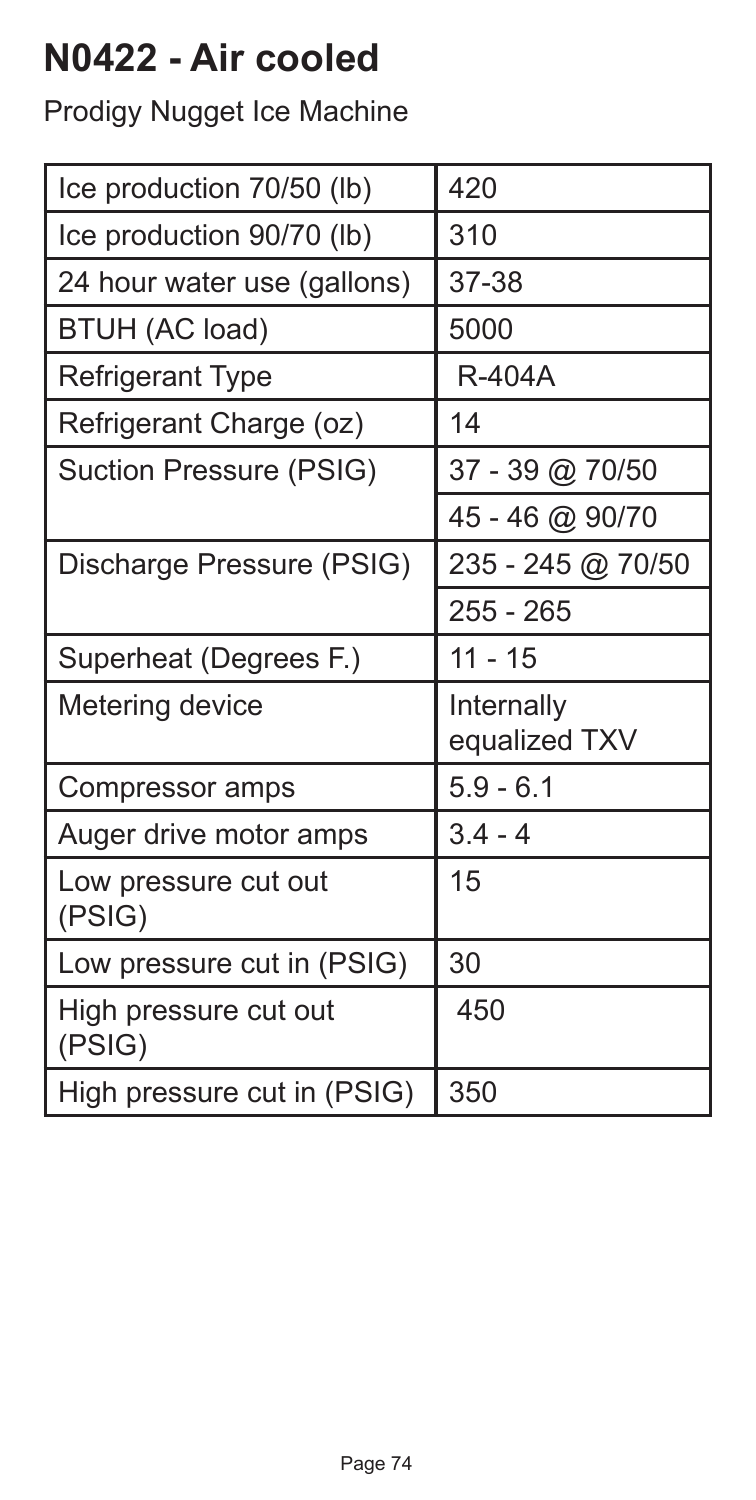# **N0422 - Water cooled**

| Ice production 70/50 (lb)                | 455                         |
|------------------------------------------|-----------------------------|
| Ice production 90/70 (lb)                | 360                         |
| 24 hour water use, ice only<br>(gallons) | 43-44                       |
| Condenser water use (gallons)            | 317                         |
| Condenser GPM                            | .22                         |
| BTUH (AC load)                           | Not significant             |
| Refrigerant Type                         | <b>R-404A</b>               |
| Refrigerant Charge (oz)                  | 11                          |
| Suction Pressure (PSIG)                  | $38 - 42$                   |
| Discharge Pressure (PSIG)                | 240 - 250                   |
| Superheat (Degrees F.)                   | $12 - 14$                   |
| Metering device                          | Internally<br>equalized TXV |
| Compressor amps                          | $5.9 - 6.1$                 |
| Auger drive motor amps                   | $3.4 - 4$                   |
| Low pressure cut out (PSIG)              | 15                          |
| Low pressure cut in (PSIG)               | 30                          |
| High pressure cut out (PSIG)             | 450                         |
| High pressure cut in (PSIG)              | 350                         |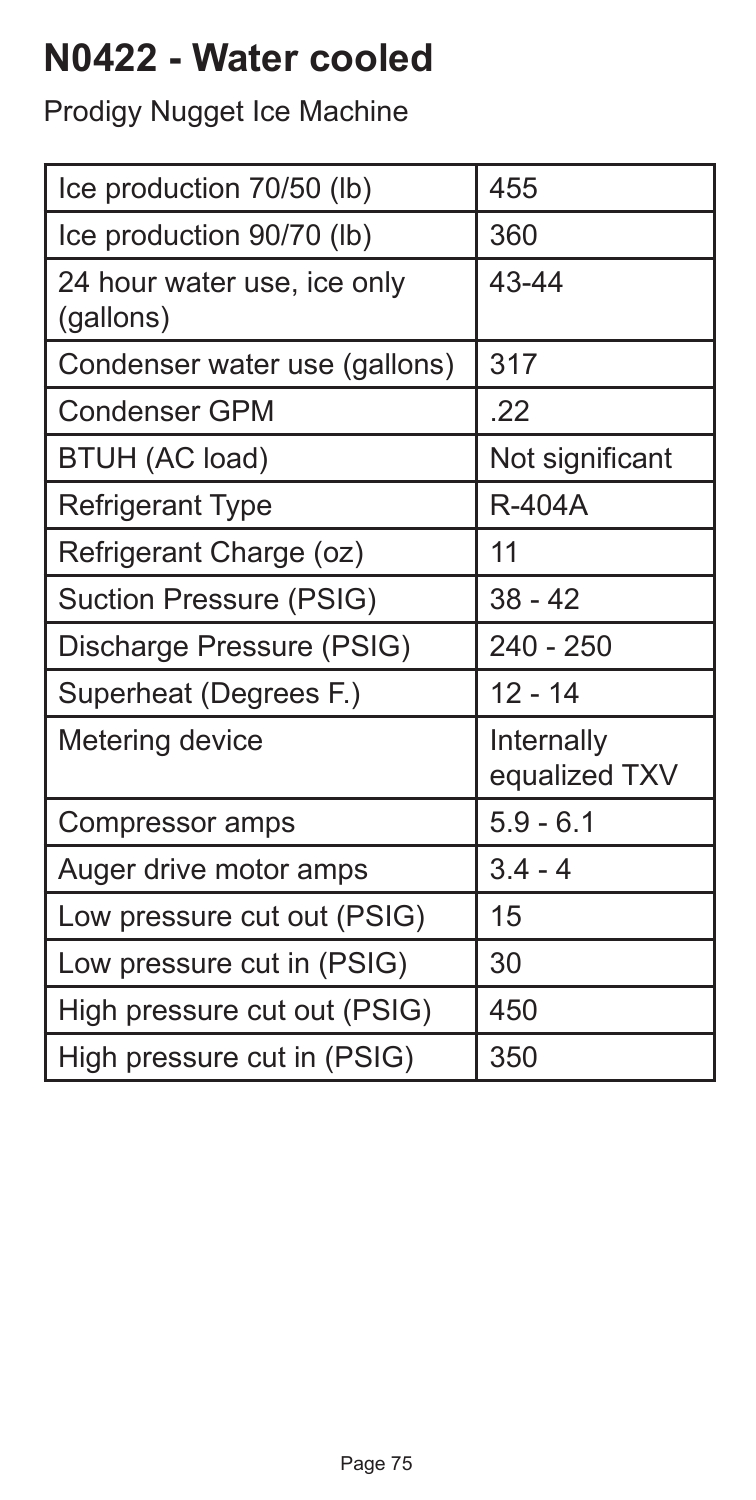# **N0622 - Air cooled**

Prodigy Nugget Ice Machine. B series (new compressor) mid 2011.

| Ice production 70/50 (lb)    | 643                         |
|------------------------------|-----------------------------|
| Ice production 90/70 (lb)    | 500                         |
| 24 hour water use (gallons)  | 60                          |
| BTUH (AC load)               | 7100                        |
| Refrigerant Type             | R-404A                      |
| Refrigerant Charge (oz)      | 14                          |
| Suction Pressure (PSIG)      | 37 - 39 @ 70/50             |
| Discharge Pressure (PSIG)    | $235 - 245$ @<br>90/70      |
| Suction Pressure (PSIG)      | 34 - 40 @ 70/50             |
| Discharge Pressure (PSIG)    | 275 - 285 @<br>90/70        |
| Superheat (Degrees F.)       | $9 - 12$                    |
| Metering device              | Internally<br>equalized TXV |
| Compressor amps              | $5.9 - 6.1$                 |
| Auger drive motor amps       | $3.4 - 4$                   |
| Low pressure cut out (PSIG)  | 15                          |
| Low pressure cut in (PSIG)   | 30                          |
| High pressure cut out (PSIG) | 450                         |
| High pressure cut in (PSIG)  | 350                         |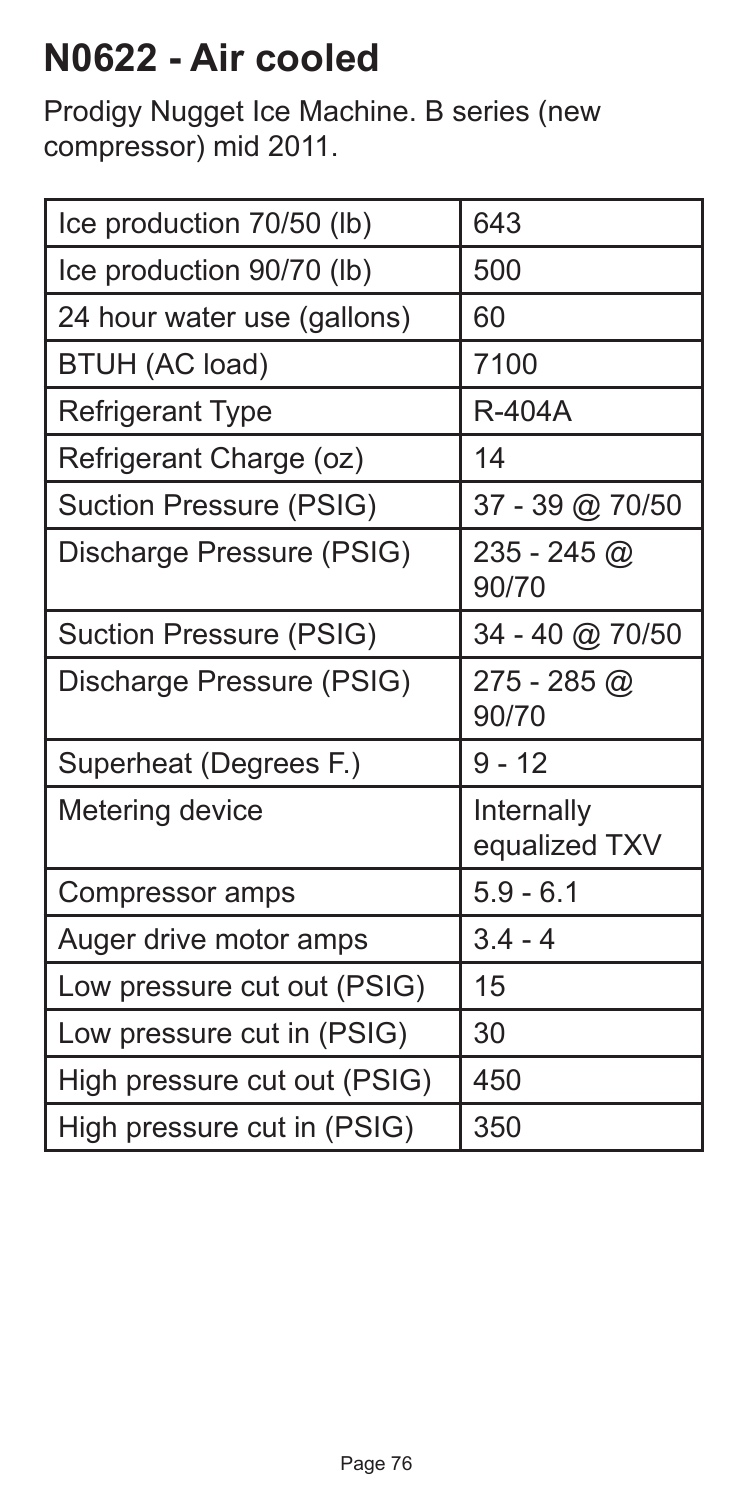# **N0622 - Water cooled**

Prodigy Nugget Ice Machine. B series (new compressor) mid 2011.

| Ice production 70/50 (lb)                | 715                         |
|------------------------------------------|-----------------------------|
| Ice production 90/70 (lb)                | 570                         |
| 24 hour water use, ice only<br>(gallons) | 68-69                       |
| Condenser water use (gallons)            | 581                         |
| Condenser GPM                            | $\overline{A}$              |
| BTUH (AC load)                           | Not significant             |
| Refrigerant Type                         | R-404A                      |
| Refrigerant Charge (oz)                  | 11                          |
| Suction Pressure (PSIG)                  | $29 - 32$                   |
| Discharge Pressure (PSIG)                | 240 - 250                   |
| Superheat (Degrees F.)                   | $10 - 12$                   |
| Metering device                          | Internally<br>equalized TXV |
| Compressor amps                          | $5.9 - 6.1$                 |
| Auger drive motor amps                   | $3.4 - 4$                   |
| Low pressure cut out (PSIG)              | 15                          |
| Low pressure cut in (PSIG)               | 30                          |
| High pressure cut out (PSIG)             | 450                         |
| High pressure cut in (PSIG)              | 350                         |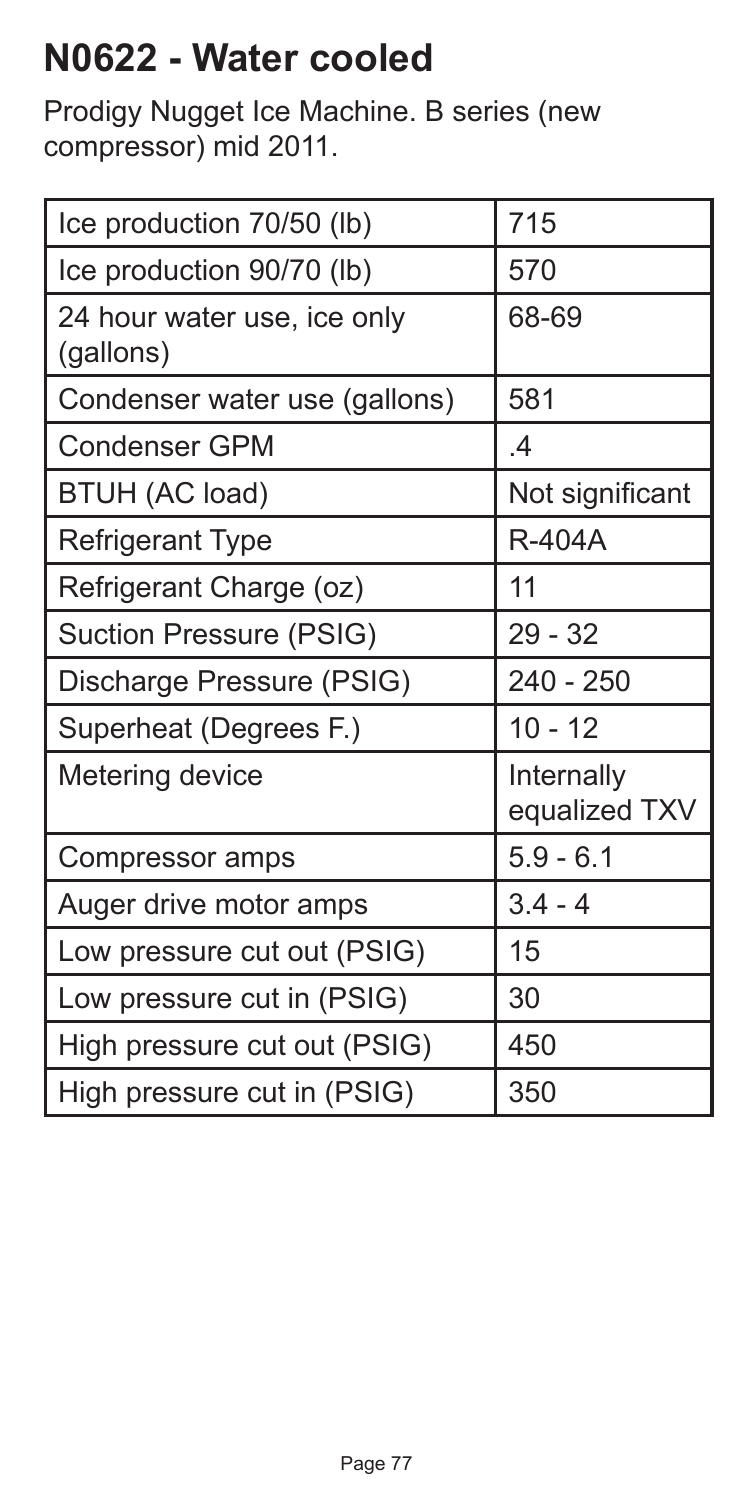# **N0622 - Remote air cooled**

Prodigy Nugget Ice Machine. B series (new compressor) mid 2011.

| Ice production 70/50 (lb)       | 660                         |
|---------------------------------|-----------------------------|
| Ice production 90/70 (lb)       | 530                         |
| 24 hour water use (gallons)     | 63-64                       |
| BTUH (AC load)                  | Not significant             |
| Refrigerant Type                | R-404A                      |
| Refrigerant Charge (oz)         | 192                         |
| Suction Pressure (PSIG)         | 35 - 37 @ 70/50             |
|                                 | 36 - 38 @ 90/70             |
| Discharge Pressure (PSIG)       | 240 - 250 @ 70/50           |
|                                 | 250 - 260 @ 90/70           |
|                                 |                             |
| Superheat (Degrees F.)          | $8 - 12$                    |
| Metering device                 | Internally<br>equalized TXV |
| Compressor amps                 | $5.9 - 6.1$                 |
| Auger drive motor amps          | $3.4 - 4$                   |
| Low pressure cut out<br>(PSIG)  | 15                          |
| Low pressure cut in (PSIG)      | 30                          |
| High pressure cut out<br>(PSIG) | 450                         |

Uses ERC111 condenser with 217 PSIG headmaster.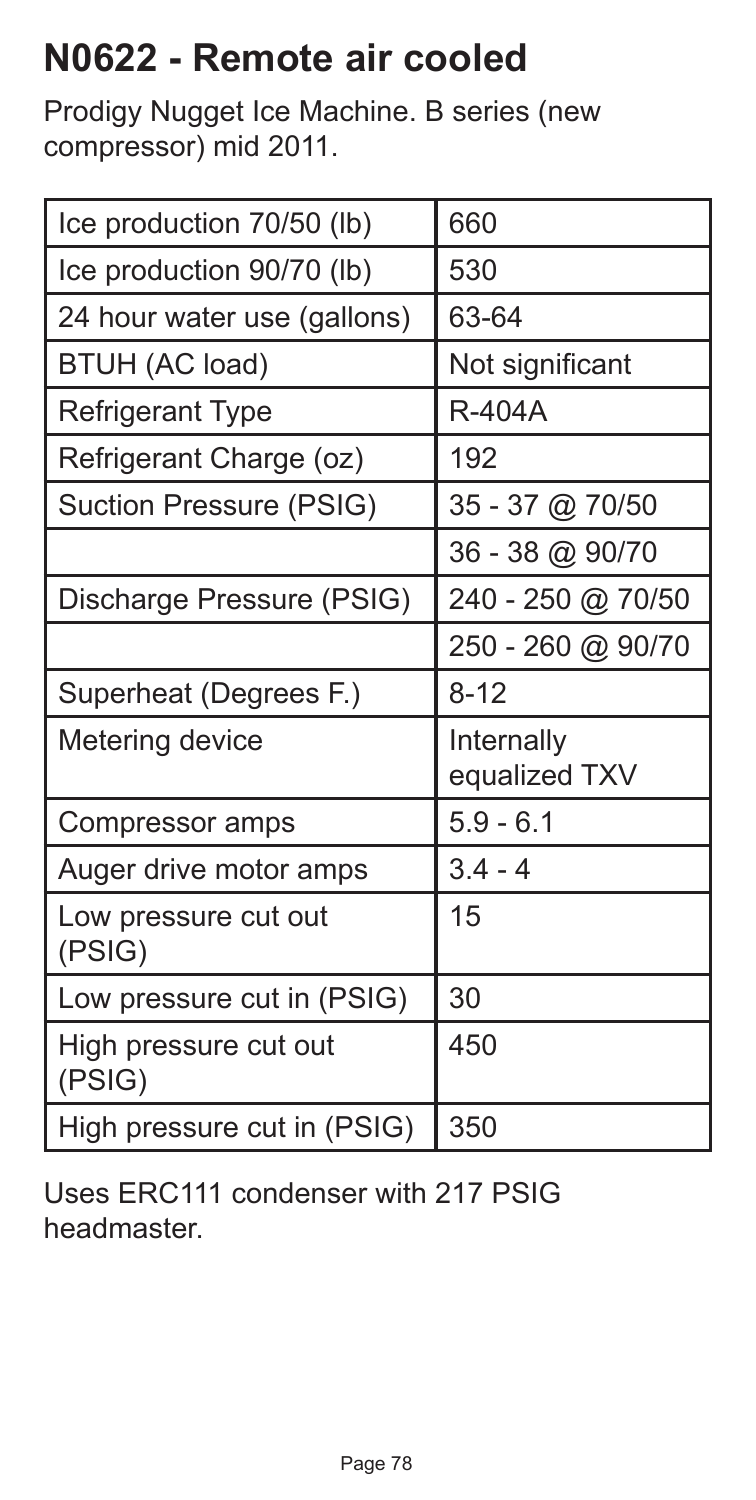# **N0622L - Remote low side**

| Ice production 70/50 (lb)           | 800                                                                                 |
|-------------------------------------|-------------------------------------------------------------------------------------|
| Ice production 90/70 (lb)           | 585                                                                                 |
| 24 hour water use (gallons)         | 70                                                                                  |
| <b>BTUH Capacity</b><br>Requirement | 4000                                                                                |
| Refrigerant Type                    | R-404A                                                                              |
| Refrigerant Charge (oz)             | Field charged or<br>rack connected.<br>See condensing<br>unit for charge<br>amount. |
| EPR Setting (PSIG)                  | 30                                                                                  |
| Suction Pressure (PSIG)             | 30                                                                                  |
| Superheat (Degrees F.)              | $10 - 12$                                                                           |
| Metering device                     | Internally<br>equalized TXV                                                         |
| Auger drive motor amps              | $3.4 - 4$                                                                           |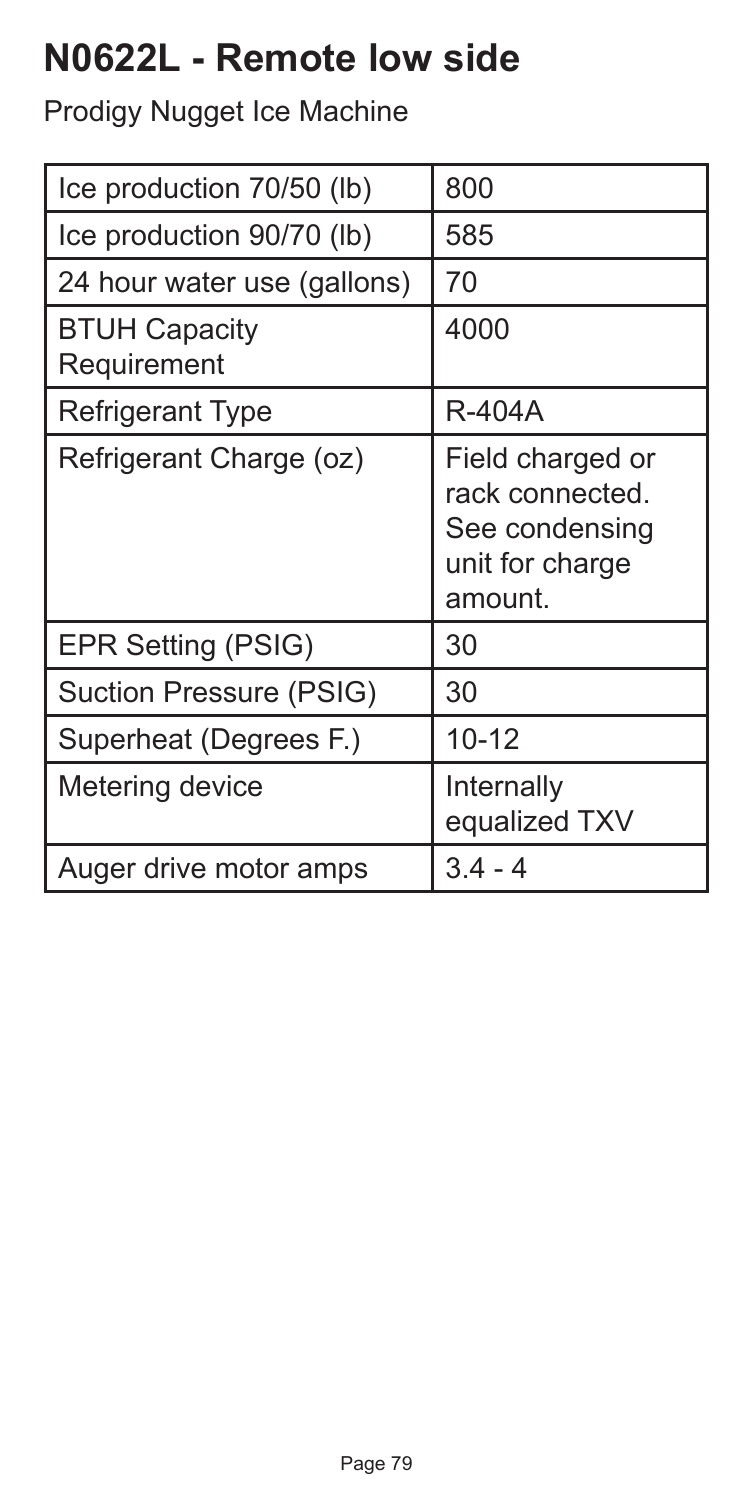# **N0922 - Air cooled**

| Ice production 70/50 (lb)         | 956                          |
|-----------------------------------|------------------------------|
| Ice production 90/70 (lb)         | 765                          |
| 24 hour water use (gallons)       | 92                           |
| BTUH (AC load)                    | 10500                        |
| <b>Refrigerant Type</b>           | R-404A                       |
| Refrigerant Charge (oz)           | 18 (single phase)            |
|                                   | 20 (three phase)             |
| Suction Pressure (PSIG)           | 22 - 25 @ 70/50              |
|                                   | 31 - 32 @ 90/70              |
| Discharge Pressure (PSIG)         | 205 - 215 @ 70/50            |
|                                   | 280 - 290 @ 90/70            |
| Superheat (Degrees F.)            | $9 - 12$                     |
|                                   |                              |
| Metering device                   | Internally                   |
| Compressor amps - single<br>phase | equalized TXV<br>$4.7 - 5.1$ |
| Compressor amps - three<br>phase  | $6.9 - 4.1$                  |
| Auger drive motor amps            | $1.1 - 2$                    |
| Low pressure cut out (PSIG)       | 15                           |
| Low pressure cut in (PSIG)        | 30                           |
| High pressure cut out (PSIG)      | 450                          |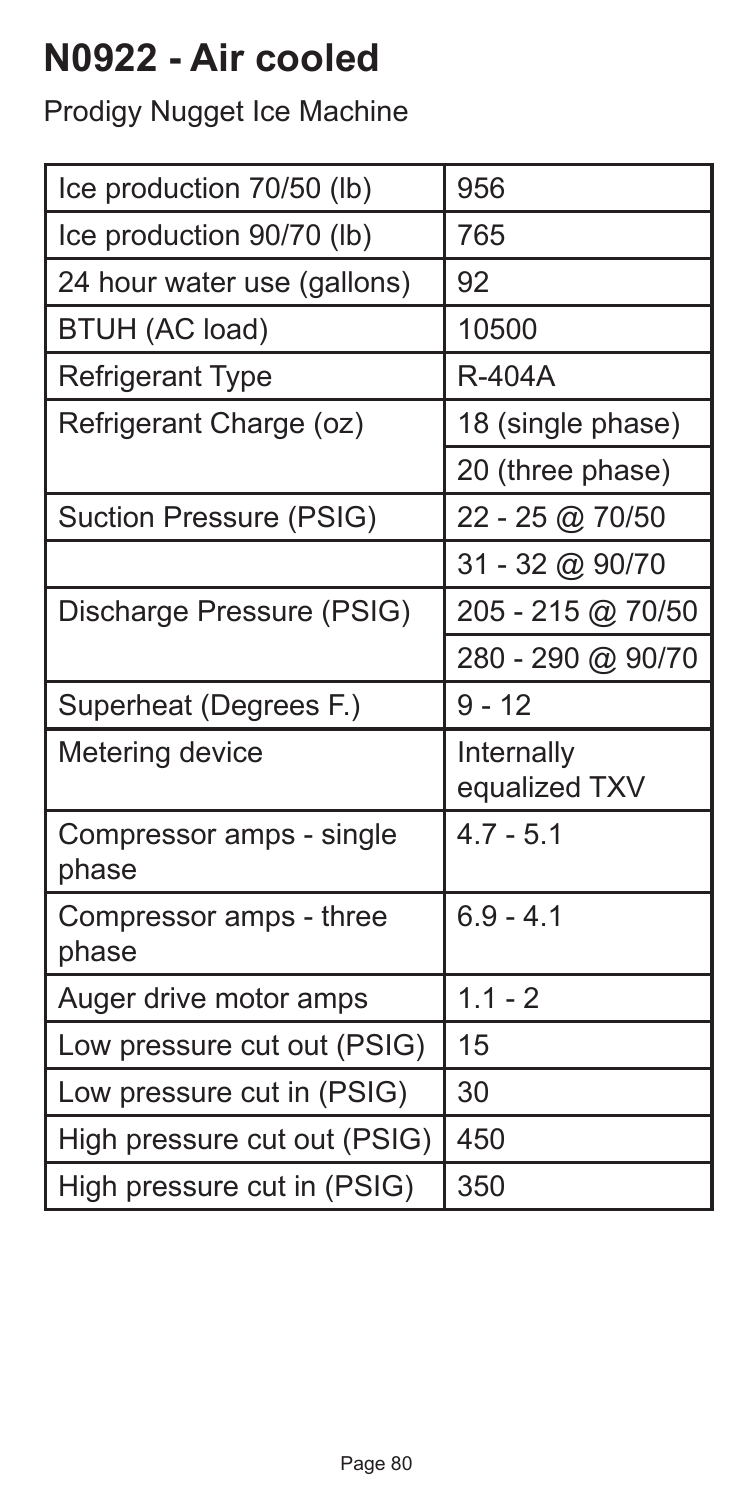# **N0922 - Water cooled**

| Ice production 70/50 (lb)                | 1094                        |
|------------------------------------------|-----------------------------|
| Ice production 90/70 (lb)                | 875                         |
| 24 hour water use, ice only<br>(gallons) | 105                         |
| Condenser water use.<br>(gallons)        | 1094                        |
| Condenser GPM.                           | 76                          |
| BTUH (AC load)                           | Not significant             |
| <b>Refrigerant Type</b>                  | <b>R-404A</b>               |
| Refrigerant Charge (oz)                  | 20 (single<br>phase)        |
|                                          | 22 (three phase)            |
| Suction Pressure (PSIG)                  | $22 - 33$                   |
|                                          |                             |
| Discharge Pressure (PSIG)                | $240 - 250$                 |
| Superheat (Degrees F.)                   | $9 - 11$                    |
| Metering device                          | Internally<br>equalized TXV |
| Compressor amps, single<br>phase         | $4.7 - 5.1$                 |
| Compressor amps, three<br>phase          | $3.9 - 4.1$                 |
| Auger drive motor amps                   | $1.1 - 2$                   |
| Low pressure cut out (PSIG)              | 15                          |
| Low pressure cut in (PSIG)               | 30                          |
| High pressure cut out (PSIG)             | 450                         |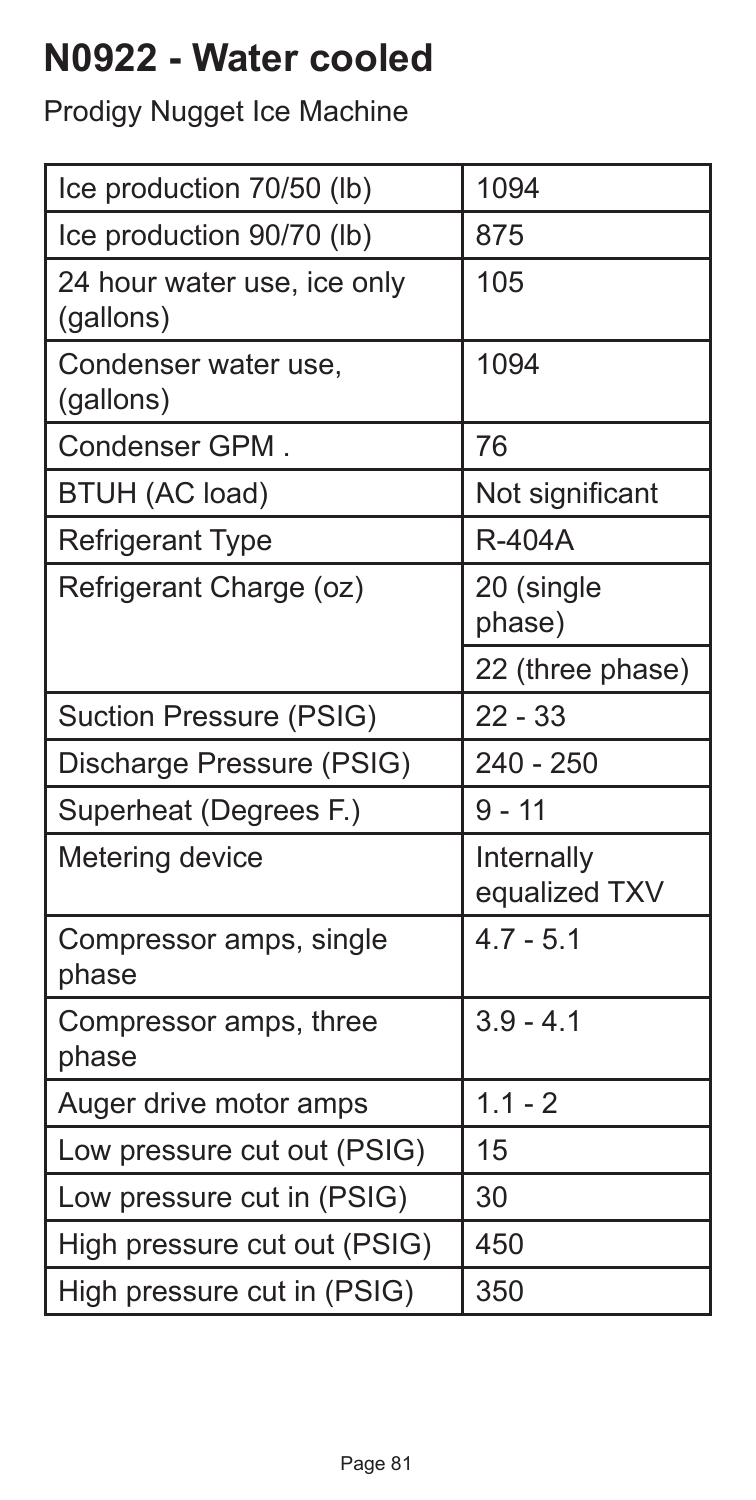# **N0922 - Remote air cooled**

Prodigy Nugget Ice Machine

| Ice production 70/50 (lb)         | 1044              |
|-----------------------------------|-------------------|
| Ice production 90/70 (lb)         | 835               |
| 24 hour water use (gallons)       | 100               |
| BTUH (AC load)                    | Not significant   |
| <b>Refrigerant Type</b>           | R-404A            |
| Refrigerant Charge (oz)           | 192               |
| Suction Pressure (PSIG)           | 28 - 30 @ 70/50   |
|                                   | 31 - 32 @ 90/70   |
| Discharge Pressure (PSIG)         | 240 - 250 @ 70/50 |
|                                   | 245 - 255 @ 90/70 |
| Superheat (Degrees F.)            | $10 - 12$         |
| Metering device                   | Internally        |
|                                   | equalized TXV     |
| Compressor amps, single           | $4.7 - 5.1$       |
| phase                             |                   |
| Compressor amps, 3 phase          | $3.9 - 4.1$       |
| Auger drive motor amps            | $1.1 - 2$         |
| Low pressure cut out<br>(PSIG)    | 15                |
| Low pressure cut in (PSIG)        | 30                |
| High pressure cut out<br>(PSIG) 4 | 50                |

Uses ERC311 condenser with 217 PSIG headmaster.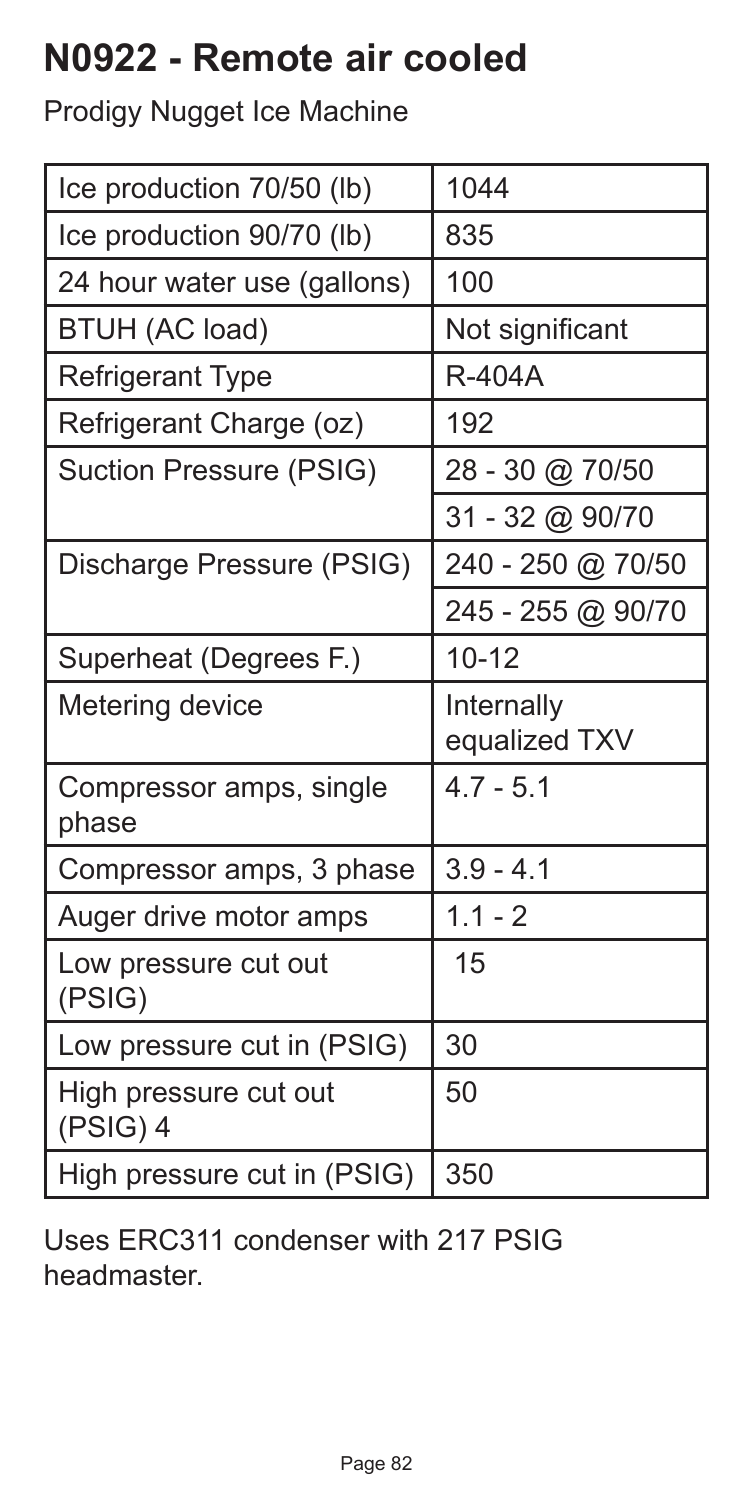# **N0922L - Remote low side**

| Ice production 70/50 (lb)        | 1090                                                                                |
|----------------------------------|-------------------------------------------------------------------------------------|
| Ice production 90/70 (lb)        | 915                                                                                 |
| 24 hour water use (gallons)      | 110                                                                                 |
| <b>BTUH Capacity Requirement</b> | 5000                                                                                |
| Refrigerant Type                 | <b>R-404A</b>                                                                       |
| Refrigerant Charge (oz)          | Field charged or<br>rack connected.<br>See condensing<br>unit for charge<br>amount. |
| EPR Setting (PSIG)               | 30                                                                                  |
| Suction Pressure (PSIG)          | 30                                                                                  |
| Superheat (Degrees F.)           | $10 - 12$                                                                           |
| Metering device                  | Internally<br>equalized TXV                                                         |
| Auger drive motor amps           | 3.4 -                                                                               |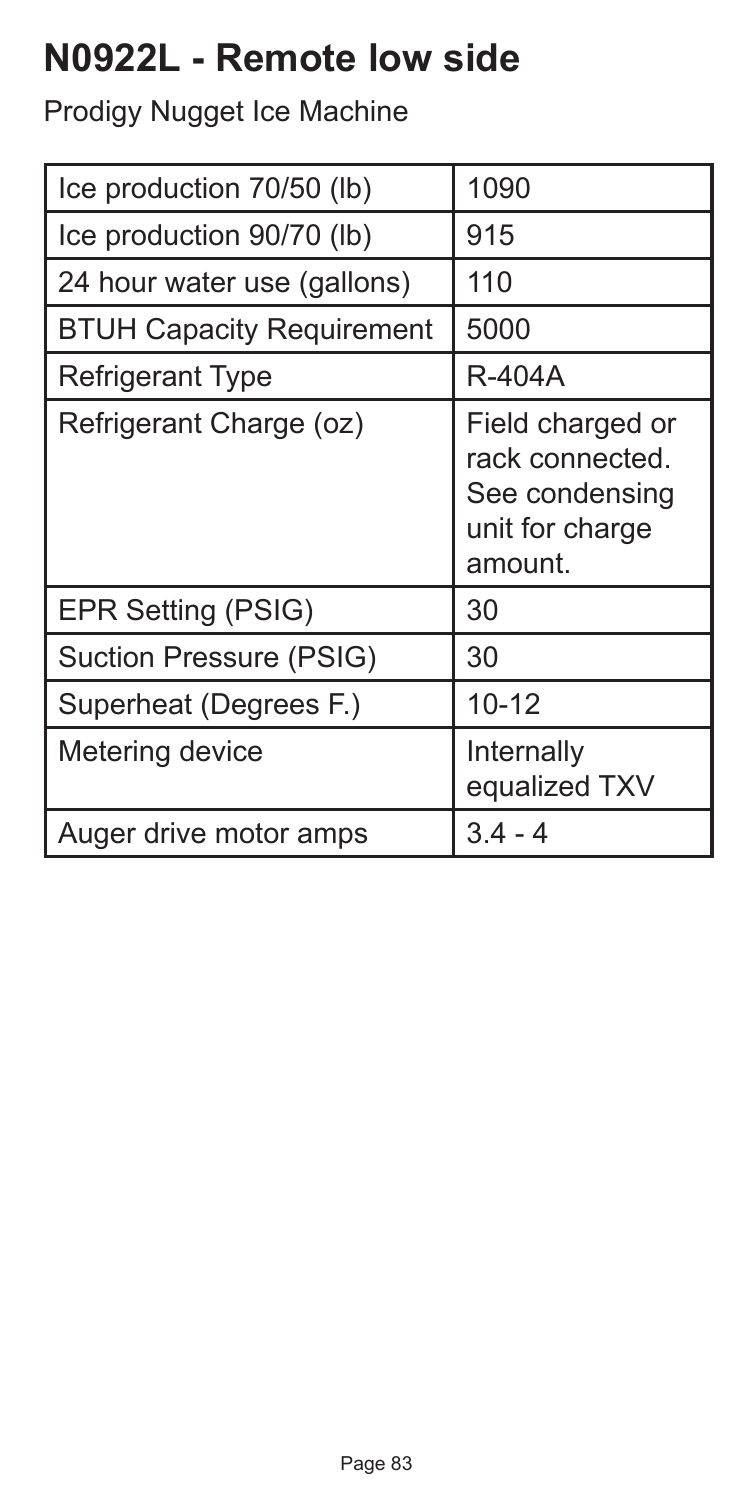# **N1322 - Air cooled**

| Ice production 70/50 (lb)       | 1180                               |
|---------------------------------|------------------------------------|
| Ice production 90/70 (lb)       | 950                                |
| 24 hour water use (gallons)     | 114                                |
| BTUH (AC load)                  | 16000                              |
| Refrigerant Type                | R-404A                             |
| Refrigerant Charge (oz)         | 34                                 |
| Suction Pressure (PSIG)         | 22 - 25 @ 70/50                    |
|                                 | 30 - 32 @ 90/70                    |
| Discharge Pressure (PSIG)       | 205 - 215 @ 70/50                  |
|                                 | 295 - 305 @ 90/70                  |
|                                 |                                    |
| Superheat (Degrees F.)          | $8 - 12$                           |
| Metering device                 | Internally equalized<br><b>TXV</b> |
| Compressor amps                 | $6.9 - 7.2$                        |
| Auger drive motor amps          | $1.1 - 2$                          |
| Low pressure cut out<br>(PSIG)  | 15                                 |
| Low pressure cut in (PSIG)      | 30                                 |
| High pressure cut out<br>(PSIG) | 450                                |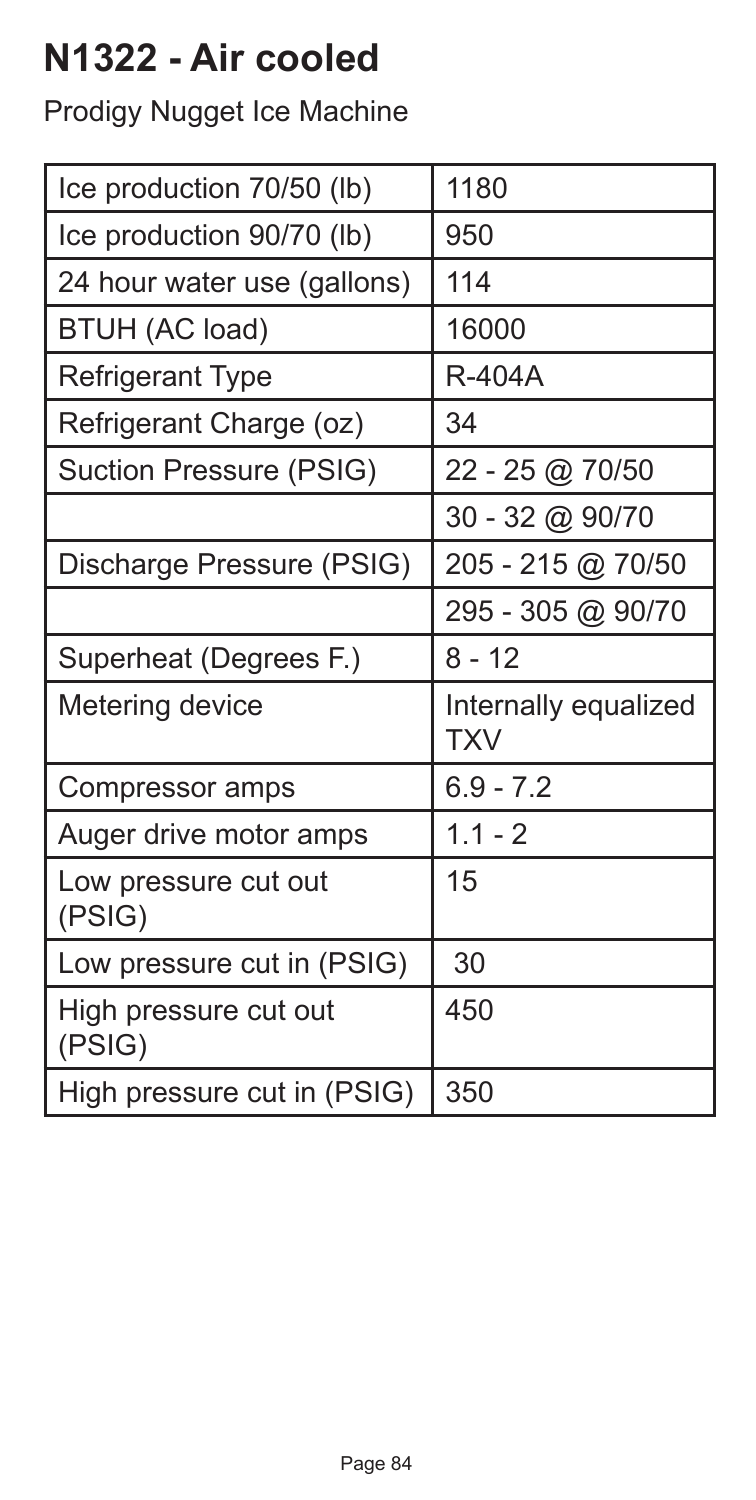# **N1322 - Water cooled**

| Ice production 70/50 (lb)                | 1354                        |
|------------------------------------------|-----------------------------|
| Ice production 90/70 (lb)                | 1050                        |
| 24 hour water use, ice only<br>(gallons) | 126                         |
| Condenser water use (gallons)            | 850.5                       |
| Condenser GPM                            | .59                         |
| BTUH (AC load)                           | Not significant             |
| Refrigerant Type                         | R-404A                      |
| Refrigerant Charge (oz)                  | 18                          |
| Suction Pressure (PSIG)                  | 25 - 28                     |
|                                          |                             |
| Discharge Pressure (PSIG)                | 240 - 250                   |
| Superheat (Degrees F.)                   | $9 - 13$                    |
| Metering device                          | Internally<br>equalized TXV |
| Compressor amps                          | $6.9 - 7.2$                 |
| Auger drive motor amps                   | $1.1 - 2$                   |
| Low pressure cut out (PSIG)              | 15                          |
| Low pressure cut in (PSIG)               | 30                          |
| High pressure cut out (PSIG)             | 450                         |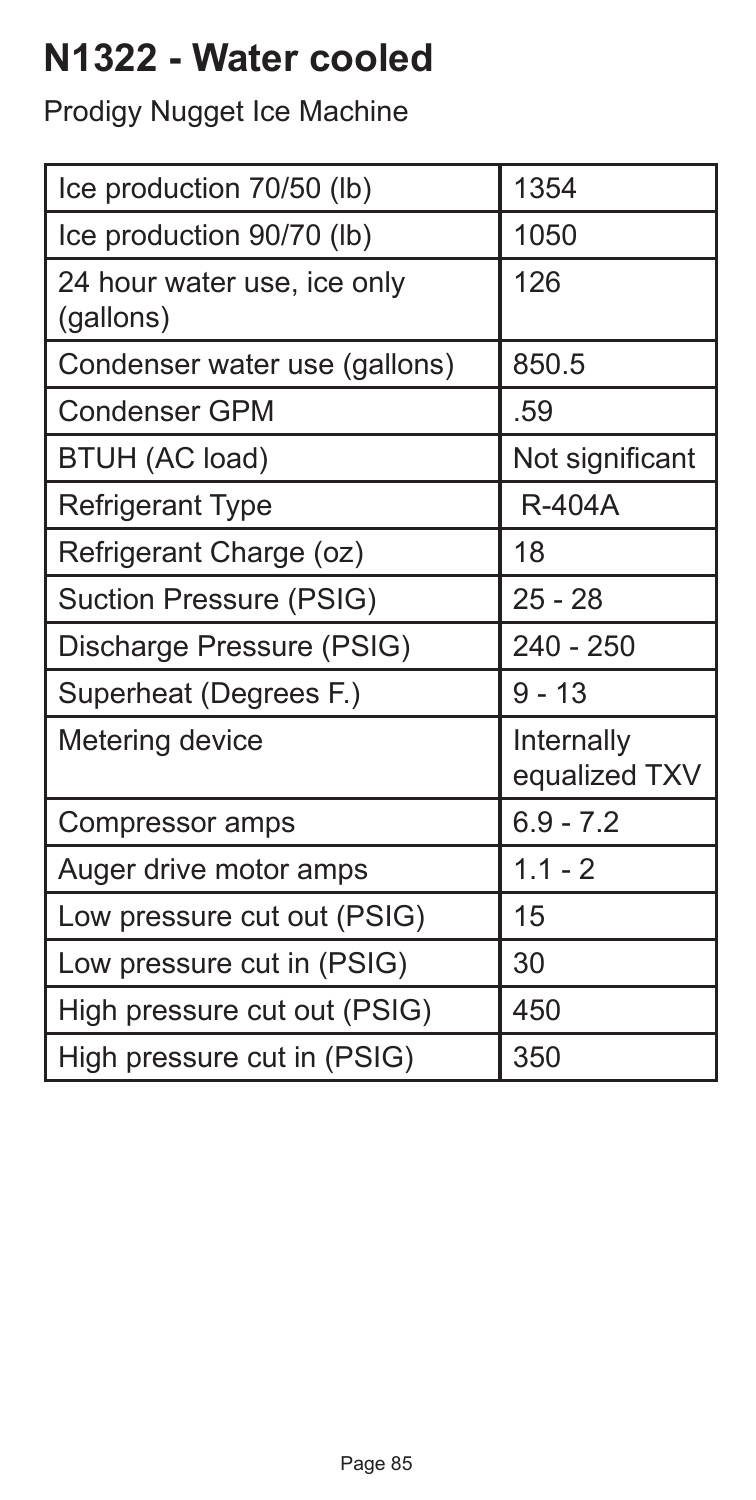# **N1322 - Remote air cooled**

Prodigy Nugget Ice Machine

| Ice production 70/50 (lb)    | 1329                        |
|------------------------------|-----------------------------|
| Ice production 90/70 (lb)    | 1030                        |
| 24 hour water use (gallons)  | 123                         |
| BTUH (AC load)               | Not significant             |
| Refrigerant Type             | R-404A                      |
| Refrigerant Charge (oz)      | 192                         |
| Suction Pressure (PSIG)      | 28-30                       |
| Discharge Pressure (PSIG)    | 235-250                     |
| Superheat (Degrees F.)       | 12                          |
| Metering device              | Internally<br>equalized TXV |
| Compressor amps              | $6.9 - 7.2$                 |
| Auger drive motor amps       | $1.1 - 2$                   |
| Low pressure cut out (PSIG)  | 15                          |
| Low pressure cut in (PSIG)   | 30                          |
| High pressure cut out (PSIG) | 450                         |
| High pressure cut in (PSIG)  | 350                         |

Uses ERC311 condenser with 217 PSIG headmaster.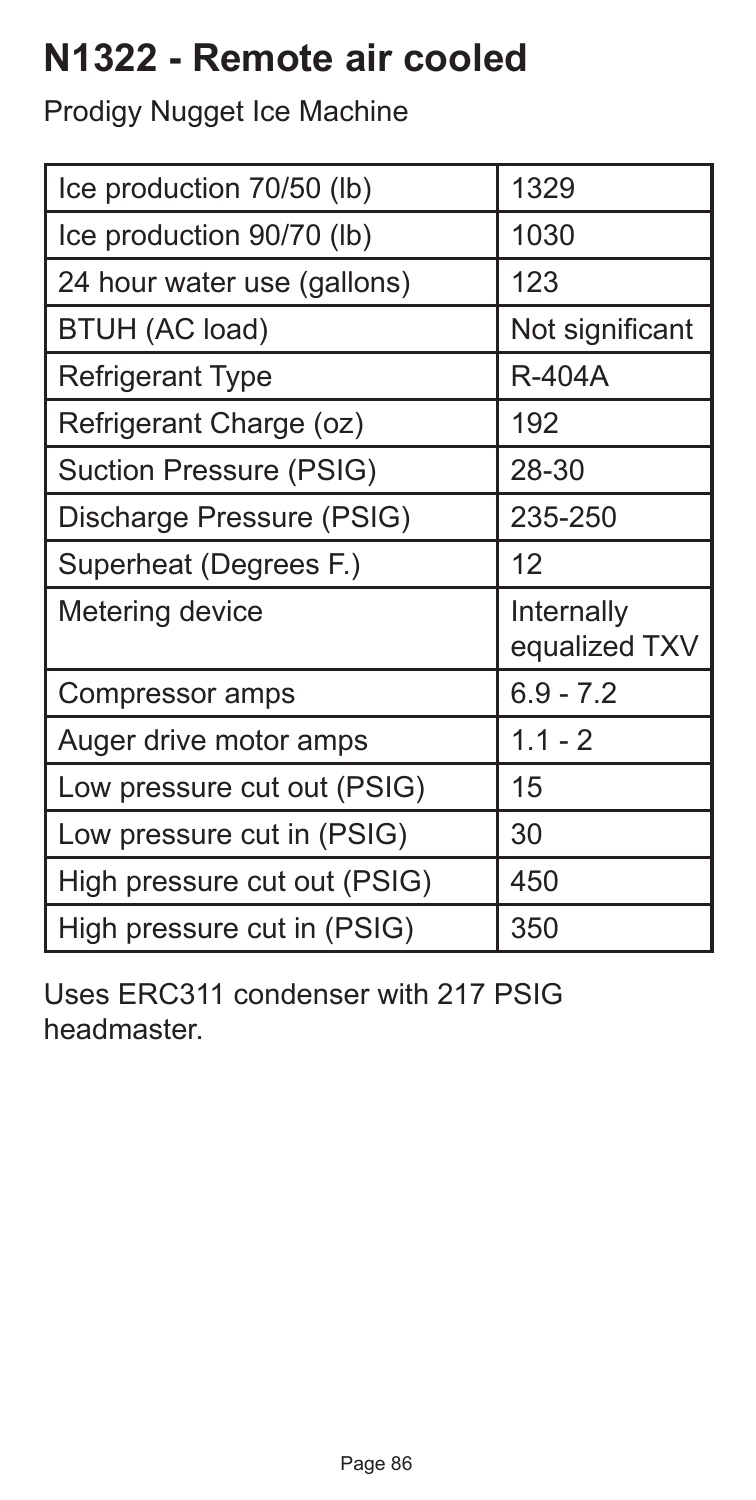# **N1322L - Remote low side**

| Ice production 70/50 (lb)        | 1330                                                                                |
|----------------------------------|-------------------------------------------------------------------------------------|
| Ice production 90/70 (lb)        | 1100                                                                                |
| 24 hour water use (gallons)      | 132                                                                                 |
| <b>BTUH Capacity Requirement</b> | 7200                                                                                |
| Refrigerant Type                 | R-404A                                                                              |
| Refrigerant Charge (oz)          | Field charged or<br>rack connected.<br>See condensing<br>unit for charge<br>amount. |
| EPR Setting (PSIG)               | 26                                                                                  |
| Suction Pressure (PSIG)          | 26                                                                                  |
| Superheat (Degrees F.)           | $10 - 12$                                                                           |
| Metering device                  | Internally<br>equalized TXV                                                         |
| Auger drive motor amps           | 3.4                                                                                 |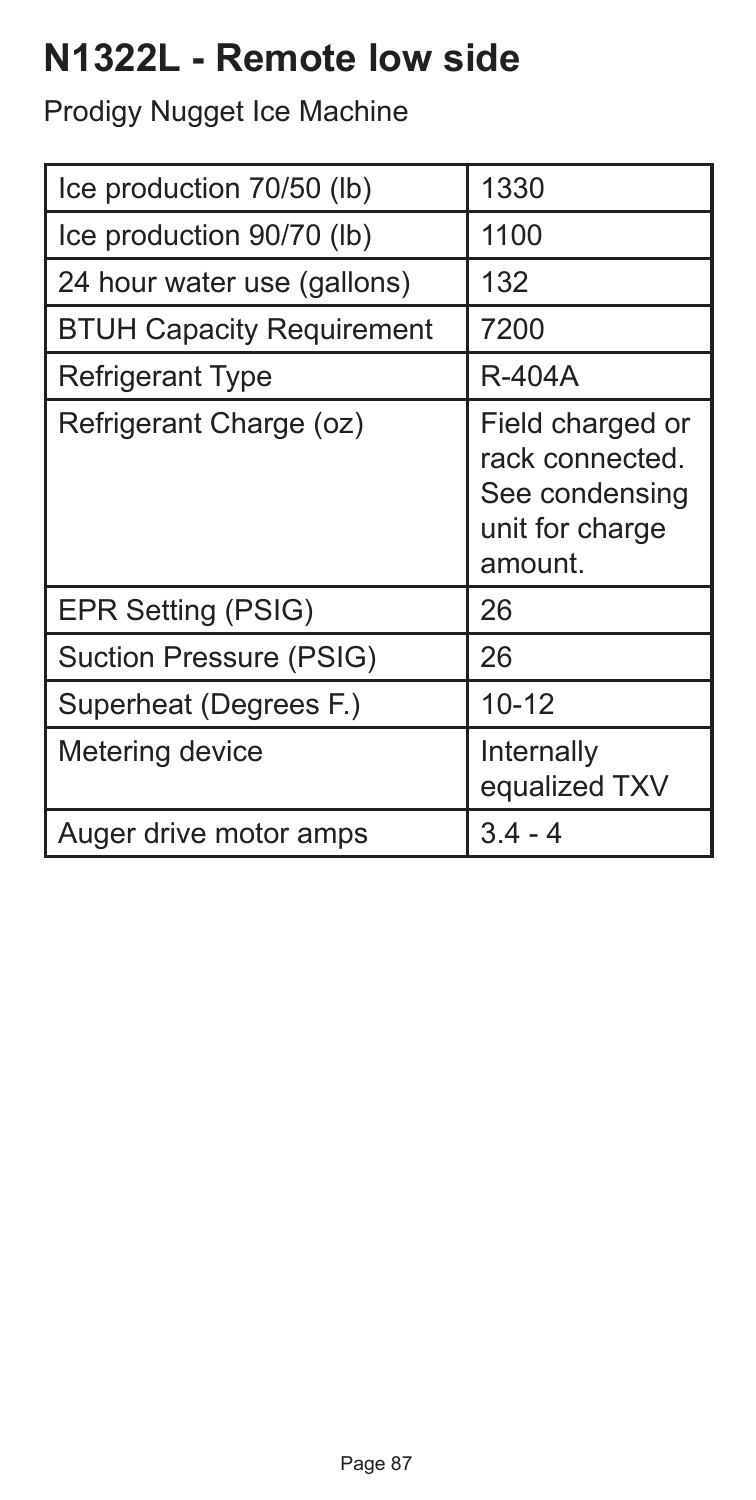# **NU130**

Self contained nugget ice machine, introduced September 2011. Discontinued 2012.

| Ice production 90/70 (lb)        | 59          |
|----------------------------------|-------------|
| 24 hour water use (gallons)      | $7 - 8$     |
| <b>BTUH Capacity Requirement</b> | 1390        |
| <b>Refrigerant Type</b>          | R-134a      |
| Refrigerant Charge (oz)          | 4.5         |
| Suction Pressure (PSIG)          | $8 - 10$    |
| Compressor amps                  | $2.8 - 3.1$ |
| Metering device                  | Cap tube    |
| Auger drive motor amps           | .4 to .5    |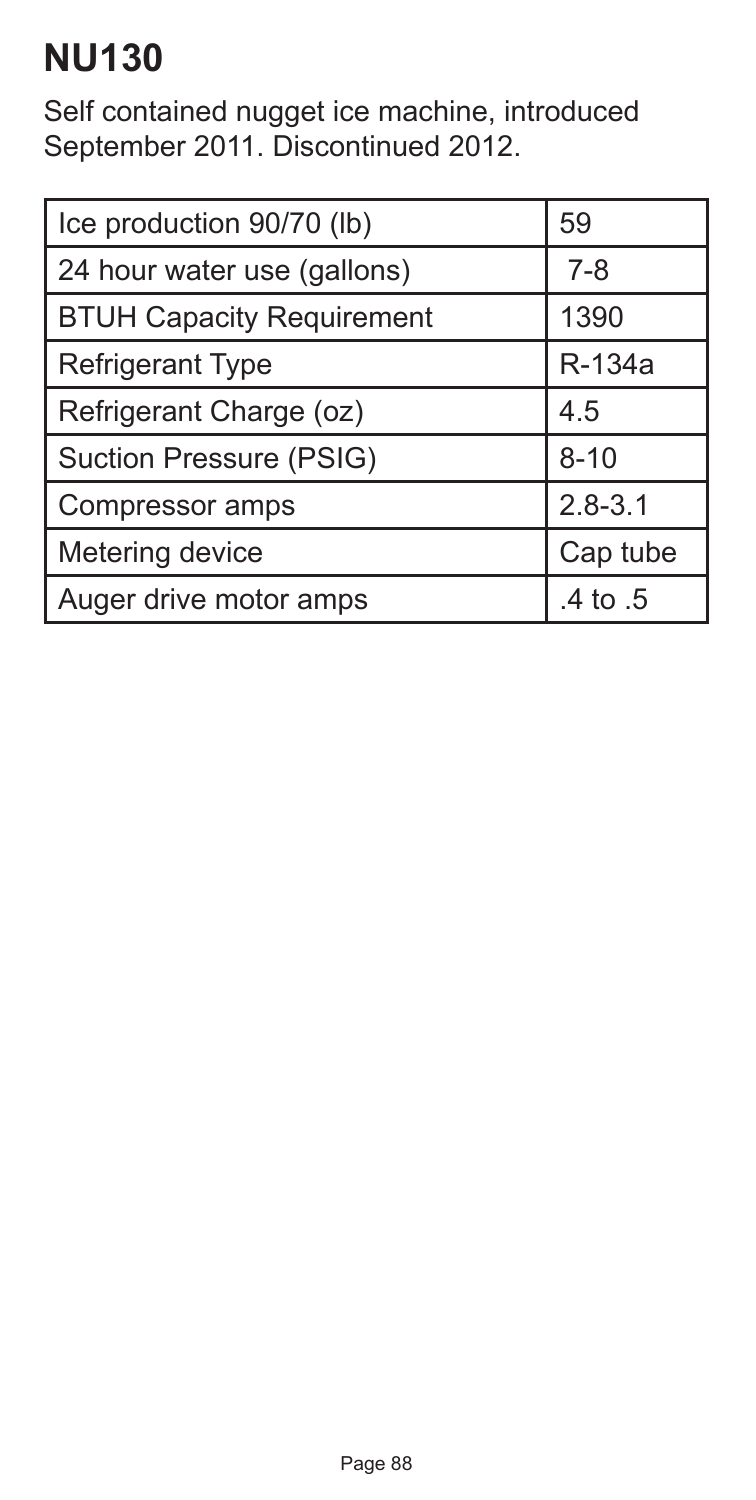# **Superheat**

In a mechanical refrigeration system, superheat is the amount the evaporator outlet's temperature is warmer than the temperature equivalent of the refrigerant's pressure in the evaporator. Too much superheat is a symptom of low charge or a TXV starving the evaporator. and likely overheating the compressor. Too little is a symptom of a TXV flooding through and overcooling the compressor.

Testing has shown that superheat is usually not a constant number. It changes both during the freeze cycle of a cuber and as the thermostatic expansion valve modulates or hunts. An accurate measurement of superheat requires several sample measurements of TXV bulb temperature and suction pressure.

The recommended frequency of measuring is every 15 seconds. Start 5 minutes into a freeze cycle.

| Freeze Cycle<br>Time                                  | 15<br>sec | 30<br>sec | 45<br>sec | 60<br>sec | Average |
|-------------------------------------------------------|-----------|-----------|-----------|-----------|---------|
| 1. TXV bulb<br>temp                                   |           |           |           |           | n/a     |
| 2. Suction<br>Pressure                                |           |           |           |           | n/a     |
| 3. Suction<br>pressure<br>converted to<br>temperature |           |           |           |           | n/a     |
| Superheat<br>(1-3)                                    |           |           |           |           |         |

Set up a table like this to record the information.

Record data in rows 1 and 2. Convert row 2 to temperature and record it in row 3. Subtract row 3 from row 1 and enter the data in the superheat row. Calculate the average superheat.

This example is only for one minute's operation. Five minute's operation will give a more accurate reading.

Note: Thermometer attachment and insulation is critical in obtaining accurate readings.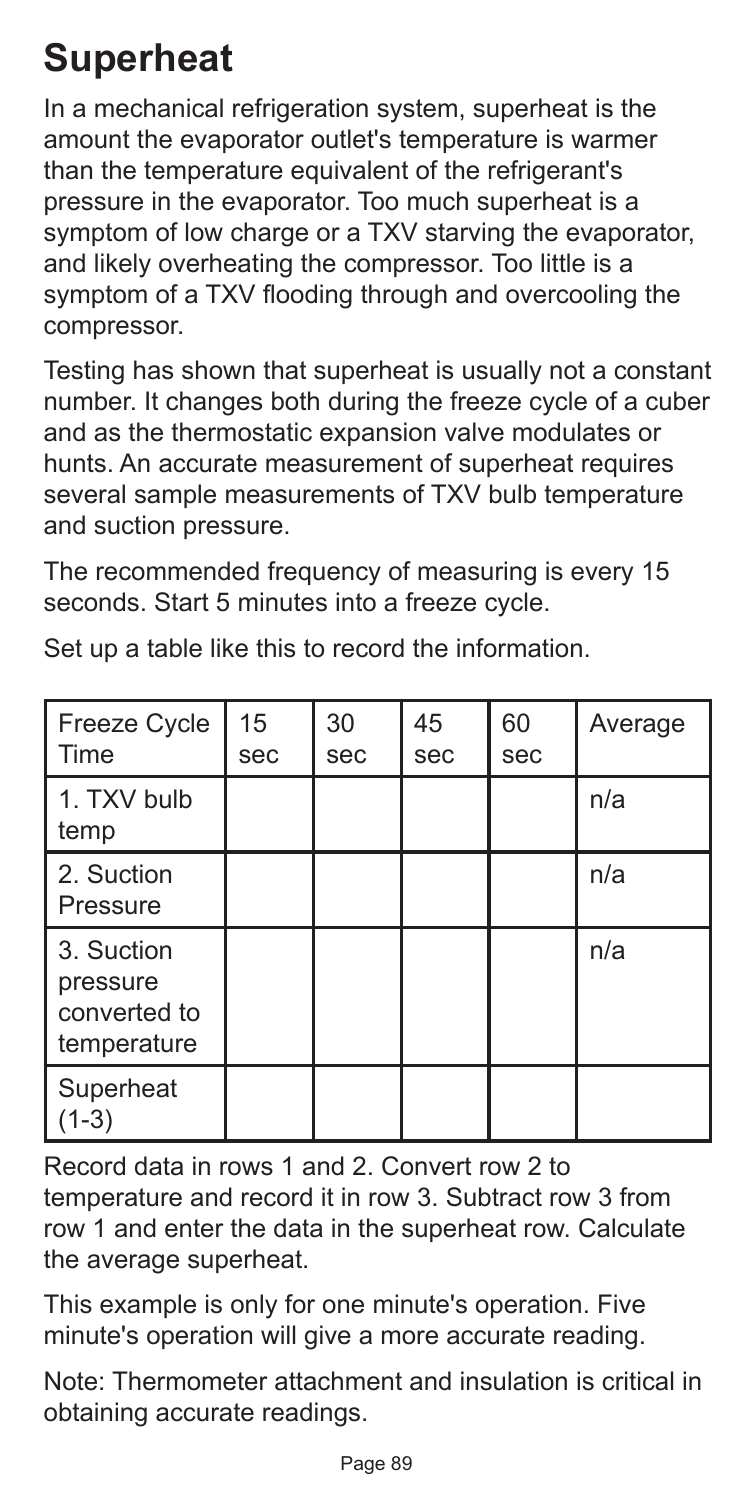#### **Electrical Suffix Code**

| <b>CODE</b>     | <b>VOLTAGE</b>   | Hertz | <b>PHASE</b> |
|-----------------|------------------|-------|--------------|
| $-1$            | 115              | 60    | 1            |
| $ -2$           | 230              | 60    | 1            |
| $\overline{-3}$ | 208-230*         | 60    | 3            |
| $-4$            | 115/230**        | 60    | 1            |
| $-6$            | 230              | 50    | 1            |
| $\overline{-7}$ | 208              | 60    | 1            |
| $-9$            | 115/208-230**    | 60    | 3            |
| $-10$           | 115/208**        | 60    | 1            |
| $-31$           | 115/208-230**    | 60    | 1            |
| $-32$           | 208-230*         | 60    | 1            |
| $-63$           | 230/380-420/50/3 | 50    | 3            |

\*Two voltages separated by a hyphen (-) means that the machine can operate between the two voltages.

\*\*Two voltages separated by a slash (/) means that both voltages are required to operate the machine. Usually requires a neutral wire.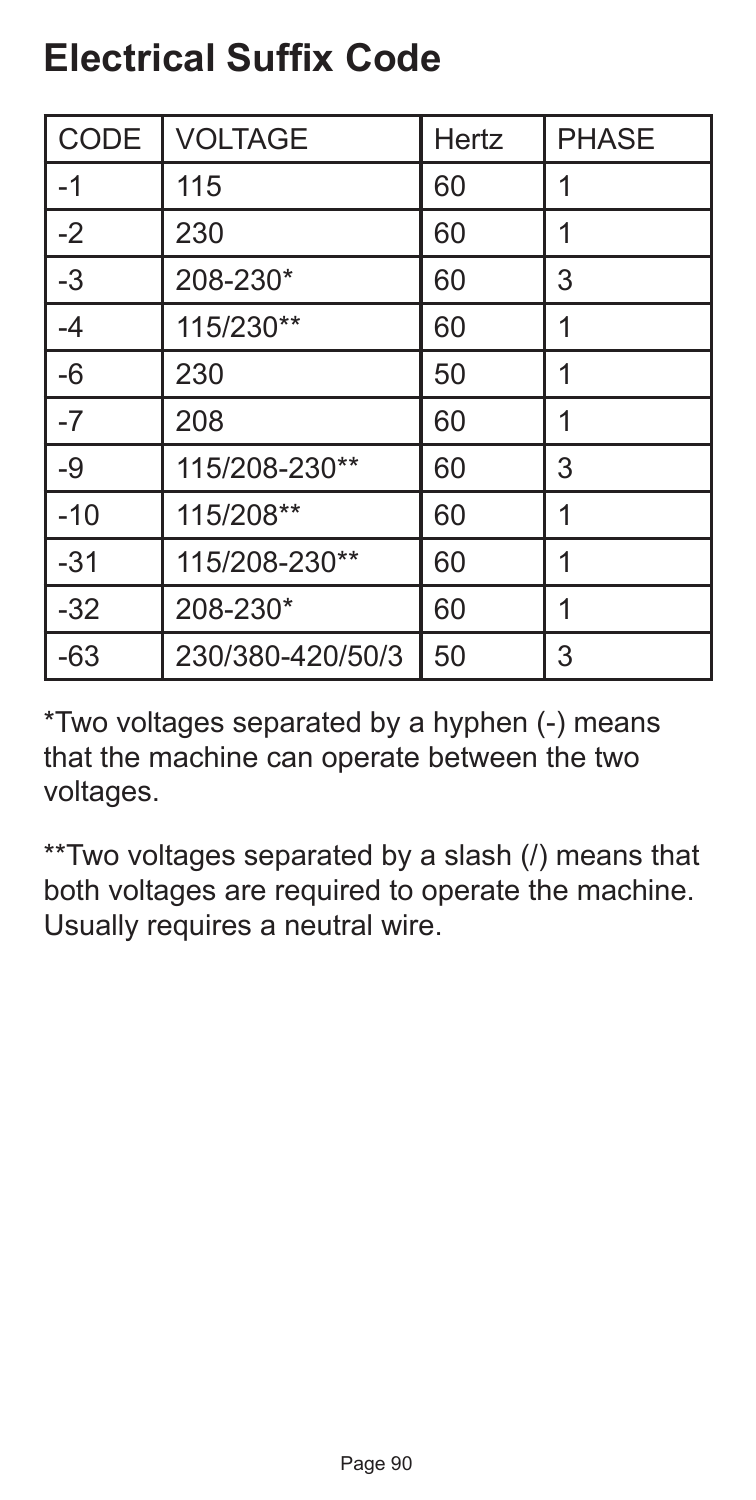# **Prodigy Cuber Cleaning Tips**

Controller Cleaning Mode, two phases.

The first phase starts with a push of the clean button. The reservoir is drained and refilled. Scale remover is added after the draining is complete.

The second phase is after the scale remover or sanitizer has circulated, a second push of the clean button starts that phase.

Both phases are required to reset the cleaning reminder light.

Both phases continue until a button is pushed to stop or move to the next phase.

Note: In the first phase, water will NOT refill the reservoir if the water level sensor does not indicate Sump Empty. This can be caused by a unit that is slightly off level. The controller allows 2 minutes from the first push of the Clean button to achieve Sump Empty. If it does not get that signal in 2 minutes it will not refill the reservoir.

Tip: Unsnap and lift the water sensor up slightly (1/8") so it rests on the sump cover to allow the probe tip to sense Sump Empty.

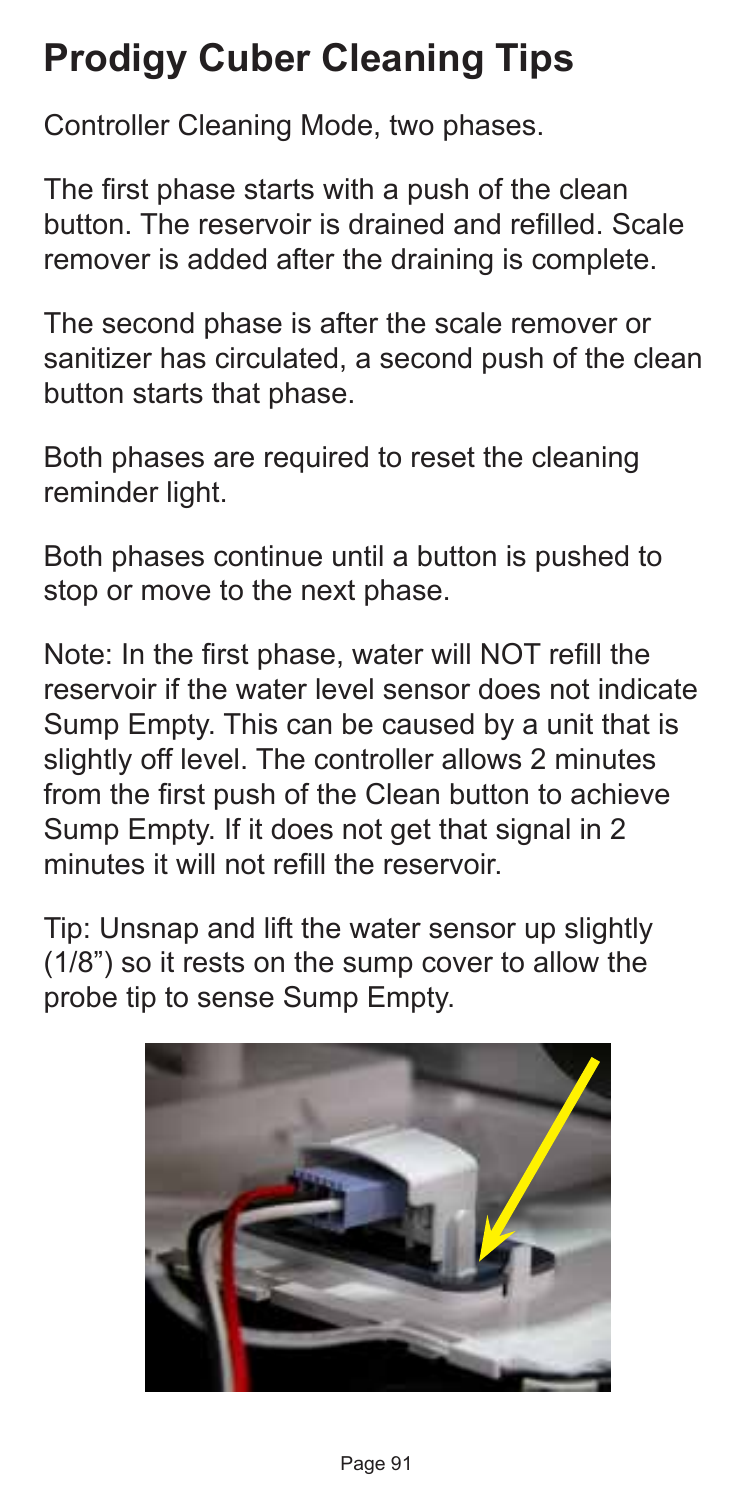# **Prodigy Model Identification:**

General Example: C0530SA-1C

| $\mathbf{C}$ | 05                    | 30 | S S | A         | $-1$ C                                   |
|--------------|-----------------------|----|-----|-----------|------------------------------------------|
|              |                       |    |     |           | Type Capacity Cab. Cube Cond Elec Series |
|              | 100s of Ib Width Size |    |     | Type Code |                                          |

Type:

 $\cdot$  C = modular cuber, CU = under counter cuber, F = flake, N= nugget, EH = Eclipse Head Capacity:\*

• 05 means 500 lb model Cabinet Width

• 30 is 30 inches wide, others are 22 and 48 Cube Size - not used on flaked or nugget models

 $\cdot$  S = small or half dice

• M = medium or full dice Cond Type:

- A means air cooled
- W means water cooled
- R means remote air cooled
- L means remote low side Electrical:

• -1 means 115 volt, see prior page for more info. Series:

• and C means 2nd design series.

\*Capacity Exceptions: EH models are Eclipse Heads, EH222 is 22" wide; EH130, EH330 and EH430 are 30" wide.

Date Code

Scotsman's production date code is located in the serial number.

2 digit Year, 2 digit Month, mfg site ID, six numbers

Example: 0 9 0 6 1 3 2 0 9 9 8 8 7 7

0906 = Manufactured June, 2009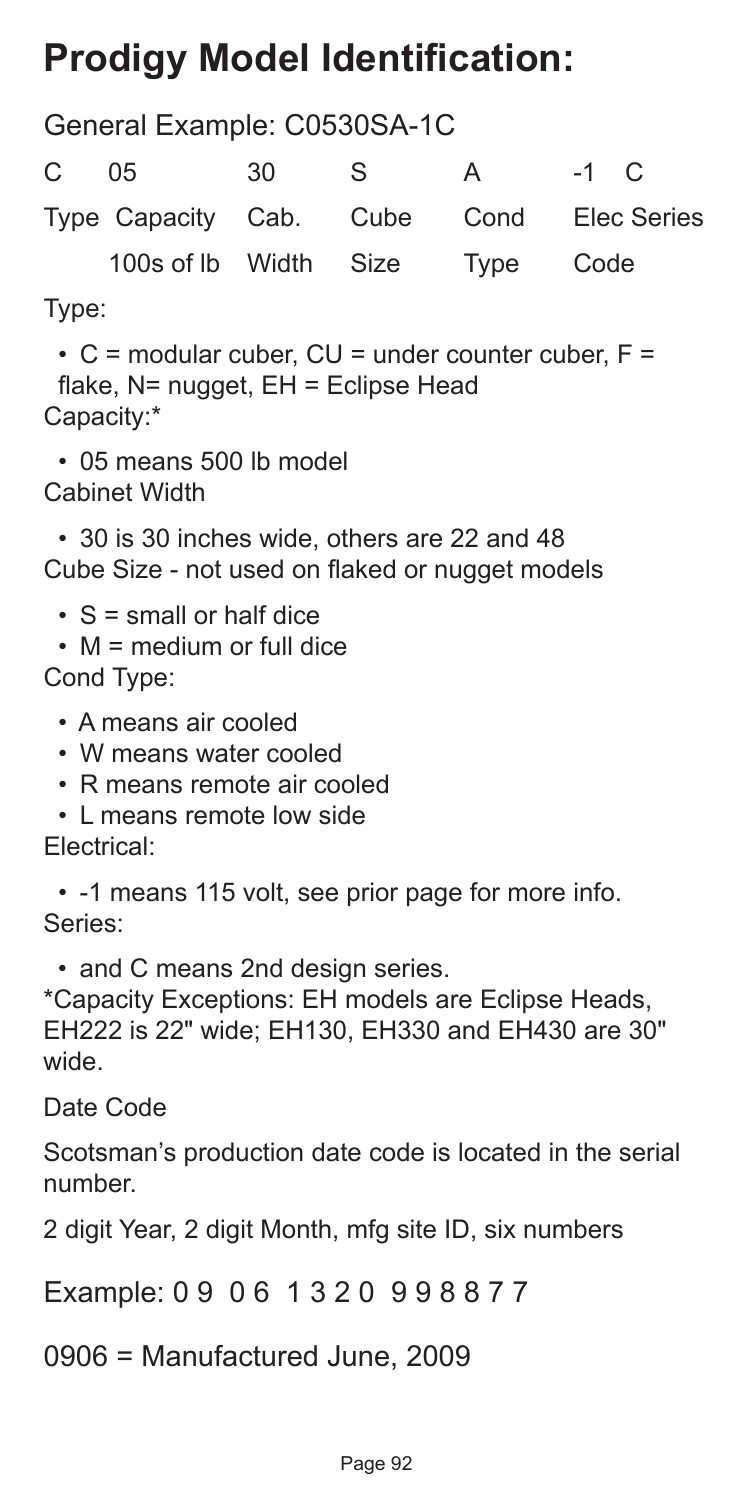# **Hot Gas Valves**

#### **Design**

Hot gas valves are selected by flow rate, coil voltage and tubing size for each refrigeration system. Flow rates that are too small will extend the harvest cycle, while flow rates that are too large may cause excessive refrigerant flow to the compressor. When replacing a complete valve do NOT

use anything other than the OEM valve specified for the model in question. Rebuild kits are available for those valves without seat damage.

Diagnosis

Most hot gas valves are pilot type valves: Activation lifts a plunger that relieves pressure above the main valve disk allowing the main valve disk to lift up, allowing full flow of gas.

Valves can fail in three ways:

- 1. Do not open.
- 2. Leak through when closed (freeze cycle).
- 3. Do not open fully.

Do not open: When a valve does not open in the harvest cycle the power to the valve coil should be the first thing to check. If the proper voltage is present, check the coil for continuity.

Leaks through when closed: This can be caused by contamination on the seat of the valve. The degree of leak through can vary greatly. A good valve will have some temperature differential between its inlet and outlet during freeze and frost will gradually build up on the tubing leading from the evaporator inlet to the gas valve.

A leaking valve will cause the body of the valve to stay hot during the freeze cycle.

Does not open fully: This can be caused by a stuck disk in the valve. The coil pulls up the plunger and the valve opens, but ice release is slow. Another symptom of this is very low suction pressure during harvest and lack of heat at the evaporator inlet.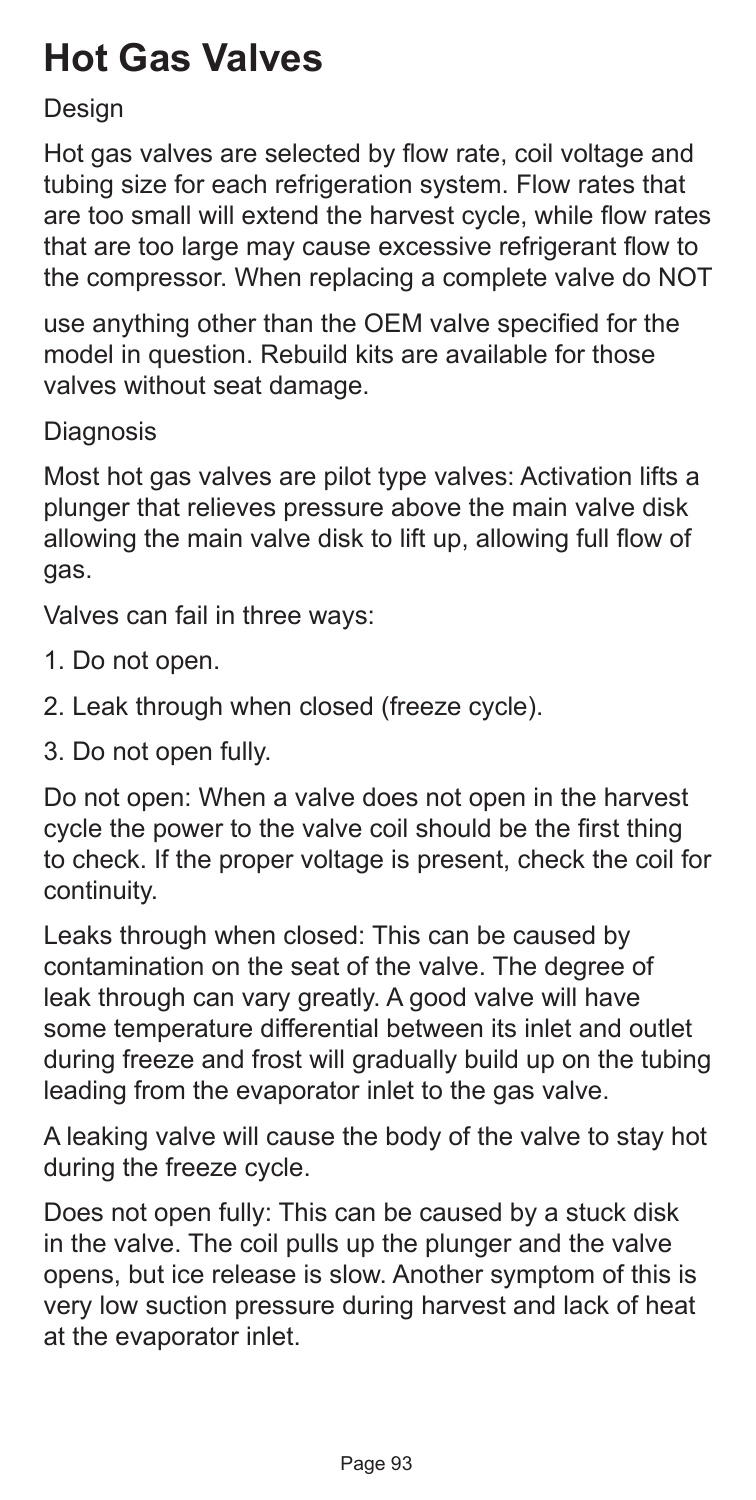#### **Kits**

Water Valve Repair Kit (no coil or frame)

Blue body valves: 12-2912-01

Water regulating valves: 11-0559-01 (3/8" only)

Hot Gas Valve Kits (Alco only)

| Model                                                                                           | Voltage | Valve<br>Complete | Coil Part Number |
|-------------------------------------------------------------------------------------------------|---------|-------------------|------------------|
| C0322.<br>C0522.<br>C0330,<br>C0530                                                             | 115     | 11-0493-22        | 12-2719-21       |
| C0322.<br>C0522.<br>C0330,<br>C0530,<br>C0630,<br>C0830,<br>C1030,<br>C1448,<br>C1848,<br>C2148 | 230     | 11-0493-21        | 12-2719-22       |

Rebuild kit for all the above: 12-2733-30.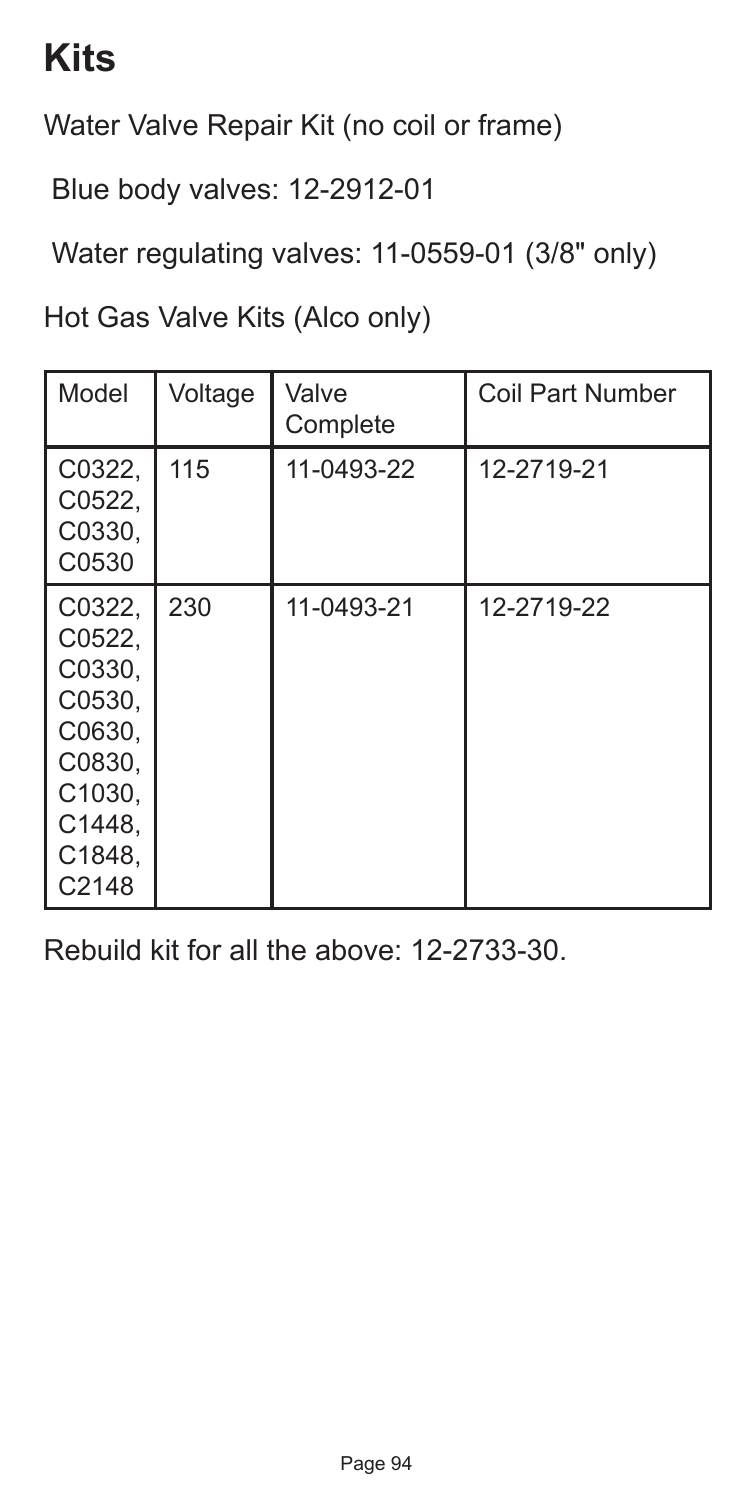# **Cuber Capacity Check**

- 1. Check cube size is it correct?
- Prodigy: Harvests as a sheet 1/8 to 3/16" bridge.
- 2. Check ice formation pattern is it even?
	- Must make ice over all freezing surfaces nearly evenly.
- 3. Measure water temperature to ice machine.
- 4. Measure air temperature
	- Air cooled check air temp into the coil
	- Water cooled check ambient air

5. Operate the machine for 2 cycles and then measure the total cycle time (freeze + harvest). Compare to the cycle time in the manual or this book for the air and water temperatures the ice machine is operating in.

- 90/70 = 90°F. air temp and 70°F. water temp.
- 70/50 = 70°F. air temp and 50°F. water temp.
- Temperatures above will cause longer cycles
- Temperatures below will cause shorter cycles

— Temperatures in between will result in cycle times between 90/70 and 70/50 times.

6. If total cycle time is within a minute or two of what is listed in the machines's service manual for the temperatures the unit is in, the capacity is normal.

Note: Harvest times set for winter operation (for those units with adjustable harvest times) will extend the total cycle beyond normal.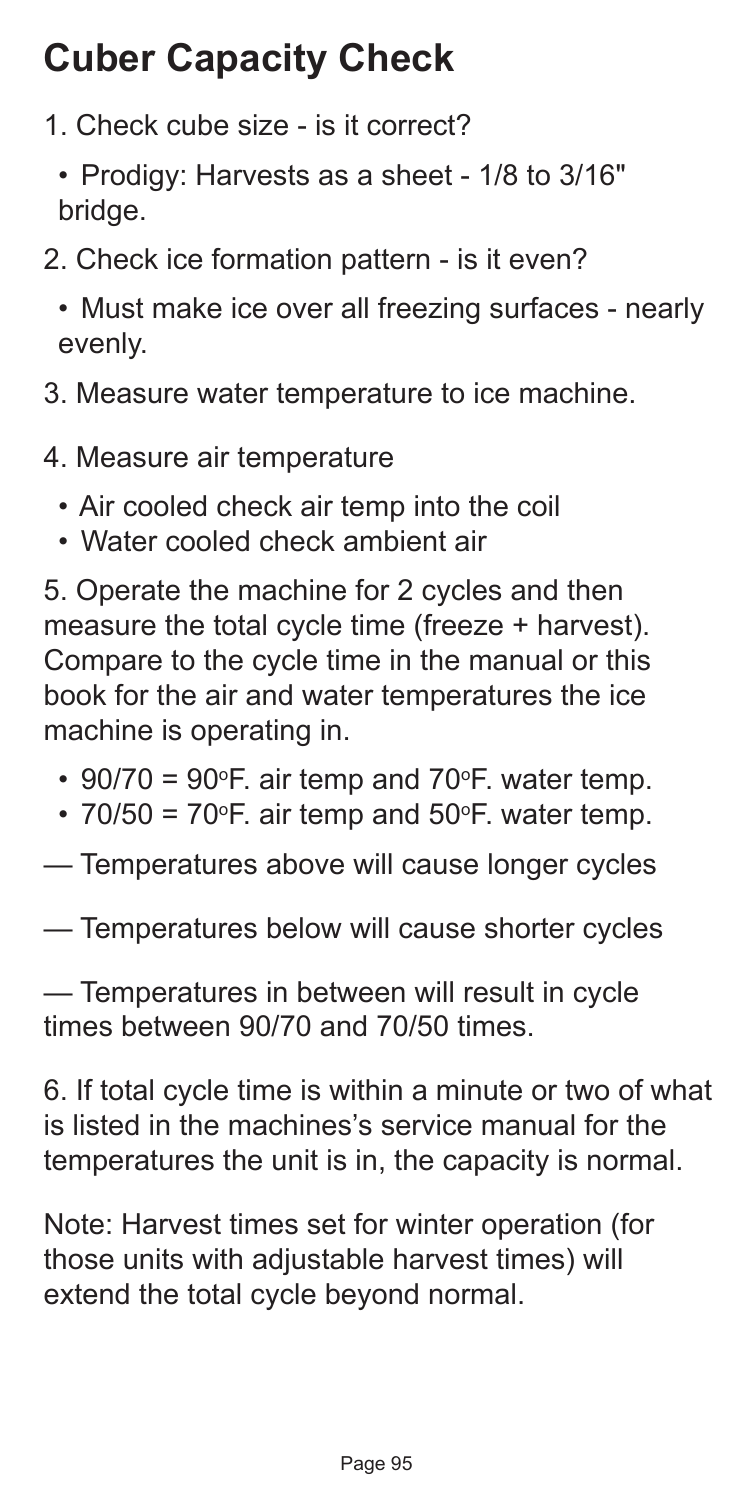#### **Flake or Nugget Field Capacity Check**

These models are continuous flow machines, and make ice at a steady rate once stabilized. A capacity check confirms the machines efficiency and is also a good measure of ice quality.

Note: Capacity ratings are for new, clean machines in exactly the listed conditions. Scale will reduce capacity.

1. Remove the lower chute.

2. Operate the machine for 10 minutes to stabilize it.

3. Catch the ice for exactly 15 minutes, shut the machine off.

4. Weigh the ice together with any meltage in the container; do not drain the water before weighing. Use an accurate scale (like a refrigerant drum scale), as small errors will by multiplied in the formula and cause an improper conclusion.

5. Calculate capacity: multiply measured weight by 96 (number of 15 minute segments in 24 hours).

6. Compare to rated capacity at the closest to local conditions. Models are rated at two conditions, 70/50 and 90/70. Ice machines make less ice as the load and ambient increase.

7. Reassemble machine and switch to ice making.

Example:

A model's rated 90/70 capacity is 1110. The measured weight was 11.5. 11.5 x 96 = 1104. The ambient was 88 and the water temperature 76. This machine is making the appropriate amount of ice.

Judging results: Field machines are almost never at the exact conditions they are rated at, so a direct match is unlikely. Low capacity units will test significantly low (>10%) and normal units will not.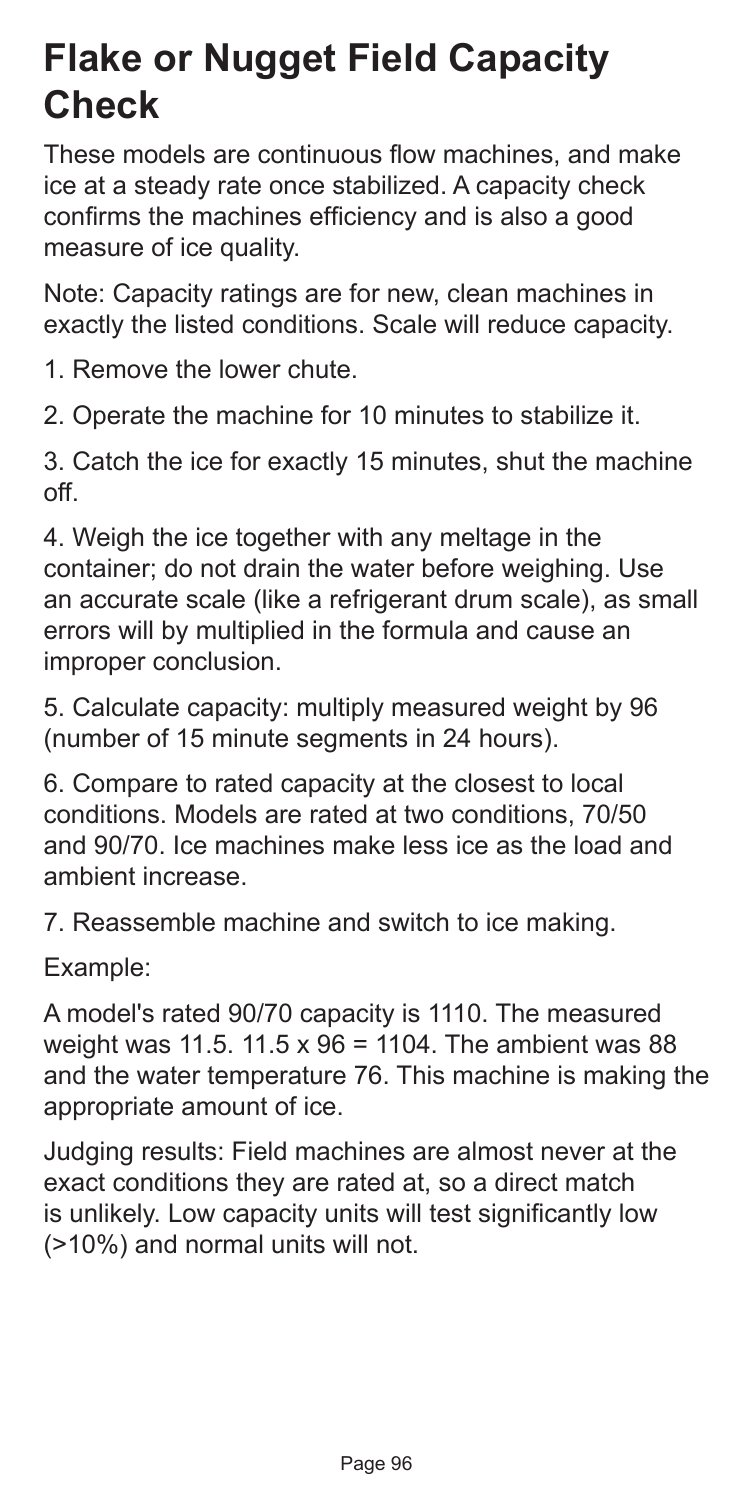# **Refrigerant Temperature-Pressure Chart**

| Deg. $F \dots$         |             | R404A R134a  |                      |
|------------------------|-------------|--------------|----------------------|
| <b>TEMP</b>            | <b>PSIG</b> | .            | <b>PSIG</b>          |
| $-15$<br>.             | 20.5        | 0.1          |                      |
| $-10$<br>.             | 24.5        | 2.0          |                      |
| $-5$<br>.              | 28.8        | . 4.1        |                      |
| 0<br>.                 | 33.5        | 6.5          |                      |
| 5<br>a a a a a a a a a | 38.6        | .            | 9.1                  |
| 10<br>.                | 44.0        | .            | 11.9                 |
| 15<br>.                | 49.9        | .            | 15.1                 |
| 20<br>.                | 56.2        | .            | 18.4                 |
| 25<br>.                | 63.0        | .            | 22.1                 |
| 30<br>.                | 70.3        | . 26.1       |                      |
| 35<br>.                | 78.1        | . 30.4       |                      |
| 40<br>.                | 86.4        | 35.1         |                      |
| 45<br>.                | 95.2        | .            | 40.0                 |
| 50<br>.                | 104.7       | .      .     | 454                  |
| 55<br>.                | 114.7       | .      .     | 51.2                 |
| 60<br>.                | 125.3       | .            | 57.4<br>$\mathbf{r}$ |
| 65<br>.                | 136.6       | .      .     | 64.0                 |
| 70<br>.                | 148.6       | .      .     | 71.1                 |
| 75<br>.                | 161.2       | .      .     | 78.6                 |
| 80<br>.                | 174.6       | .      .     | 86.7                 |
| 85<br>.                | 188.8       | .     . 95.1 |                      |
| 90<br>.                | 203.7       | .      .     | 104.2                |
| 95                     | 219.4       | .            | 113.8                |
| 100<br>.               | 235.9       | .            | 124.1                |
| 105<br>.               | 253.4       | .            | 134.9                |
| 110<br>.               | 271.7       | .            | 146.3                |
| 115<br>.               | 290.9       | .            | 158.4                |
| 120<br>.               | 311.1       | .            | 171.1                |
| 125<br>.               | 332.3       | .            | 184.5                |
| 130<br>.               | 354.5       | .            | 198.7                |
| 135<br>.               | 377.8       | .            | 213.6                |
| 140<br>.               | 402.2       | .            | 229.3                |
| 145<br>.               | 427.7       | .            | 245.7                |
| 150<br>$\ldots$ .      | 454.4       | .            | 263.0                |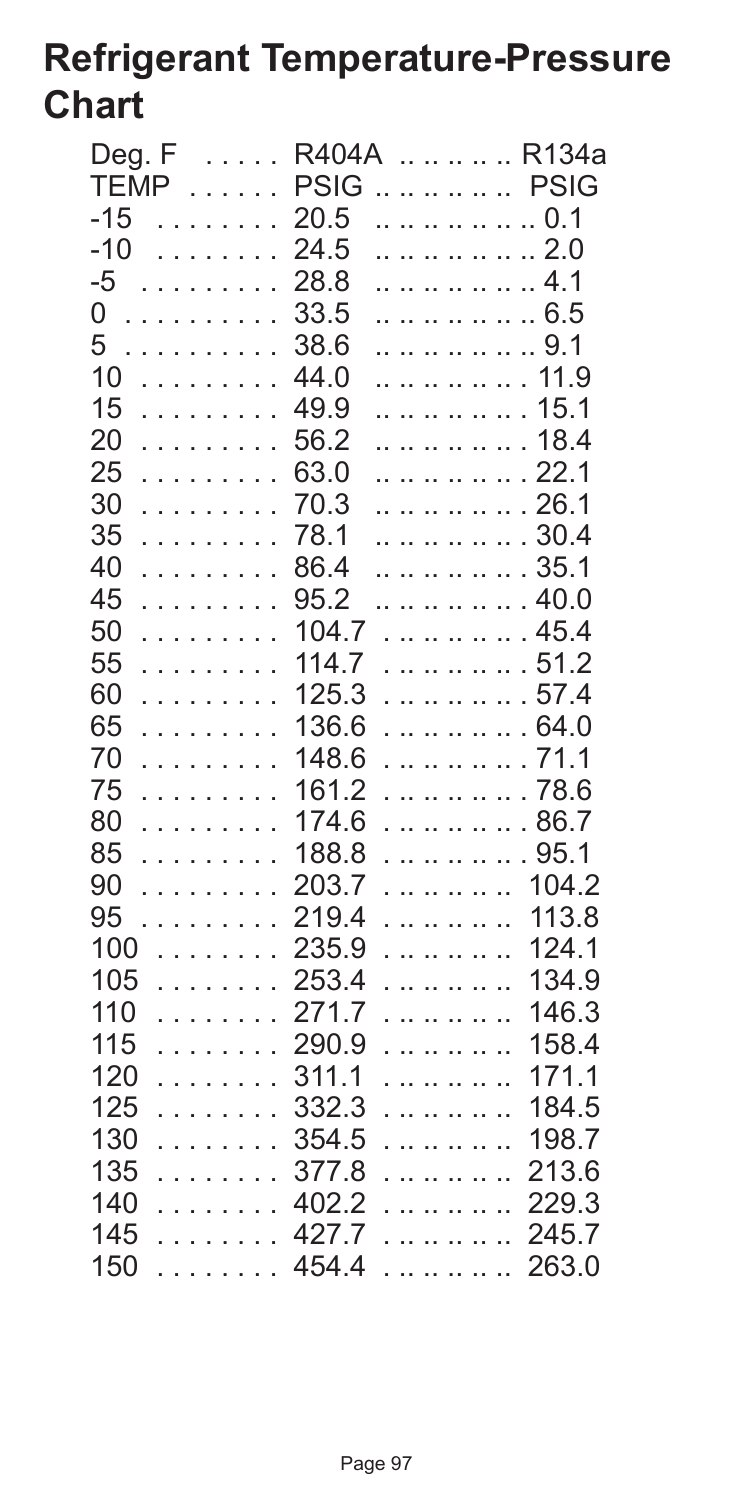#### **Thermistor Values**

| (F <sup>0</sup> ) | <b>Temp Resistance</b><br>(ohms) | (F <sup>0</sup> ) | <b>Temp Resistance</b><br>(ohms) | (F <sup>0</sup> ) | <b>Temp Resistance</b><br>(ohms) |
|-------------------|----------------------------------|-------------------|----------------------------------|-------------------|----------------------------------|
| 0                 | 85325                            | 47                | 21569                            | 94                | 6683                             |
| 1                 | 82661                            | 48                | 20997                            | 95                | 6530                             |
| $\overline{c}$    | 80090                            | 49                | 20442                            | 96                | 6382                             |
| 3                 | 77607                            | 50                | 19903                            | 97                | 6238                             |
| 4                 | 75210                            | 51                | 19381                            | 98                | 6097                             |
| 5                 | 72896                            | 52                | 18873                            | 99                | 5960                             |
| 6                 | 70660                            | S <sub>3</sub>    | 18381                            | 100               | 5826                             |
| 7                 | 68501                            | 54                | 17903                            | 101               | 5696                             |
| 8                 | 66415                            | 55                | 17439                            | 102               | 5569                             |
| 9                 | 64400                            | 56                | 16988                            | 103               | 5446                             |
| 10                | 62453                            | 57                | 16551                            | 104               | 5325                             |
| 11                | 60571                            | 58                | 16126                            | 105               | 5208                             |
| 12                | 58752                            | 59                | 15714                            | 106               | 5093                             |
| 13                | 56995                            | 60                | 15313                            | 107               | 4981                             |
| 14                | 55296                            | 61                | 14924                            | 108               | 4872                             |
| 15                | 53653                            | 62                | 14546                            | 109               | 4766                             |
| 16                | 52065                            | 63                | 14179                            | 110               | 4663                             |
| 17                | 50529                            | 64                | 13823                            | 111               | 4562                             |
| 18                | 49043                            | 65                | 13476                            | 112               | 4463                             |
| 19                | 47607                            | 66                | 13139                            | 113               | 4367                             |
| 20                | 46217                            | 67                | 12812                            | 114               | 4273                             |
| 21                | 44872                            | 68                | 12494                            | 115               | 4182                             |
| 22                | 43571                            | 69                | 12185                            | 116               | 4093                             |
| 23                | 42313                            | 70                | 11884                            | 117               | 4006                             |
| 24                | 41094                            | 71                | 11592                            | 118               | 3921                             |
| 25                | 39915                            | 72                | 11308                            | 119               | 3838                             |
| 26                | 38774                            | 73                | 11031                            | 120               | 3757                             |
| 27                | 37669                            | 74                | 10763                            | 121               | 3678                             |
| 28                | 36600                            | 75                | 10502                            | 122               | 3601                             |
| 29                | 35564                            | 76                | 10247                            | 123               | 3526                             |
| 30                | 34561                            | 77                | 10000                            | 124               | 3452                             |
| 31                | 33590                            | 78                | 9760                             | 125               | 3381                             |
| 32                | 32649                            | 79                | 9526                             | 126               | 3311                             |
| 33                | 31738                            | 80                | 9299                             | 127               | 3243                             |
| 34                | 30855                            | 81                | 9077                             | 128               | 3176                             |
| 35                | 30000                            | 82                | 8862                             | 129               | 3111                             |
| 36                | 29171                            | 83                | 8652                             | 130               | 3047                             |
| 37                | 28368                            | 84                | 8448                             | 131               | 2985                             |
| 38                | 27589                            | 85                | 8250                             | 132               | 2924                             |
| 39                | 26835                            | 86                | 8056                             | 133               | 2865                             |
| 40                | 26104                            | 87                | 7868                             | 134               | 2807                             |
| 41                | 25395                            | 88                | 7685                             | 135               | 2751                             |
| 42                | 24707                            | 89                | 7507                             | 136               | 2696                             |
| 43                | 24041                            | 90                | 7333                             | 137               | 2642                             |
| 44                | 23394                            | 91                | 7164                             | 138               | 2589                             |
| 45                | 22767                            | 92                | 6999                             | 139               | 2537                             |
| 46                | 22159                            | 93                | 6839                             | 140               | 2487                             |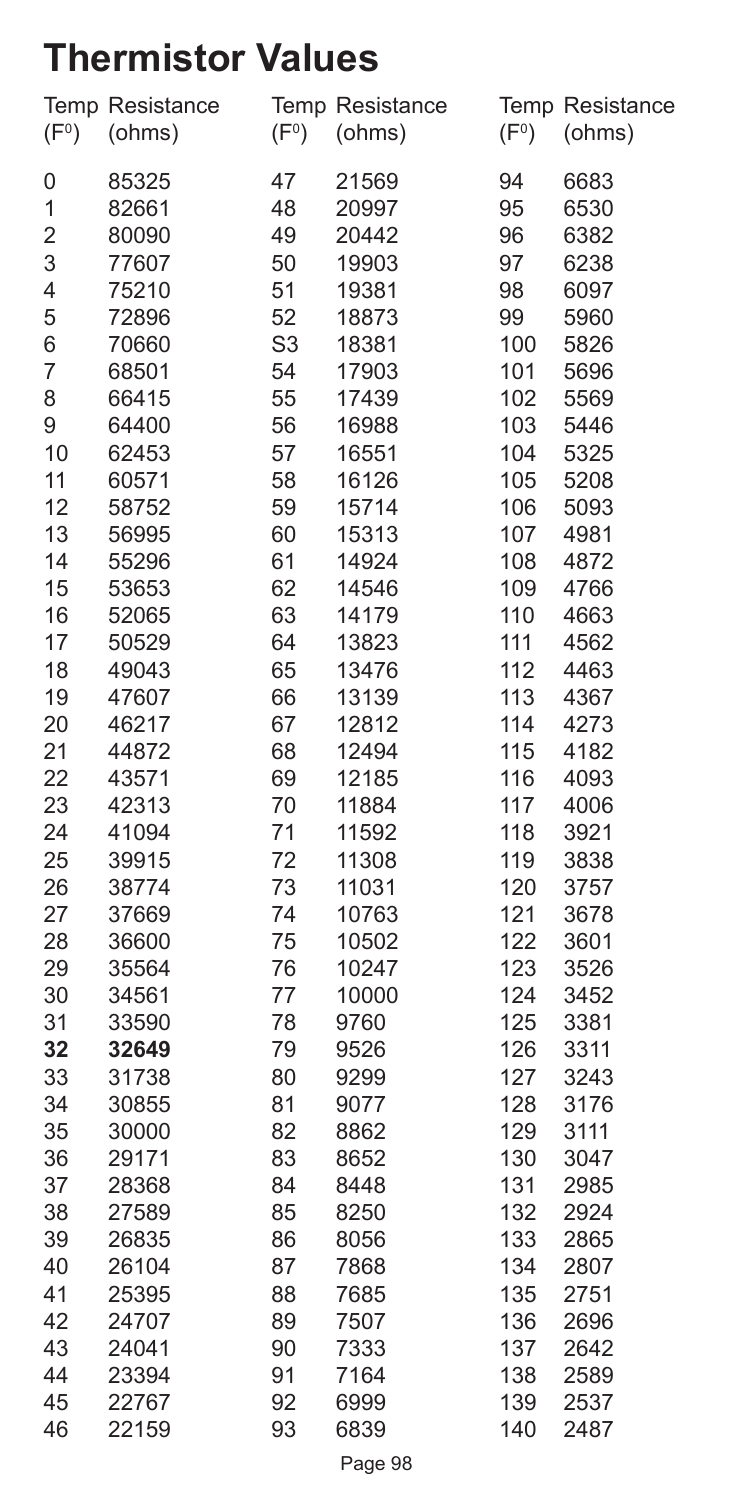#### **Thermistor Values**

| (F <sup>0</sup> ) | Temp Resistance<br>(ohms) | (F <sup>0</sup> ) | Temp Resistance<br>(ohms) | (F <sup>0</sup> ) | Temp Resistance<br>(ohms) |
|-------------------|---------------------------|-------------------|---------------------------|-------------------|---------------------------|
| 141               | 2438                      | 188               | 1016                      | 235               | 472                       |
| 142               | 2390                      | 189               | 998                       | 236               | 465                       |
| 143               | 2343                      | 190               | 981                       | 237               | 458                       |
| 144               | 2297                      | 191               | 965                       | 238               | 451                       |
| 145               | 2252                      | 192               | 948                       | 239               | 444                       |
| 146               | 2208                      | 193               | 932                       | 240               | 438                       |
| 147               | 2165                      | 194               | 916                       | 241               | 431                       |
| 148               | 2123                      | 195               | 901                       | 242               | 425                       |
| 149               | 2082                      | 196               | 885                       | 243               | 419                       |
| 150               | 2042                      | 197               | 871                       | 244               | 412                       |
| 151               | 2003                      | 198               | 856                       | 245               | 406                       |
| 152               | 1965                      | 199               | 842                       | 246               | 400                       |
| 153               | 1927                      | 200               | 828                       | 247               | 394                       |
| 154               | 1890                      | 201               | 814                       | 246               | 389                       |
| 155               | 1855                      | 202               | 800                       | 249               | 383                       |
| 156               | 1819                      | 203               | 787                       | 250               | 377                       |
| 157               | 1785                      | 204               | 774                       |                   |                           |
| 158               | 1752                      | 205               | 761                       |                   |                           |
| 159               | 1719                      | 206               | 749                       |                   |                           |
| 160               | 1687                      | 207               | 737                       |                   |                           |
| 161               | 1655                      | 208               | 724                       |                   |                           |
| 162               | 1624                      | 209               | 713                       |                   |                           |
| 163               | 1594                      | 210               | 701                       |                   |                           |
| 164               | 1565                      | 211               | 690                       |                   |                           |
| 165               | 1536                      | 212               | 679                       |                   |                           |
| 166               | 1508                      | 213               | 668                       |                   |                           |
| 167               | 1480                      | 214               | 657                       |                   |                           |
| 168               | 1453                      | 215               | 646                       |                   |                           |
| 169               | 1427                      | 216               | 636                       |                   |                           |
| 170               | 1401                      | 217               | 626                       |                   |                           |
| 171               | 1375                      | 218               | 616                       |                   |                           |
| 172               | 1350                      | 219               | 606                       |                   |                           |
| 173               | 1326                      | 220               | 597                       |                   |                           |
| 174               | 1302                      | 221               | 587                       |                   |                           |
| 175               | 1279                      | 222               | 578                       |                   |                           |
| 176<br>177        | 1256<br>1234              | 223<br>224        | 569<br>560                |                   |                           |
| 178               | 1212                      | 225               |                           |                   |                           |
|                   |                           |                   | 551                       |                   |                           |
| 179               | 1190                      | 226               | 543                       |                   |                           |
| 180<br>181        | 1169<br>1149              | 227<br>228        | 534<br>526                |                   |                           |
| 182               | 1129                      | 229               | 518                       |                   |                           |
| 183               | 1109                      | 230               | 510                       |                   |                           |
| 184               | 1090                      | 231               | 502                       |                   |                           |
| 185               | 1071                      | 232               | 495                       |                   |                           |
| 186               | 1052                      | 233               | 487                       |                   |                           |
| 187               | 1034                      | 234               | 480                       |                   |                           |
|                   |                           |                   |                           |                   |                           |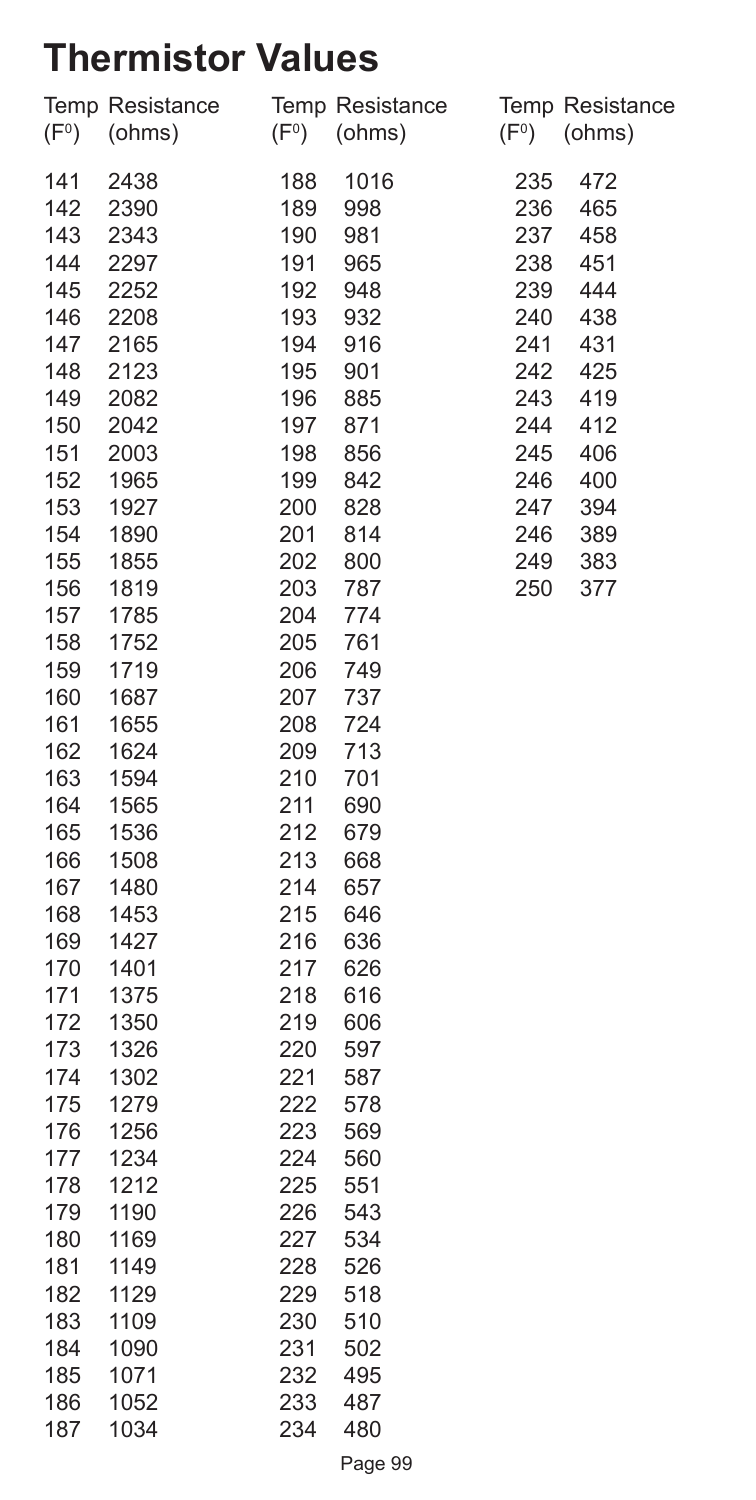# **Compressor Potential Relays**

The part number prefix for a Scotsman compressor start relay is 18-1903, the ending numbers identify the individual part's configuration.

| Part Number | Pick-Up<br>Volts | Drop Out<br>Volts | Continuous<br><b>Voltage Rating</b> | Hz |
|-------------|------------------|-------------------|-------------------------------------|----|
| 18-1903-04  | 150-160          | $20 - 55$         | 130                                 | 60 |
| 18-1903-18  | 340-360          | 55-125            | 336                                 | 60 |
| 18-1903-21  | 320-340          | 60-140            | 395                                 | 60 |
| 18-1903-22  | 300-320          | 60-133            | 336                                 | 50 |
| 18-1903-26  | 320-340          | 75-160            | 420                                 | 60 |
| 18-1903-28  | 260-280          | 75-150            | 420                                 | 60 |
| 18-1903-29  | 240-260          | 60-140            | 395                                 | 60 |
| 18-1903-30  | 280-300          | 60-140            | 336                                 | 50 |
| 18-1903-31  | 170-180          | 45-90             | 256                                 | 60 |
| 18-1903-33  | 190-200          | 55-115            | 332                                 | 60 |
| 18-1903-34  | 300-320          | 75-160            | 420                                 | 60 |
| 18-1903-35  | 190-200          | 60-124            | 336                                 | 50 |
| 18-1903-40  | 170-180          | 40-90             | 336                                 | 60 |
| 18-1903-44  | 150-160          | 45-90             | 256                                 | 60 |
| 18-1903-46  | 190-200          | 60-130            | 395                                 | 60 |
| 18-1903-47  | 300-320          | 60-140            | 395                                 | 60 |
| 18-1903-50  | 210-230          | 75-150            | 420                                 | 60 |
| 18-1903-52  | 170-180          | 55-115            | 332                                 | 60 |
| 18-1903-53  | 160-170          | 35-77             | 228                                 | 50 |
| 18-1903-54  | 240-260          | 60-140            | 395                                 | 60 |
| 18-1903-55  | 160-170          | 40-90             | 332                                 | 60 |
| 18-1903-56  | 240-260          | 60-121            | 337                                 | 50 |
| 18-1903-57  | 190-200          | 55-115            | 332                                 | 60 |
| 18-1903-58  | 210-230          | 30-150            | 420                                 | 60 |
| 18-1903-59  | 190-200          | 60-121            | 375                                 | 60 |
| 18-1903-62  | 260-280          | 60-120            | 420                                 | 60 |
| 18-1903-65  | 150-160          | 35-77             | 253                                 |    |
| 18-1903-66  | 170-180          | 35-77             | 228                                 | 50 |
| 18-1903-67  | 260-280          | 40-105            | 332                                 | 60 |
| 18-1903-68  | 170-180          | 40-90             | 332                                 | 60 |
| 18-1903-69  | 130-140          | 35-77             | 228                                 | 50 |
| 18-1903-70  | 280-300          | 50-110            | 338                                 | 50 |
| 18-1903-71  | 190-200          | 40-105            | 338                                 | 50 |
| 18-1903-72  | 190-200          | 40-90             | 332                                 | 60 |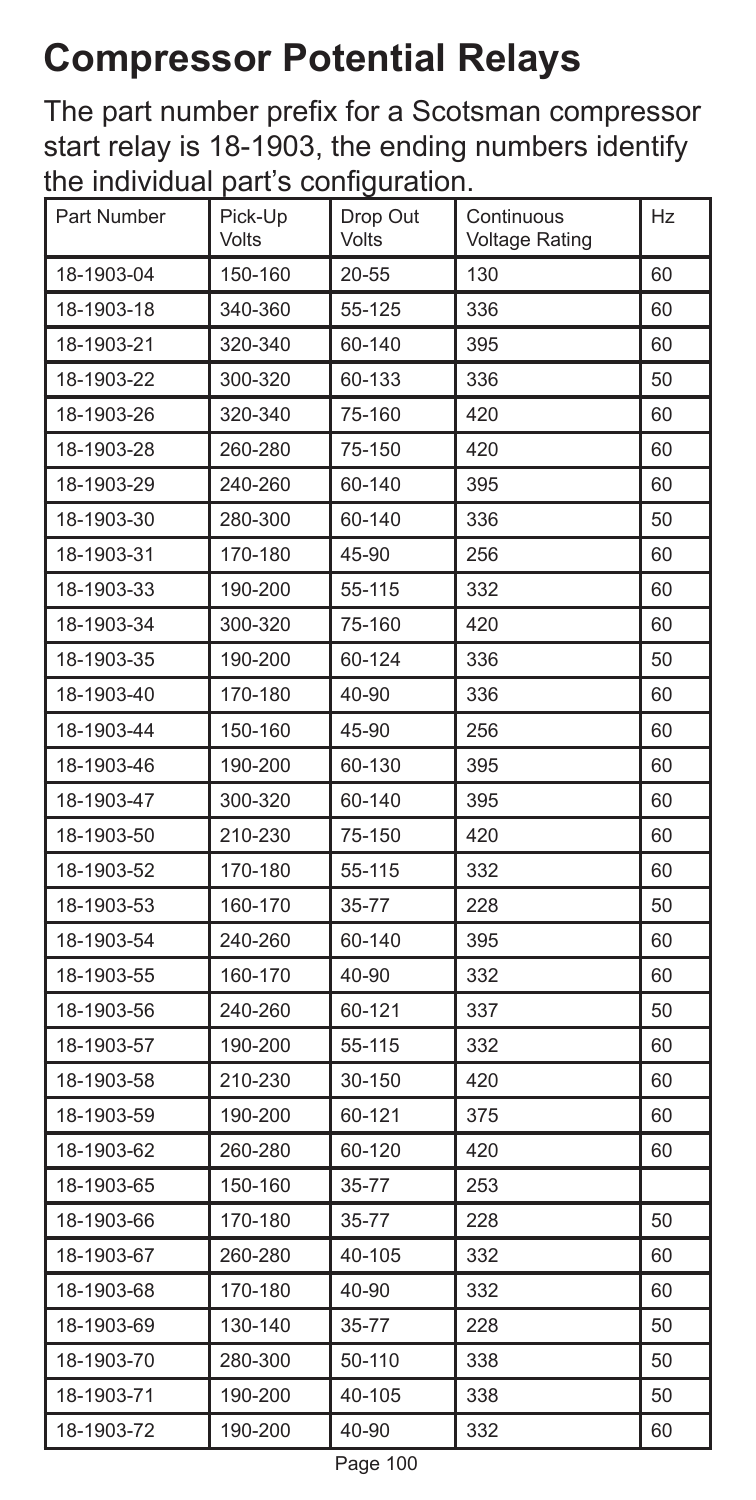# **Start Capacitors**

The part number prefix for a Scotsman start capacitor is 18-1901, the ending numbers identify the individual part's configuration.

| Part Number | <b>MFD</b> | <b>VAC</b> |
|-------------|------------|------------|
| 18-1901-03  | 124-149    | 220        |
| 18-1901-04  | 324-389    | 110        |
| 18-1901-09  | 161-193    | 220        |
| 18-1901-12  | 540-648    | 110        |
| 18-1901-15  | 145-174    | 220        |
| 18-1901-20  | 108-130    | 330        |
| 18-1901-23  | 130-156    | 330        |
| 18-1901-27  | 189-227    | 330        |
| 18-1901-33  | 189-227    | 220        |
| 18-1901-40  | 88-109     | 250        |
| 18-1901-41  | 378-455    | 135        |
| 18-1901-42  | 270-324    | 160        |
| 18-1901-43  | 61-72      | 250        |
| 18-1901-45  | 88-106     | 330        |
| 18-1901-47  | 282-340    | 110        |
| 18-1901-48  | 145-174    | 250        |
| 18-1901-49  | 243-292    | 110        |
| 18-1901-50  | 145-174    | 250        |
| 18-1901-51  | 108-130    | 250        |
| 18-1901-52  | 130-156    | 250        |
| 18-1901-53  | 88-106     | 220        |
| 18-1901-54  | 108-130    | 220        |
| 18-1901-55  | 72-88      | 250        |
| 18-1901-56  | 72-88      | 330        |
| 18-1901-57  | 64-77      | 330        |
| 18-1901-58  | 270-324    | 330        |
| 18-1901-59  | 145-174    | 330        |
| 18-1901-60  | 288-352    | 125        |
| 18-1901-61  | 113-138    | 220        |
| 18-1901-62  | 145-175    | 165        |
| 18-1901-63  | 161-193    | 165        |
| 18-1901-64  | $21 - 25$  | 330        |
| 18-1901-65  | 243-292    | 165        |
| 18-1901-66  | 88-106     | 330        |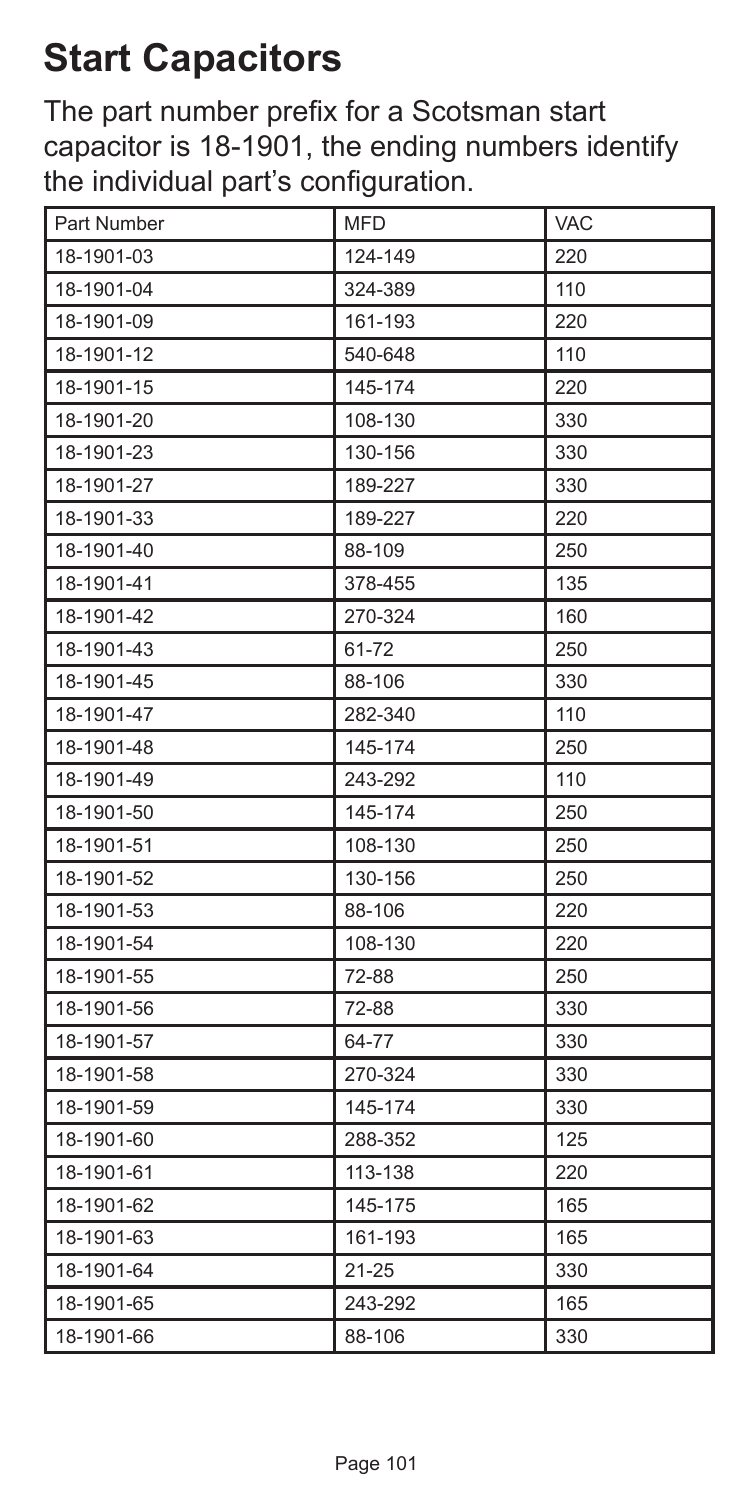# **Run Capacitors**

The part number prefix for a Scotsman run capacitor is 18-1902, the ending numbers identify the individual part's configuration.

| Part Number | <b>MFD</b> | VAC |
|-------------|------------|-----|
| 18-1902-17  | 10         | 370 |
| 18-1902-27  | 40         | 440 |
| 18-1902-28  | 30         | 440 |
| 18-1902-29  | 20         | 370 |
| 18-1902-30  | 15         | 440 |
| 18-1902-45  | 25         | 370 |
| 18-1902-51  | 35         | 370 |
| 18-1902-52  | 15         | 370 |
| 18-1902-53  | 30         | 370 |
| 18-1902-55  | 35         | 370 |
| 18-1902-56  | 40         | 370 |
| 18-1902-57  | 45         | 370 |
| 18-1902-58  | 50         | 440 |
| 18-1902-59  | 60         | 370 |
| 18-1902-62  | 80         | 370 |
| 18-1902-63  | 30         | 440 |
| 18-1902-64  | 35         | 440 |
| 18-1902-65  | 17.5       | 440 |
| 18-1902-66  | 10         | 220 |
| 18-1902-67  | 25         | 440 |
| 18-1902-68  | 15         | 370 |
| 18-1902-69  | 30         | 370 |
| 18-1902-70  | 35         | 370 |
| 18-1902-71  | 40         | 370 |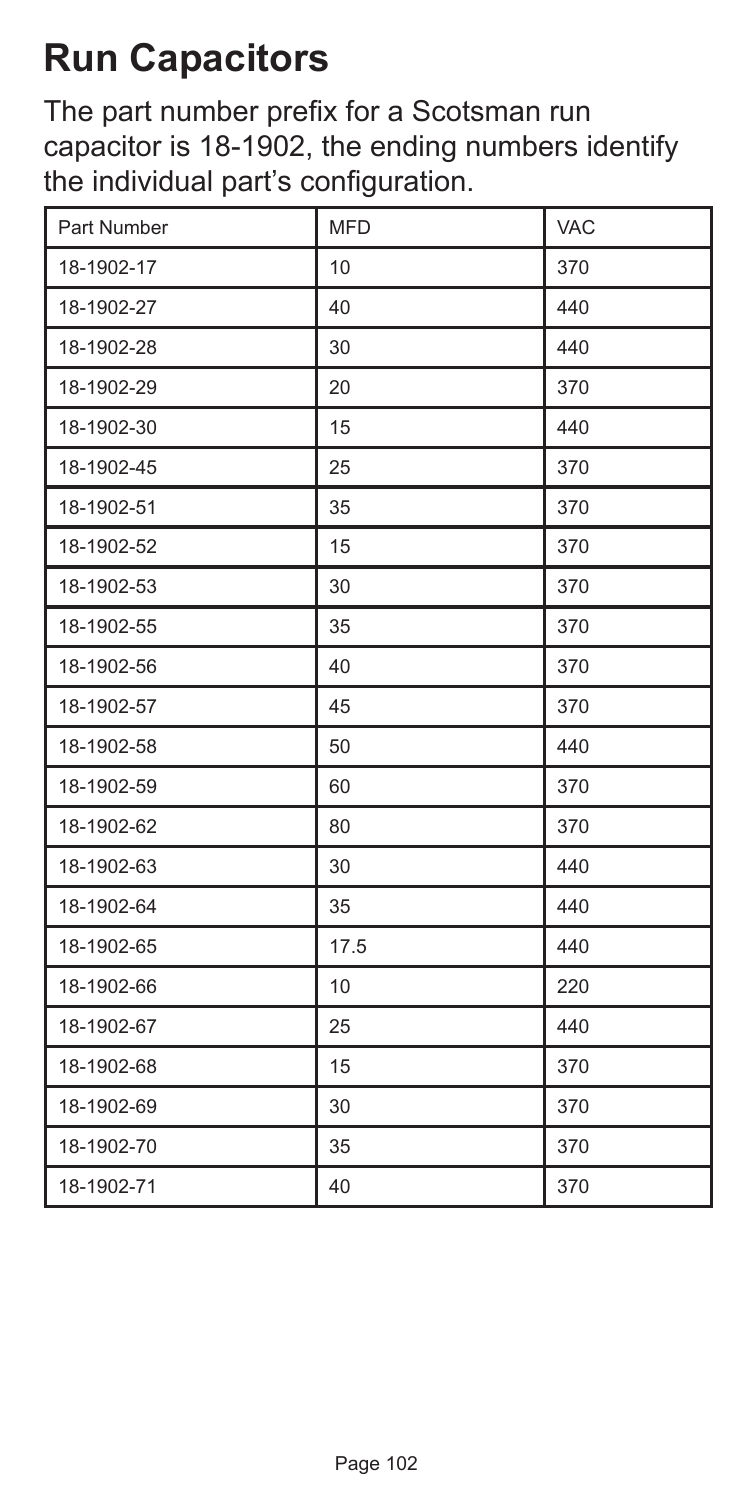#### **Warranty Summary**

Scotsman's commercial warranty varies by product type, country, and model prefix or model number.

•Prodigy cubers, Essential cubers, plus CU0515, CU1526, CU2026, CU3030); slope front ice storage bins (B222, B322, B330, B530, B842, B948); and HD22 or HD30 dispensers have 3 years labor, 3 years parts, plus Prodigy cuber evaporators are covered for 5 years parts and labor and their condensers and compressors have 5 years parts.

• CU50 has 1 year parts and labor, 5 years parts on the compressor.

•ICS, BH1100, BH1300, BH1600 bins have 5 years parts and labor.

•ID dispensers have 1 year labor and 2 years parts.

•Prodigy Flakers, N0422, N0622, N0922, N1322, F0522, F0822, F1222, F1522, plus NME1854,

FME2404 have three years parts, three years labor and 5 years on the compressor (parts).

•All other ice making products have two years parts, two years labor and 5 years on the compressor (parts).

See warranty statements for specific information.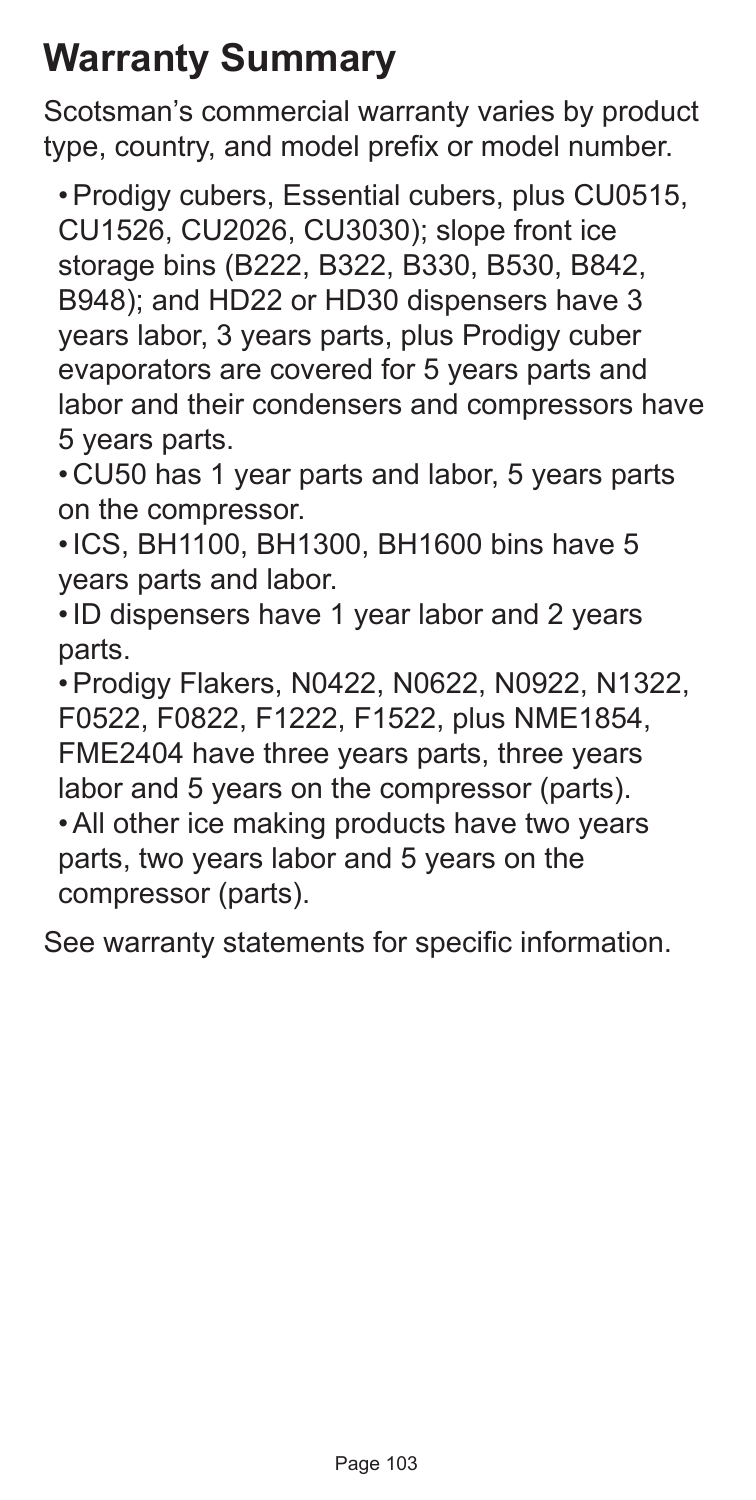# **Prodigy Pressure Switches**

|                                                 | Cut In<br>(PSIG) | Cut Out<br>(PSIG) |
|-------------------------------------------------|------------------|-------------------|
| Fan Pressure Control,<br>22" and 30"            | 240              | 190               |
| Fan Pressure Control,<br>48"                    | 280              | 220               |
| <b>Cuber High Pressure</b><br><b>Cut Out AC</b> | 390              | 500               |
| <b>Cuber High Pressure</b><br>Cut Out WC        | 300              | 400               |
| <b>Cuber High Pressure</b><br>Cut Out, Remote   | 350              | 450               |
| Flaker low pressure<br>cut out                  | 30               | 15                |
| Flaker high pressure<br>cut out                 | 350              | 450               |
| Flaker pump down<br>pressure switch             | 30               | 15                |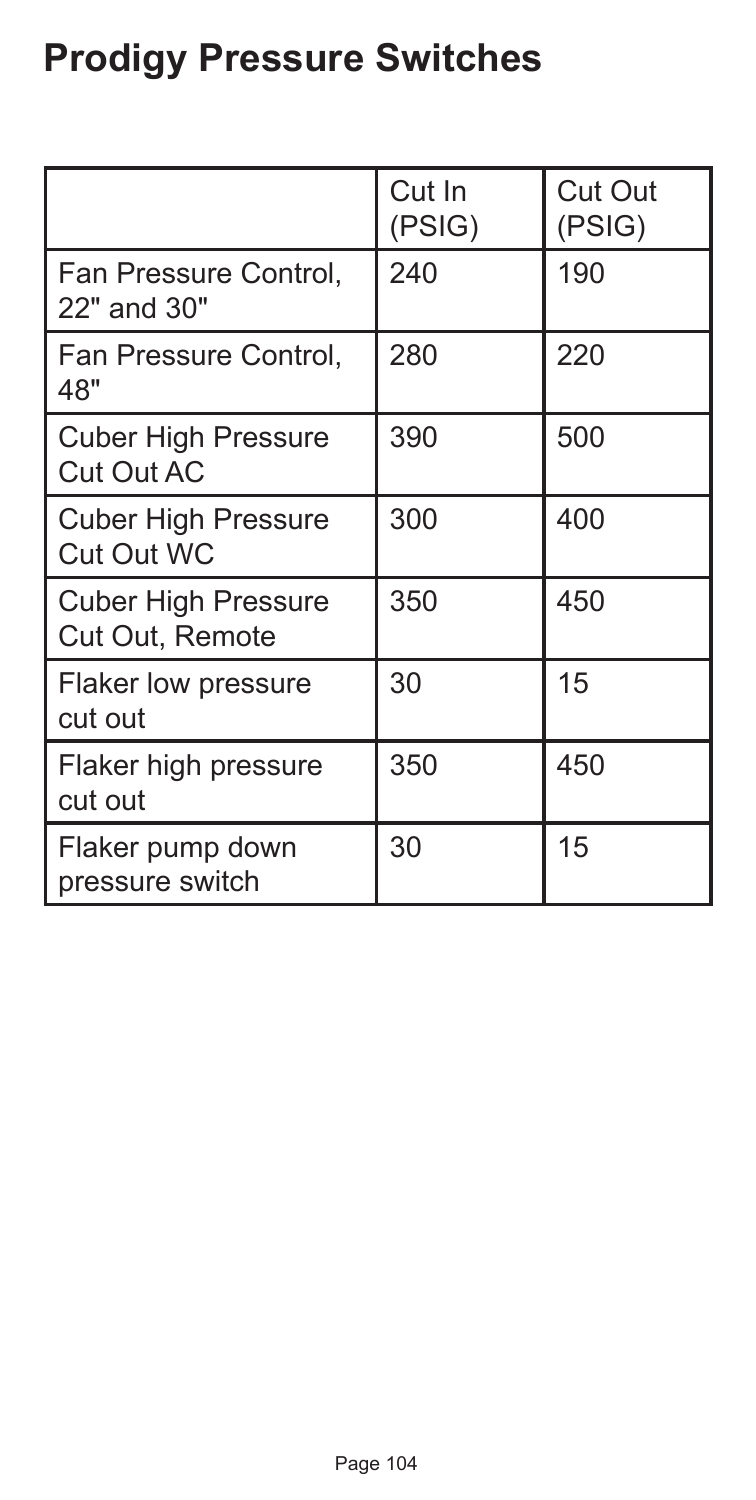# **Critical Maintenance - Spillway**

The freeze cycle on a Prodigy cuber is controlled by an ice thickness sensor positioned in front of the ice making surface. It is triggered by water contact. Normally water only contacts the sensor when the ice is at the proper size. However, irregular water flow can cause premature contact resulting in a short freeze cycle, small bridge, long harvest and even a shut down on short freeze (code 8).

The primary procedure for correcting poor water flow is to scrub the spillway surface.

- 1. Shut machine off.
- 2. Remove right side panel liner and panel.
- 3. Disconnect ice thickness sensor from its bracket and move out of the way.
- 4. Scrub 4 to 6 strokes across the normal flow of water. Use of a clean nylon scrub pad is recommended.
- 5. Reassemble all components and retest operation.



Other short freeze causes include:

- Mis-adjustment or Dirty ice thickness sensor.
- Broken, bent, or dismounted ice thickness sensor.
- Sagging water distributor mounting bracket. See Service Bulletin PS-9-2012.

Page 105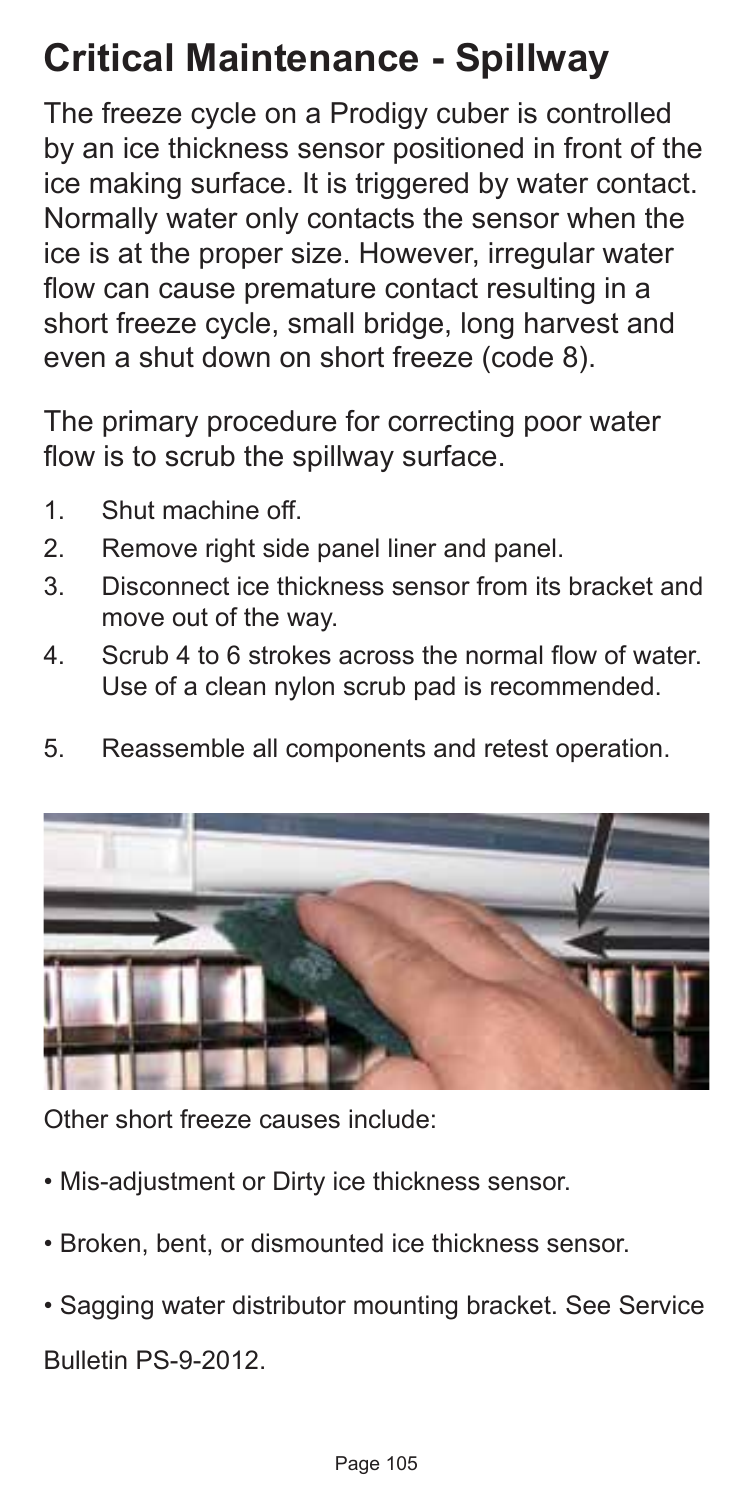#### **Critical Maintenance - Ice Thickness Sensor**

The freeze cycle on a Prodigy cuber is controlled by an ice thickness sensor positioned in front of the ice making surface. It is triggered by water contact. Water contacts the sensor when the ice is at the proper size. During use the Ice Thickness Sensor will become coated with mineral scale from the water, which if left untreated can cause changes in bridge thickness. To correct, the Ice Thickness Sensor must have the mineral scale removed.

- 1. Remove the ice thickness sensor from the water distributor bracket.
- 2. Separate the metal sensor from the plastic insulator-bracket.
- 3. Wipe the sensor with diluted ice machine scale remover,
- 4. Scrub the white or dark gray plastic insulatorbracket with diluted ice machine scale remover and remove all traces of mineral build up
- 5. Wipe the wire to the bulkhead with diluted ice machine scale remover.
- 6. Wash all ice thickness sensor parts off with clean water.
- 7. Blow air thru metal sensor and insulatorbracket to dry them.
- 8. Reassemble and remount to water distributor bracket.

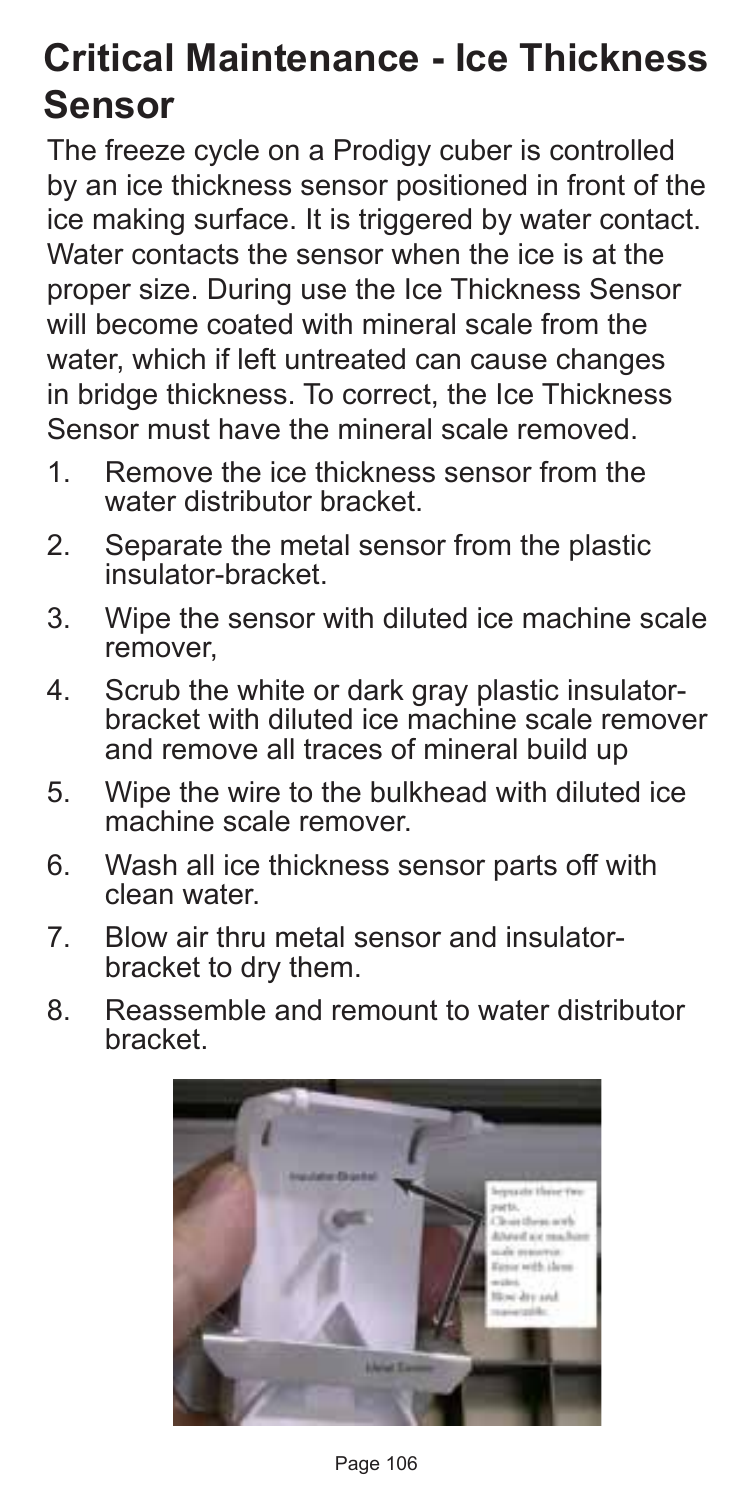#### **Critical Maintenance - Water Level Sensor**

- 1. Remove Water Level Sensor
- 2. Release probes by pushing pints in.
- 3. Pull down, then lift up to remove probe.
- 4. Clean all dirt and scale from the housing.
- 5. Clean entire probe, be sure circled area is clean.

6. Blow air thru metal sensor and insulator-bracket to dry them then reassemble and remount.

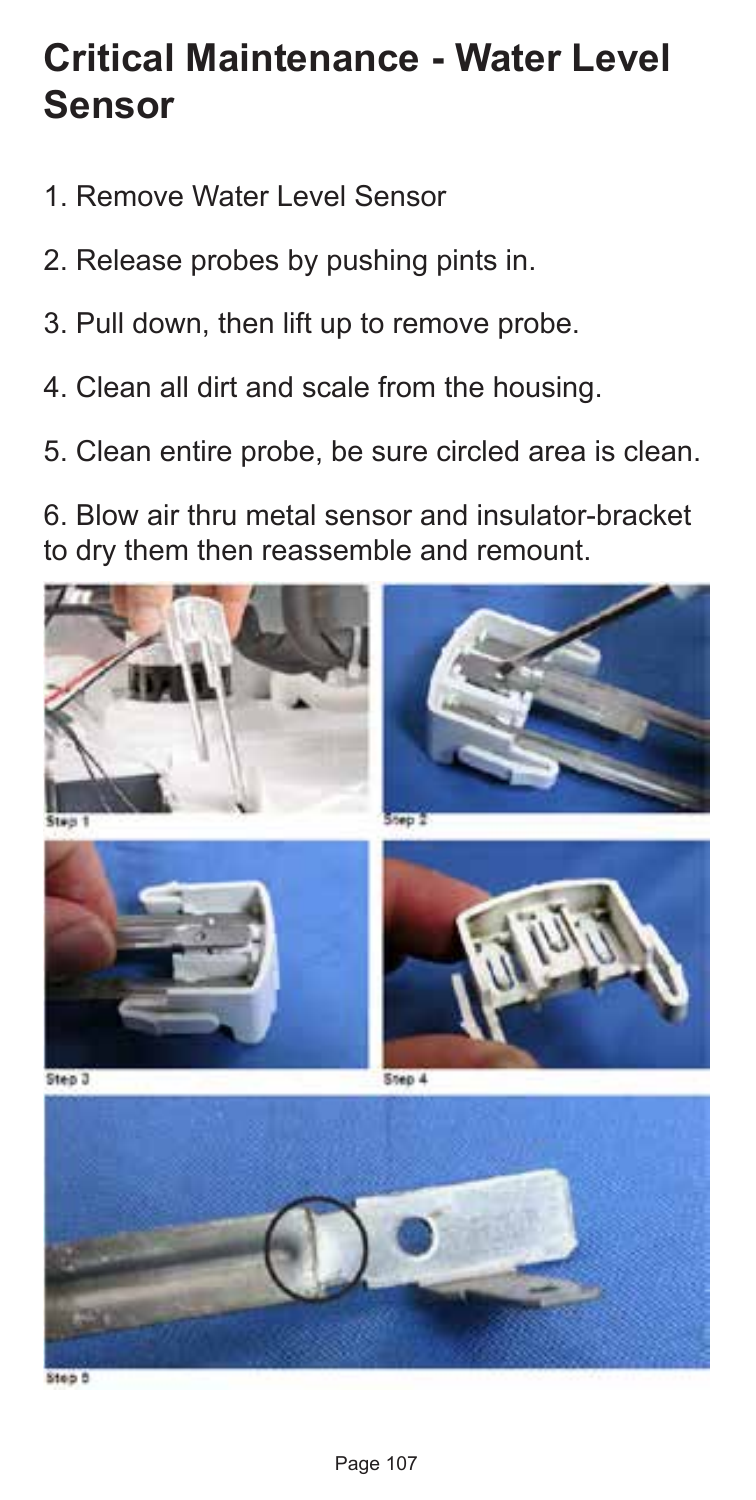# **Cuber Controller Button Use**

Set purge level, 1-5 (1 is minimum, 5 is maximum) or Automatic: (status light off)

• Hold off button in for 3 seconds. Release.

• Press and release the On button to cycle through and select one of the five purge settings or to use the Automatic setting.

Recall diagnostic code: (status light off)

- Hold off button in for 3 seconds. Release.
- Press and release the Harvest button to cycle through each of the last 10 error codes from most recent to oldest.

Clear diagnostic code: (status light off)

• Hold Clean and Harvest buttons in for 3 seconds to clear all prior codes.

#### Reset control:

• Depress and release Off, then depress and release On

Start Test Mode: (status light off)

- Hold Off button in for 3 seconds. Release.
- Hold Clean button in for 3 seconds. Release.

Lock / Unlock control:

To lock ON • Hold ON button in for 5 seconds, keep holding then press and release Off twice.

To lock OFF • Hold ON button and then press OFF button once within 3 seconds, wait 5 seconds then press Off twice and then release On.

To unlock • Hold ON button in for 5 seconds, keep holding then press and release Off twice.

Empty reservoir:

• Hold Clean button in for 3 seconds. Release. Pump and purge valve will be ON for 30 seconds. Repeat as needed.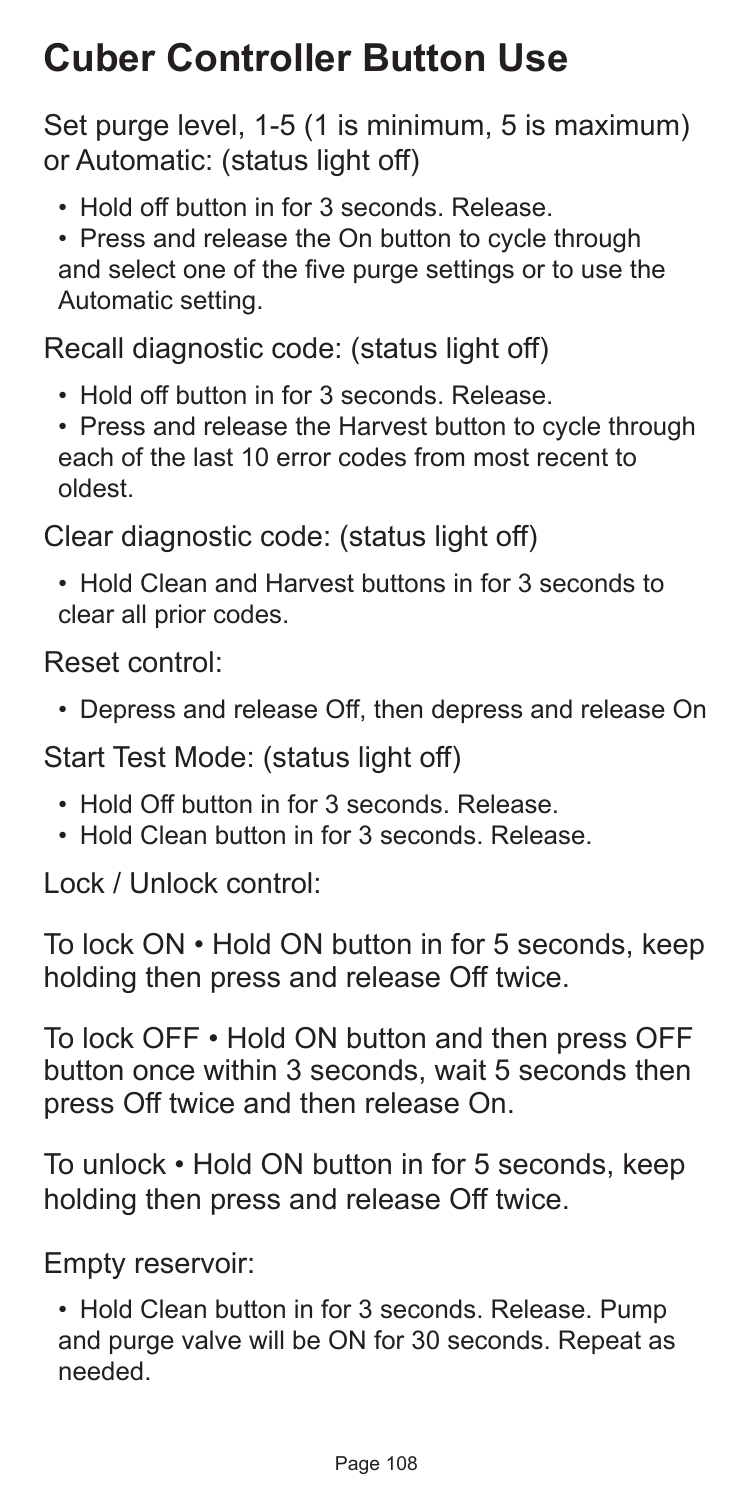# **Prodigy Cuber**

Clear De-Scale / Sanitize Light (status light off)

- Push and release the Clean button
- Wait 3 minutes
- Push and release the Clean button again
- Push and release the Off button
- Push and release On to resume ice making

Change De-Scale Notification Interval

Like the others, this feature is accessible only from standby

(Status Light Off).

1. Press and hold harvest button for 3 seconds.

Starts the Time to Clean Adjustment State and displays the current time to clean setting.

2. Press the clean button repeatedly to cycle through the 4 possible settings:

Rev 5 and up (10/08 production start)

1 year (8760 hours)

0 (disabled)

4 months (2920 hrs)

6 months (4380 hours) (default)

Prior

6 months, 5 months, 4 months, 3 months

3. Press Off or leave untouched for 60 seconds to select the displayed interval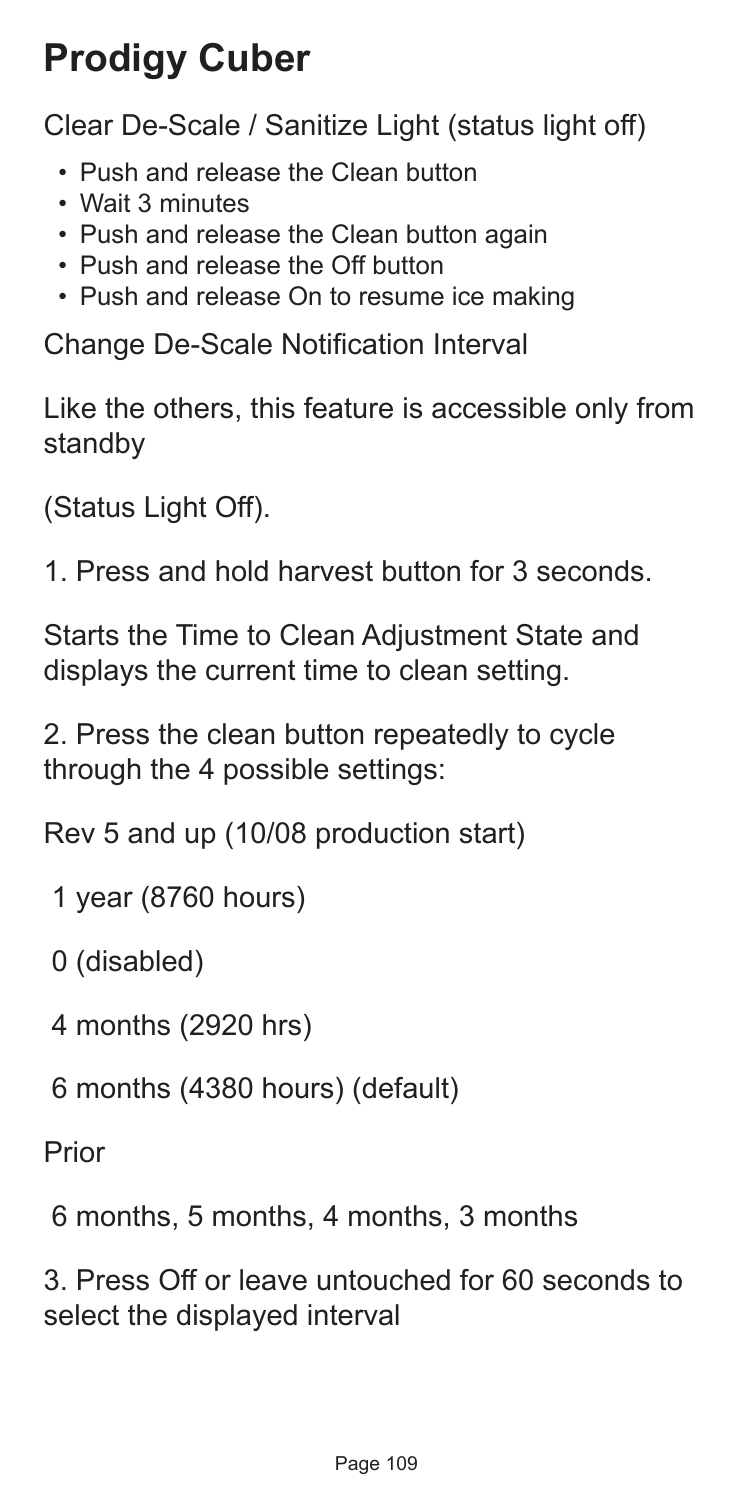### **Prodigy Cuber Test Mode:**

Depress Off for 3 seconds, release. Then depress Clean for 3 seconds.

The sump will fill the first 30 seconds of the test. If the sump is full it will overflow into the bin. At 30 seconds the WIV will shut off and the WP will turn on. You will be able to see and hear the water running over the plates. After 10 seconds the PV and HGV will turn on. Water will be purging from the machine. After 10 more seconds the compressor will start. 5 seconds later the HGV will close.

The compressor will run for a total of 20 seconds. After which everything will turn off for 5 seconds. After that time the HGV will open and you'll be able to hear the hissing as the pressure is equalized. 10 seconds later the fan will turn on (if fan control jumped). After 10 seconds all will be off and the output test will be complete.

| Time from test<br>start (seconds) | On                                           |
|-----------------------------------|----------------------------------------------|
| $0 - 30$                          | Inlet water valve -may overflow into<br>bin  |
| $30 - 40$                         | Water pump                                   |
| 40-50                             | Purge valve, hot gas valve and<br>water pump |
| $50 - 55$                         | Compressor, hot gas valve                    |
| 60-70                             | Compressor                                   |
| 70-75                             | Nothing is on                                |
| 75-80                             | Hot gas valve                                |
| 80-90                             | Fan (if pressure control jumped)             |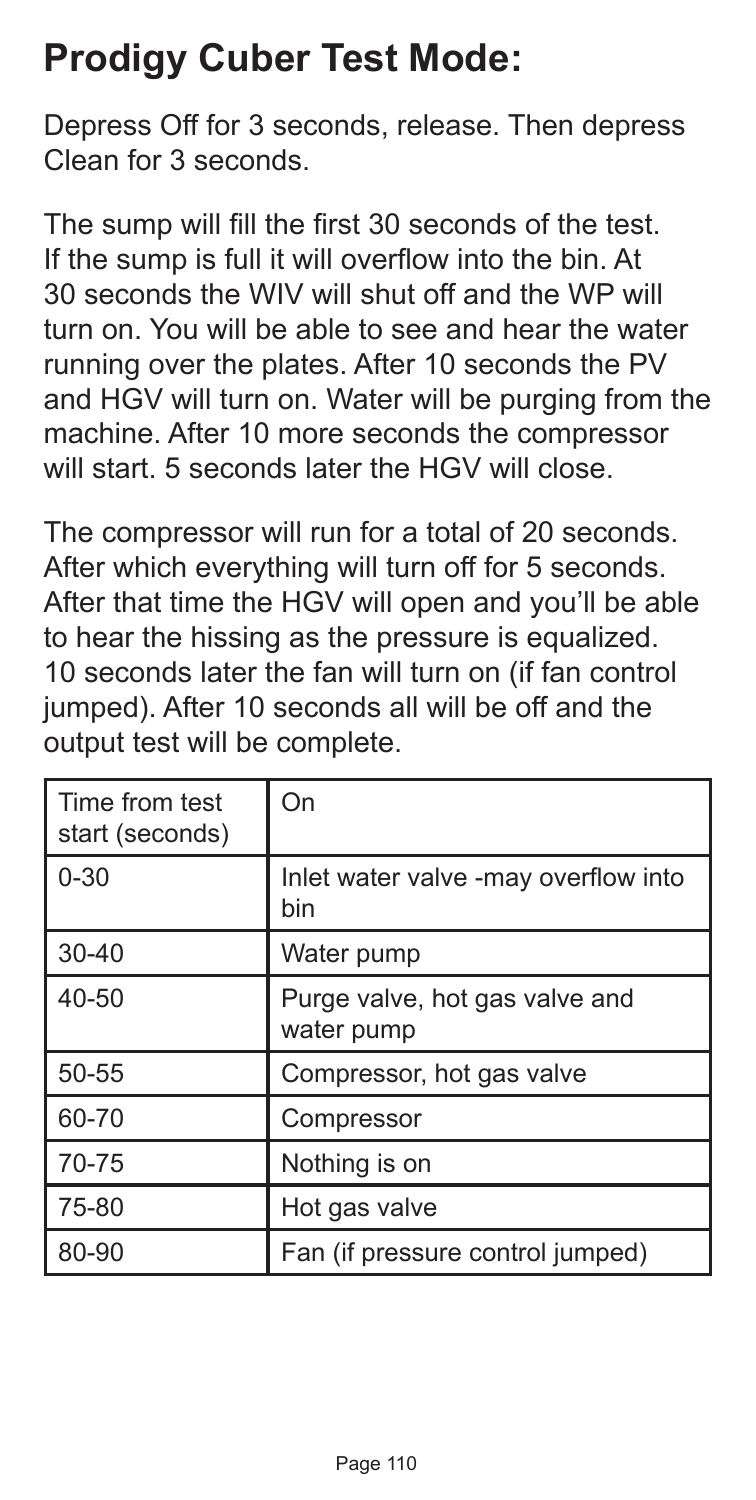#### **Prodigy Flake or Nugget Ice Machine**

Control Button Use

Recall diagnostic code:

- Hold off button in for 3 seconds. Release.
- Press and release the Clean button to cycle through each of the last 10 error codes from most recent to oldest.

Clear diagnostic code:

• Hold Clean and Off buttons in for 3 seconds to clear all prior codes.

Reset control:

• Depress and release Off, then depress and release On

Start Test Mode:

- Hold Off button in for 3 seconds. Release.
- Hold Clean button in for 3 seconds. Release.

Lock / Unlock control:

• Hold On button in for 3 seconds, keep holding then press and release Off twice.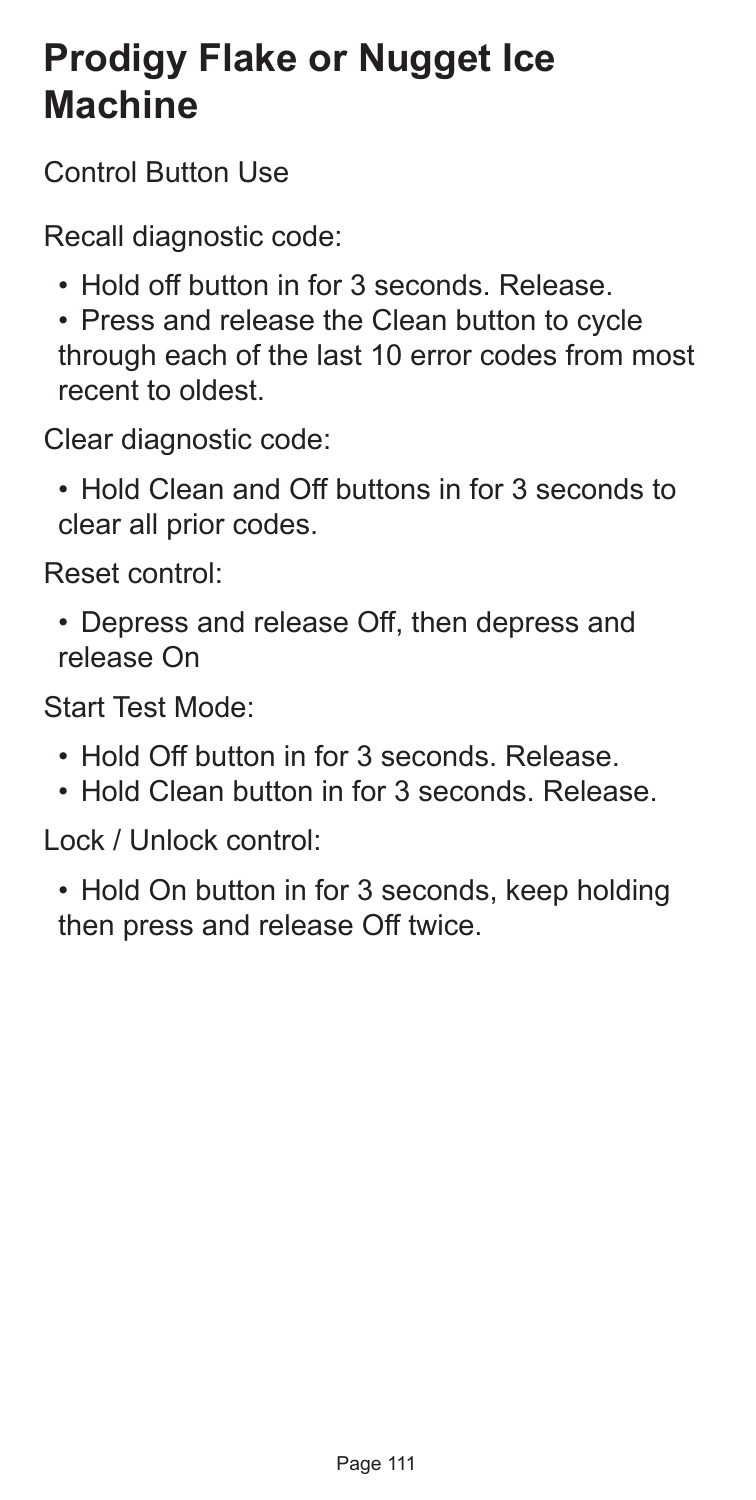#### **Prodigy Flake or Nugget Ice Machine**

Change De-Scale Notification Interval

This feature is accessible only from standby (Status Light Off).

1. Press and hold Clean button for 3 seconds.

This starts the Time to Clean AdjustmentState and displays the current time to clean setting.

2. Press the clean button repeatedly to cycle through the 4 possible settings:

- 1 year (8760 hours)
- 0 (disabled)
- 4 months (2920 hrs)
- 6 months (4380 hours) (default)
- 3. Push Off to confirm the selection.

Start Test Mode:

- Hold Off button in for 3 seconds. Release.
- Hold Clean button in for 3 seconds. Release.

d shows in code display

| Time from test<br>start (seconds) | On                                        |
|-----------------------------------|-------------------------------------------|
| $0$ to 10                         | Compressor                                |
| $10$ to $20$                      | <b>Compressor and Auger Gear</b><br>Motor |
| 20 to 30                          | Auger Gear Motor                          |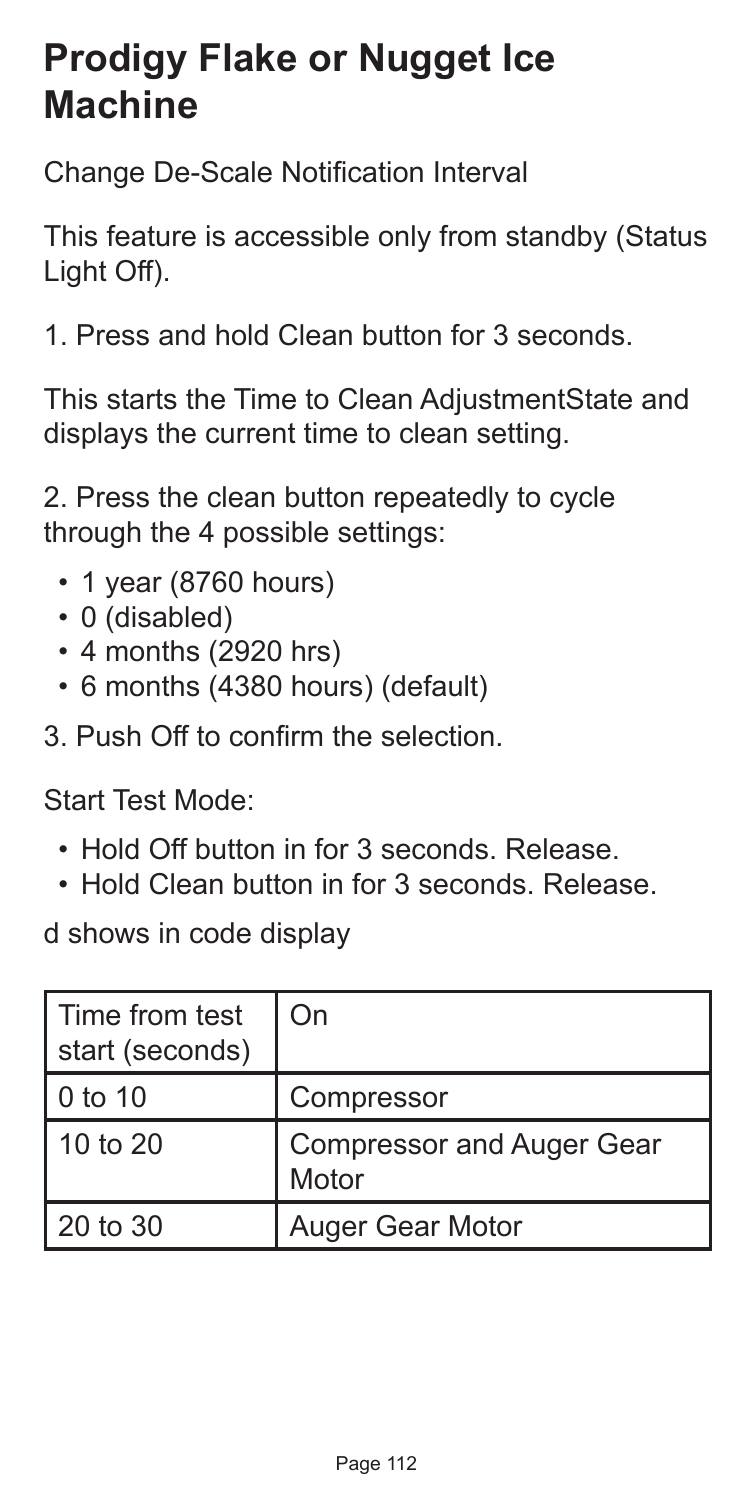### **Prodigy Cuber Controller**

#### Hi Voltage Connections

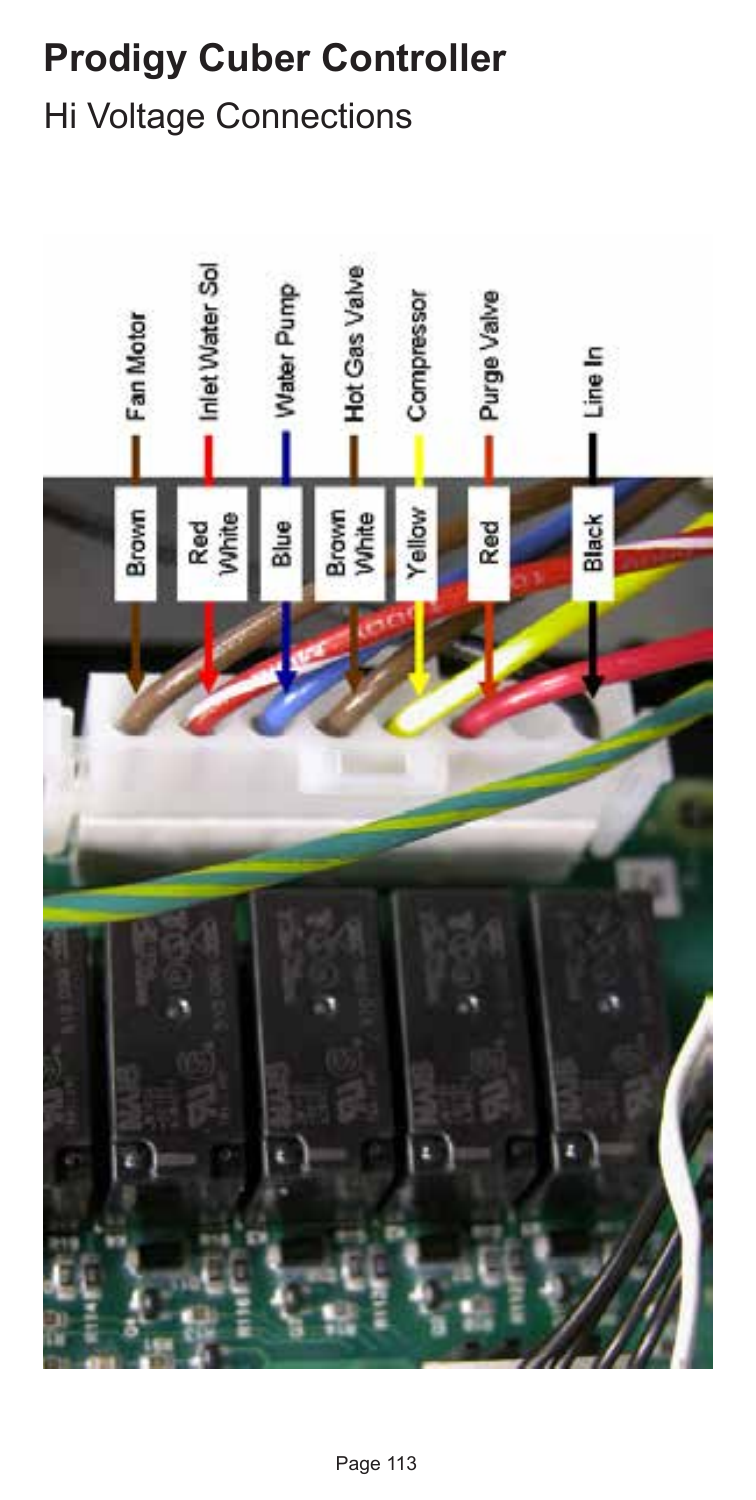# **Essential Cuber Controller** CU0415, CU0715, CU0920

#### Factory Defaults

|               | Ice<br><b>Bridge</b><br>Lights on<br>Steady | Ice<br><b>Bridge</b><br>Lights<br><b>Blinking</b> | Harvest<br>Lights on<br>Steady | Harvest<br>Lights<br><b>Blinking</b> |
|---------------|---------------------------------------------|---------------------------------------------------|--------------------------------|--------------------------------------|
| CU0415        |                                             |                                                   | 3                              |                                      |
| CU0715        | 2                                           | O                                                 | 3                              |                                      |
| <b>CU0920</b> | っ                                           |                                                   | 3                              |                                      |

#### **Notes**

•Bin thermostat must be closed (and master switch to ON) to power controller. Will stop operation at any time if open.

• Cycle power or switch OFF and ON to obtain manual harvest.

- •Pump stops for 30 seconds every freeze cycle.
- •Thermistors on suction line and in water pump hose.

•Thermistor failure signalled by all ice bridge and harvest lights blinking together.

- Controller operates machine on time only if thermistor fails; ice size not assured.
- •Pump on during freeze, off during harvest.
- •Fan may be on during freeze, is off during harvest.
- •Inlet water solenoid valve and hot gas valve on during harvest and off during freeze.
- •Freeze indicated by blue light.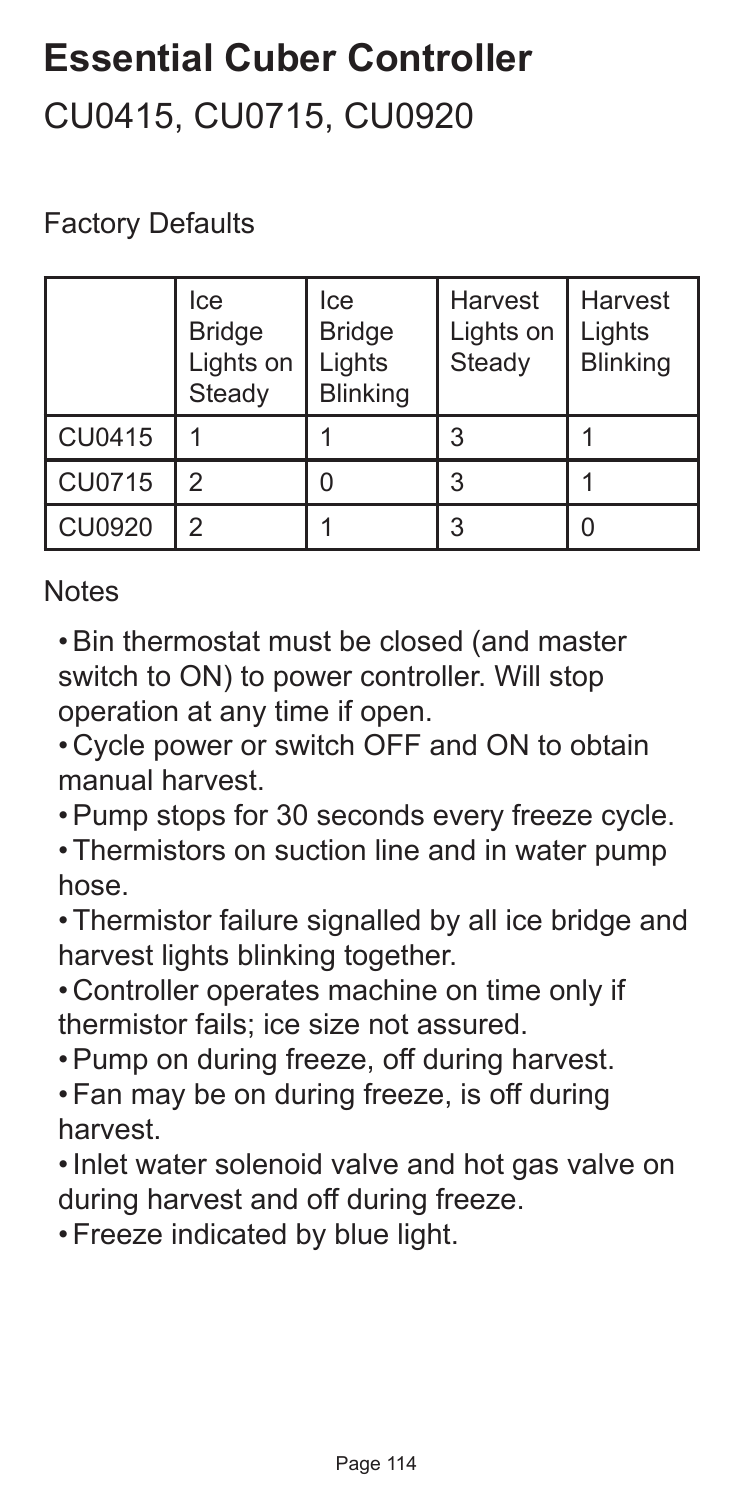#### **Prodigy Cuber Controller**

#### Error Codes

Error Code 1\*:

Exceeds maximum freeze time of \*45 minutes \*except the CU1526, 2026 & 3030 there max is 84 minutes.

Controller Reaction after the error- Completes harvest, tries another cycle

Error Code 2\*:

Exceeds 3.5 limit on maximum harvest time

Controller Reaction after the error- Shuts down with a blanking 2, restarts after 50 minutes

Error code 3:

Slow water fill sump did not fill within 5 minutes

Controller Reaction after the error- Attempts to refill every 20 minutes

Error Code 4:

Discharge temperature exceeded 250 degrees F.

Controller Reaction after the error- Immediate lockout will not retry

Error Code 5 or 7

Indicate a thermistor sensor failure

Controller Reaction after the error- The unit will continue to operate with the code displayed

Error Code 8\*:

Short freeze cycle ice thickness sensor triggered before 6 minutes

Controller Reaction after the error- Completes timed harvest, tries another cycle

#### *\* Code 1,2 & 8 Will not drive a lockout in less three codes in of any combination happen consecutively.*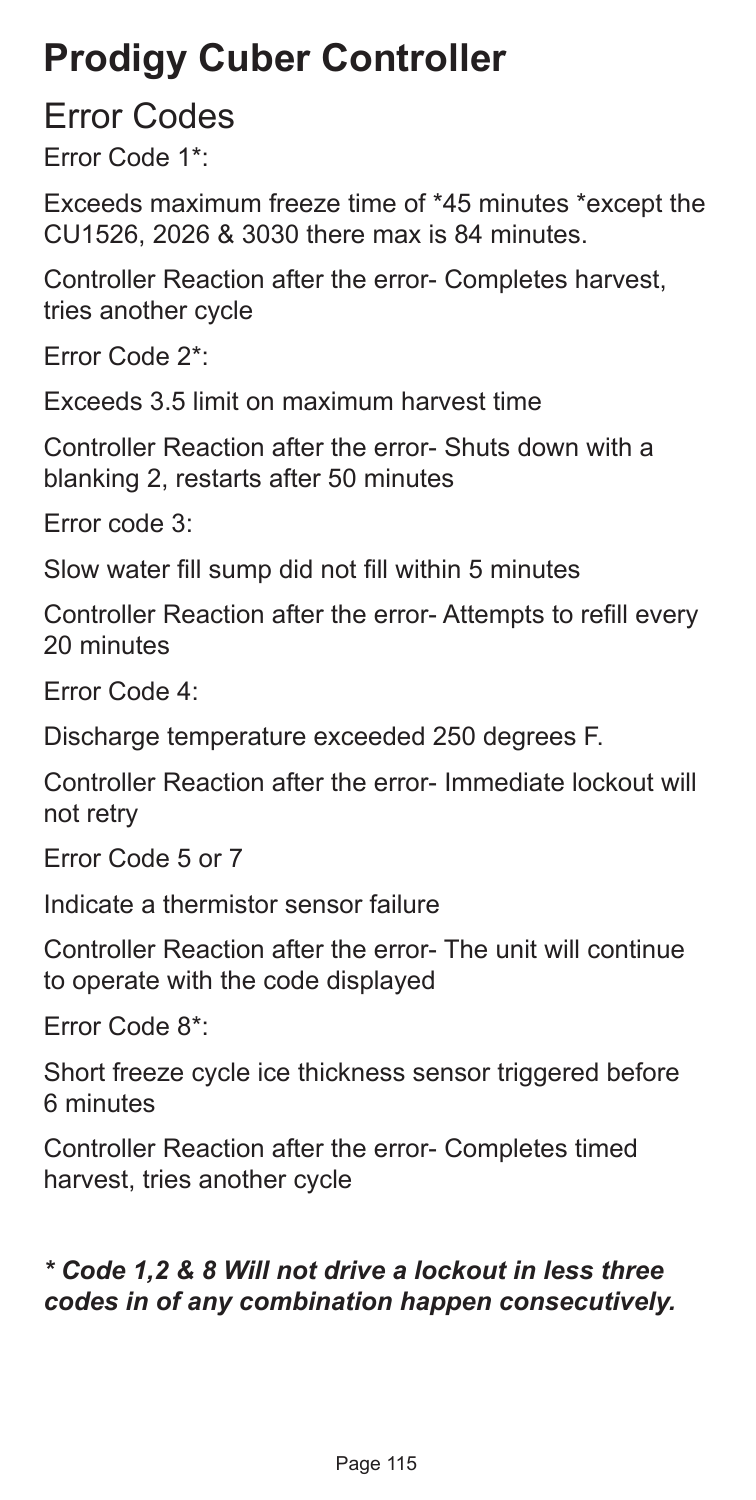### **Prodigy Flaked and Nugget Ice**

Error Codes

Error Code 1:

No Ice Sensed

Controller Reaction after the error- After the 10 minute wait, the machine will restart. If no ice is sensed three times in a row, the machine will shut down on a no ice error and must be manually reset.

Error Code 2:

Auger motor over amp

Controller Reaction after the error- The controller will attempt a restart of the auger motor in 4 minutes. If during the first 60 seconds after restart the auger motor current stays within limits, the compressor is restarted and the machine returns to normal operation. If the auger motor's current is excessive within 60 seconds after the restart, the process will be repeated once more. If during that try the current is still excessive the machine shuts down and must be manually reset. The 2 in the code display will change from flashing to continuous.

Error Code 3:

No water present in the reservoir

Controller Reaction after the error- Once water is sensed in the reservoir by the conductivity probe's the unit will return to normal operation

Error Code 4: Refrigeration system pressure too high / low

Controller Reaction after the error- Machine will restart once pressures are back in range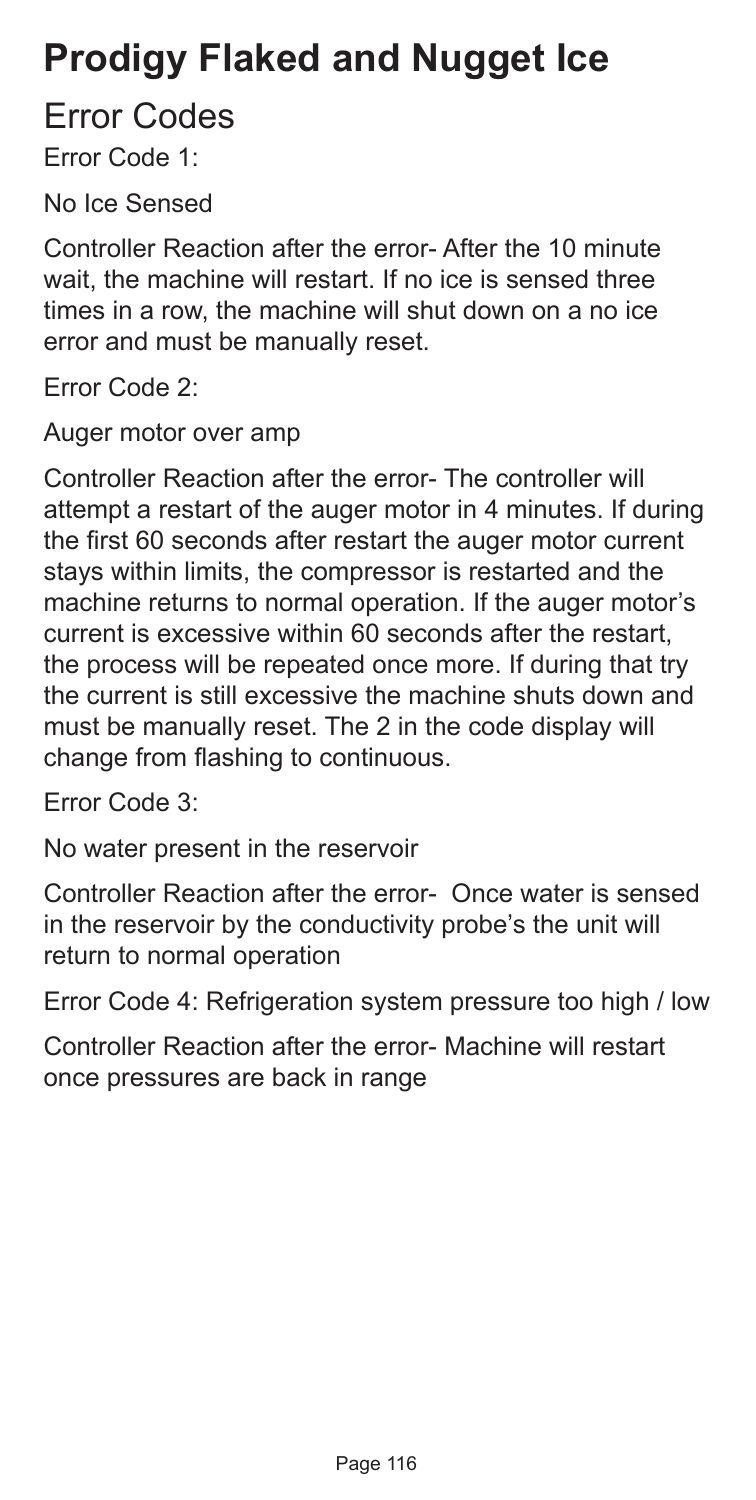### **HID Controller**

Error Codes

Error Code 1 = Motor reversal

Unit shut down immediately – no auto restart

Error Code  $2 =$  Motor stall

Unit shut down immediately – no auto restart

Error Code 3 = No water present in the reservoir

Once water is sensed in the reservoir by the conductivity probe's the unit will return to normal operation

Error Code 4 = Refrigeration system pressure too high.

Machine will restart once pressures are back in range

Recall Codes: With the machine Off but powered, push and hold the vend disable button and then push and hold the on off button for at least 3 seconds or until the status light switches on. Release both. The most recent code will be shown, push clean to see the second most recent until there are no more. The maximum stored is 30.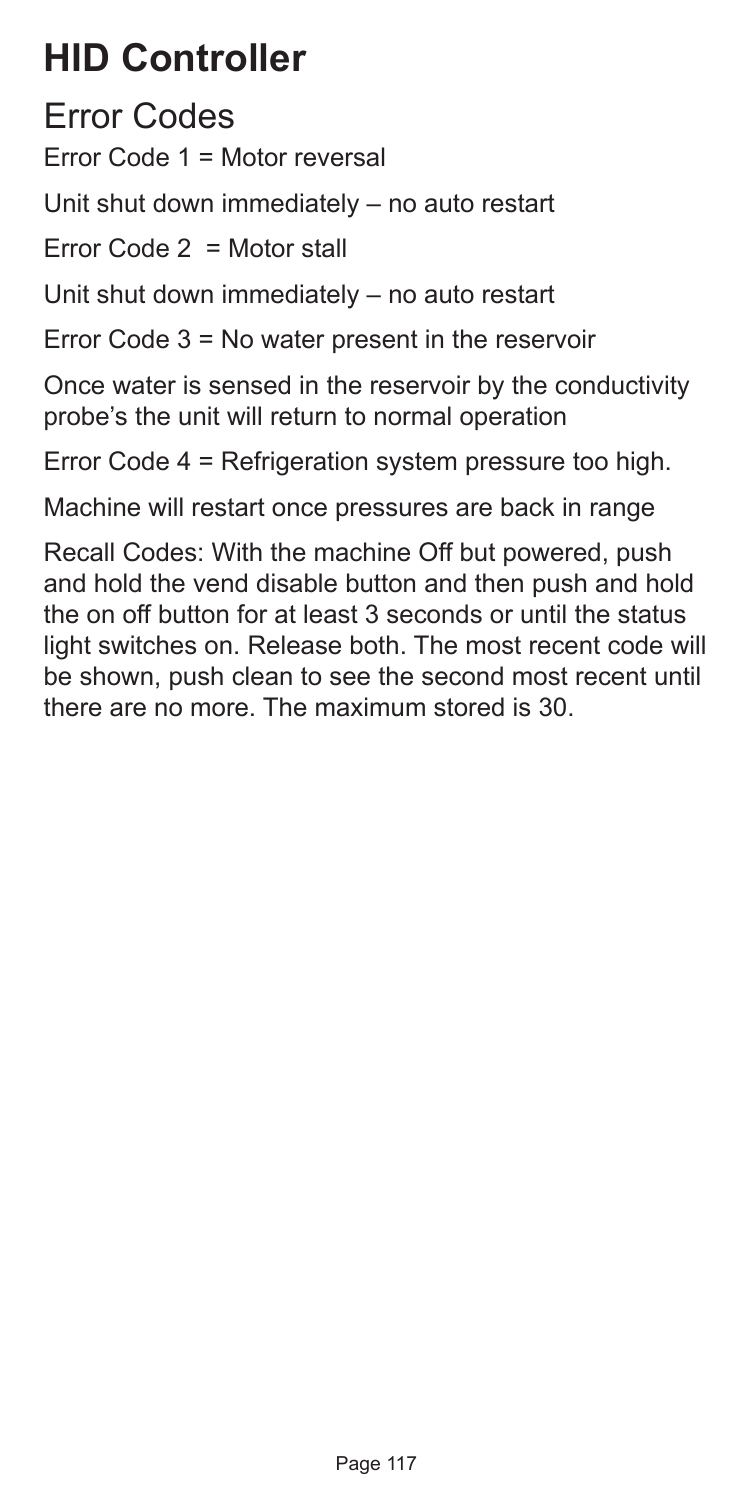#### **Essential Controller**

#### Operation

Internal Timings: Freeze timer (timer light on) 7 minutes, starts when evaporator thermistor temperature falls to preset point

Harvest timer (timer light on) 20 seconds, starts when evaporator thermistor temperature warms to preset point

Minimum harvest time is 35 seconds and there is No maximum or minimum freeze time

| Set point                             | Temp (deg F) | Resistance<br>(K ohm) | Notes:                  |  |  |
|---------------------------------------|--------------|-----------------------|-------------------------|--|--|
| 1                                     | 20.0         | 46.33                 | <b>Smallest Cubes</b>   |  |  |
| $\overline{\mathbf{2}}$               | 16.7         | 51.02                 |                         |  |  |
| 3                                     | 13.3         | 56.56                 | Default for the CU0415  |  |  |
| 4                                     | 10.0         | 62.43                 | Default for the CU0715  |  |  |
| 5                                     | 6.7          | 69.38                 | Default for the CU0920  |  |  |
| 6                                     | 3.3          | 76.79                 |                         |  |  |
| $\overline{7}$                        | 0.0          | 85.57                 |                         |  |  |
| 8                                     | $-3.3$       | 94.90                 |                         |  |  |
| 9                                     | $-3.7$       | 106.0                 |                         |  |  |
| 10                                    | $-10.0$      | 117.8                 | <b>Largest Cubes</b>    |  |  |
| <b>Harvest Temperature Set Points</b> |              |                       |                         |  |  |
| Set point                             | Temp (deg F) | Resistance<br>(K ohm) | Notes:                  |  |  |
| 1                                     | 37.2         | 28.2                  | <b>Shortest Harvest</b> |  |  |
| $\overline{2}$                        | 39.3         | 26.56                 |                         |  |  |
| 3                                     | 41.4         | 25.15                 |                         |  |  |
| 4                                     | 43.5         | 23.70                 |                         |  |  |
| 5                                     | 45.6         | 22.35                 |                         |  |  |
| 6                                     | 47.7         | 21.19                 | Default for the CU0920  |  |  |
| $\overline{7}$                        | 49.8         | 20.00                 | Default CU0415 &CU715   |  |  |
| 8                                     | 51.9         | 18.88                 |                         |  |  |
| 9                                     | 54.0         | 17.92                 |                         |  |  |
| 10                                    | 54.1         | 16.93                 | <b>Longest Harvest</b>  |  |  |

#### **Freeze Temperature Set Points**